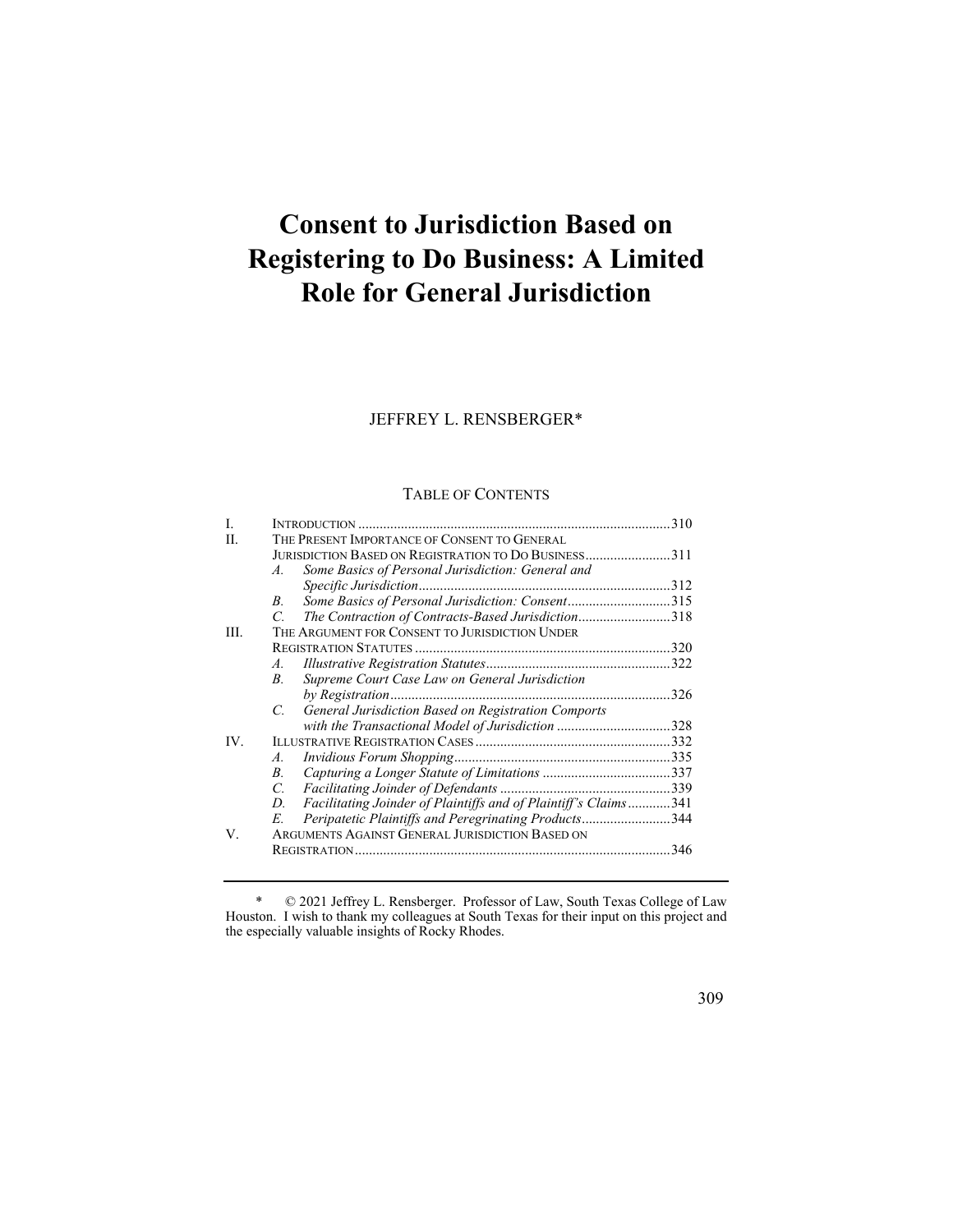|      | А.              | General Jurisdiction Based on Registration Creates        |      |
|------|-----------------|-----------------------------------------------------------|------|
|      |                 |                                                           | .347 |
|      | B.              | General Jurisdiction Based on Registration Is Unnecessary |      |
|      |                 |                                                           |      |
|      | $\mathcal{C}$   | General Jurisdiction Based on Registration Violates the   |      |
|      |                 |                                                           |      |
|      | D.              | General Jurisdiction Based on Registration Rests on a     |      |
|      |                 |                                                           | 359  |
| VI.  |                 | RESOLUTION: A LIMITED USE FOR GENERAL JURISDICTION367     |      |
|      | $\overline{A}$  | General Jurisdiction in Order to Accommodate a            |      |
|      |                 |                                                           | 368  |
|      | B.              | General Jurisdiction in Order to Facilitate Joinder370    |      |
|      | $\mathcal{C}^-$ | General Jurisdiction in Order to Take Advantage of a      |      |
|      |                 |                                                           |      |
|      | D.              |                                                           |      |
| VII. |                 | CONCLUSION                                                | 378  |
|      |                 |                                                           |      |

## I. INTRODUCTION

thus extending to any claim whether connected to the forum or not.<sup>5</sup> But because these cases predate the modern jurisdictional scheme established in Recent Supreme Court cases have given an old issue of personal jurisdiction fresh pertinence. One basis of jurisdiction is the defendant's consent.<sup>1</sup> Consent has been held to exist when an out-of-state corporation complies with a state law requiring that it register and appoint a local agent for service of process.<sup>2</sup> Jurisdiction based on consent requiring registering and appointing a local agent for service was recognized over a century ago in *Pennsylvania Fire Insurance Co. of Philadelphia v. Gold Issue Mining & Milling Company*. 3 Intimations of the consent by registration doctrine trace back to the headwaters of jurisdiction, *Pennoyer v. Neff*. 4 This submission to jurisdiction is, at least according to some decisions, unlimited, *International Shoe v. Washington*, their continued vitality is unsure.

<sup>5.</sup> *See Pa. Fire*, 243 U.S. at 94–95 (rejecting argument that Missouri's jurisdiction over out-of-state corporation should be limited to "suits upon Missouri contracts").



 (1982) ("Because the requirement of personal jurisdiction represents first of all an individual 1. *See* Ins. Corp. of Ir. v. Compagnie des Bauxites de Guinee, 456 U.S. 694, 703 right, it can, like other such rights, be waived.").

<sup>2.</sup> *See* Knowlton v. Allied Van Lines, Inc., 900 F.2d 1196, 1200 (8th Cir. 1990); *see also* Bohreer v. Erie Ins. Exch., 165 P.3d 186, 192 (Ariz. Ct. App. 2007).

<sup>3. 243</sup> U.S. 93, 96 (1917).

 4. *See* Pennoyer v. Neff, 95 U.S. 714, 735 (1878). *Pennoyer* explained that a state in legal proceedings instituted with respect to such partnership [or] association" and that may "require a non-resident entering into a partnership or association within its limits . . . to appoint an agent or representative in the State to receive service of process and notice "judgments rendered upon such service" are "binding upon the non-residents both within and without the State." *Id*.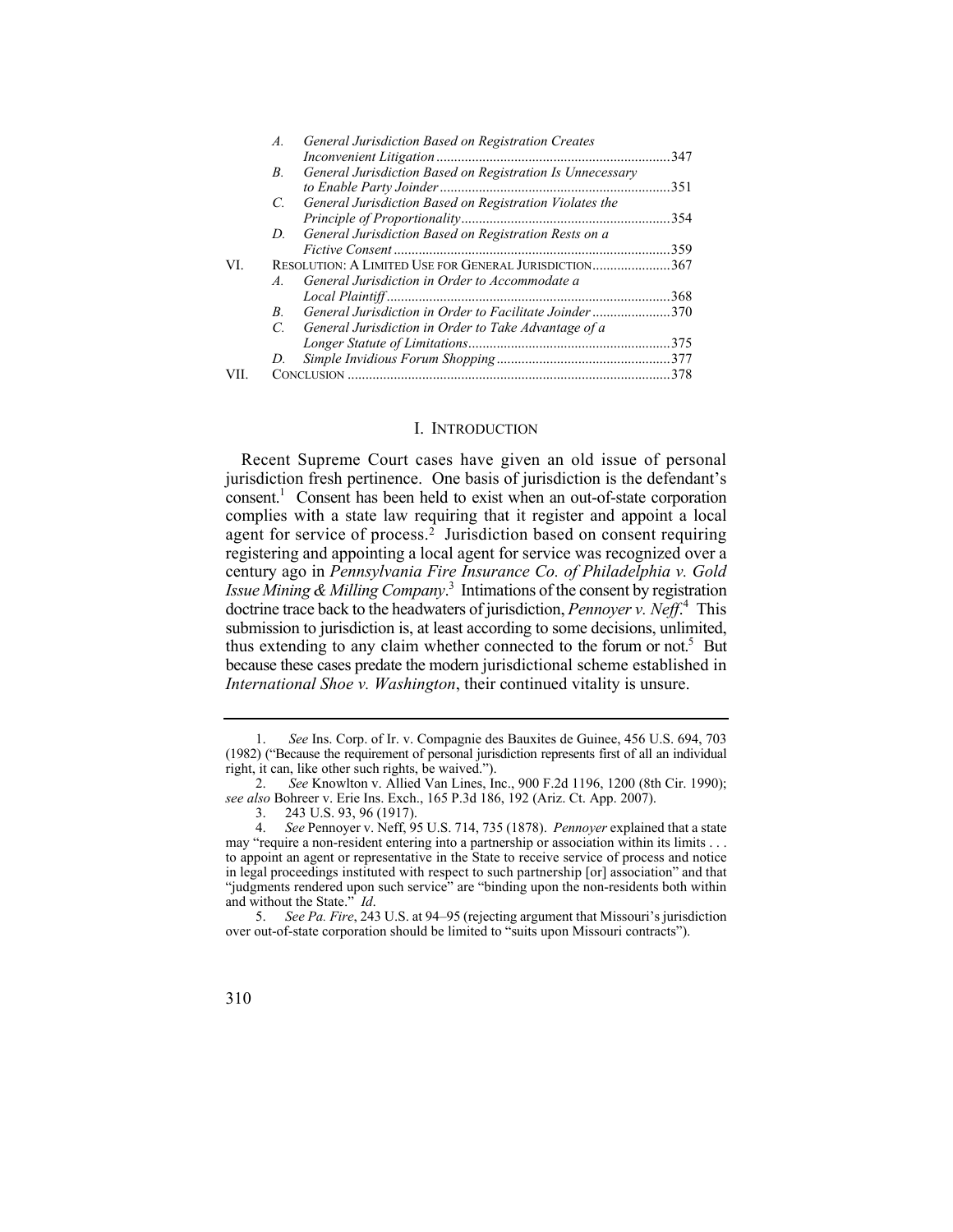The Supreme Court has created fresh limits on other bases of jurisdiction. ways are blocked. And as has been predicted,<sup>6</sup> parties are dusting off the old do business. I conclude that a state may assert such general jurisdiction Like rain in a watershed, claims for jurisdiction seek other channels when old registration-as-consent basis of general jurisdiction. This Article examines whether a state may declare that an out-of-state corporation consents to jurisdiction over claims having no connection to the state when it registers to when it has a local plaintiff for whom it wishes to provide a forum. Other assertions of such general jurisdiction are bad jurisdictional policy and pose constitutional problems.

 difficulties. Part VI provides a resolution. It finds a limited role for this type of general jurisdiction: a state may validly assert such jurisdiction when it Part II of this Article sets the stage by laying out some basics of personal jurisdiction and summarizing recent Supreme Court cases that have curtailed some bases of jurisdiction. Part III sets out the argument for general jurisdiction by registration, considering both its historical pedigree and modern jurisdictional theory. Part IV addresses the important question of why plaintiffs seek to sue in an unconnected forum. What are the occasions when general jurisdiction based on registration is attractive? This analysis reveals the extent to which such jurisdiction is necessary or useful. Part V sets out arguments against general jurisdiction based on registration, considering both the practical problems it creates and constitutional has an interest in affording a forum for a local plaintiff.

## II. THE PRESENT IMPORTANCE OF CONSENT TO GENERAL JURISDICTION BASED ON REGISTRATION TO DO BUSINESS

General jurisdiction based on registering to do business fits within the consent category of the current framework of personal jurisdiction.<sup>7</sup> Consent to jurisdiction is a form of general jurisdiction, meaning that a consenting

<sup>6.</sup> *See generally* Charles W. "Rocky" Rhodes & Cassandra Burke Robertson, *Toward a New Equilibrium in Personal Jurisdiction*, 48 U.C. DAVIS L. REV. 207, 258 (2014) ("In the face of a significantly narrowed test for contacts-based general jurisdiction, courts will be faced with new requests for consent-based general jurisdiction.").

<sup>7.</sup> *See* Tanya J. Monestier, *Registration Statutes, General Jurisdiction, and the Fallacy of Consent*, 36 CARDOZO L. REV. 1343, 1380–82 (2015) (discussing consent-based jurisdiction based on business registration). *But see id.* at 1399 (noting that equating registration to do business with consenting to personal jurisdiction is "faulty").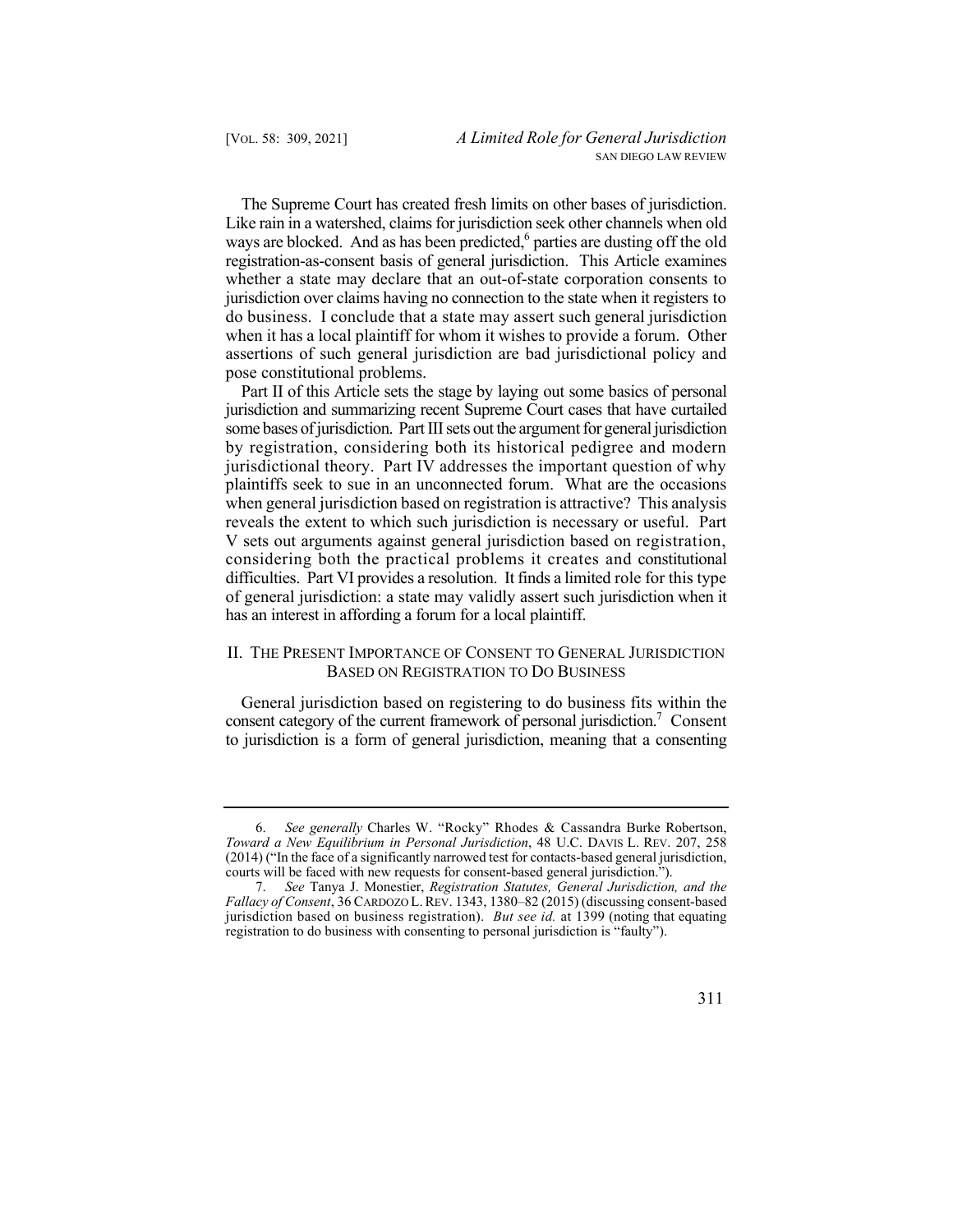defendant can be sued for any claim, whether or not the claim has any connection to the forum.8

## *A. Some Basics of Personal Jurisdiction: General and Specific Jurisdiction*

 The heads of personal jurisdiction are as follows. For an individual, —to jurisdiction if they have "minimum contacts" with the state.<sup>12</sup> Finally, physical presence in the state accompanied by in-hand service of process has long sufficed to establish a court's authority to render a valid in personam judgment.<sup>9</sup> Likewise, it has long been the law that an individual is subject to jurisdiction in the state of his domicile,<sup>10</sup> and a corporation is subject to jurisdiction in the state of its [incorporation.11](https://incorporation.11) Following *International Shoe Co. v. Washington*, states can subject individuals—and corporations

 RESTATEMENT (SECOND) OF CONFLICT OF LAWS § 32 (AM. L. INST. 1971) ("A state has 8. *See* Burger King Corp. v. Rudzewicz, 471 U.S. 462, 472 n.14 (1985); *see also*  power to exercise judicial jurisdiction over an individual who has consented to the exercise of such jurisdiction.").

 ("Among the most firmly established principles of personal jurisdiction in American tradition 9. *See* Burnham v. Superior Ct., 495 U.S. 604, 610 (1990) (plurality opinion) is that the courts of a State have jurisdiction over nonresidents who are physically present in the State.").

domicile is amenability to suit within the state even during sojourns without the state . . . ."); *see also* RESTATEMENT (SECOND) OF CONFLICT OF LAWS § 29 (AM. L. INST. 1971) ("A state 10. *See* Milliken v. Meyer, 311 U.S. 457, 463–64 (1940) ("One such incident of has power to exercise judicial jurisdiction over an individual who is domiciled in the state.").<br> $11$ .

 (quoting Lea Brilmayer et al., *A General Look at General Jurisdiction*, 66 TEX. L. REV. 721, 735 (1988)); *see also* RESTATEMENT (SECOND) OF CONFLICT OF LAWS § 41 (AM. L. INST. 1971) ("A state has power to exercise judicial jurisdiction over a domestic corporation."). *an Artificial Person*, 53 HOUS. L. REV. 631, 676 (2016) ("[A]fter the early nineteenth jurisdiction solely on the fact of incorporation."), and *id*. at 678 ("[G]eneral jurisdiction See Daimler AG v. Bauman, 571 U.S. 117, 137 (2014) ("[T]he place of incorporation and principal place of business are 'paradigm bases for general jurisdiction.'" For an analysis that challenges the historicity of this commonly accepted rule, see Walter W. Heiser, *General Jurisdiction in the Place of Incorporation: An Artificial "Home" for*  century, there appear to be no reported decisions, federal or state, basing personal based solely on the fact of incorporation is a 'traditional' rule with a very weak pedigree.").

 U.S. at 463)). *International Shoe* involved a corporate defendant, but its dicta extended to 12. 326 U.S. 310, 316 (1945) ("[D]ue process requires only that in order to subject a defendant to a judgment *in personam*, if he be not present within the territory of the forum, he have certain minimum contacts with it such that the maintenance of the suit does not offend 'traditional notions of fair play and substantial justice.'" (quoting *Milliken*, 311 individuals. *See id*. at 319. Subsequently, the Court applied the minimum contacts test to individual defendants. *See Burger King*, 471 U.S. at 474.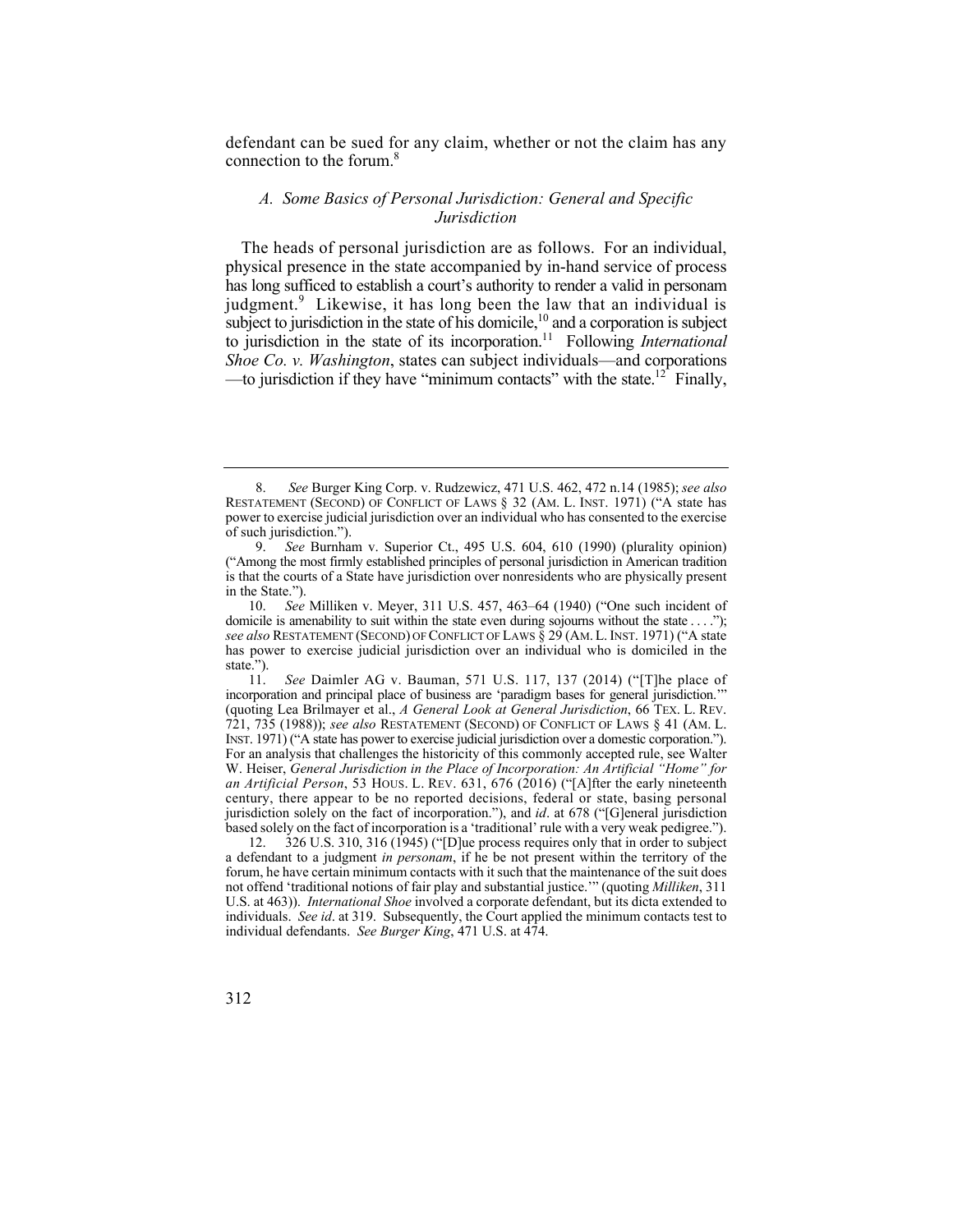a defendant is subject to jurisdiction if he or she consents to the forum's authority.<sup>13</sup>

Modern jurisdictional theory describes two subcategories of jurisdiction: general and specific. General jurisdiction allows a court to adjudicate any controversy concerning the defendant regardless of the subject matter of the suit.<sup>14</sup> It is "dispute-blind."<sup>15</sup> In contrast, a court's authority under specific jurisdiction extends only to a particular dispute or controversy.<sup>16</sup> General jurisdiction is based on a relationship between the defendant and the forum of sufficient depth to allow the forum to adjudicate any claim involving that defendant.<sup>17</sup> Domicile, state of incorporation, service within

15. 15. Mary Twitchell, *The Myth of General Jurisdiction*, 101 HARV. L. REV. 610, 613 (1988).

 'specific jurisdiction.'" (citation omitted) (first quoting Helicopteros, 466 U.S. at 414 n.8; forum, and the particular litigation."). The original and still classic formulation of the that establishes jurisdiction to adjudicate." Arthur T. von Mehren & Donald T. Trautman, *Jurisdiction to Adjudicate: A Suggested Analysis*, 79 HARV. L. REV. 1121, 1136 (1966). 16. *See Daimler*, 571 U.S. at 127 ("Adjudicatory authority [in cases] in which the suit 'arises out of or relates to the defendant's contacts with the forum,' . . . is today called and then quoting *Goodyear*, 564 U.S. at 923–24)); *see also* Brilmayer et al., *supra* note 11, at 727 ("Specific jurisdiction . . . depends on a connection between the defendant, the general-specific jurisdictional dichotomy defines specific jurisdiction as "the power to adjudicate with respect to issues deriving from, or connected with, the very controversy

17. *See Goodyear*, 564 U.S. at 919 ("A court may assert general jurisdiction over foreign . . . corporations to hear any and all claims against them when their affiliations

 CHARLES ALAN WRIGHT, ARTHUR R. MILLER & ADAM N. STEINMAN, FEDERAL PRACTICE 13. *See* Ruhrgas AG v. Marathon Oil Co., 526 U.S. 574, 584 (1999) ("[A] party may insist that the limitation [of personal jurisdiction] be observed, or he may forgo that right, effectively consenting to the court's exercise of adjudicatory authority."); *see also* 4 & PROCEDURE § 1067.3 (4th ed. 2015) ("[P]ersonal jurisdiction can be based on the defendant's consent to have the case adjudicated in the forum, or the defendant's waiver of the personal jurisdiction defense.").

 RESTATEMENT (SECOND) OF CONFLICT OF LAWS § 47(2) (AM. L. INST. 1971) ("A state has 14. *See* Bristol-Myers Squibb Co. v. Superior Ct., 137 S. Ct. 1773, 1780 (2017) ("A court with general jurisdiction may hear *any* claim against that defendant, even if all the incidents underlying the claim occurred in a different State." (citing Goodyear Dunlop Tires Operations, S.A. v. Brown, 564 U.S. 919, 919 (2011)); Helicopteros Nacionales de Colombia, S.A. v. Hall, 466 U.S. 408, 414 n.9 (1984) ("When a State exercises personal jurisdiction over a defendant in a suit not arising out of or related to the defendant's contacts with the forum, the State has been said to be exercising 'general jurisdiction' over the defendant."); *see also* Brilmayer et al., *supra* note 11, at 727 ("[G]eneral jurisdiction establishes forum adjudicative power over any controversy involving that defendant."); power to exercise judicial jurisdiction over a foreign corporation which does business in the state with respect to causes of action that do not arise from the business done in the state if this business is so continuous and substantial as to make it reasonable for the state to exercise such jurisdiction.").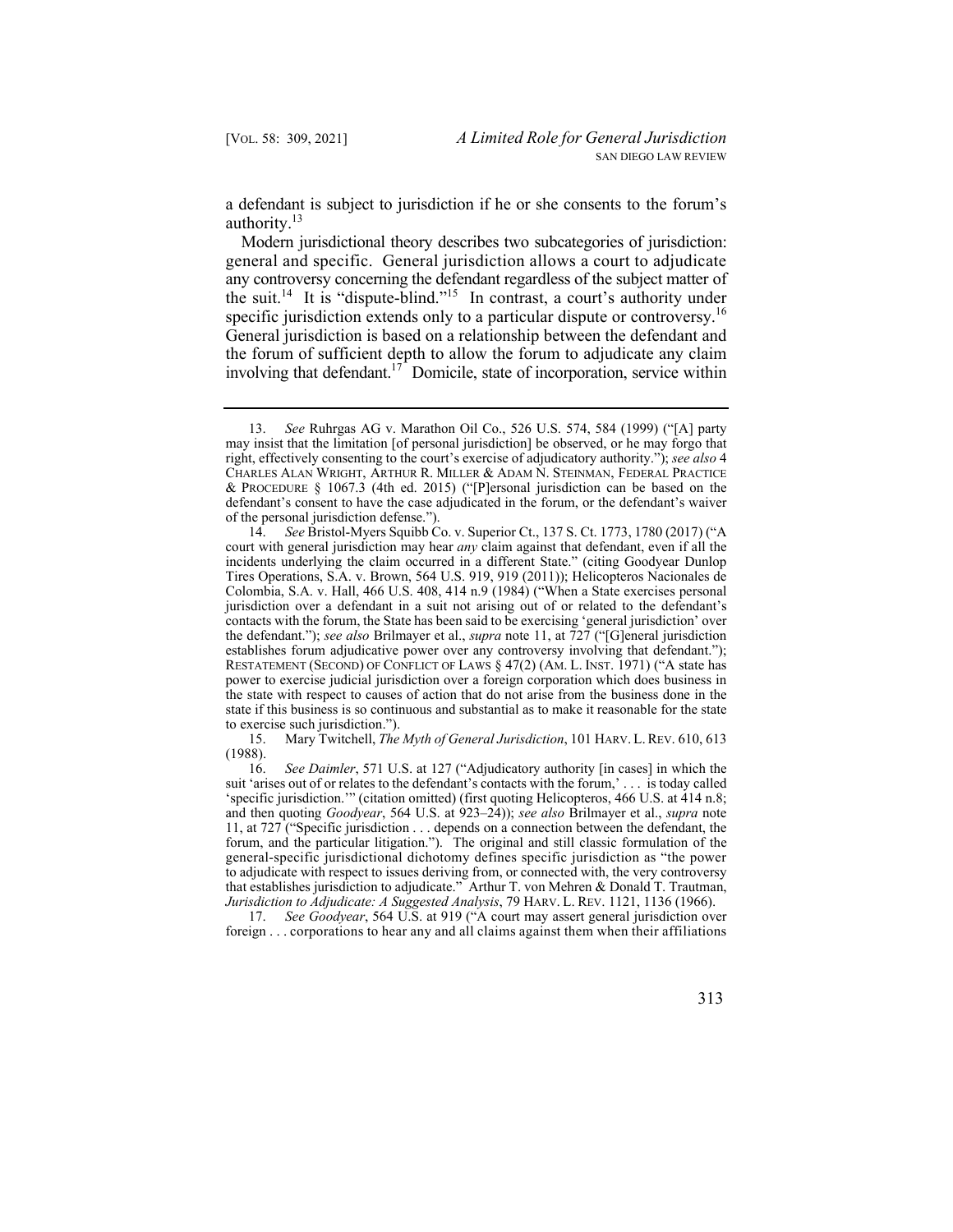the territory of the state, and consent are examples of such a relationship.<sup>18</sup> Specific jurisdiction, on the other hand, is narrower because the defendant has a less profound affiliation with the forum.<sup>19</sup> It rests instead on a particular controversy involving the defendant having occurred in the forum.<sup>20</sup> Specific contacts can also give rise to general jurisdiction—the ability to adjudicate any claim against the defendant—if the defendant has enough contacts or the right kind of contacts to create a sufficiently profound relationship to domicile, transient jurisdiction, and state of incorporation —were all types of general [jurisdiction.22](https://jurisdiction.22) *Shoe* added a new element to the landscape, specific jurisdiction is a creature of minimum contacts jurisdiction. When the defendant has relatively few contacts with the forum, but the lawsuit arises from or relates to those contacts, the forum has specific jurisdiction.<sup>21</sup> But the forum. Thus, the pre-*International Shoe* landscape of jurisdiction jurisdiction based on related contacts.<sup>23</sup>

20. *See Goodyear*, 564 U.S. at 919 ("Specific jurisdiction, on the other hand, depends on an 'affiliation between the forum and the underlying controversy,' principally, activity or an occurrence that takes place in the forum State . . . ." (quoting von Mehren & Trautman, *supra* note 16, at 1136)).

21. *See Daimler*, 571 U.S. at 127 ("'[T]he commission of some single or occasional acts of the corporate agent in a state' may sometimes be enough to subject the corporation to jurisdiction in that State's tribunals with respect to suits relating to that in-state activity." (quoting *Int'l Shoe*, 326 U.S. at 318)).

with the State are so 'continuous and systematic' as to render them essentially at home in the forum State." (quoting *Int'l Shoe*, 326 U.S. at 317); von Mehren & Trautman, *supra* note 16, at 1136 (explaining that general jurisdiction allows a court to "exercise power to adjudicate any kind of controversy when jurisdiction is based on relationships, direct or indirect, between the forum and the person or persons whose legal rights are to be affected").

 18. *See* Patrick J. Borchers, *The Problem with General Jurisdiction*, 2001 U. CHI. LEGAL F. 119, 123 (listing "in-state service of process, defendant's domicile, appearance, and consent" as bases of general jurisdiction (first citing Burnham v. Superior Ct., 495 U.S. 604, 610–11 (1990); then citing Milliken v. Meyer, 311 U.S. 457, 462 (1940); then citing Adam v. Saenger, 303 U.S. 59, 67–68 (1938); and then citing Nat'l Equip. Rental v. Szukhent, 376 U.S. 311, 314(1964)); *see also* Brilmayer et al., *supra* note 11, at 733 (stating that the state of incorporation provides a basis for general jurisdiction).

<sup>19.</sup> *See* J. McIntyre Mach., Ltd. v. Nicastro, 564 U.S. 873, 881 (2011) (plurality opinion) (specific jurisdiction is "a more limited form of submission to a State's authority" (citing *Int'l Shoe*, 326 U.S. at 319).

<sup>22.</sup> *See supra* note 18 and accompanying text.<br>23. *See von Mehren & Trautman, supra note* 

 business—concepts broad enough to ground a fully general jurisdiction . . . ." (footnote 23. *See* von Mehren & Trautman, *supra* note 16, at 1142 ("The formulas current before *International Shoe Co. v. Washington* emphasized consent, presence, and doing omitted)).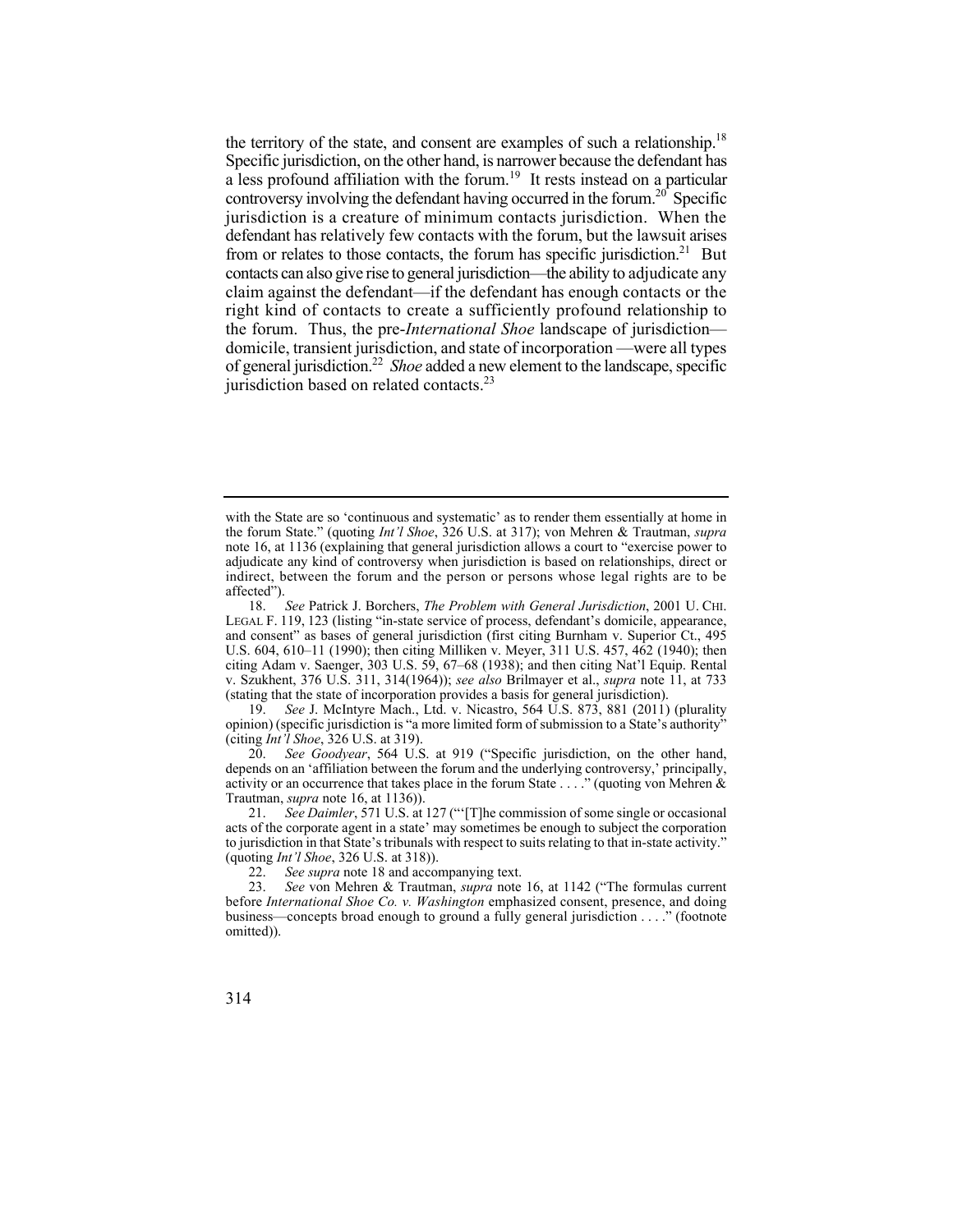#### *B. Some Basics of Personal Jurisdiction: Consent*

other such rights, be waived."<sup>24</sup> This basis of jurisdiction may be conceived of alternatively as either a waiver of an objection to jurisdiction or a Justice Frankfurter observed, "is merely an expression of literary was voluntary, the submission to the court's jurisdiction may not have been.<sup>28</sup> and an "impute[d] result of a voluntary act" in the context of corporate Personal jurisdiction is an "individual right" and therefore "it can, like consent to jurisdiction. Courts often use the terms consent and waiver interchangeably.<sup>25</sup> "Whether such surrender of a personal immunity be conceived negatively as a waiver or positively as a consent to be sued," preference."<sup>26</sup> But in fact, one can and should distinguish between the two. Consent is a voluntary, subjective assent to a court's jurisdiction. Waiver is a consequence imposed by the law as a result of voluntarily taking some *other* action.<sup>27</sup> Although the defendant's underlying action Judge Learned Hand made this distinction between actual subjective consent registration:

 Court in that case was discussing venue, but the purported equivalence of waiver and 26. Neirbo Co. v. Bethlehem Shipbuilding Corp., 308 U.S. 165, 168 (1939). The consent is equally applicable to personal jurisdiction. *See id.* 

27. *See* Monestier, *supra* note 7, at 1381 n.190 ("[J]urisdiction [based on] a defendant's failure to follow certain procedural rules . . . is probably more aptly called 'waiver' or 'estoppel' than it is consent.").

 28. *See* Jonathan R. Siegel, *Waivers of State Sovereign Immunity and the Ideology of the Eleventh Amendment*, 52 DUKE L.J. 1167, 1187 (2003) (drawing a distinction, in the context of the Eleventh Amendment, between consent based on "a state voluntarily and knowingly agree [ing] to be sued" and waiver, which occurs when a "a state's actions otherwise eliminate its immunity").



<sup>24</sup>*.* Ins. Corp. of Ir. v. Compagnie des Bauxites de Guinee, 456 U.S. 694, 703 (1982).

 jurisdiction of the court." (emphasis added)); *see also In re* Asbestos Prods. Liab. Litig. 25. *See id*. at 703 ("[P]ersonal jurisdiction . . . can . . . be *waived*. . . . A variety of legal arrangements have been taken to represent express or implied *consent* to the personal (No. VI), 921 F.3d 98, 101 (3d Cir. 2019) (describing alternatively a decision by defendants to "waive" a jurisdictional defense or "consent" to jurisdiction); Innovation Ventures, LLC v. Nutrition Lab'ies, LLC, 912 F.3d 316, 333 (6th Cir. 2018) ("Defendants consented to this court's jurisdiction so long as we found in their favor and so waived the objection."); *In re* Asbestos Prods. Liab. Litig. (No. VI), 384 F. Supp. 3d 532, 538 (E.D. Pa. 2019) (framing the questions as whether a "corporation knowingly and voluntarily *consent*[*s*] to general jurisdiction in a state by registering to do business under a statutory regime that conditions the right to do business on the *waiver* of general jurisdiction" (emphasis added)).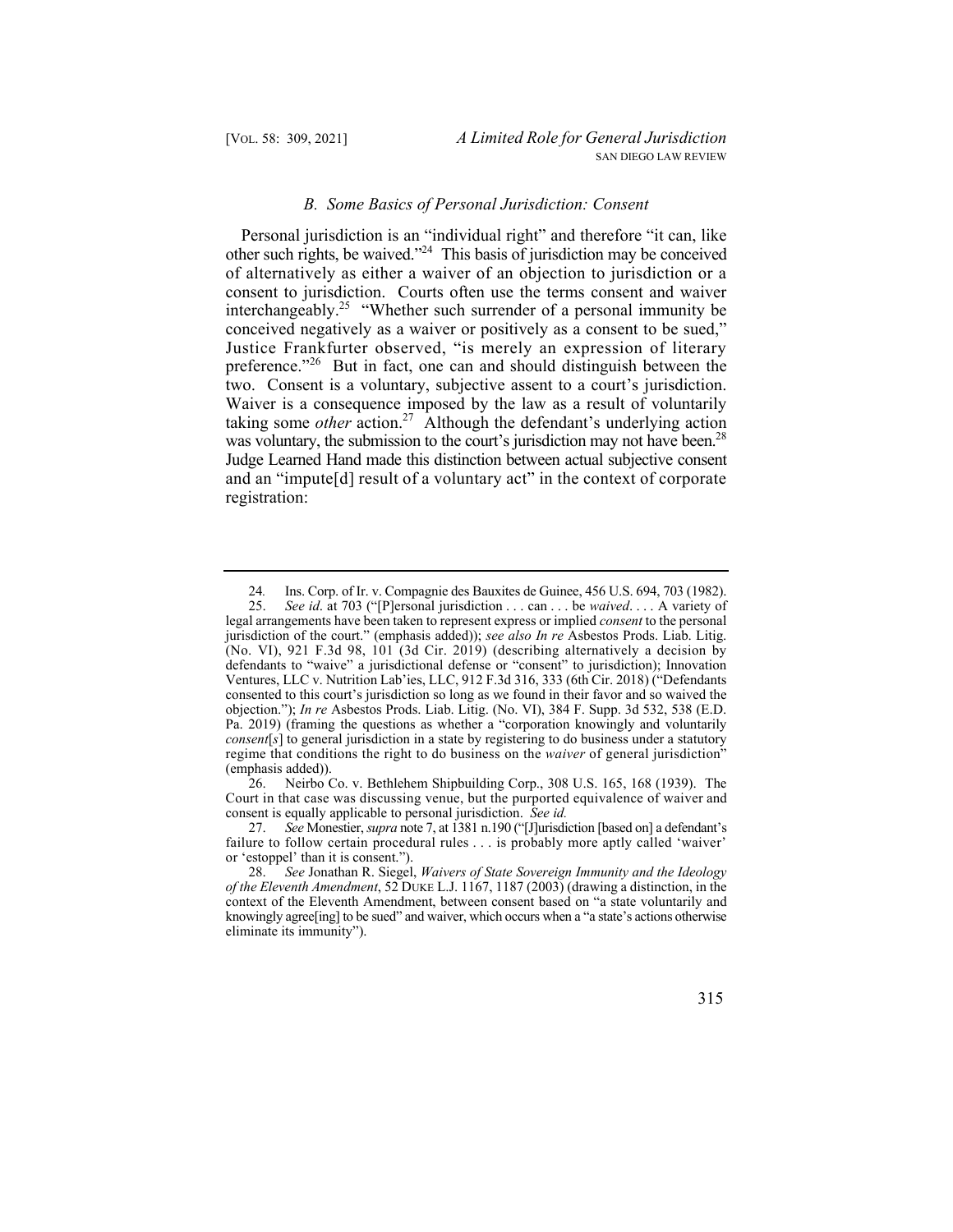court, for purposes of justice, treats it as if it had. It is true that the consequences so When it is said that a foreign corporation will be taken to have consented to the appointment of an agent to accept service, the court does not mean that as a fact it has consented at all, because the corporation does not in fact consent; but the imputed to it lie within its own control, since it need not do business within the state, but that is not equivalent to a consent; actually it might have refused to appoint, and yet its refusal would make no difference. The court, in the interests of justice, imputes results to the voluntary act of doing business within the foreign state, quite independently of any [intent.29](https://intent.29)

 may contractually agree in advance of any actual dispute to submit to In *National Equipment Rental, Ltd. v. Szukhent*, a lease designated a local within the State."<sup>32</sup> The Supreme Court analyzed this clause as not merely jurisdiction.<sup>33</sup> This scheme of consenting by designating a local agent for Consent, as defined above, can arise in a variety of ways. The parties jurisdiction in a designated [forum.](https://forum.30)<sup>30</sup> Occasionally, parties will express their consent by designating a local agent to receive service of [process.](https://process.31)<sup>31</sup> person as an "agent for the purpose of accepting service of any process creating a convenient vehicle for service or process, but also as consenting to service has echoes in the context of registration statutes, which require appointment of a local agent. $34$ 

 Whether the consent is expressed in plain terms or indirectly, contractual consent is, at least ostensibly, a wholly voluntary assent to a court's jurisdiction, "represent[ing] the parties' agreement as to the most proper forum."<sup>35</sup> The voluntariness may be understood as purely subjective<sup>36</sup> or may rest on an objective rule that one signing an agreement is deemed to

<sup>29.</sup> Smolik v. Phila. & Reading Coal & Iron Co., 222 F. 148, 151 (S.D.N.Y. 1915).<br>30. See Atl. Mar. Constr. Co. v. U.S. Dist. Ct., 571 U.S. 49, 62 (2013) ("When the

<sup>30.</sup> *See* Atl. Mar. Constr. Co. v. U.S. Dist. Ct., 571 U.S. 49, 62 (2013) ("When the parties have agreed to a valid forum-selection clause, a district court should ordinarily transfer the case to the forum specified in that clause."); Carnival Cruise Lines, Inc. v. Shute, 499 U.S. 585, 595 (1991) (upholding forum selection clause in cruise ticket contract); The Bremen v. Zapata Off-Shore Co., 407 U.S. 1, 10 (1972) (stating that forum selection clauses in commercial contracts are "prima facie valid and should be enforced unless enforcement is shown by the resisting party to be 'unreasonable' under the circumstances").

<sup>31.</sup> *See, e.g.*, Nat'l Equip. Rental, Ltd. v. Szukhent, 375 U.S. 311, 313 (1964).

<sup>32.</sup> *Id.* 

 respondents in order to assure that any litigation under the lease should be conducted in 33. *See id.* at 315 ("The clause was inserted by the petitioner and agreed to by the the State of New York.").

<sup>34.</sup> *See infra* note 70 and accompanying text.

<sup>35.</sup> Stewart Org. v. Ricoh Corp., 487 U.S. 22, 31 (1988).

 the complexities of personal jurisdiction. Lee Goldman, *My Way and the Highway: The* U. L. REV. 700, 730 (1992). Under such a view, forum selections clause can be enforced only Some have taken the extreme position that with "forum selection clauses, voluntary and knowing assent is impossible, regardless of the information disclosed" given *Law and Economics of Choice of Forum Clauses in Consumer Form Contracts*, 86 NW. under an objective—or fictional—notion of consent.

<sup>316</sup>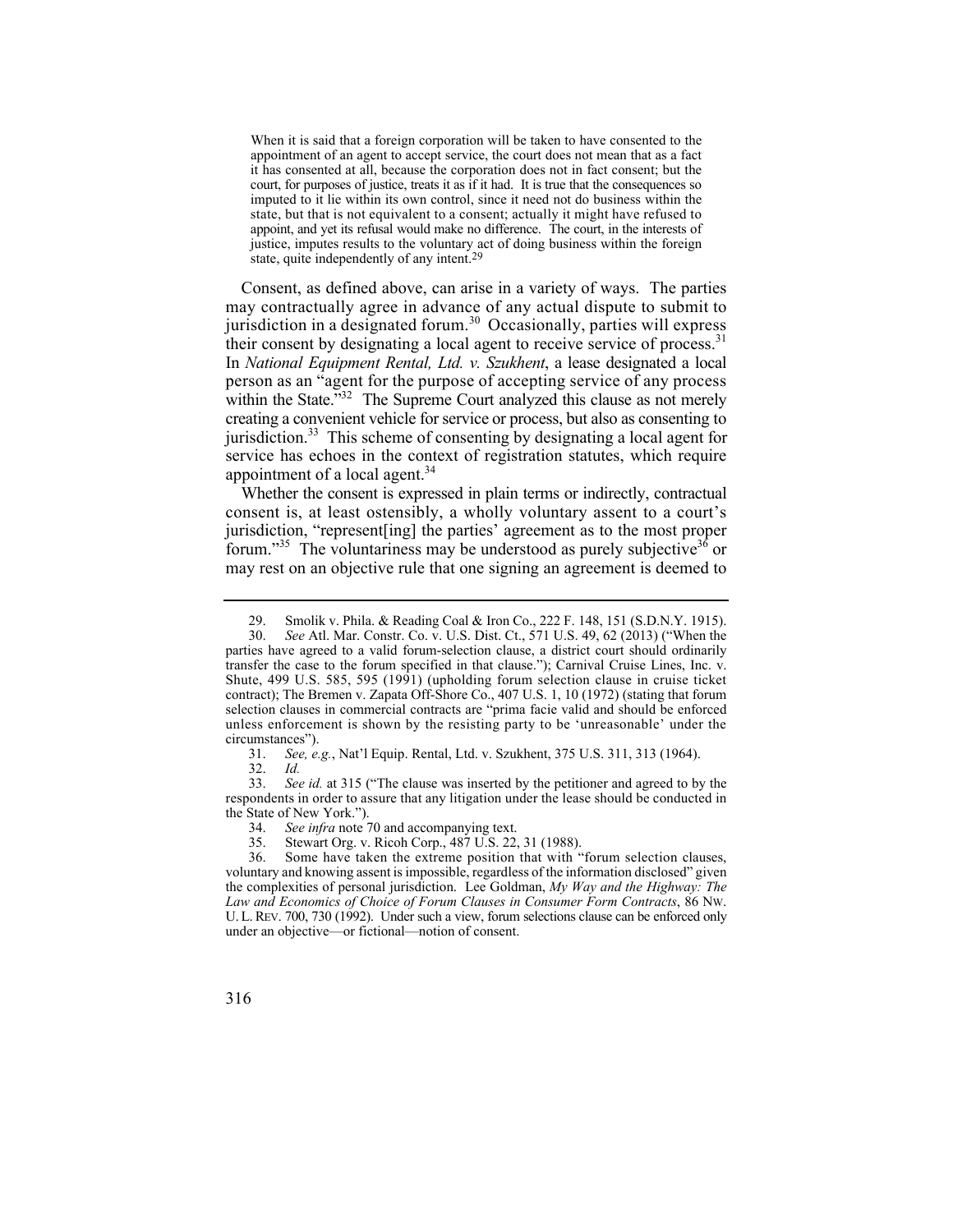know of and assent to its terms. $37$  The only limitation is that the voluntariness of the agreement may be vitiated by resort to "traditional contract doctrines such as 'fraud, undue influence, or overweening bargaining power' . . . or mistake, public policy, and unconscionability."<sup>38</sup> But assuming that a forum selection clause is found to be voluntary, such jurisdiction is based on a submission by the defendant to the forum.

to timely and properly raise a personal jurisdiction objection waives it. $42$  another voluntary action. Some "actions of the defendant may amount to a Consent's sibling is waiver, which, as noted above, does not rest upon a subjective notion of assent. A defendant waives any objection to jurisdiction by appearing in the [action.](https://action.39)<sup>39</sup> Similarly, a plaintiff waives objections to jurisdiction over a counterclaim by having filed its initial claim in the [forum.40](https://forum.40) Jurisdiction is the "price which the state may exact as the condition of opening its courts to the plaintiff."41 Likewise, a defendant who fails The party in such cases may not have had a subjective desire to consent to jurisdiction. But even if they did not, jurisdiction is found as a *consequence* of legal submission to the jurisdiction of the court," the Supreme Court has observed, "whether voluntary or not."43 In this category of cases, the jurisdiction arises not because it was the goal of the defendant, but as a rule-imposed byproduct of the party's other actions.

<sup>37.</sup> *See* Lighthouse MGA, LLC v. First Premium Ins. Grp., 448 F. App'x 512, 515 (5th Cir. 2011) ("[Defendant] cannot maintain that it did not knowingly and willingly waive diversity jurisdiction on the basis that [plaintiff's] general counsel did not discuss the forum selection clause with [defendant] or warn [defendant] of the clause's existence.").

 38. Monestier, *supra* note 7, at 1385–86 (quoting The Bremen v. Zapata Off-Shore Co., 407 U.S. 1, 12 (1972)).

 (1982). This is a longstanding rule. *See* Pennoyer v. Neff, 95 U.S. 714, 733 (1877) (stating that a state has in personam jurisdiction if the defendant has made a "voluntary appearance"). 39. *See* Ins. Corp. of Ir. v. Compagnie des Bauxites de Guinee, 456 U.S. 694, 703

<sup>40.</sup> *See* Adam v. Saenger, 303 U.S. 59, 67 (1938) ("The plaintiff . . . by his voluntary act in demanding justice from the defendant, submitted himself to the jurisdiction of the  $court \ldots$ ").

<sup>41.</sup> *Id*. at 68 (citing Frank L. Young Co. v. McNeal-Edwards Co., 283 U.S. 398,  $400(1931)$ .<br>42. Se

 42. *See* FED. R. CIV. P. 12(g)–(h); 5C CHARLES ALAN WRIGHT & ARTHUR R. MILLER, FEDERAL PRACTICE AND PROCEDURE § 1391 (3d ed. 2004) (noting that a defense for lack of personal jurisdiction is "waived if [it is] not included in a preliminary motion under Rule 12 as required by Rule  $12(g)$  or, if no such motion is made, [it is] not included in the responsive pleading or an amendment as of right to that pleading under Rule  $15(a)$ ").

<sup>43.</sup> *Ins. Corp. of Ir.*, 456 U.S. at 704–05.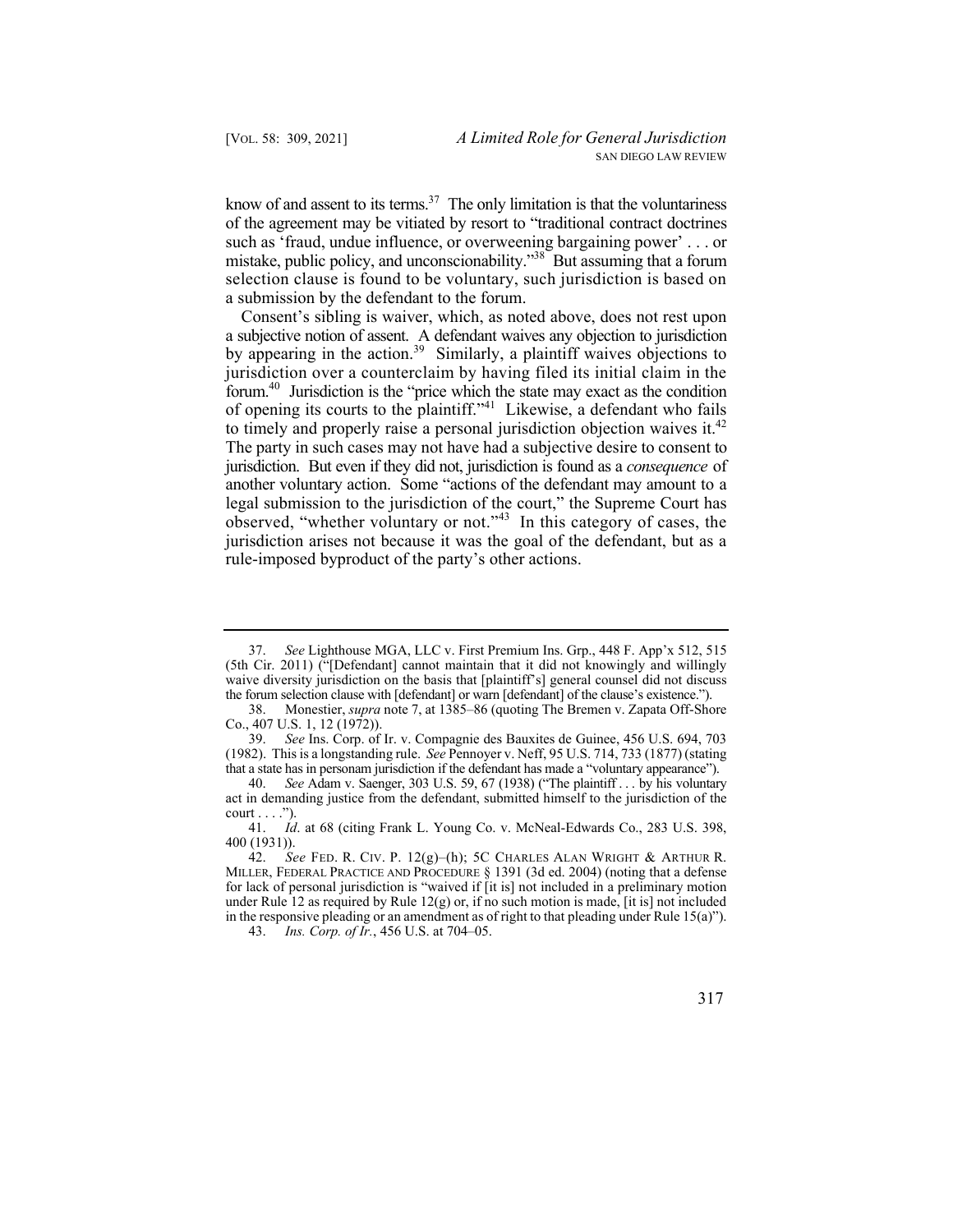## *C. The Contraction of Contacts-Based Jurisdiction*

The Supreme Court has curtailed contacts-based personal jurisdiction.<sup>44</sup> One may characterize these cases as contracting the previously established range of personal jurisdiction.<sup>45</sup> Alternatively, one might more charitably view the Supreme Court as declining to ratify lower courts' extensions of jurisdiction on issues that had not previously reached the Court. But regardless of how one sets the baseline jurisdictional norm, it is undisputed that some avenues of personal jurisdiction previously available in the lower courts have been foreclosed.<sup>46</sup> This contraction creates an incentive for litigants to attempt to find alternative bases of jurisdiction.

contacts-based general jurisdiction that had held sway in the lower courts.<sup>47</sup> the ordinary case is limited to the corporation's state of incorporation and its principal place of business.<sup>49</sup> Lower courts had previously applied a more retailers, such as Wal-Mart, might be subject to general jurisdiction in every In *Daimler AG v. Bauman*, the Supreme Court reeled in a broader view of The Court there held that general jurisdiction exists only in states in which the defendant has so many contacts that it is "essentially at home,"48 which in generous standard of allowing general jurisdiction if the defendant's contacts were "continuous and systematic."<sup>50</sup> Under that standard, major national state because such businesses could be said to have "substantial and continuous" contacts in each [state.](https://state.51)<sup>51</sup>

Id. (quoting Goodyear Dunlop Tires Operations, S.A. v. Brown, 564 U.S. 915, 919 (2011)).

 so substantial and of such a nature as to render the corporation at home in that State." 49. *See id.* at 139 n.19 ("[I]n an exceptional case . . . a corporation's operations in a forum other than its formal place of incorporation or principal place of business may be (citations omitted)).

 *Jurisdiction*, 67 CASE W. RES. L. REV. 775, 779 (2017) (stating that lower courts upheld 50. Helicopteros Nacionales de Colombia, S.A. v. Hall, 466 U.S. 408, 416 (1984); *see* Cassandra Burke Robertson & Charles W. "Rocky" Rhodes, *The Business of Personal*  general jurisdiction "when a defendant's in-state contacts were continuous, systematic, and substantial").

 51. *See* Scott Dodson, *Personal Jurisdiction and Aggregation*, 113 NW. U. L. REV. 1, 24 (2018) ("Prior to *Goodyear*, the common understanding was that companies doing substantial business in all fifty states—Daimler, Goodyear, Walmart, and the like—would have been subject to general jurisdiction in every state."); Robertson & Rhodes, *supra* note 50, at 779 (explaining that general jurisdiction under the pre-*Daimler* standards allowed "Wal-Mart . . . to be subject to dispute-blind jurisdiction in all fifty states"); Tanya J. Monestier, *Where Is Home Depot "At Home"?:* Daimler v. Bauman *and the End of Doing* 

<sup>44.</sup> *See, e.g.*, Daimler AG v. Bauman, 571 U.S. 117, 138–39 (2014).

 70 FLA.L.REV. 499, 501–02 (2018) ("[T]he Roberts Court's personal jurisdiction decisions are changing the shape of litigation. New restrictions on jurisdiction make it harder . . . for 45. *See* Michael H. Hoffheimer, *The Stealth Revolution in Personal Jurisdiction*, plaintiffs to find available courts.").

<sup>46.</sup> *See id.*

<sup>47.</sup> *See Daimler AG*, 571 U.S. at 138–39.<br>48. *Id.* (quoting Goodyear Dunlop Tires C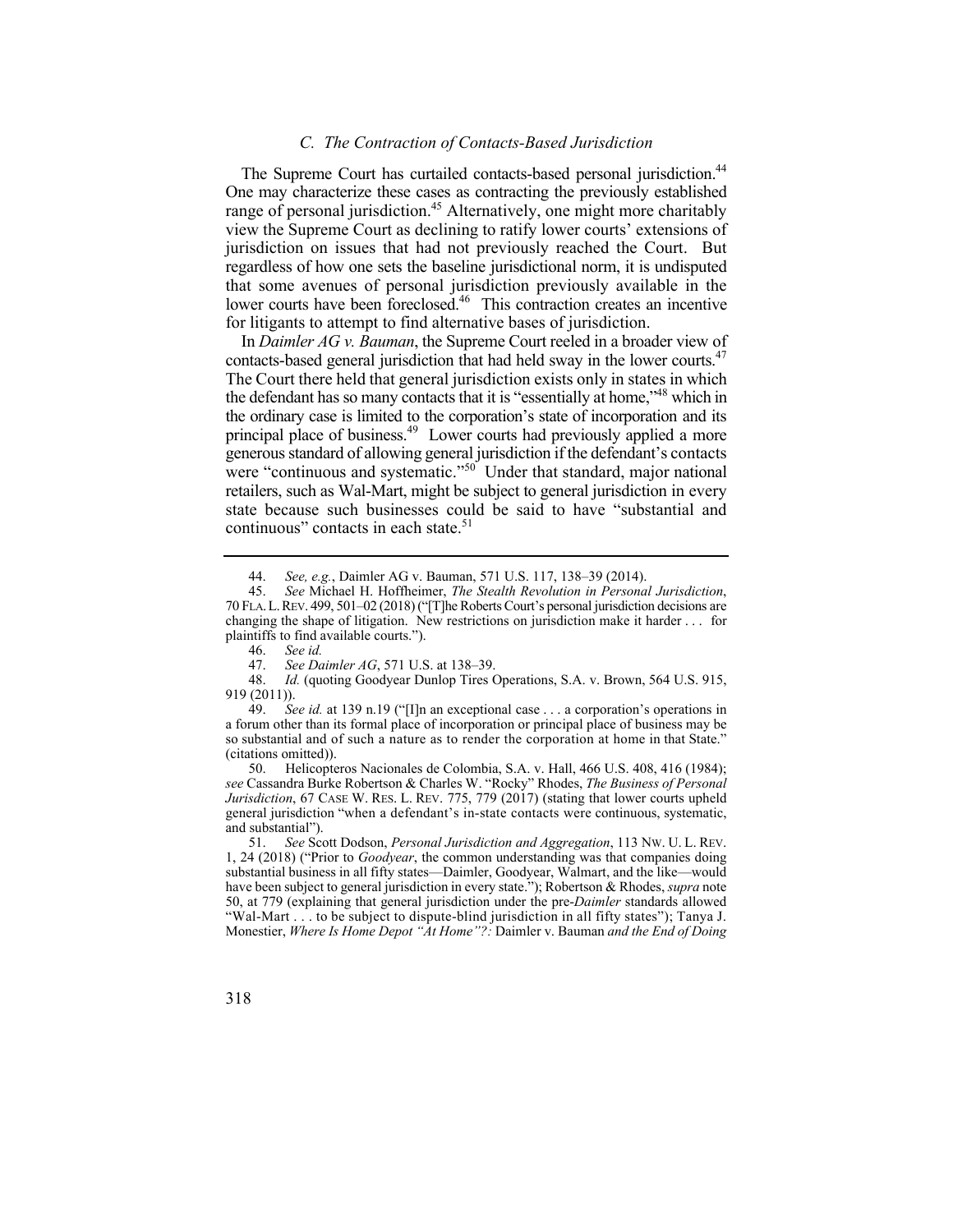in *Bristol-Myers Squibb Co. v. Superior Court of [California](https://California.52)*. 52 In issue."53 In *Squibb*, the defendant's nationally marketed drug had been sold Court held that despite these contacts between the defendant and coparties, the out-of-state plaintiffs, who were prescribed and ingested the drug outside the forum, could not sue the defendant in that [state.](https://state.55)<sup>55</sup> This was also a A few years later, the Court provided a limitation on specific jurisdiction *Bristol-Myers Squibb* the Court limited specific jurisdiction to cases in which there "is a connection between the forum and the specific claims at and administered in the forum to *other* coparty plaintiffs.<sup>54</sup> The Supreme narrower view than that of many of the lower courts on what sufficed for a "related" [contact.](https://contact.56)<sup>56</sup>

 class actions and other types of joinder when some claims arise from *Bristol-Myers Squibb* creates uncertainty for personal jurisdiction for

 allowed for a looser connection between the defendant's forum activities and the claim if the defendant had a higher volume of contacts. *Id.* Under such an approach, a claim need number of contacts. *See, e.g.*, Yahoo! Inc. v. La Ligue Contre Le Racisme Et L'Antisemitisme, 56. *See id.* The Court rejected the lower court's "sliding scale approach," which not arise from or even directly relate to the defendant's contact if the defendant had a large 433 F.3d 1199, 1210 (9th Cir. 2006) ("[W]e consider the extent of the defendant's contacts with the forum and the degree to which the plaintiff's suit is related to those contacts. A strong showing on one axis will permit a lesser showing on the other.").



 Peterson, *The Timing of Minimum Contacts After* Goodyear *and* Mcintyre, 80 GEO. WASH. *Business Jurisdiction*, 66 HASTINGS L.J. 233, 242 (2014) (noting the possibility that "all large companies with a substantial presence in all fifty states—either physical or virtual would be subject to general jurisdiction everywhere in the United States"); Todd David L. REV. 202, 214 (2011) ("General Motors, most scholars have assumed, is subject to general jurisdiction in every state".).

 New Jersey."). Other courts found that Wal-Mart's high volume of unrelated contacts did The case law was actually more nuanced. Some courts held Wal-Mart to be subject to general jurisdiction based simply on its level of in-state activities. *See, e.g.*, Wilgus v. Hartz Mountain Corp., No. 3:12-CV-86 WCL, 2012 WL 2425496, at \*2 (N.D. Ind. June 26, 2012) ("Wal–Mart owns stores and conducts continuous and systematic business in the State of New Jersey that is sufficient to establish general jurisdiction in the State of not create general jurisdiction. *See, e.g.*, Follette v. Clairol, Inc., 829 F. Supp. 840, 846 (W.D. La. 1993) ("[G]eneral jurisdiction . . . should be limited to the state of incorporation and the state where the corporation's principal place of business is located."). For a summary of the approaches to general jurisdiction in the lower courts, see James R. Pielemeier, Goodyear Dunlop*: A Welcome Refinement of the Language of General Personal Jurisdiction*, 16 LEWIS & CLARK L. REV. 969, 982–83 (2012).

<sup>137</sup> S. Ct. 1773 (2017).

<sup>53.</sup> *Id.* at 1781.

<sup>54.</sup> *Id.* at 1775.

<sup>55.</sup> *Id.* at 1781.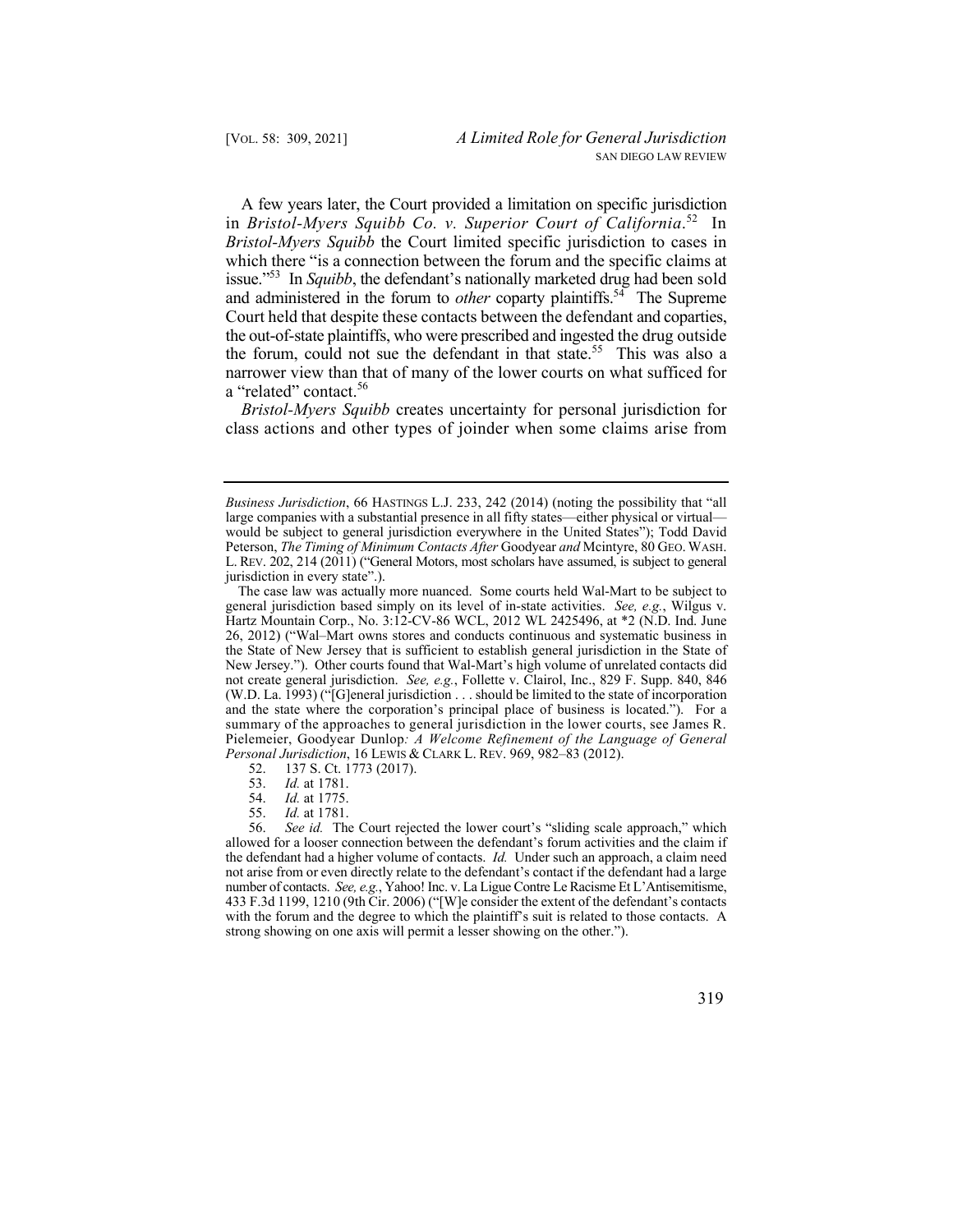defendant's forum activities and other similar claims do not.<sup>57</sup> It also the defendant's contacts and the claim,<sup>58</sup> fewer cases will qualify for specific furthers the pressure to find an alternative basis for general jurisdiction. To the extent that *Bristol-Myers Squibb* tightens the required nexus between jurisdiction and more will require general jurisdiction. But at the same time, *Daimler* restricts contact-based general jurisdiction. The net effect is to lessen the breadth of contact-based jurisdiction.

the defendant's [contacts.](https://contacts.60)<sup>60</sup> It suffices that the claim "relates to" them.<sup>61</sup> The Supreme Court's recent decision in *Ford Motor Co. v. Montana Eighth Judicial District Court*, 59 does not eliminate the restrictions of *Bristol-Myers Squibb.* The Court in *Ford Motor* rejected a causal relation test for minimum contacts: it is not necessary that the claim arises from There is accordingly jurisdiction when the identical model of the defendant's product is advertised and sold within the forum but the particular vehicle was manufactured, designed, and initially sold to the public outside the forum when a forum plaintiff is injured by it in the [forum.](https://forum.62)<sup>62</sup> This does not affect *Bristol-Myers Squibb*'s rejection of jurisdiction when the plaintiff and his injury are not connected to the forum.

## III. THE ARGUMENT FOR CONSENT TO JURISDICTION UNDER REGISTRATION STATUTES

If jurisdiction cannot be justified by contacts, then one of the other heads of jurisdiction must be used. Consent to jurisdiction by way of registering to do business in a state thus beckons, and its vitality acquires a new urgency. $^{63}$  The issue of whether a corporation consents to general jurisdiction by registering to do business has been percolating in the

 for another basis on which the court can exercise general jurisdiction. . . . [T]he natural next step for plaintiffs is to seek other grounds for general jurisdiction, and the most 63. *See* Monestier, *supra* note 7, at 1346 ("Plaintiffs who are now foreclosed from arguing continuous and systematic contacts with the forum as a basis for jurisdiction will most likely look to registration statutes to provide the relevant hook to ground personal jurisdiction over corporations."); Rhodes & Robertson, *supra* note 6, at 259–60 ("In the past, the defendant's 'continuous and systematic' contacts with the forum would have been sufficient to give rise to personal jurisdiction. Now, however, plaintiffs will be searching obvious place to look for such consent is in a state registration filing . . . .").



<sup>57.</sup> *See* Hoffheimer, *supra* note 45, at 526–34.

 that in the case before it there was no such relationship. *See id.* But it failed to explain what kind of relationship between contacts and plaintiff's claim would suffice. *See id.*  58. The Court failed to set out a rule in *Bristol-Myers Squibb*. *See id.* at 525. It held that for specific jurisdiction the defendant's contact must be related to the claim and

<sup>59. 141</sup> S. Ct. 1017 (2021).<br>60. *See id.* at 1026.

<sup>60.</sup> *See id.* at 1026.

<sup>61.</sup> *See id.*

 <sup>62.</sup> *See id.* 1028.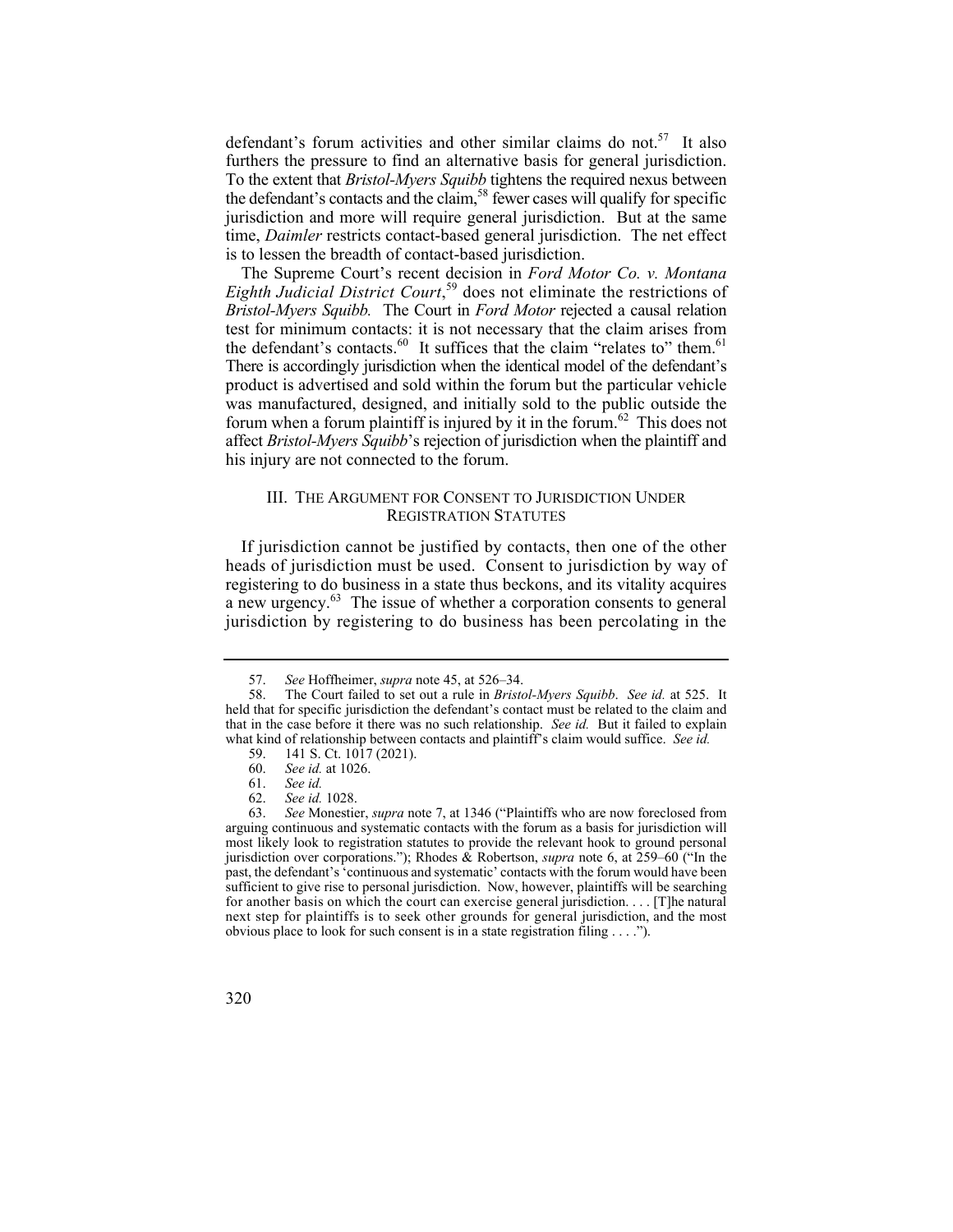lower courts for decades. Before *Daimler*, state and federal courts were split over whether a registration statute created general [jurisdiction.](https://jurisdiction.64)<sup>64</sup> A majority of states have not addressed the [issue.65](https://issue.65) After *Daimler*, several courts have revisited the issue, some holding that *Daimler*, or at least *Daimler*'s jurisdictional policies, make such consent-based jurisdiction [improper.](https://improper.66)<sup>66</sup> Others have concluded that general jurisdiction by reason of registration is unaffected because *Daimler* addressed contacts-based jurisdiction, not consent.<sup>67</sup>

 do the registration statutes typically say? How have they been interpreted as Before proceeding further, it is helpful to address some details: What a matter of state law? And what has the Supreme Court said about consent via registration?

65. *See* Benish, *supra* note 64, at 1647.

 67. *See* Rodriguez v. Ford Motor Co., 458 P.3d 569, 577 (N.M. Ct. App. 2018) such a circumstance was not present in the facts of those cases."); Allstate Ins. Co. v. ("[B]oth *International Shoe* and *Daimler* recognized that consent presented a distinct avenue for jurisdiction, but neither directly addressed consent by registration given that Electrolux Home Prods., No. 5:18-CV-00699, 2018 WL 3707377, at \*4 (E.D. Pa. Aug. 3, 2018) ("*Daimler* did not directly address the matter of jurisdiction by consent.").

 very useful but is already in need of an update. Delaware previously was among the six 64. *See* Kevin D. Benish, Note, Pennoyer*'s Ghost: Consent, Registration Statutes, and General Jurisdiction After* Daimler AG v. Bauman, 90 N.Y.U. L. REV. 1609, 1647 (2015) ("[S]ix states have made it clear that registration to do business results in 'consent' to general jurisdiction." (emphasis omitted)). Benish's collation of the state statutes is states that had interpreted its registration statutes as creating general jurisdiction. *See*  Sternberg v. O'Neil, 550 A.2d 1105, 1113 (Del. 1988), *overruled by* Genuine Parts Co. v. Cepec, 137 A.3d 123 (Del. 2016); *see also* Benish, *supra*, at 1649. But the Delaware Supreme Court in 2016 reversed itself, holding that "we read our state's registration statutes as providing a means for service of process and not as conferring general jurisdiction." *Genuine Parts Co.*, 137 A.3d at 148.

 establish general jurisdiction" (citing Daimler AG v. Bauman, 571 U.S. 117, 138–39 (2014)). 66. *See In re* Asbestos Prods. Liab. Litig. (No. VI), 384 F. Supp. 3d 532, 545 (E.D. Pa. 2019) (holding that Pennsylvania's assertion of general jurisdiction "offends the Due Process Clause and is unconstitutional" and prior Third Circuit case law to the contrary "is irretrievably irreconcilable with the teachings of *Daimler*, and can no longer stand"); Horowitz v. AT&T Inc., No. 3:17-CV-4827-BRM-LHG, 2018 WL 1942525, at \*12 (D.N.J. Apr. 25, 2018) ("[C]onsent by registration is inconsistent with *Daimler.*"); *Genuine Parts Co.*, 137 A.3d at 148; Keeley v. Pfizer Inc., No. 4:15CV00583 ERW, 2015 WL 3999488, at \*4 (E.D. Mo. July 1, 2015) (noting that general jurisdiction based on registration is "contrary to the holding in *Daimler* that merely doing business in a state is not enough to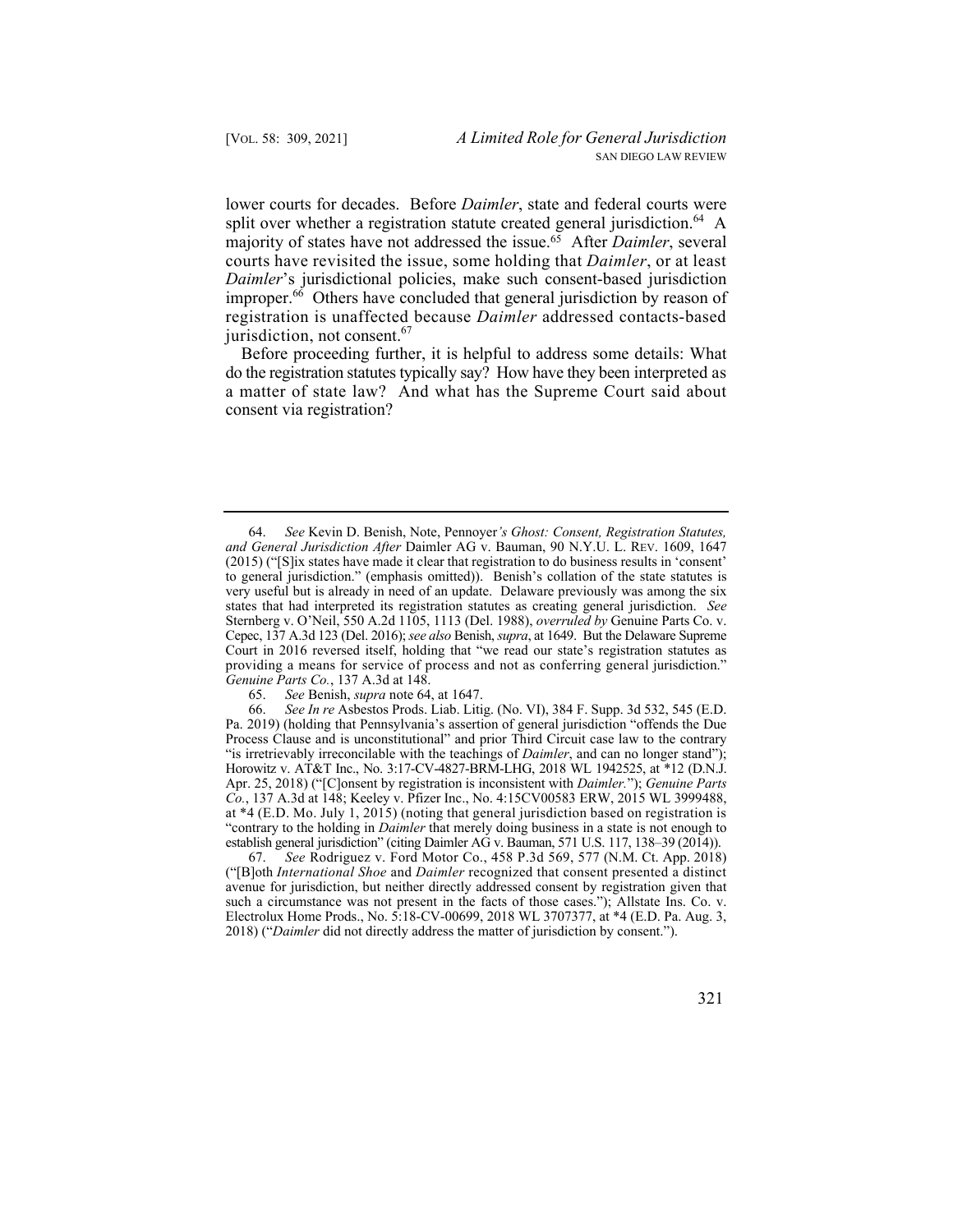#### *A. Illustrative Registration Statutes*

The argument for general jurisdiction under registration statutes is that by registering to do business in a state a corporation consents to jurisdiction over all claims against it in the courts of the [forum.](https://forum.68)<sup>68</sup> The consent is extracted as a condition for doing business in the [state.](https://state.69)<sup>69</sup> These statutes universally require the corporation to appoint a local agent to receive service of [process.](https://process.70)<sup>70</sup> Appointing a local agent may itself be seen as a form of consent: By agreeing to be amenable to service in the state, one is submitting to the jurisdiction of the state. But whether a corporation consents to jurisdiction by registering and appointing an agent for service is in the first instance a matter of state law.<sup>71</sup> If the statute was not intended to assert general jurisdiction or, stated differently, it was not intended to extract a consent to general jurisdiction by registering, then the matter is at an end.

on its registered agent."<sup>73</sup> Upon this rather slender reed the Eighth Circuit Because the argument is based on an assumed demand for consent from the state, one must start with the language and intent of the registration statute. But the language, alas, is usually opaque. Some examples help. Minnesota requires that "[e]very non-Minnesota corporation shall have a registered office and shall have a registered agent."<sup>72</sup> Further, it provides that "[a] foreign corporation shall be subject to service of process . . . by service concluded that by registering to do business in Minnesota a corporation

<sup>68.</sup>  statute and appointing an agent for service of process, a corporation has expressly consented to 68. *See* Monestier, *supra* note 7, at 1359 ("[B]y registering under the relevant state the jurisdiction of the state's courts—period.").

 *Doctrine in A Twenty-First Century World*, 64 FLA. L. REV. 387, 393–94 (2012)*.* 69. *See* Charles W. "Rocky" Rhodes, *Nineteenth Century Personal Jurisdiction* 

 <sup>70.</sup> *See* Oscar G. Chase, *Consent to Judicial Jurisdiction: The Foundation of "Registration" Statutes*, 73 N.Y.U. ANN. SURV. AM. L. 159, 159 (2018); *see also* Monestier, *supra* note 7, at 1363, 1363 n.109 (collecting state statutes). For a comprehensive summary of each state's statute, see Benish, *supra* note 64, at 1647 (noting that all states require as a part of registration the appointment of an agent).

 that because the registration "statute applied only to causes of action arising in Montana . . . 71. *See* N. Butte Mining Co. v. Tripp, 128 F.2d 588, 590 (9th Cir. 1942) (stating appellant's consent to be sued in Montana did not go beyond the requirements of the statute"); Acorda Therapeutics, Inc. v. Mylan Pharm. Inc., 78 F. Supp. 3d 572, 584 (D. Del. 2015), *aff'd*, 817 F.3d 755 (Fed. Cir. 2016); Bors v. Johnson & Johnson, 208 F. Supp. 3d 648, 652 (E.D. Pa. 2016) ("The law of the state determines whether a corporation consents to the personal jurisdiction." (citing Ins. Corp. of Ir. v. Compagnie des Bauxites de Guinee, 456 U.S. 694, 704 (1982))); Lanham v. Pilot Travel Ctrs., LLC, No. 03:14- CV-01923-HZ, 2015 WL 5167268, at \*6 (D. Or. Sept. 2, 2015) ("[A] court must look to state law to determine whether compliance with business registration or agent designation statutes confer general personal jurisdiction over a nonresident corporate defendant.").

<sup>72.</sup> MINN. STAT. § 303.10 (2021).

<sup>73.</sup> *Id.* § 303.13.

<sup>322</sup>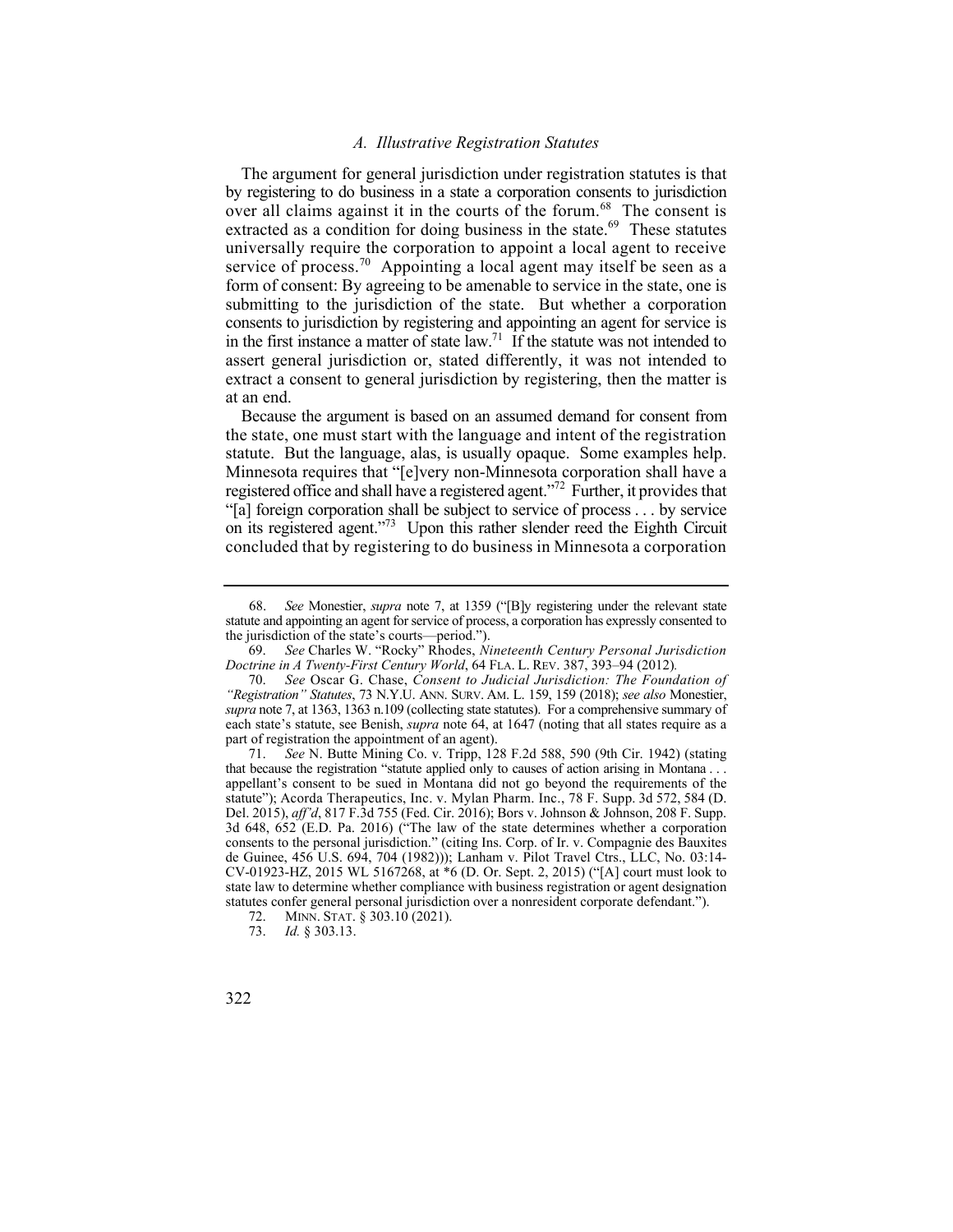jurisdiction is unlimited.<sup>75</sup> The "appointment of an agent for service of cause of action, whether or not arising out of activities within the state."<sup>76</sup> submitted itself to the jurisdiction of that [state.](https://state.74)<sup>74</sup> And the scope of process . . . gives consent to the jurisdiction of Minnesota courts for any

corporation."<sup>78</sup> Although the language of the two statutes is very similar, the Second Circuit found that registering under the Connecticut statute was Compare Minnesota's statutory language to Connecticut's, which likewise requires that a "foreign corporation authorized to transact business in this state shall continuously maintain in this state: (1) A registered office . . . ; and (2) a registered agent at such registered office."<sup>77</sup> It also provides that "[t]he registered agent of a foreign corporation authorized to transact business in this state is the corporation's agent for service of process, notice or demand required or permitted by law to be served on the foreign not a consent to general jurisdiction.<sup>79</sup>

business . . . until it registers" in with the Pennsylvania Department of State.<sup>81</sup> Pennsylvania presents a special case due to its transparency on the intended scope of [jurisdiction.](https://jurisdiction.80)<sup>80</sup> A foreign corporation "may not do Pennsylvania statutes then provide that the "relationship" created by the "qualification as a foreign corporation" creates "general personal jurisdiction" over the corporation. $82$  The case law under this statute has long held that it means what it says: registering to do business is effective to create general jurisdiction by consent.<sup>83</sup>

 81. 15 PA. CONS. STAT. § 411(a) (2021). This statute refers to the "Department," 80. *See* Monestier, *supra* note 7, at 1366 ("Only one state, Pennsylvania, actually purports to directly address the jurisdictional consequences of registering to do business.").

83. *See* Bane v. Netlink, Inc., 925 F.2d 637, 640 (3d Cir. 1991) ("[R]egistration by a foreign corporation carries with it consent to be sued in Pennsylvania courts."); Bors v. Johnson & Johnson, 208 F. Supp. 3d 648, 655 (E.D. Pa. 2016) ("Parties can agree to waive challenges to personal jurisdiction by . . . registering to do business under a statute which specifically advises the registrant of its consent by registration.").



<sup>74.</sup> *See* Knowlton v. Allied Van Lines, Inc., 900 F.2d 1196, 1200 (8th Cir. 1990).

<sup>75.</sup> *See id.*

 <sup>76.</sup> *Id.*

 77. CONN. GEN. STAT. § 33-926(a) (2021).

 REGISTERED AGENTS ACT § 13(a) (UNIF. L. COMM'N 2011) ("A represented entity may be 78. *Id.* § 33-929(a). The language referring to service on an agent "permitted by law" is similar to the language found in the Model Registered Agents Act. *See* MODEL served with any process, notice, or demand required or permitted by law by serving its registered agent.").

<sup>79.</sup> Brown v. Lockheed Martin Corp., 814 F.3d 619, 641 (2d Cir. 2016).

 which is defined elsewhere as the Department of State. *See id.* § 102.

 82. 42 PA. CONS. STAT. § 5301(a)(2) (2021).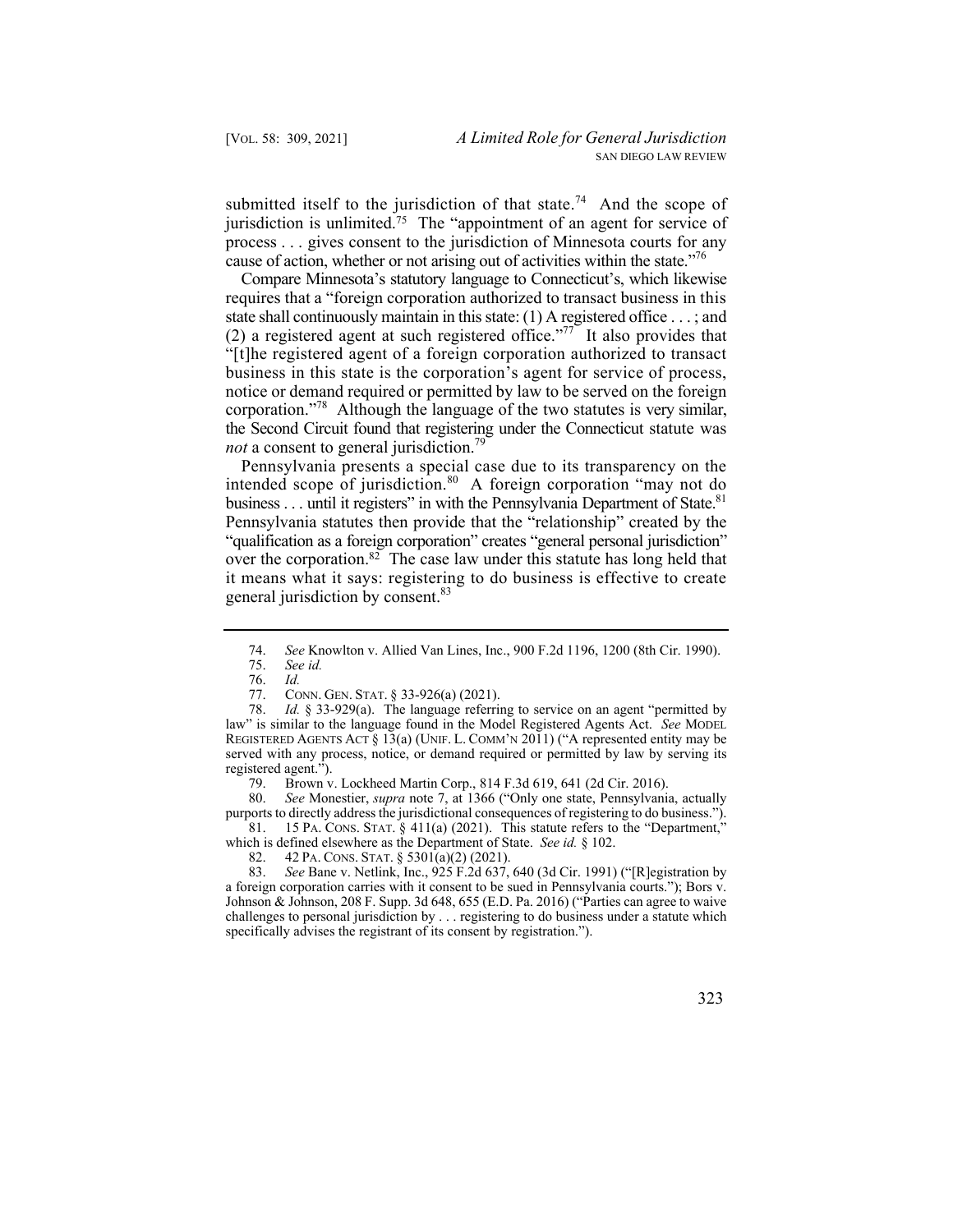provides, however, that "[t]he designation or maintenance in this state jurisdiction over the represented entity in this state."<sup>85</sup> Eleven states have and deny, *contacts-based* jurisdiction but not consent. That is, it could be read as saying merely that that the *contact* of having a registered agent "does not by itself create the basis for personal jurisdiction" as a matter of On the other hand, some statutes explicitly negate an argument of consent by registration. The Uniform Business Organizations Code has a provision requiring registration and the appointment of an agent.<sup>84</sup> It also of a registered agent does not by itself create the basis for personal adopted this provision,<sup>86</sup> which would seem to answer in those states the question of jurisdiction on the basis of registration. The only possible way to make this provision not decisive on the question is to read it to address, counting contacts but as not addressing the separate question of *consent*, which might be satisfied by agreeing to have a local agent. $87$  To illustrate the argument, the Court in *Daimler* concluded that the defendant lacked sufficient contacts in the forum to create general iurisdiction.<sup>88</sup> But that does not mean the same defendant, on different facts, might not have consented to [jurisdiction.89](https://jurisdiction.89) Some courts have analyzed registration as a contact or activity separated from consent.<sup>90</sup> but such a distinction is an

87. *See* Monestier, *supra* note 7, at 1376–77.

 for the Ninth Circuit to conclude that Daimler . . . was at home in California, and hence 88. *See* Daimler AG v. Bauman, 571 U.S. 117, 139 (2014) ("It was therefore error subject to suit there on claims by foreign plaintiffs having nothing to do with anything that occurred or had its principal impact in California.").

89. The Court in *Daimler* characterized the issue in cases such as the one before it as whether there was general jurisdiction "over a foreign corporation that has not consented to suit in the forum." *Id.* at 129 (quoting Goodyear Dunlop Tires Operations, S.A. v. Brown, 564 U.S. 915, 928 (2011)).

 'specific' jurisdiction because such registration by a foreign corporation carries with it 90. *See* Bane v. Netlink, Inc., 925 F.2d 637, 640 (3d Cir. 1991) ("We need not decide whether authorization to do business in Pennsylvania is a 'continuous and systematic' contact with the Commonwealth for purposes of the dichotomy between 'general' and consent to be sued in Pennsylvania courts."); Allstate Ins. Co. v. Electrolux Home Prods., No. 5:18-CV-00699, 2018 WL 3707377, at \*5 (E.D. Pa. Aug. 3, 2018) (discussing whether jurisdiction based on registration is predicated on a "relationship" with the state or upon consent).

 84. *See* UNIF. BUS. ORG. CODE § 1-502(a) (UNIF. L. COMM'N 2011) ("[A foreign corporation] may not do business in this state until it registers."); *id*. § 1-402 ("[A foreign corporation] shall designate and maintain a registered agent.").

<sup>85.</sup> *Id.* § 1-414.

 86. *See* ARK. CODE ANN. § 4-20-115 (2021); IDAHO CODE § 30-21-414 (2021); IND. CODE § 23-0.5-4-12 (2021); ME. STAT. tit. 5, § 115 (2021); MISS. CODE. ANN. § 79-35-15 (2021); MONT. CODE ANN. § 35-7-115 (2021); NEV. REV. STAT. § 77.440 (2021); N.D. ANN. § 16-17-401 (LexisNexis 2021); WASH. REV. CODE § 23.95.460 (2021). CENT. CODE § 10-01.1-15 (2021); S.D. CODIFIED LAWS § 59-11-21 (2019); UTAH CODE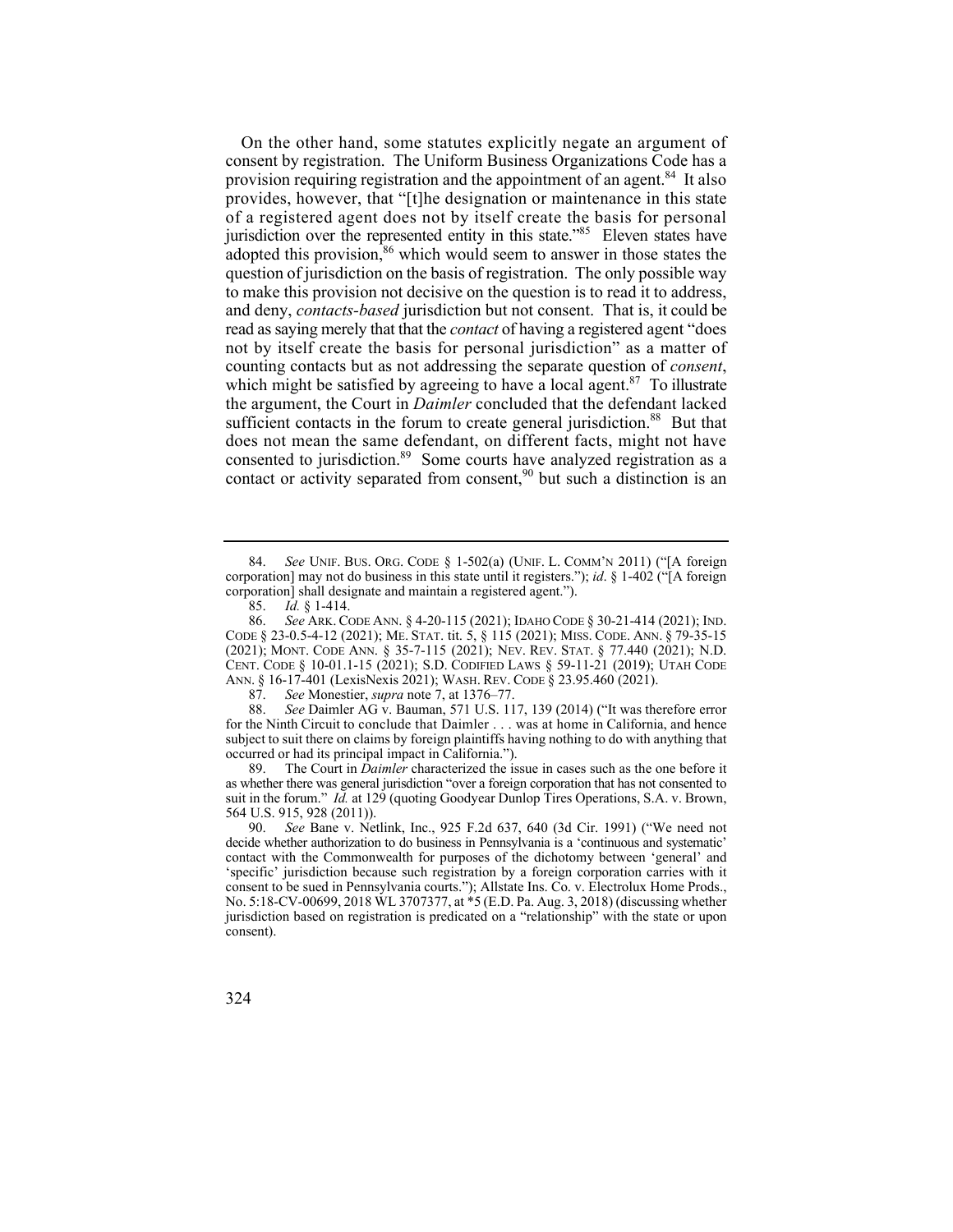unlikely reading of the statutes quoted above given that they disavow rather than assert jurisdiction, and no court has advanced it. $91$ 

 of the consent question. First, what are the consequences of not registering? jurisdiction. The states commonly have two sanctions for failing to register.<sup>92</sup> First, most states close the doors of its courts to corporations who have failed to register.<sup>93</sup> Commonly, this failure can be retroactively cured, enabling a corporation to remedy its nonregistration during litigation in a court of the Two last issues should be noted before leaving the statutory underpinnings If a corporation can painlessly flout a requirement to register, it can simply not register and avoid the possibility of consenting to general jurisdiction. The sanction imposed on a nonregistering corporation thus effects the extent to which the corporation is truly coerced into submitting to state.<sup>94</sup> Second, states frequently provide fines<sup>95</sup> for nonregistration, which can go as high as  $$10,000$  per year.<sup>96</sup> One state goes so far as to impose criminal liability, albeit a [misdemeanor.](https://misdemeanor.97) $97$ 

Second, what level of activity in a state triggers the duty to register? Most states have a definition of what constitutes "doing business" in the state. Frequently this is done by a statutory list of activities that will *not* 

 registering as a potentially sufficient contact and registering as consent. In *DeLeon v. consenting* to general personal jurisdiction in Montana." *Id.* (emphasis added). The court's analysis is thus inconsistent with treating the statutory denial of jurisdiction as going only to a In fact, the cases run in the opposite direction, eliding any distinction between *BNSF Railway Co.*, the plaintiff argued that jurisdiction was possible even in the face of a statute that said registering "does not by itself create the basis for personal jurisdiction" because registering combined with other contacts created jurisdiction. 426 P.3d 1, 7 (Mont. 2018) (emphasis omitted) (quoting MONT. CODE ANN. § 35-7-115). The court rejected this contact-based argument using the language of consent: "Nothing puts a corporation on notice that, by appointing a registered agent to receive service of process in Montana, it is contacts-based jurisdiction analysis.

 92. *See* MO. ANN. STAT. § 351.574 (2021); *see also* Monestier, *supra* note 7, at 1365–66; Benish, *supra* note 64, at 1647–61.

 93. *See, e.g.*, MO. ANN. STAT. § 351.574 ("A foreign corporation transacting any court in this state until it obtains a certificate of authority."). For a comprehensive list, business in this state without a certificate of authority may not maintain a proceeding in see Benish, *supra* note 64, at 1647–61, and Monestier, *supra* note 7, at 1365–66.

<sup>94.</sup> *See* Chase, *supra* note 70, at 169.

 95. See Monestier, *supra* note 7, at 1365–66 and Benish, *supra* note 64, at 1647– 61 for a collection of statutory penalties.

<sup>96.</sup> *See, e.g.*, ALASKA STAT. § 10.06.710 (2021).

<sup>97.</sup> *See* OHIO REV. CODE ANN. § 1703.99 (LexisNexis 2021).

 <sup>325</sup>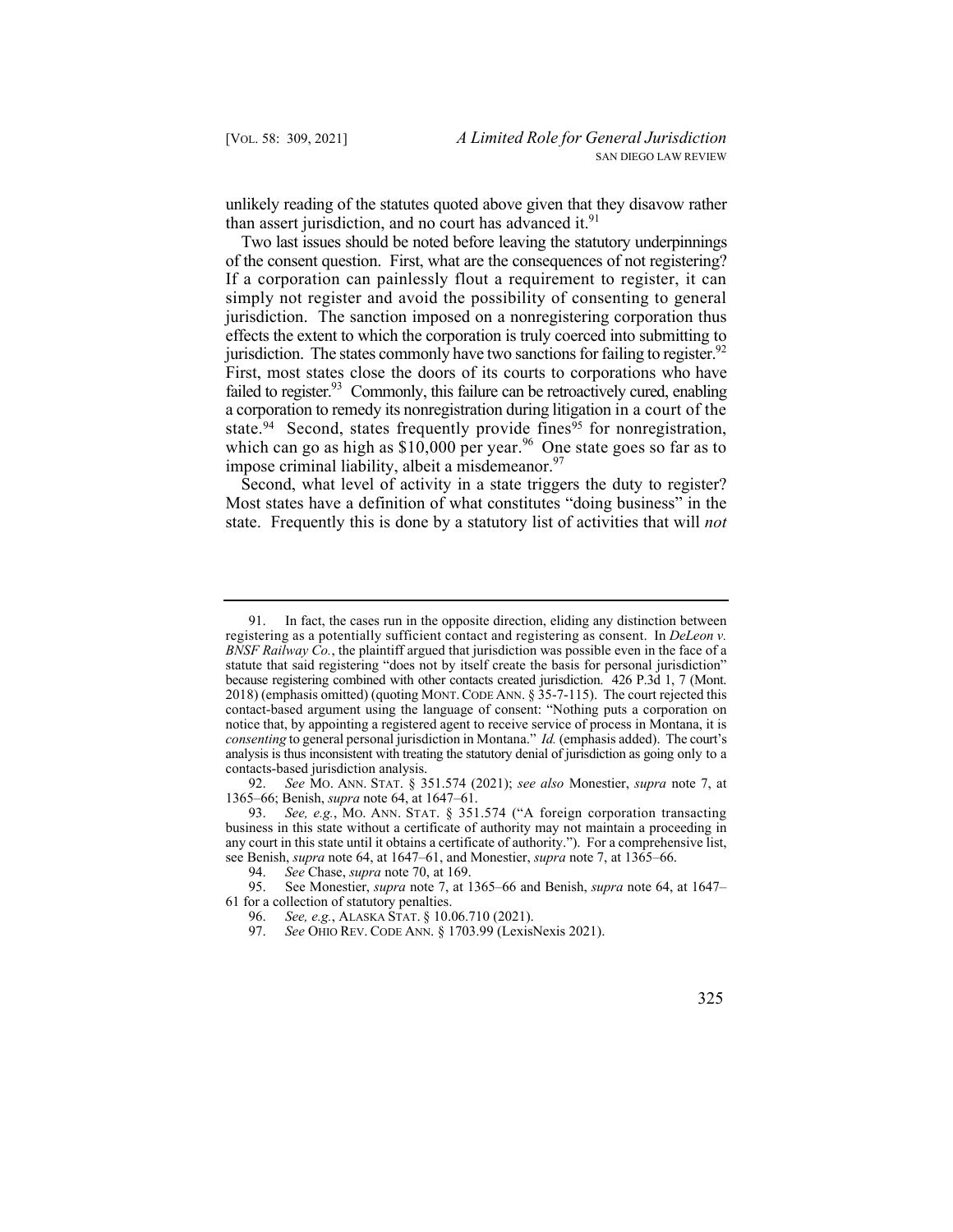result in a finding of doing [business.](https://business.98)<sup>98</sup> New York, for example, provides the following list of activities that will not be considered doing business:

- (1) Maintaining or defending any action or proceeding, whether judicial, administrative, arbitrative or otherwise, or effecting settlement thereof or the settlement of claims or disputes.
- (2) Holding meetings of its directors or its shareholders.
- (3) Maintaining bank accounts.
- (4) Maintaining offices or agencies only for the transfer, exchange, and registration of its securities, or appointing and maintaining trustees or depositaries with relation to its [securities.](https://securities.99)<sup>99</sup>

Code, which lists eleven activities that do not constitute "doing business."<sup>100</sup> This is similar to the approach of the Uniform Business Organizations Among them are "conducting an isolated transaction that is not in the course of similar transactions," "owning, without more, property," and "doing business in interstate commerce."101 Case law in New York further limits "doing business" to activities that are systematic, regular, and intrastate.<sup>102</sup>

## *B. Supreme Court Case Law on General Jurisdiction by Registration*

A venerable line of Supreme Court cases supports the use of registration statutes to acquire jurisdiction over out-of-state corporations. Although these cases predate the reimagining of personal jurisdiction in *International Shoe*, they have not been disclaimed by the Court and thus they support general jurisdiction based on registration. Because others have ably covered this ground, $103$  this Article will only briefly highlight its most salient features.

 The thread starts in 1855 with *Lafayette Insurance Co. v. French*. 104 The Supreme Court there held that an Ohio judgment against an Indiana corporation was entitled to full faith and credit.<sup>105</sup> Jurisdiction in Ohio had been based on a statute that provided for service upon a "resident agent" of the corporation in suits "founded on contracts of insurance there made by them with citizens of that State."<sup>106</sup> The Court rested jurisdiction upon

 98*. See, e.g.*, N.Y. BUS. CORP. LAW § 1301(b) (2021); UNIF. BUS. ORG. CODE § 1- 505(a) (UNIF. L. COMM'N 2011).

 99. N.Y. BUS. CORP. LAW § 1301(b).

 100. UNIF. BUS. ORG. CODE § 1-505(a).

<sup>101.</sup> *Id.* § 1-505(a)(9)–(11).

<sup>102.</sup> Chase, *supra* note 70, at 171 (quoting Highfill, Inc. v. Bruce & Iris, Inc., 855 [N.Y.S.2d](https://N.Y.S.2d) 635, 637 (N.Y. App. Div. 2008)).

<sup>103.</sup> *See, e.g.*, Rhodes, *supra* note 69, at 436–40; Chase, *supra* note 70, at 174–79.

<sup>59</sup> U.S. 404 (1855).

<sup>105.</sup> *Id.* at 404, 408.

<sup>106.</sup> *Id.* at 406.

<sup>326</sup>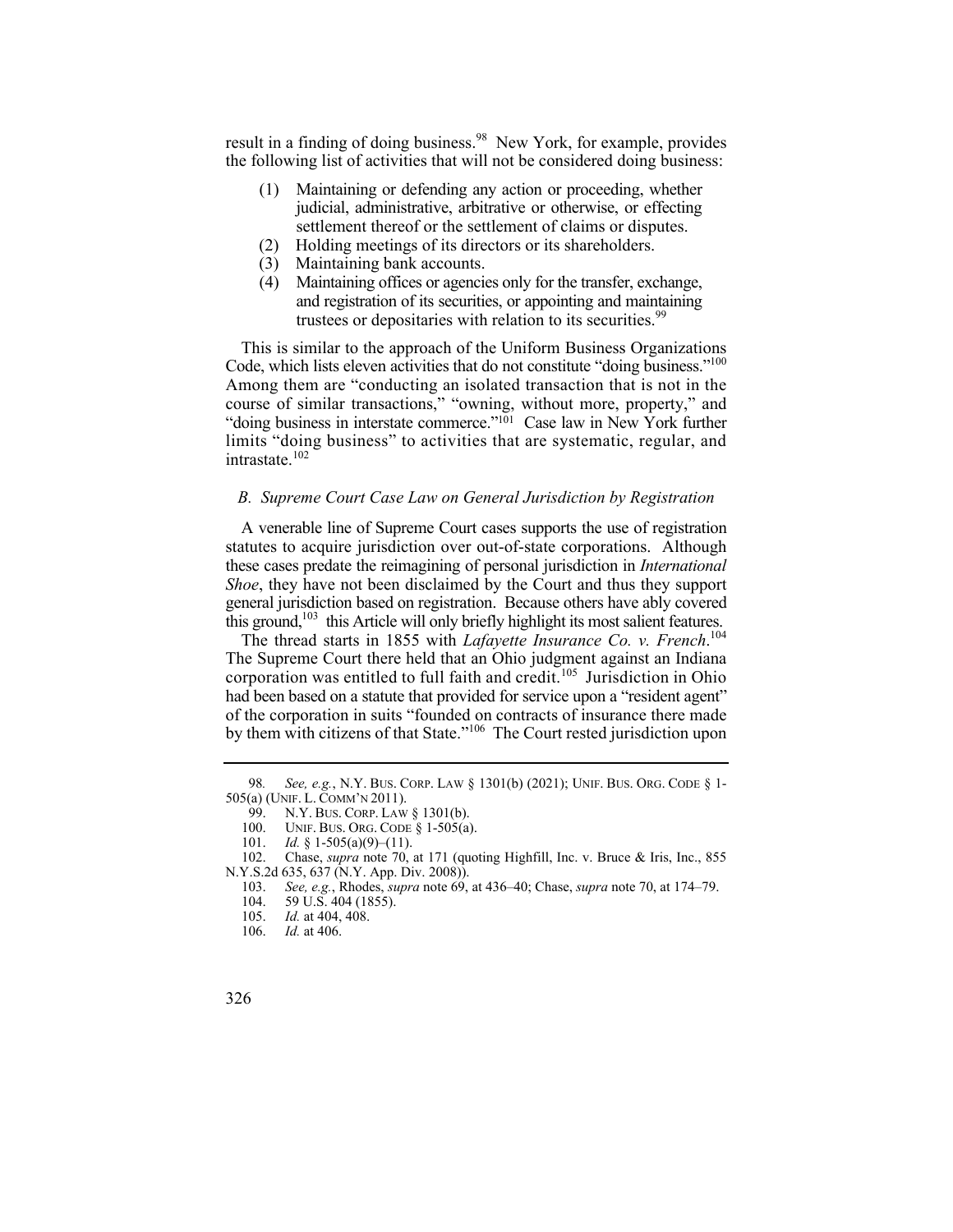contacts with the state. A series of subsequent cases allowed states to assert the power of a state to condition the right of a foreign corporation to transact business in the state.<sup>107</sup> "A corporation created by Indiana can transact business in Ohio only with the consent, express or implied, of the latter State . . . [which] may be accompanied by such conditions as Ohio may think fit to impose . . . ."108 We would today call *Lafayette Insurance* an exercise of specific jurisdiction:<sup>109</sup> The claim arose from the defendant's such jurisdiction.<sup>110</sup>

required to by a registration statute.<sup>113</sup> But in *Smolik*, the defendant had in fact registered.<sup>114</sup> Judge Hand concluded that actual registration led to general jurisdiction. The idea that a corporation consents to appointing an corporation had actually registered, there is no need to resort to implied any cause of action whatever."<sup>117</sup> Because general jurisdiction was the *Smolik v. Philadelphia & Reading Coal & Iron Co.*,<sup>111</sup> an opinion authored by Learned Hand, made the jump to general jurisdiction. The plaintiffs in that case sued a Pennsylvania corporation that had registered to do business in New York for injuries they suffered as employees of the defendant in Pennsylvania.<sup>112</sup> Earlier cases from the Supreme Court had forbade jurisdiction over causes of action unrelated to a corporation's in-state business when the defendant corporation had failed to register even though agent for service over claims related to its business in the state was a "legal fiction . . . because the corporation does not in fact consent; but the court, for purposes of justice, treats it as if it had."115 But in cases where the consent. "The actual consent in the cases at bar . . . must be measured by the proper meaning to be attributed to the words used" in the state statute.<sup>116</sup> And state law in *Smolik* allowed a resident to "sue foreign corporations upon price New York put on conducting business in the state, the defendant by registering agreed to pay it.



<sup>107.</sup> *See id.* at 404, 407–08.

<sup>108.</sup>  *Id.* at 407 (citing Bank of Augusta v. Earle, 38 U.S. 519 (1839)).

<sup>109.</sup>  *See* Chase, *supra* note 70, at 174.

<sup>110.</sup>  *See* Rhodes, *supra* note 69, at 436–37; Chase, *supra* note 70, at 174–75.

<sup>111.</sup>  222 F. 148 (S.D.N.Y. 1915).

<sup>112.</sup>  Benish*, supra* note 64, at 1635.

<sup>113.</sup>  *See Smolik*, 222 F. at 149–50.

<sup>114.</sup>  Benish, *supra* note 64, at 1635.

<sup>115.</sup>  *Smolik*, 222 F. at 151.

<sup>116.</sup> *Id.*

 <sup>117.</sup> *Id.* at 150.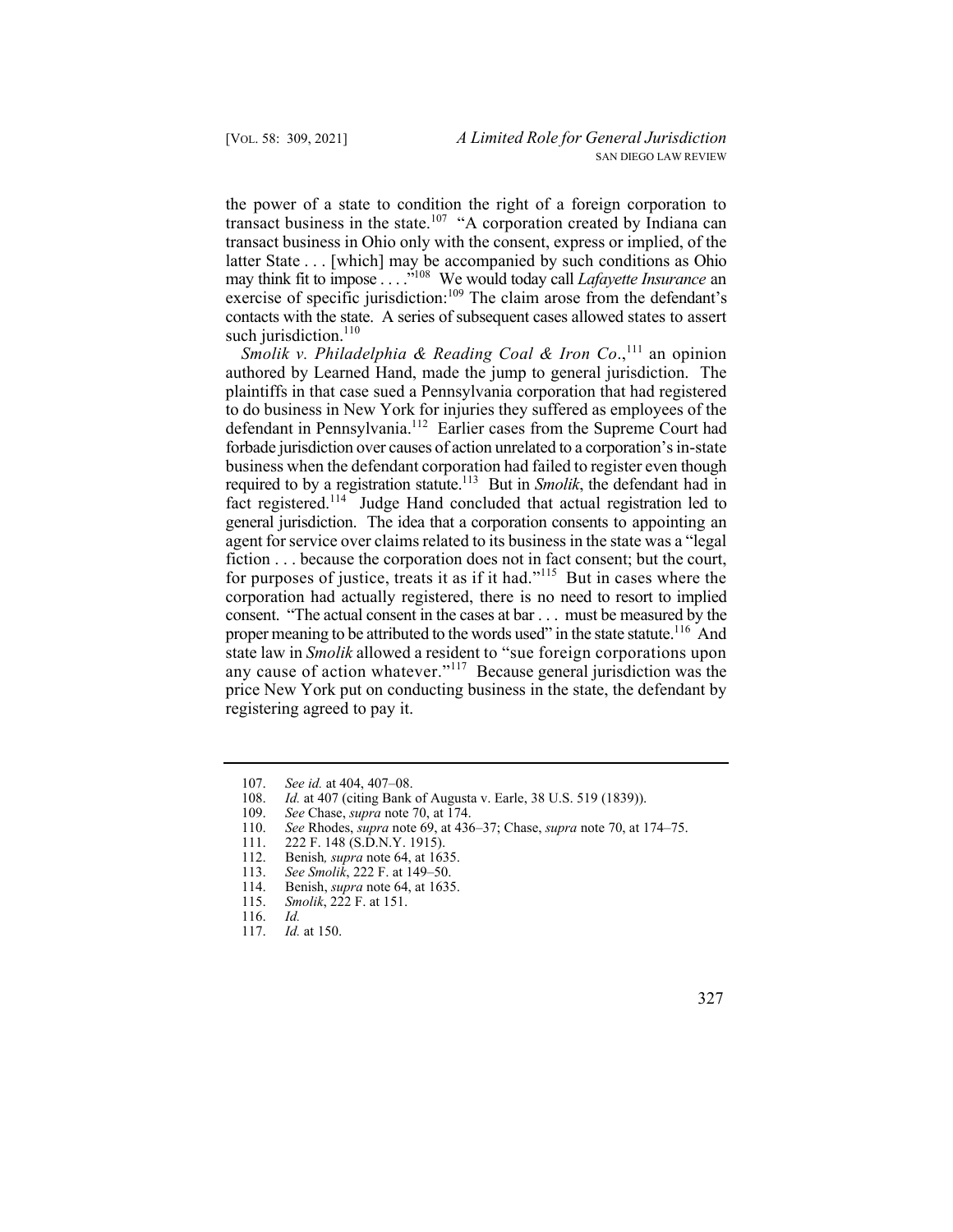In *Pennsylvania Fire Insurance Co. of Philadelphia v. Gold Issue Mining &*  in a cause, or by submission through conduct."<sup>123</sup> In the case of corporation registration, the consent is "part of the bargain by which [the corporation] enjoys the business freedom of the [s]tate."<sup>124</sup> Thus, the consent was a "true *Smolik's* result and reasoning was soon ratified by the Supreme Court. *Milling Co.*, an Arizona corporation sued its insurer, Pennsylvania Fire, for a loss on an insurance policy covering Colorado property.118 The chosen forum, Missouri, had no apparent connection to the dispute, but the defendant had registered to do business there.<sup>119</sup> Relying on *Smolik*, the Supreme Court concluded that jurisdiction existed as a result of the defendant's "voluntary act" of registering, making the case indistinguishable from one in which the corporation by a "corporate vote . . . had accepted service in this specific case" or had "appointed an agent authorized in terms to receive service."120 Similarly, the Court in *Neirbo Co. v. Bethlehem Shipbuilding Corp.*, held that a corporation had waived venue restrictions by appointing a local agent for service of process.<sup>121</sup> Venue is a privilege and "[b]eing a privilege, it may be lost" by consent.<sup>122</sup> Such consent may be found in the "failure to assert [an objection] seasonably, by formal submission contract" based on "real consent."125

These cases have never been disavowed by the Court. Indeed, *Smolik*  was cited in *International Shoe*.<sup>126</sup> Whether there is reason to now question them is a matter to which I shall return.<sup>127</sup>

# *C. General Jurisdiction Based on Registration Comports with the Transactional Model of Jurisdiction*

One can identify two models of personal jurisdiction. One, what I will call the fiat model, rests on the power of the state. It is unilateral so far as the defendant and the state are concerned, although it is multilateral as

<sup>118. 243</sup> U.S. 93, 94 (1917).

<sup>119.</sup> *See id.*

 <sup>120.</sup> *Id.* at 95–96 (citing N.Y., Lake Erie & W.R.R. Co. v. Estill, 147 U.S. 591 (1893)).

<sup>121. 308</sup> U.S. 165, 175 (1939). The defendant objected that the suit "was not brought 'in the district of the residence of either the plaintiff or the defendant'" as required by the venue statute of the time. *Id.* at 167 & n.1.

<sup>122.</sup> *Id.* at 168.

<sup>123.</sup> *Id.* at 168 (citing Commercial Casualty Ins. Co. v. Stone Co., 278 U.S. 177, 179  $(1929)$ ).<br>124.

*Id.* at 175.

<sup>125.</sup> *Id.* (quoting Bagdon v. Phila. & Reading Coal & Iron Co., 111 N.E. 1075, 1076  $(N.Y. 1916)$ ).<br>126. See

<sup>126.</sup> *See* Int'l Shoe Co. v. Washington, 326 U.S. 310, 318–19 (1945) (citing Smolik v. Phila. & Reading Coal & Iron Co., 222 F. 148 (S.D.N.Y. 1915)).

<sup>127.</sup> *See infra* notes 304–15 and accompanying text.

<sup>328</sup>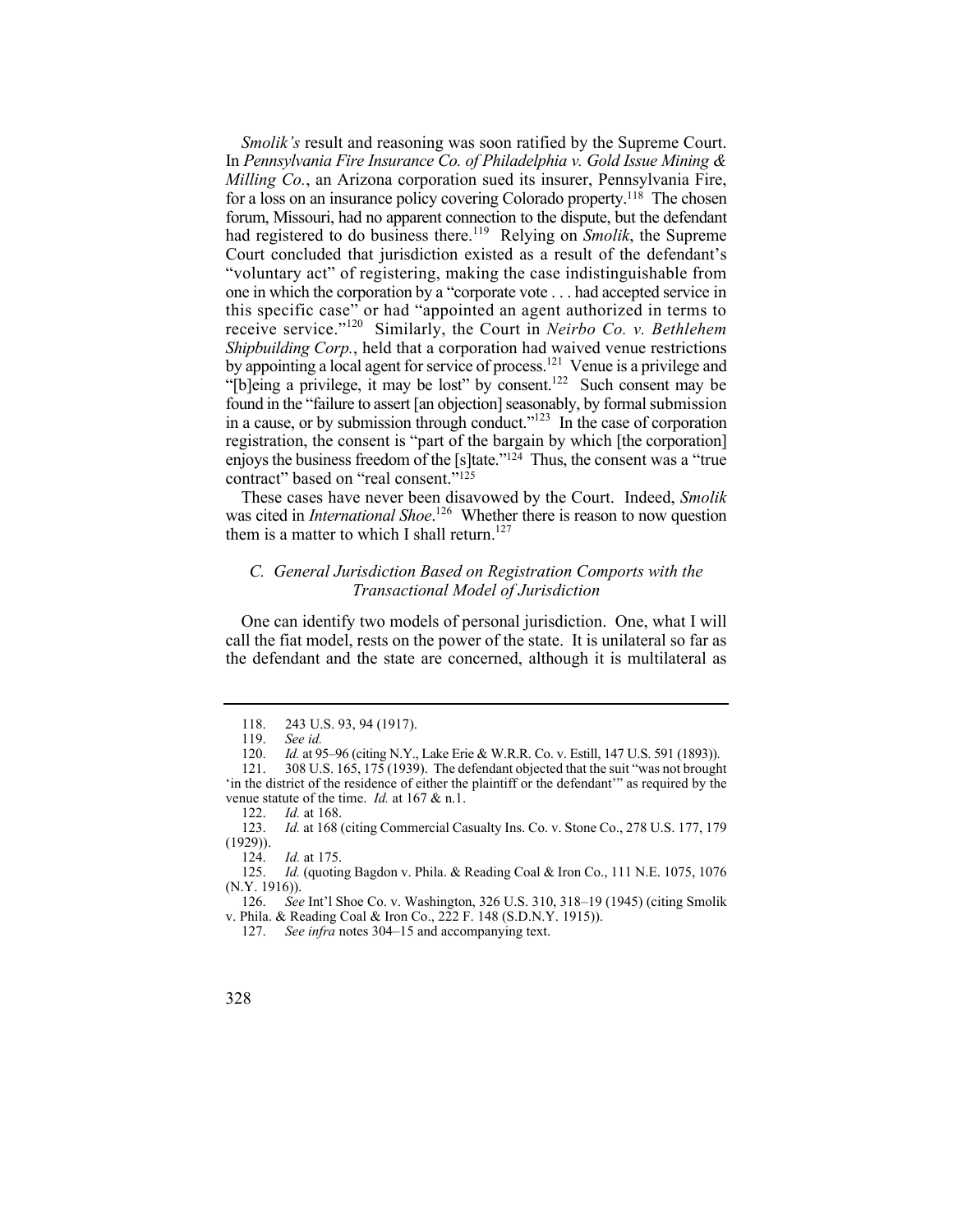between the states. The other model, which is often associated with the post-*Shoe* run of cases but which in fact has roots in *Pennoyer*, I will call the transactional model. Under this understanding of personal jurisdiction, a state acquires the right to act against the defendant as a result of the defendant's placing itself within the power of the state. This model of jurisdiction is bilateral, the state acquiring power from the defendant's conscious, volitional acts.

 The jurisdictional scheme of *Pennoyer v. Neff* is commonly understood to jurisdictional overreach: any attempt "to enforce an ex-territorial jurisdiction . . . resisted as usurpation."<sup>130</sup> But as between the state and the defendant, rest on the power of the state—"naked physical power"<sup>128</sup>—over persons and property within the borders of the state. A state, *Pennoyer* explained, "possesses exclusive jurisdiction and sovereignty over persons and property within its territory."<sup>129</sup> Multilateralism under *Pennover* arises only with respect to other states, who are protected against sister states engaging in would be deemed an encroachment upon the independence of the State in which the persons are domiciled or the property is situated, and be the question is simply one of the authority of the state. "The foundation of jurisdiction is physical power," explained the Court about midway between *Pennoyer* and *Shoe*. 131 The Court in *Shoe* understood *Pennoyer* this way, as it described its approach as shifting the question of jurisdiction away from power:

 their de facto *power* over the defendant's person. . . . *But now* . . . , due process *Historically* the jurisdiction of courts to render judgment in personam is grounded on requires only that in order to subject a defendant to a judgment in personam . . . he have certain *minimum contacts* with it such that the maintenance of the suit does not offend 'traditional notions of fair play and substantial justice.'132

 "court's power over the defendant's person[,] . . . was no longer the central Thus, after *Shoe* the "historical basis of *in personam* jurisdiction," the concern."<sup>133</sup>

<sup>133.</sup> *Shaffer*, 433 U.S. at 203.



 128. *See* Martin H. Redish, *Tradition, Fairness, and Personal Jurisdiction: Due Process and Constitutional Theory After* Burnham v. Superior Court, 22 RUTGERS L.J. 675, 677 (1991); *see also* Shaffer v. Heitner, 433 U.S. 186, 199 (1977) ("[U]nder *Pennoyer* state authority to adjudicate was based on the jurisdiction's power over either persons or property.").<br>129. Pennover v. Neff, 95 U.S. 714, 722 (1877).

Pennoyer v. Neff, 95 U.S. 714, 722 (1877).

<sup>130.</sup> *See id.* at 723.

<sup>131.</sup> McDonald v. Mabee, 243 U.S. 90, 91 (1917).<br>132. Int'l Shoe Co. v. Washington. 326 U.S. 31

Int'l Shoe Co. v. Washington,  $326$  U.S.  $310$ ,  $316$  (1945) (emphasis added) (quoting Milliken v. Meyer, 311 U.S. 457, 463 (1940)).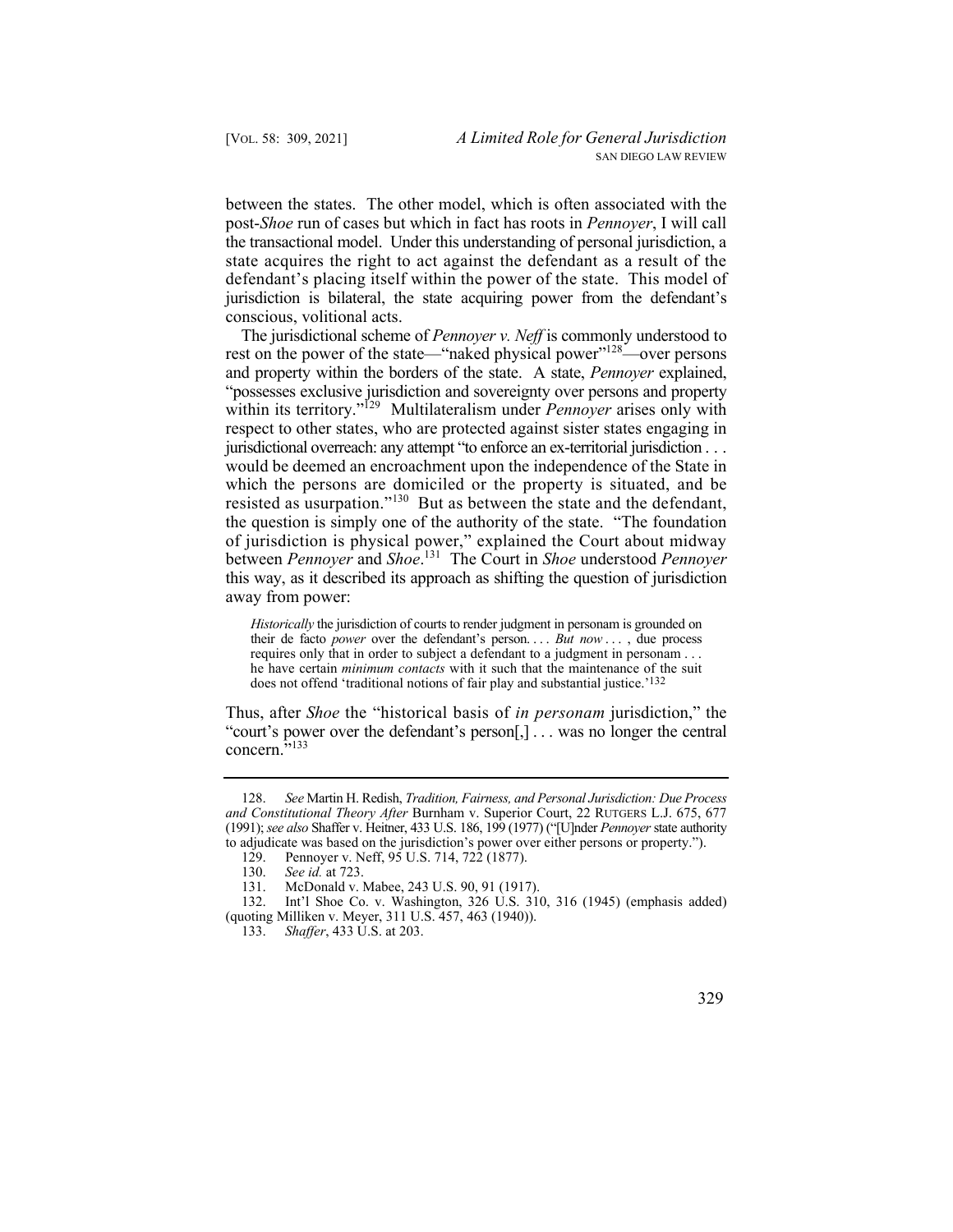from or affiliate with a state and in return it is subject to jurisdiction.<sup>134</sup> Underlying the minimum contacts approach is an idea of reciprocity, that personal jurisdiction is an exchange. A defendant chooses to benefit This transactional approach to jurisdiction runs through much of the modern personal jurisdiction cases. Personal jurisdiction is transactional between the defendant and the state, and the role of the courts and due process, is to provide some policing of the fairness of the bargain.<sup>135</sup>

 on in formulating its "traditional notions of fair play" test.<sup>137</sup>*Milliken*  to him and his property by virtue of his domicile may also exact reciprocal state."<sup>139</sup> *Shoe* built on the idea of a reciprocal exchange in discussing One sees this quite explicitly in *Milliken v. Meyer*, 136 a case *Shoe* relied established that domicile in a state is "sufficient to bring an absent defendant within the reach of the state's jurisdiction."<sup>138</sup> The rationale was entirely transactional: "The state which accords him privileges and affords protection duties. . . . One such incident of domicile is amenability to suit within the contacts as a basis for jurisdiction:

 within a state, it enjoys the benefits and protection of the laws of that state. The obligations arise out of or are connected with the activities within the state, a [T]o the extent that a corporation exercises the privilege of conducting activities exercise of that privilege may give rise to obligations; and, so far as those procedure which requires the corporation to respond to a suit brought to enforce them can, in most instances, hardly be said to be undue.<sup>140</sup>

 the transactional model.141 Writing for a plurality in *J. McIntyre Mach.,*  of life, liberty, or property only by the exercise of lawful power."<sup>142</sup> invoking the benefits and protections of its laws."<sup>143</sup> A defendant who Justice Kennedy has relatively recently attempted to create a unified vison of jurisdiction that explains the traditional power basis in terms of *Ltd. v. Nicastro*, he explained that although jurisdiction is a question of power, "[t]he Due Process Clause protects an individual's right to be deprived Power is generally lawful only when "the defendant 'purposefully avails itself of the privilege of conducting activities within the forum State, thus

142. *Id.* 

 134. *See Int'l Shoe*, 326 U.S. at 319.

<sup>135.</sup> *Milliken*, 311 U.S. at 463.

 <sup>136.</sup> *Id.* 

 137. *See Int'l Shoe*, 326 U.S. at 316 (quoting *Milliken*, 311 U.S. at 463); *see also Shaffer*, 433 U.S. at 203.

<sup>138.</sup> *Milliken*, 311 U.S. at 462.

*Id.* at 463-64.

<sup>140.</sup> *Int'l Shoe*, 326 U.S. at 319.

<sup>141.</sup> *See* J. McIntyre Mach., Ltd. v. Nicastro, 564 U.S. 873, 879 (2011) (plurality opinion).

<sup>143.</sup> *Id.* at 877 (quoting Hanson v. Denckla, 357 U.S. 235, 253 (1958)).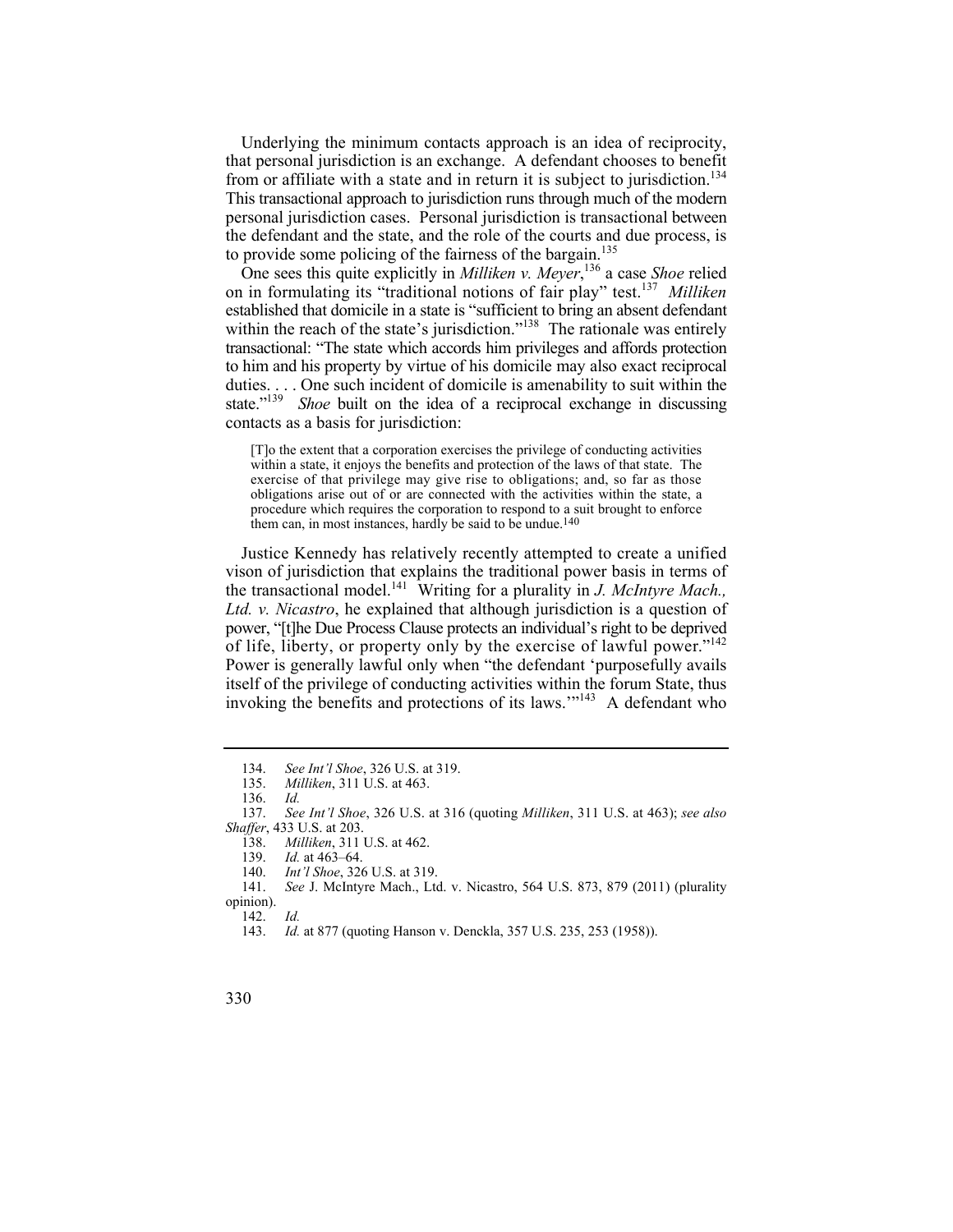purposefully avails himself of the state's benefits thus "submits" to its of the heads of jurisdiction as instances of a consensual "submission."<sup>145</sup> presence within the state "is another example" of submitting to the state.<sup>147</sup> place of business "also indicates general submission to a State's powers."<sup>148</sup> "authority."<sup>144</sup> Justice Kennedy then proceeded to reconceptualize all A fairly literal form of submission is "explicit consent."146 And physical For an individual domicile and for a corporation incorporation or principal Finally, minimum contacts jurisdiction fits into the transactional scheme of submission:

 Where a defendant 'purposefully avails itself of the privilege of conducting laws,' . . . it submits to the judicial power of an otherwise foreign sovereign to the activities within the forum State, thus invoking the benefits and protections of its extent that power is exercised in connection with the defendant's activities touching on the State.149

Thus, the Kennedy Grand Unified Theory of Jurisdiction: "Each of these examples reveals circumstances, or a course of conduct, from which it is proper to infer an intention to benefit from and thus an *intention to submit* to the laws of the forum State." $150$ 

 This may be an innovation. But as Rocky Rhodes has pointed out, it also rings of the political theory of John Locke, so it is perhaps instead an atavistic reference to "a seventeenth and eighteenth century philosophical understanding of adjudicative jurisdiction.<sup>"151</sup> Or perhaps it is a return to the true understanding of *Pennoyer*, which, it has been argued, was based on Lockean political theory.152 Regardless of its pedigree, it is a transactional model of jurisdiction, one which does have antecedents in the language of reciprocity and of "purposefully availing" oneself state

 148. *Id.* at 880–81 (citing Goodyear Dunlop Tires Operations, S.A. v. Brown, 564 U.S. 915, 924 (2011)).

149. *Id.* at 881 (citation omitted) (quoting Hanson v. Denckla, 357 U.S. 235, 253 (1958)).

150. *Id.* (emphasis added).

151. Rhodes, *supra* note 69, at 417.<br>152. *See id.* at 395: *see also* Terry

 *Jurisdiction*, 63 S. CAL. L. REV. 257, 300 (1990) (noting that *Pennoyer's* jurisdictional 152. *See id*. at 395; *see also* Terry S. Kogan, *A Neo-Federalist Tale of Personal*  rules "followed from Lockean notions of consent").

<sup>144.</sup> *Id.* at 880.

<sup>145.</sup> *Id.*

 <sup>146.</sup> *See id.*

 <sup>147.</sup> *Id.*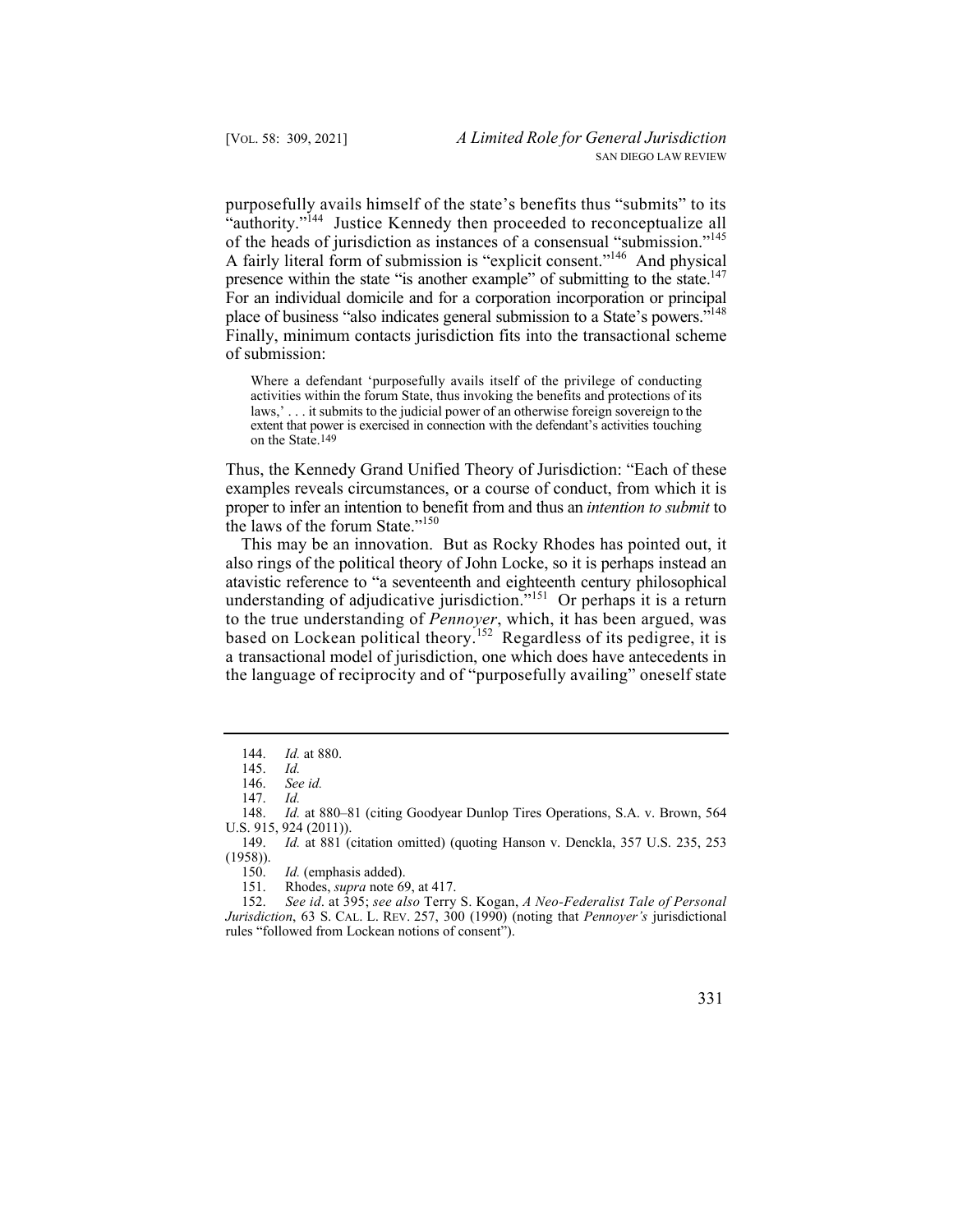benefits and thereby incurring a jurisdictional debt.<sup>153</sup> And it is not just as to where that conduct will and will not render them liable to suit."<sup>154</sup> Nor is the idea that a defendant should be able to decide where to be subject to jurisdiction by structuring its conduct recently coined. Its pedigree runs Justice Kennedy off on a frolic. In *Daimler AG v. Bauman*, Justice Ginsberg, in an opinion joined by seven Justices, criticized overly broad general jurisdiction on the ground that it would fail to "permit out-of-state defendants 'to structure their primary conduct with some minimum assurance to nearly forty years, having first appeared in *World-Wide Volkswagen Corp. v. Woodson*. 155

 intended. In contrast, basing jurisdiction on a voluntary act of registering The argument for general jurisdiction based on registration is strengthened if personal jurisdiction is fundamentally a transaction between the defendant and the state. Contacts-based jurisdiction under this model is somewhat fictive. The defendant will be *regarded* as having placed itself within the state's ambit by activities in the state whether or not the defendant actually so with the state in exchange for the privilege of conducting business in the state requires no metaphorical reasoning. The defendant *literally* submitted to the state. And under general jurisdiction based on registration, the Supreme Court is relieved of the difficult burden of policing the fairness of the transactional bargain as it must in minimum contacts cases.

## IV. ILLUSTRATIVE REGISTRATION CASES

 Merely because the law allows a plaintiff to obtain jurisdiction over minimum contacts, the state in which the defendant has purposeful contacts a defendant in a particular state does not make a suit there likely. Under that are related to the litigation will always have jurisdiction.<sup>156</sup> Because

 residents of the forum. . . and the litigation results from alleged injuries that 'arise out of 156. *See* Goodyear Dunlop Tires Operations, S.A. v. Brown, 564 U.S. 915, 923 (2011) ("[T]he commission of certain 'single or occasional acts' in a State may be sufficient to render a corporation answerable in that State with respect to those acts, though not with respect to matters unrelated to the forum connections." (quoting Int'l Shoe Co. v. Washington, 326 U.S. 310, 318 (1945))); *Burger King*, 471 U.S. at 472–73 (stating that due process is "satisfied if the defendant has 'purposefully directed' his activities at or relate to' those activities" (citation omitted) (quoting Keeton v. Hustler Mag., Inc., 465 U.S. 770, 774 (1984); Helicopteros Nacionales de Colombia, S.A. v. Hall, 466 U.S. 408, 414 (1984))); Linda Sandstrom Simard, *Meeting Expectations: Two Profiles for Specific Jurisdiction*, 38 IND. L. REV. 343, 346 (2005) ("[I]f a defendant has one or more contacts with a state, the state may be able to subject the defendant to jurisdiction for suits arising out of or relating to the forum state contacts." (citing *Int'l Shoe*, 326 U.S. at 316–17)).



<sup>153.</sup> *See* Kogan, *supra* note 152, at 363–64.

<sup>154.</sup> Daimler AG v. Bauman, 571 U.S. 117, 119, 139 (2014) (quoting Burger King Corp. v. Rudzewicz, 471 U.S. 462, 472 (1985)).

<sup>155.</sup> *See* 444 U.S. 286, 297 (1980).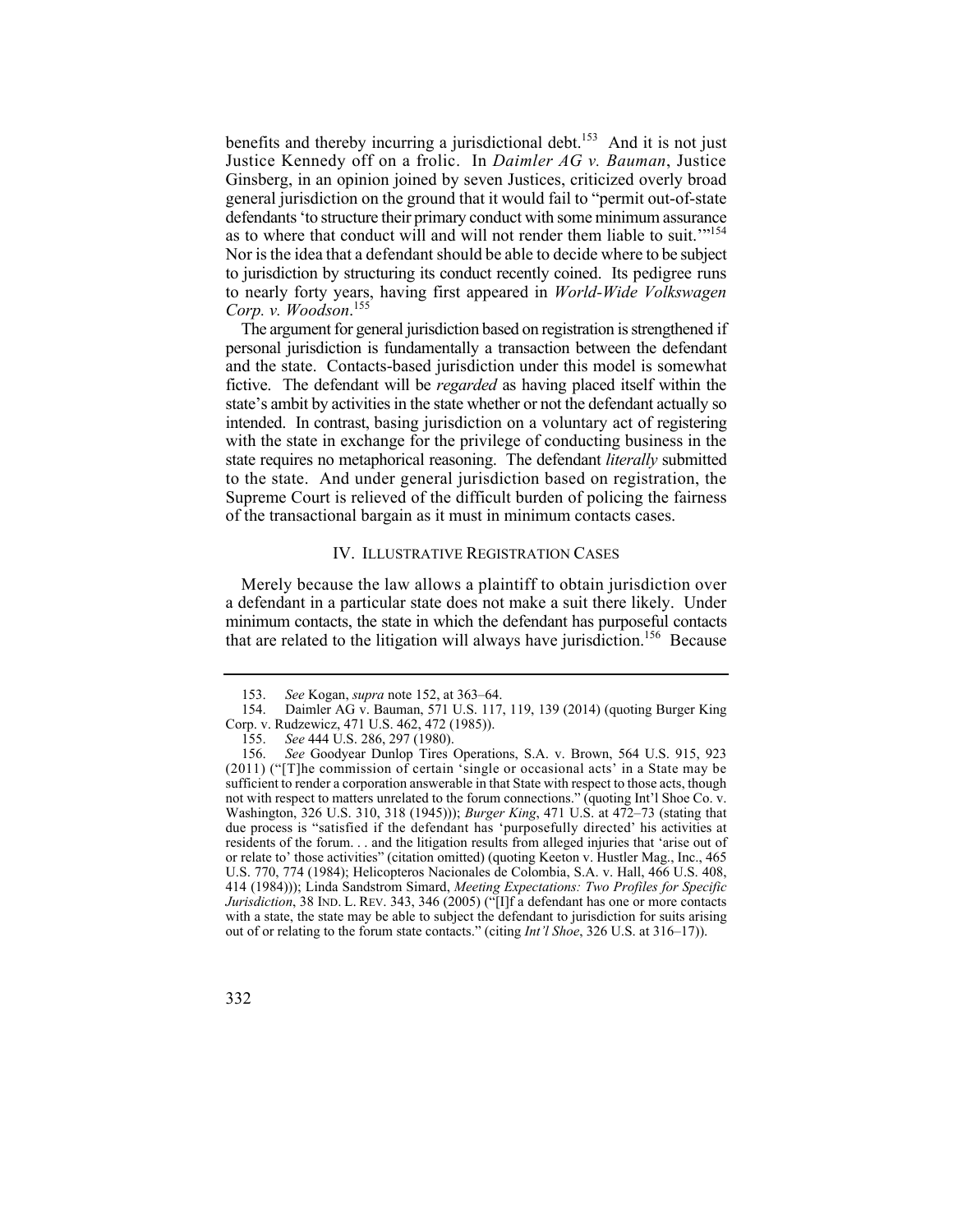litigation-related events happened in that state, litigation there would generally be convenient. So why would a plaintiff seek to sue a defendant elsewhere, in a state unrelated to the events of the case under a consent by registration theory? Who are the plaintiffs attempting to take advantage of general jurisdiction by registration and what are their motives?

 Cases relying on registration for jurisdiction fall into several categories. In forum.159 These cases often involve a forum that is connected to and some cases, the facts or procedural history reveal that the plaintiff is attempting to take advantage of jurisdiction by registration in order to shop for an advantageous forum.<sup>157</sup> In other cases, there is no affirmative record of forum shopping, but neither is there any apparent reason related to convenience for the choice of the forum.<sup>158</sup> In such cases one can only assume that forum shopping is the motivation. On the other hand, some cases reveal a convenience-related reason for the plaintiff to sue in the convenient for the plaintiff but is unconnected to the defendant.

shopping. In ordinary usage, forum shopping is a term of derision.<sup>160</sup> to reproach a litigant who, in their opinion, unfairly exploits jurisdictional or Before discussing this further, a few words are necessary about forum "[C]ounsel, judges, and academicians employ the term 'forum shopping' venue rules to affect the outcome of a lawsuit."<sup>161</sup> But much hangs on the word "unfairly." In every case the plaintiff has made an initial choice about where to sue, and forum shopping is in that sense necessary, ubiquitous, and

<sup>161.</sup> Friedrich K. Juenger, *Forum Shopping, Domestic and International*, 63 TUL. L. REV. 553, 553 (1989).



<sup>157.</sup> *See* Ferens v. John Deere Co., 494 U.S. 516, 519–21 (1990) (describing how plaintiffs purposely filed suits in multiple forums to take advantage of differing statute of limitations before transfer all the suits to their home state).

 \*3 (E.D. Mo. July 1, 2015) ("[N]o facts suggest[] Plaintiff was prescribed the medication . . ., purchased the medication . . ., saw the advertisements . . . or in any way was injured in 158. *See, e.g*., Keeley v. Pfizer Inc., No. 4:15CV00583 ERW, 2015 WL 3999488, at [the forum].").

<sup>159.</sup> *See Goodyear*, 564 U.S. at 918 (noting that plaintiff filed suit in their home state of North Carolina, but the cause of action and defendants were based in Europe).

<sup>160.</sup> *See* Hamilton v. Roth, 624 F.2d 1204, 1210 n.6 (3d Cir. 1980) ("[T]he primary evil of forum shopping . . . results whenever a plaintiff has the ability to choose between state and federal fora, and can obtain more favorable result in federal court."); Torres v. S.S. Rosario, 125 F. Supp. 496, 497 (S.D.N.Y. 1954) (stating that 28 U.S.C. § 1404, providing for transfers within the federal system, was designed to "remedy the evils of forum shopping" (citing *Ex parte* Collett, 337 U.S. 55, 69 (1949))).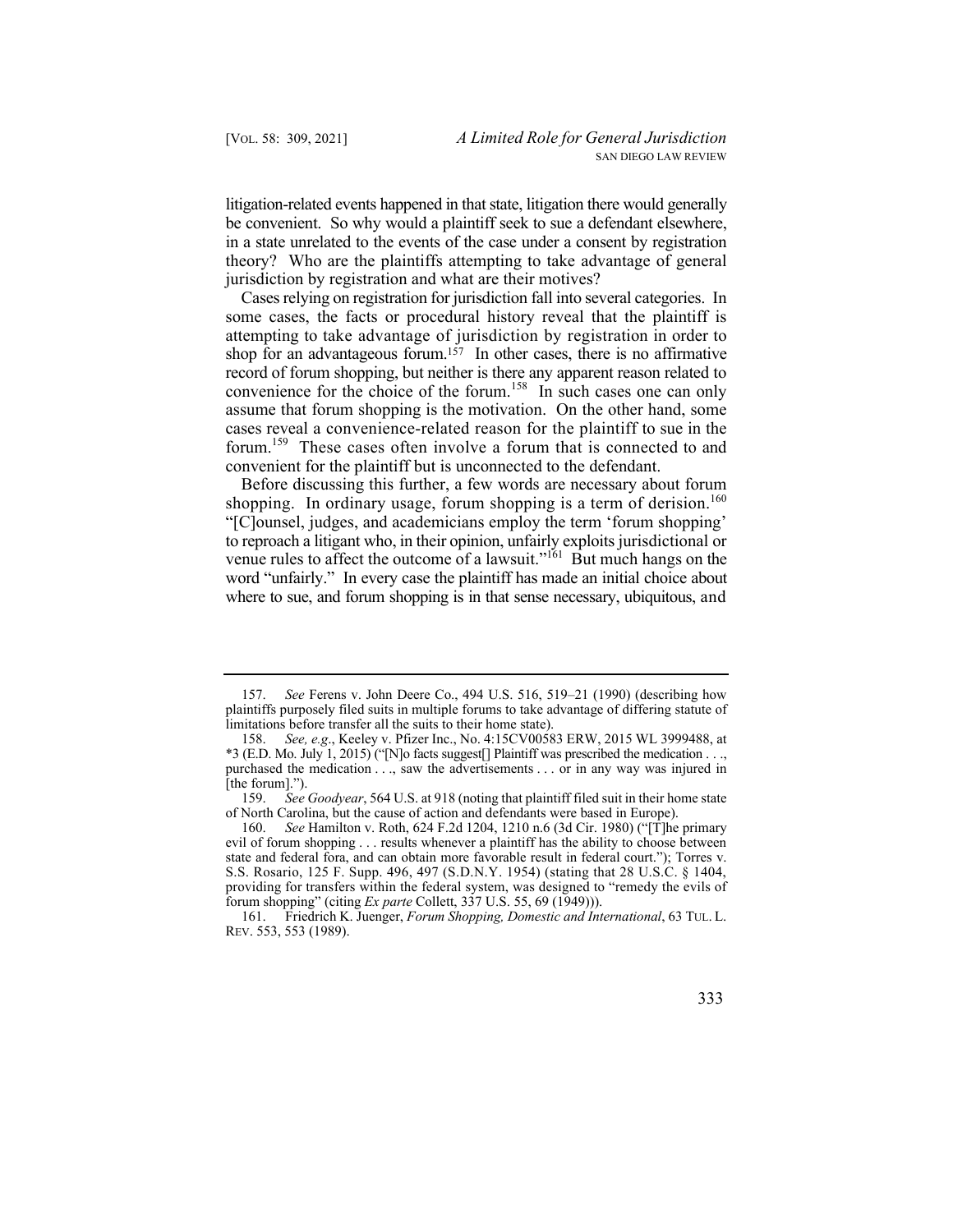there is an unstated premise that a litigant should be allowed to choose a forum only for certain reasons and that other motives are proscribed. Plaintiffs choosing to sue in their own home state, for example, are not is of course a product of a plaintiff's choice. "Where there are only two plaintiff's home forum if that has been his choice."<sup>163</sup> But a plaintiff suing in law is seen as improper, indeed "evil" forum shopping.<sup>164</sup> There is a sense in these cases that the plaintiffs are taking something to which they are not entitled—even though jurisdiction is proper—that they are not this kind of forum shopping in the state versus federal court context is one shopping context, one of the main goals of choice of law doctrine is to unexceptionable.<sup>162</sup> When one uses the term "forum shopping" derisively, regarded as forum shopping in the bad sense although the forum selected parties to a dispute, there is good reason why it should be tried in the an otherwise unconnected forum to take advantage of favorable substantive merely forum shopping, but, we might say, *forum shoplifting*. Preventing to the "twin aims" of the *Erie* doctrine.165 And in the state-to-state forum advance the "[p]redictability and uniformity of result" in order that "forum shopping will be discouraged."<sup>166</sup> On the other hand, a plaintiff selecting a forum based on favorable forum *procedural* law is generally not criticized for

<sup>162.</sup> *See In re* Schlotzsky's, Inc., 351 B.R. 430, 435 (Bankr. W.D. Tex. 2006) ("All plaintiffs who have a choice of forums in which to bring litigation engage in de facto forum shopping' as soon as they pick one available forum over the other.").

 entitled to greater deference when the plaintiff has chosen the home forum." (citing *Koster*, 163. Koster v. (Am.) Lumbermens Mut. Cas. Co., 330 U.S. 518, 524 (1947); *see also*  Piper Aircraft Co. v. Reyno, 454 U.S. 235, 255 (1981) ("[A] plaintiff's choice of forum is 330 U.S. at 524)); Sun Pharm. Indus., Ltd. v. Eli Lilly & Co., No. 07-CV-15087, 2008 WL 1902111, at \*4 (E.D. Mich. Apr. 30, 2008) ("[P]laintiff forum shopping is not an evil to be avoided, but rather is an inherent part of our federal court network. A plaintiff may have available numerous places of equal convenience to bring his or her suit, and has every right to file in the forum that is most geographically convenient . . . . .").

 and state trial court and where there may be differences in the law applied in 164. *See* Walters v. Inexco Oil Co., 440 So. 2d 268, 276 (Miss. 1983). We refer to the forum shopping evil. By forum shopping we refer to the situation where an action would lie within the subject matter jurisdiction of both federal each court which may affect the plaintiff's decision where to file—and which may produce differing final results, depending upon which court is selected.

*Id.* 

<sup>165.</sup> Hanna v. Plumer, 380 U.S. 460, 468 (1965).

<sup>166.</sup> RESTATEMENT (SECOND) OF CONFLICT OF LAWS § 6 cmt. i (AM. L. INST. 1971).

<sup>334</sup>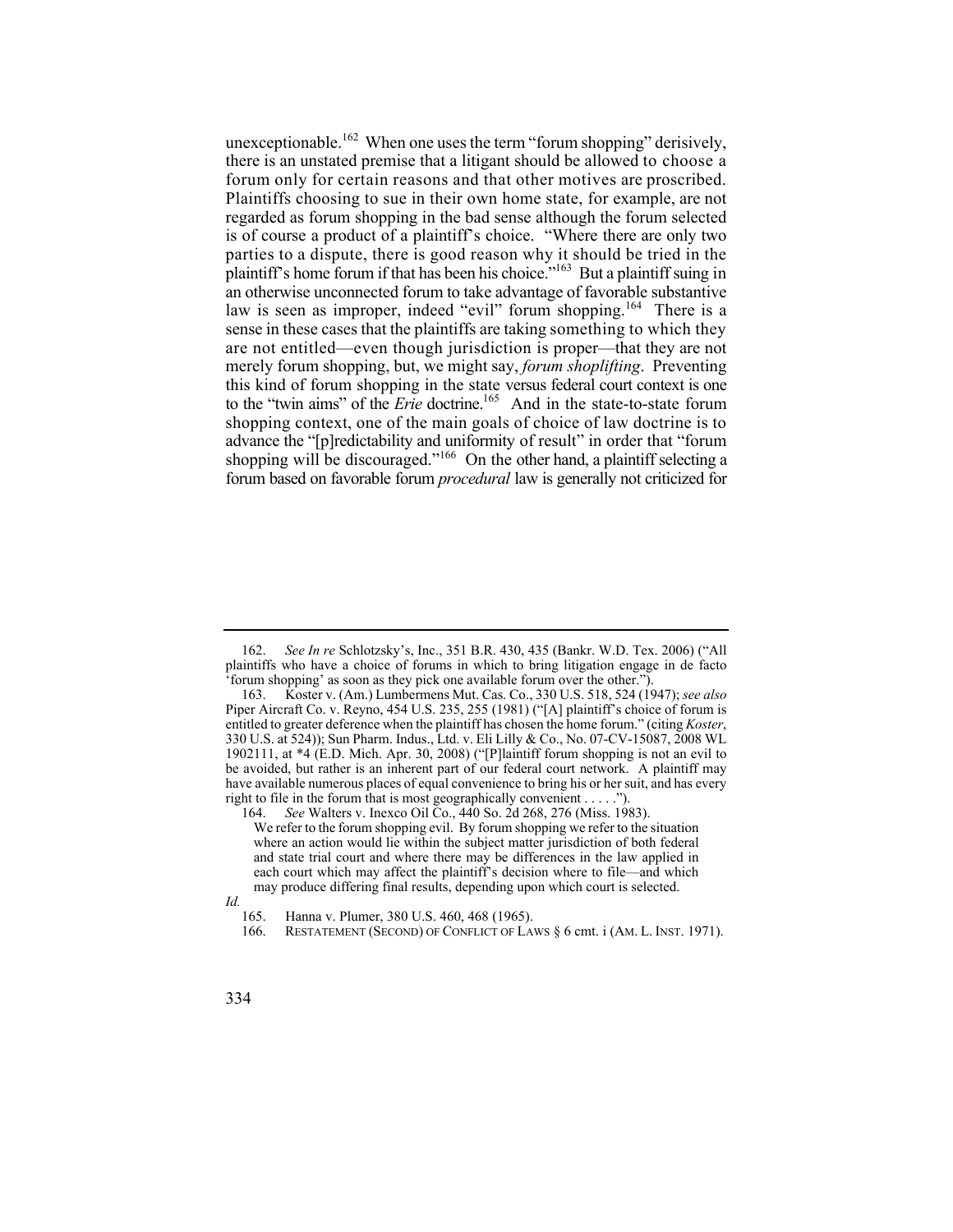illegitimate forum shopping.<sup>167</sup> Although this is a large topic<sup>168</sup>—larger than of forum shopping, which is of sufficient precision for our purposes: litigational convenience.<sup>169</sup> I will call this "invidious" forum shopping.<sup>170</sup> If the forum, then we should not be troubled by forum shopping. I wish to completely assay here—I will offer the following working definition Illegitimate forum shopping is a choice of forum for no reason relating to the plaintiff could be imagined to have chosen the same forum absent any advantage in the substantive law applied, choosing the forum instead, for example, on the basis of the location of evidence or procedural advantages of

## *A. Invidious Forum Shopping*

 of seeking jurisdiction in Montana, given that they, the defendant, and *DeLeon v. BNSF Railway Company*171 serves as an example of those cases asserting general jurisdiction based on registration in an attempt at invidious forum shopping. Three plaintiffs sued their employer, a railroad, in Montana for injuries occurring in other states.<sup>172</sup> The plaintiffs were from Missouri and Texas, and the defendant was a Delaware corporation with its principal place of business in Texas.<sup>173</sup> The plaintiffs argued for jurisdiction based on the defendant's registering to do business in the state.<sup>174</sup> Why, one may wonder, would these plaintiffs go to the trouble

<sup>167.</sup> *See* Shady Grove Orthopedic Assocs., P.A. v. Allstate Ins. Co., 559 U.S. 393, 416 (2010) (Stevens, J., concurring) ("[D]ivergence from state law, with the attendant consequence of forum shopping, is the inevitable (indeed, one might say the intended) result of a uniform system of federal procedure."); *Hanna*, 380 U.S. at 475 (Harlan, J., concurring) ("[L]itigants often choose a federal forum merely to obtain what they consider the advantages of the Federal Rules of Civil Procedure."); Debra Lyn Bassett, *The Forum Game*, 84 N.C. L. REV. 333, 362–63 (2006) ("*Erie* and *Hanna* did not criticize (much less prohibit) forum shopping as between . . . differences in procedural provisions.").

<sup>168.</sup> See generally Bassett, *supra* note 167, for a discussion and typology of forum shopping.

<sup>169.</sup> *See* Asahi Metal Indus. Co. v. Superior Ct., 480 U.S. 102, 114 (1987) (plurality opinion) (rejecting personal jurisdiction in part because the party asserting jurisdiction had "not demonstrated that it is more convenient for it to litigate its indemnification claim" in the forum as opposed to other possible forums).

 *Certification*, 78 GEO. WASH. L. REV. 114, 119 (2009). 170. For other commentators' use of this term, see 2 CHRISTOPHER B. MUELLER & LAIRD C. KIRKPATRICK, FEDERAL EVIDENCE § 5:7 (4th ed. 2013), and Justin R. Long, *Against* 

<sup>171.</sup>  DeLeon v. BNSF Ry. Co., 426 P.3d 1 (Mont. 2018).

<sup>172.</sup>  *Id.* at 3.

<sup>173.</sup> *Id.* at 4.

<sup>174.</sup> *See id.* 

 <sup>335</sup>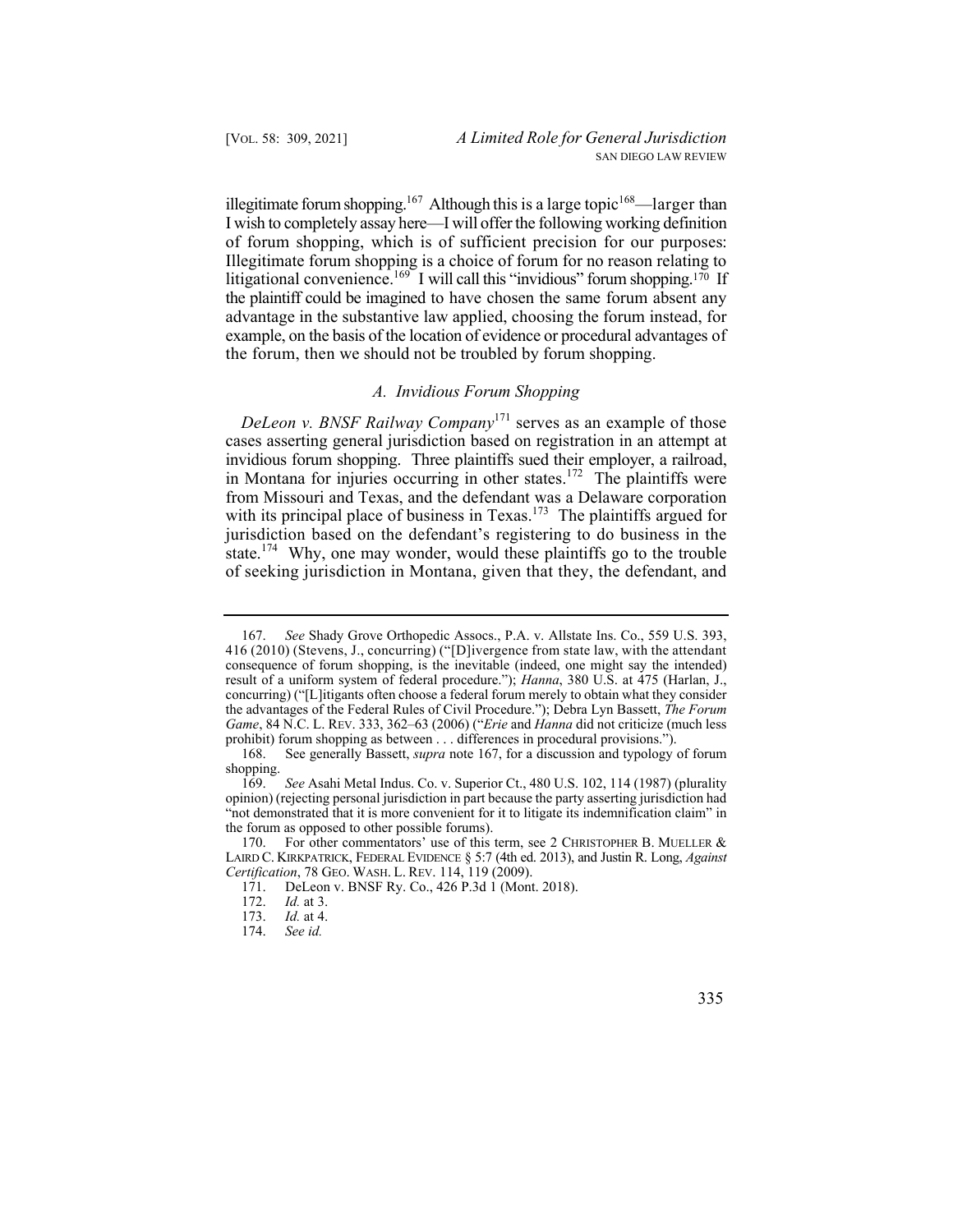and the underlying events were unconnected to Montana.<sup>177</sup> The Supreme state of incorporation and its principal place of business.<sup>179</sup> The Montana the underlying events had no connection to Montana? The answer is that for a time Montana had become catnip to Federal Employers' Liability Act (FELA) plaintiffs.<sup>175</sup> A similar attempt at jurisdictional overreaching occurred in *BNSF Railway Co. v. Tyrrell*. 176 As in *DeLeon*, the plaintiffs Court had already decided in *Daimler AG v. Bauman*178 that general jurisdiction based on a high volume of contacts is limited to a corporation's Supreme Court thought *Daimler* did not apply to railroad defendants in FELA cases.180 The United States Supreme Court clarified that *Daimler*  did apply and held that general jurisdiction was not satisfied despite the defendant's thousands of miles of tracks and thousands of employees in the state.181 But why sue in Montana of all places? The answer is found in the brief for the defendant railroad:

 Once a complaint is timely filed within the applicable statute of limitations, only two-thirds of a jury to agree on a verdict. . . . The Montana Supreme Court (however slight) to the injury. . . . Whereas railroad defendants in other courts are entitled to seek have their FELA liability apportioned to account for a plaintiff's that railroads cannot make this defense. . . . [T]he Montana Supreme Court has approved—and held that FELA does not preempt—novel independent causes of Montana gives plaintiffs up to three additional years to serve the complaint on the defendant. . . . Montana does not require discovery to be proportional to the needs of the case. . . . The Montana Supreme Court refuses to allow motions to transfer FELA cases based on forum non conveniens. . . . Montana generally does not follow the standards for expert witnesses in *Daubert* . . . . Montana requires has . . . interpreted FELA's statutory three-year statute of limitations to allow plaintiffs to recover for the full amount of their injuries so long as, sometime in the past three years, the defendant's alleged negligence contributed in any way preexisting conditions, . . . the Montana Supreme Court has strongly suggested action against railroads . . . .

*Given this extraordinary combination of plaintiff-friendly procedural rules, legal standards, and case outcomes, it is unsurprising that BNSF has recently faced 36 FELA lawsuits in Montana state court that have no connection whatsoever to Montana*.182

 177. *See id.* at 1554 ("[N]either [plaintiff] appears ever to have worked for BNSF in Montana.").

- See supra notes 47–49 and accompanying text.
- 180. *See Tyrrell*, 137 S. Ct. at 1554–55.
- 181. *See id.* at 1558–59.

<sup>175.</sup> *See, e.g.*, BNSF Ry. Co. v. Tyrrell, 137 S. Ct. 1549, 1558–59 (2017).

<sup>176.</sup> *Id.*

<sup>178.</sup> Daimler AG v. Bauman, 571 U.S. 117 (2014).<br>179. See supra notes 47–49 and accompanying text.

 emphasis omitted) (emphasis added) (citations omitted) (first citing Mont. R. Civ. P. 182. Brief for Petitioner at 10–13, *Tyrrell*, 137 S. Ct. 1549 (No. 16-405) (original 4(t)(1); then citing State *ex rel.* Burlington N. R.R. Co. v. Dist. Ct., 891 P.2d 493, 499

<sup>336</sup>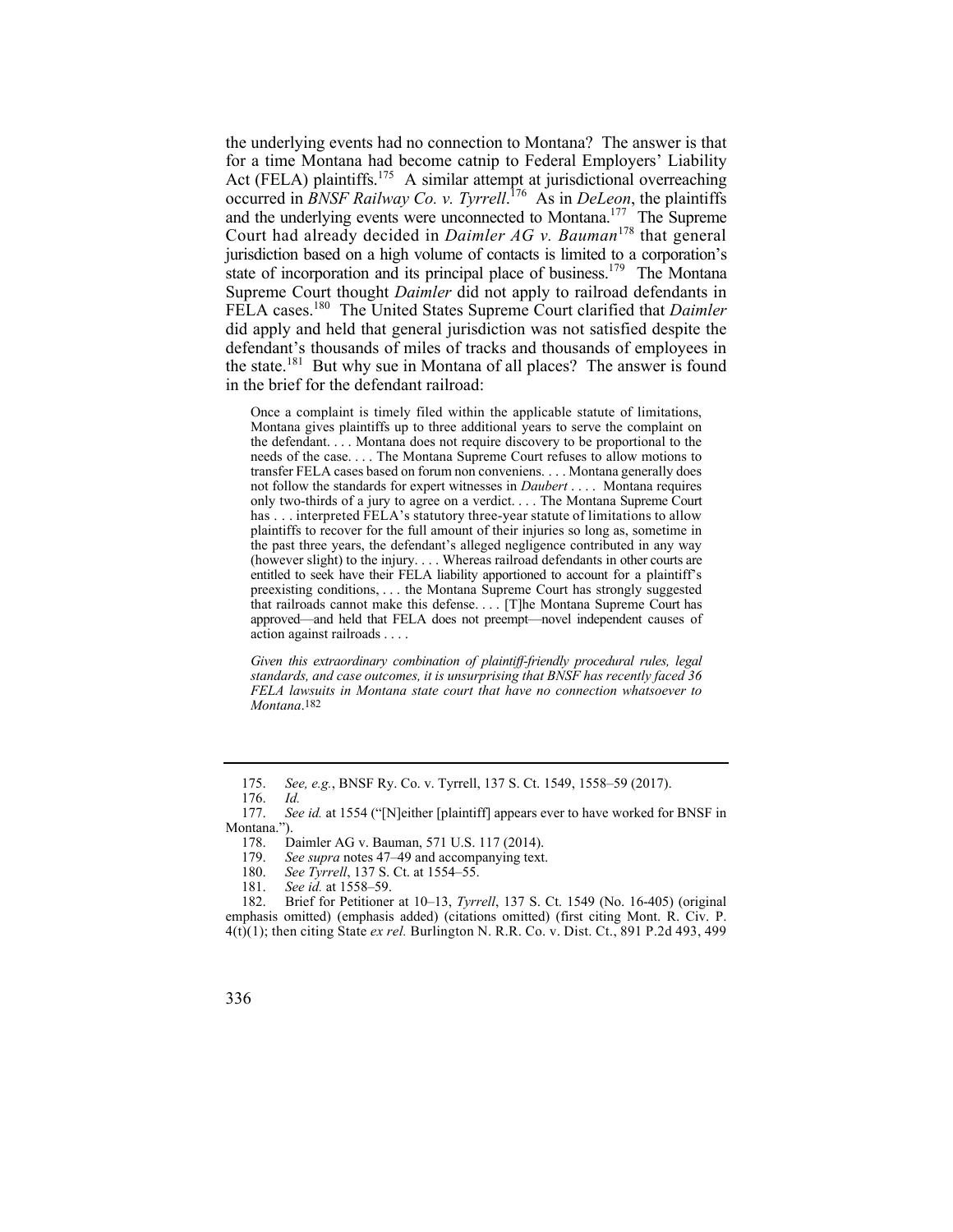Other cases asserting jurisdiction on the basis of registration are less compelling but are still suggestive of invidious forum shopping. In *Keeley v. Pfizer Inc*., a mother and son sued in Missouri for the son's birth defects allegedly caused by the mother's ingesting the defendant's prescription drug while pregnant.<sup>183</sup> The plaintiffs failed in their efforts to convince the court to assert general jurisdiction.<sup>184</sup> There was no obvious reason for the case to be filed in Missouri: "it is unclear how Defendant's contacts with Missouri relate to the cause of action in this suit."185 The plaintiff son "was born in Georgia" and "no facts suggest[] Plaintiff was prescribed the medication in Missouri, purchased the medication in Missouri, saw the advertisements in Missouri, or in any way was injured in Missouri."186 Thus, invidious forum shopping seems the likely motive for choosing the forum. Similarly, no reason of convenience appeared to motivate the plaintiffs choice of forum in *AM Trust v. UBS AG*. 187 The plaintiff was a "Bahamian trust whose beneficiaries are the heirs of a deceased Indonesian government official [who] filed a purported class action in the Northern District of California . . . against UBS, a Swiss bank."<sup>188</sup> The only apparent connection of California to the matter was a vague reference in the complaint that "some" unidentified members of the "class reside in California."<sup>189</sup> The court rejected the plaintiff's attempt at using general jurisdiction based on registration.<sup>190</sup>

## *B. Capturing a Longer Statute of Limitations*

Other cases present a plaintiff choosing a forum with perhaps more defensible motives. In *Brown v. Lockheed Martin Corp*., the plaintiff sued for asbestos exposure.<sup>191</sup> He had been a mechanic in the Air Force and alleged exposure at his work "at various bases in Europe and in the United

<sup>(</sup>Mont. 1995); then citing Mont R. Civ. P. 48; and then citing Winslow v. Mont. Rail Link, 16 P.3d 992, 995–96 (Mont. 2000)).

<sup>183.</sup> No. 4:15CV00583 ERW, 2015 WL 3999488, at \*1 (E.D. Mo. July 1, 2015).

<sup>184.</sup> *See id.* at \*4.

<sup>185.</sup> *Id.* at \*3.

<sup>186.</sup> *Id.* 

<sup>187.</sup> AM Tr. v. UBS AG, 681 F. App'x 587 (9th Cir. 2017) (mem.).

<sup>188.</sup> *Id.* at 588.

<sup>189.</sup> AM Tr. v. UBS AG, 78 F. Supp. 3d 977, 983 (N.D. Cal. 2015), *aff'd* 681 F. App'x 587 (9th Cir. 2017).

<sup>190.</sup> *AM Tr.*, 681 F. App'x at 588–89.<br>191. Brown v. Lockheed Martin Corp.

Brown v. Lockheed Martin Corp., 814 F.3d 619, 622 (2d Cir. 2016).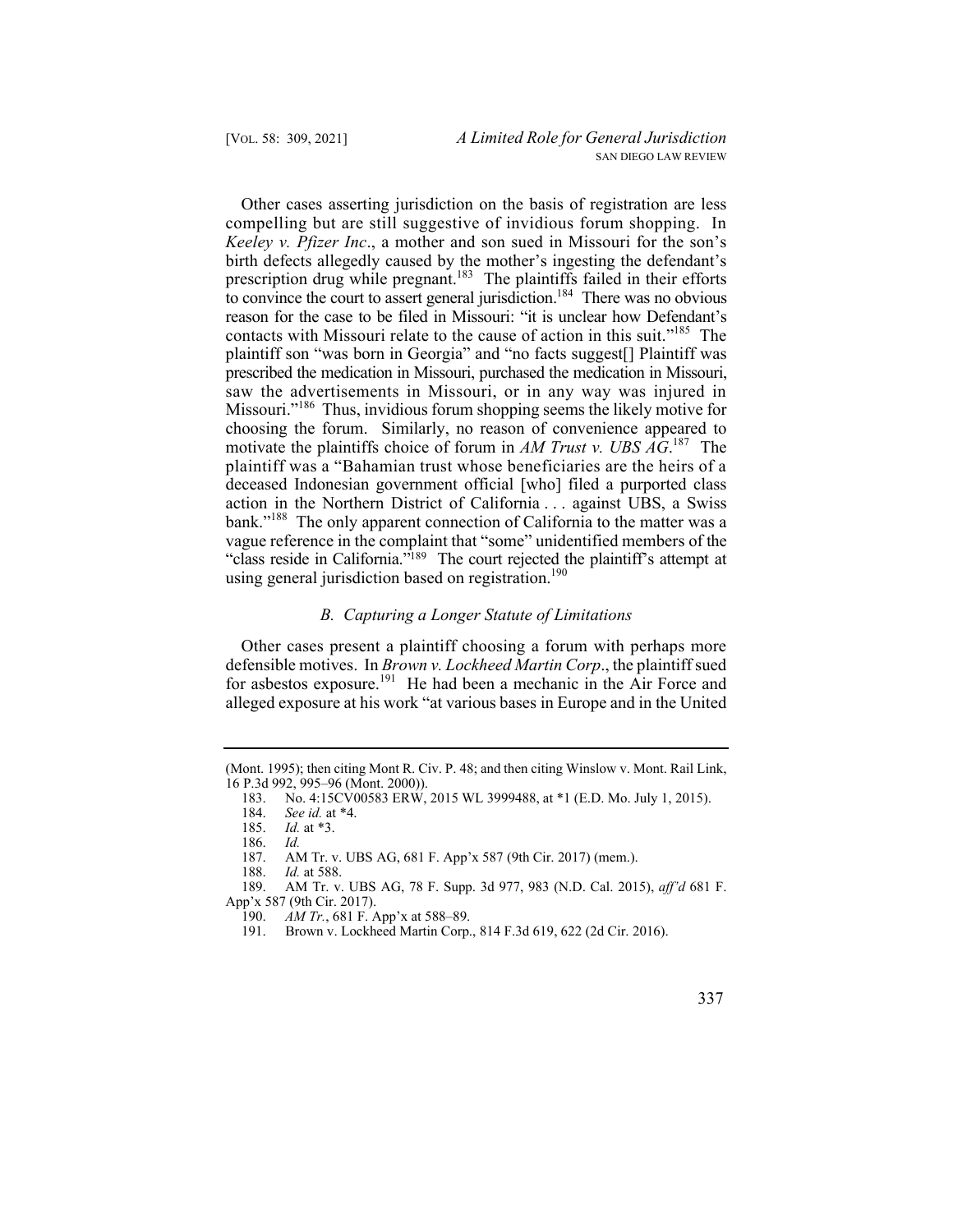States (i.e., in Alabama, Delaware, Georgia, Illinois, New Mexico, and Michigan)."<sup>192</sup> He originally sued Lockheed in his home state of Alabama, but voluntarily dismissed in the face of a statute of limitations defense.<sup>193</sup> He then brought the action in Connecticut, asserting general jurisdiction based on registration.<sup>194</sup> Thus, the choice of forum was entirely driven by the availability of a longer statute of limitations.<sup>195</sup> Similarly, the statute of limitations drove the choice of forum in *Knowlton v. Allied Van Lines, Inc*. 196 The plaintiff was injured while driving through Iowa from her then home in Minnesota en route to Colorado.<sup>197</sup> By the time she filed suit, she had moved from Minnesota to Colorado.<sup>198</sup> Rather than sue in Iowa, the place of the accident, or Colorado, her new home, she sued in Minnesota arguing for general jurisdiction based on registration.<sup>199</sup> Why Minnesota? Because the statute of limitations.200 The Minnesota district court ruled that it lacked personal jurisdiction and in lieu of a dismissal transferred the case to the Southern District of Iowa.<sup>201</sup> That court dismissed the case on the basis of Iowa's statute of limitations.<sup>202</sup> The action was timely under Minnesota law, $^{203}$  which is no doubt the reason plaintiff chose that forum.

limitations as a mere procedure or as substantive, a hoary old problem.<sup>204</sup> governed by another State's law."205 On the other hand, this result was Is an effort to find a longer statute of limitations in an unconnected state an instance of invidious forum shopping, or is it a case of a plaintiff legitimately taking advantage of a forum's favorable procedure? The resolution to this question depends on whether one views the statute of On the one hand, the traditional characterization of a statute of limitations for horizontal choice of law purposes is that it is "procedural and thus may be governed by forum law even when the substance of the claim must be

- 196. 900 F.2d 1196, 1197 (8th Cir. 1990).
- 197.<br>198. *Id. Id.* at 1198.
- 199. *Id.*
- 200. *See id.* at 1197.
- 201. *Id.*
- 202. *Id*. at 1198.
- 

 a diversity case a statute of limitations "a matter of 'substantive rights' . . . or is such statute of 'a mere remedial character' . . . which a federal court may disregard?" (citation 203. *Id.* at 1197. 204. *See, e.g*., Guar. Tr. Co. v. York, 326 U.S. 99, 107–08 (1945) (asking whether in omitted) (quoting Henrietta Mills v. Rutherford Cnty., 281 U.S. 121, 128 (1930))).

205. Sun Oil Co. v. Wortman, 486 U.S. 717, 723 (1988); *see also* Bournias v. Atl. Mar. Co., 220 F.2d 152, 154 (2d Cir. 1955) ("[F]or the purpose of deciding whether to

<sup>192.</sup> *Id.* at 623.

<sup>193.</sup> *Id*.

<sup>194.</sup> *Id.* at 623–24.<br>195. *Id.* at 623 n.3.

*Id.* at 623 n.3.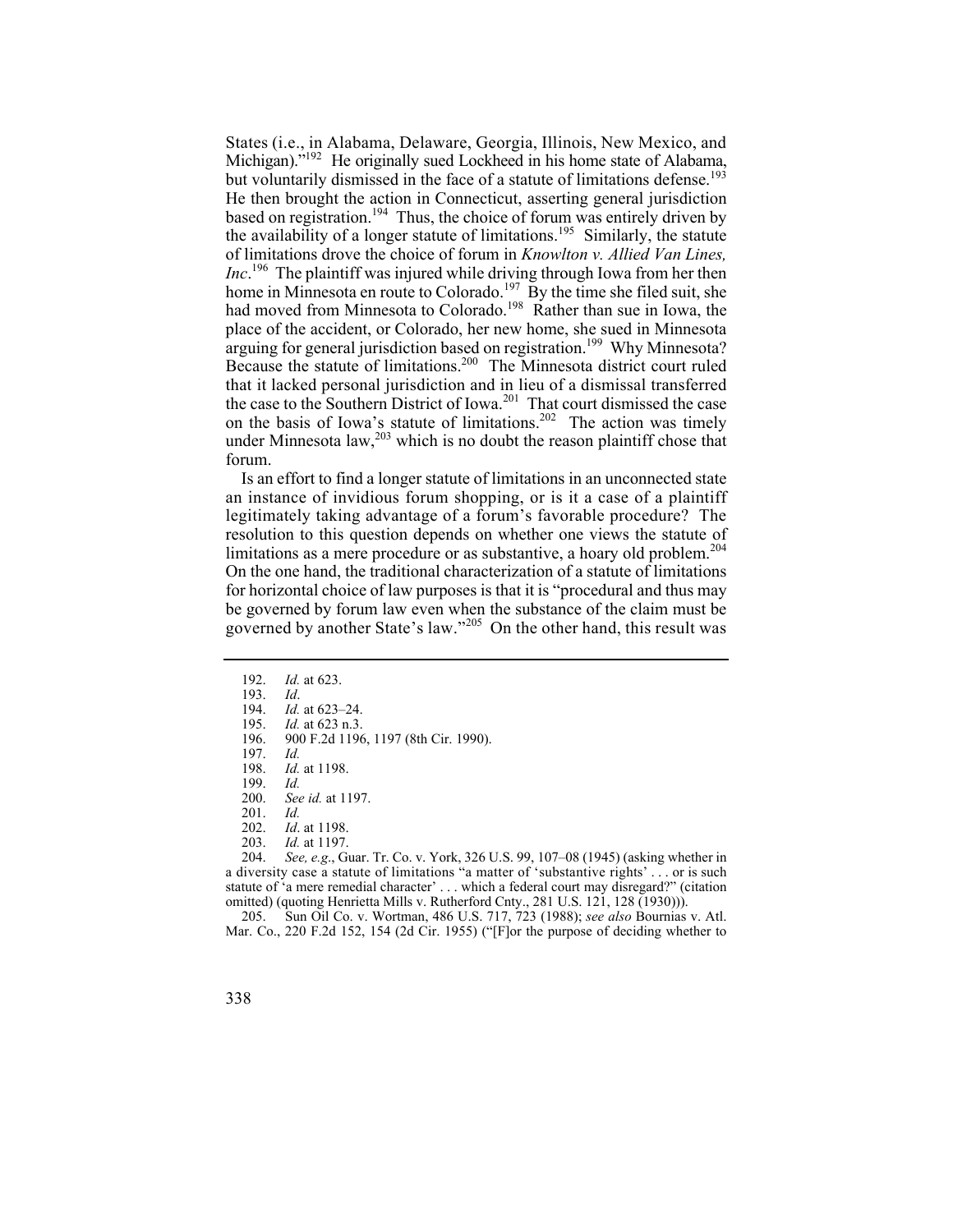providing that a cause of action is barred in the courts of the state if barred criticized<sup>206</sup> and so a Uniform Law proposed to flip the characterization of statutes of limitations from procedural to substantive.<sup>207</sup> The Second Restatement of Conflicts here follows its usual, unhelpful pattern of giving an apparently precise rule whose clarity is undermined by making its application dependent on an impossibly abstruse concept: "An action will not be entertained in another state if it is barred in the state of the otherwise applicable law by a statute of limitations which bars the right and not merely the remedy." $208$  Thus, there is a rule—apply the law of the state whose substantive law governs—with an exception turning on the inscrutable distinction of whether the foreign law "bars the right" as opposed to merely the "remedy."<sup>209</sup> Finally, many states have borrowing statutes, under the law of the state where the cause of action arose. $2^{10}$ 

## *C. Facilitating Joinder of Defendants*

In *In re Asbestos Products Liability Litigation (No. VI)*<sup>211</sup> the forum appears to have been chosen in an effort to sue all defendants in one proceeding. The plaintiff brought an asbestos claim alleging that her late husband had been exposed to asbestos while serving in the  $\overline{\text{Navv}}^{212}$  Plaintiff sued in Pennsylvania, but both she and the defendant were Virginia citizens,

 RESTATEMENT (FIRST) OF CONFLICT OF LAWS § 604 (AM. L. INST. 1934) ("If action is not barred by the statute of limitations of the forum, an action can be maintained, though action apply local law or foreign law, statutes of limitations are classified as 'procedural.'" (citing GEORGE WILFRED STUMBERG, PRINCIPLES OF CONFLICT OF LAWS 147 (1951); Comment, *The Statute of Limitations and the Conflict of Laws*, 28 YALE L.J. 492 (1919)); is barred in the state where the cause of action arose.").

<sup>206.</sup> *See Bournias*, 220 F.2d at 154.

 207. *See* UNIF. CONFLICT OF LAWS-LIMITATIONS ACT § 2 (UNIF. L. COMM'N 1982) ("[I]f a claim is substantively based . . . upon the law of one other state, the limitation period of that state applies.").

 208. RESTATEMENT (SECOND) OF CONFLICT OF LAWS § 143 (AM. L. INST. 1971).

<sup>209.</sup> *Id.*

 210. *See, e.g.*, 42 PA. CONS. STAT. § 5521(b) (2020) ("The period of limitation prescribed by the law of the place where the claim accrued or by the law of this applicable to a claim accruing outside this Commonwealth shall be either that provided or Commonwealth, whichever first bars the claim."). *See generally* Francis M. Dougherty, Annotation, *Validity, Construction, and Application, in Nonstatutory Personal Injury Actions, of State Statute Providing for Borrowing of Statute of Limitations of Another State*, 41 A.L.R. 4th 1025 (2020).

<sup>211. 384</sup> F. Supp. 3d 532 (E.D. Pa. 2019).

<sup>212.</sup> *Id.* at 534–35.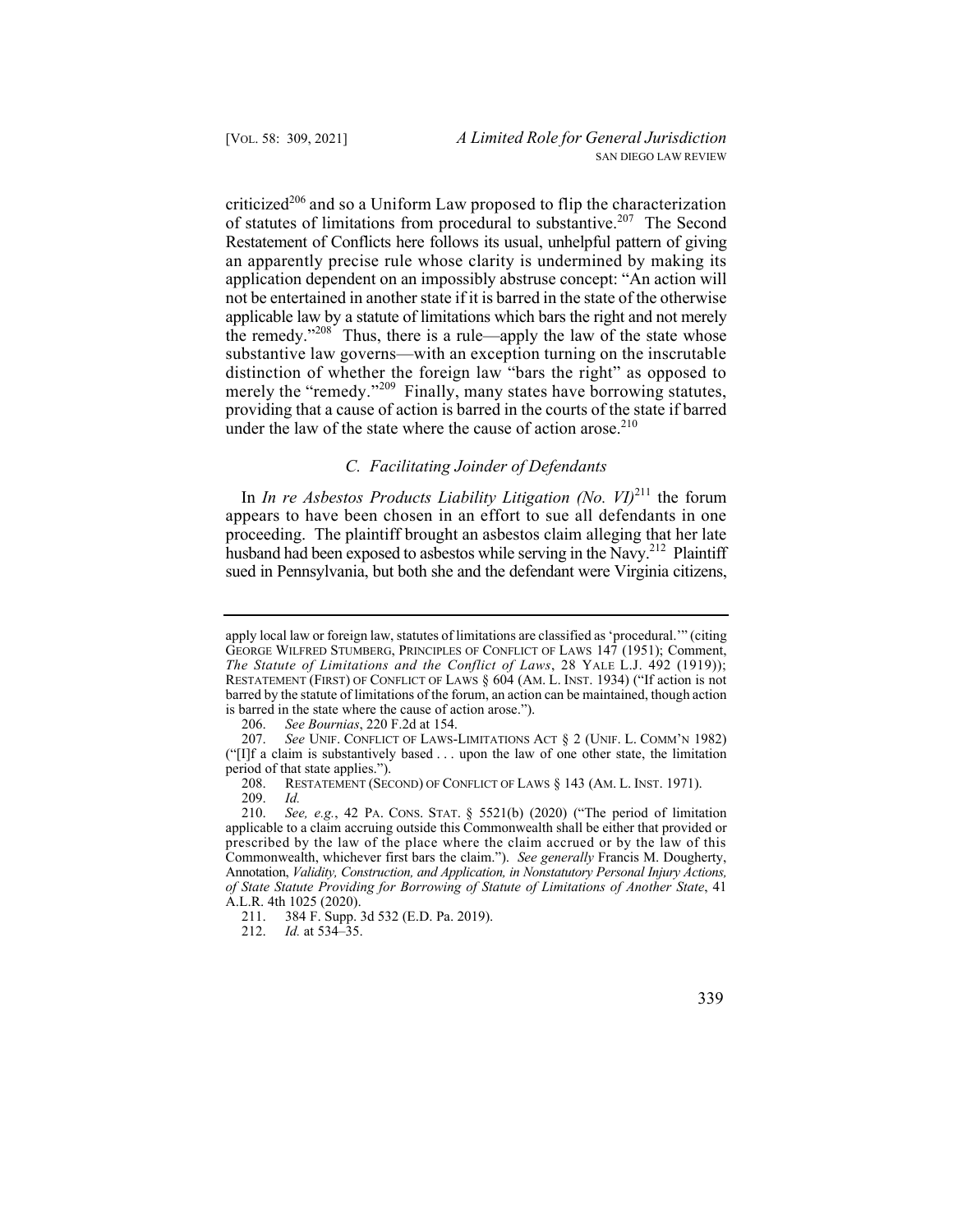The plaintiff argued for general jurisdiction on the basis of registration.<sup>214</sup> Why? Several facts are suggestive. The plaintiff sued a total of forty-eight asbestos for which [the defendant in question] could be responsible."<sup>216</sup> making that forum a convenient and logical place to sue. The plaintiff additionally wanted to join another defendant who lacked such contacts.<sup>217</sup> and the exposure to the defendant's product occurred outside Pennsylvania.<sup>213</sup> On these facts, the absence of any Pennsylvania connection produces an odor of forum shopping. But plaintiff chose Pennsylvania for some reason. defendants.215 The defendant moving to dismiss for lack of jurisdiction had no Pennsylvania connection to the plaintiff, but the plaintiff did allege that the decedent "was exposed to asbestos in Pennsylvania," albeit "it was not So, reading between the lines, the plaintiff sued one or more defendants in Pennsylvania who did have some litigation-related Pennsylvania contacts The problem for the plaintiff was one of personal jurisdiction barriers to defendant joinder.218 Jurisdictional doctrine requires that each defendant be subject to jurisdiction.<sup>219</sup> When a plaintiff has claims against one defendant arising in one state and against another defendant arising in a different state, obtaining personal jurisdiction over both defendants in a single state will be difficult.<sup>220</sup> Under the pre-*Daimler* broad conception of general jurisdiction, large corporations could be sued in every state in which they did substantial business, and it would be relatively easy for the plaintiff to find an overlap state, one in which all defendants were subject to general iurisdiction.<sup>221</sup> But now that contacts-based general jurisdiction is limited to a defendant's state of incorporation and its principal place of business, finding a state in which all defendants are "at home" in the *Daimler* sense is harder.<sup>222</sup> General jurisdiction by registration is thus attractive as an alternative. It is understandable why plaintiff should wish to sue all defendants

218. For a discussion of the problems of personal jurisdiction and defendant joinder, see Dodson, *supra* note 51, at 32–34.

219. *See* Calder v. Jones, 465 U.S. 783, 790 (1984) ("Each defendant's contacts with the forum State must be assessed individually."); Rush v. Savchuk, 444 U.S. 320, 332 (1980) (noting that *International Shoe*'s test "must be met as to each defendant over whom a state court exercises jurisdiction").<br>220. See Dodson, *sunra* note 5

- 221. *See* Monestier, *supra* note 51, at 242.
- 222. *See* Daimler AG v. Bauman, 571 U.S. 117, 139 n.19 (2014).
- 340

<sup>213.</sup> *Id.* at 535.

<sup>214.</sup> *Id.*

*Id.* at 534.

<sup>216.</sup> *Id.* at 535 n.4.

<sup>217.</sup> *Id.* at 534–35.

<sup>220.</sup> *See* Dodson, *supra* note 51, at 32–34.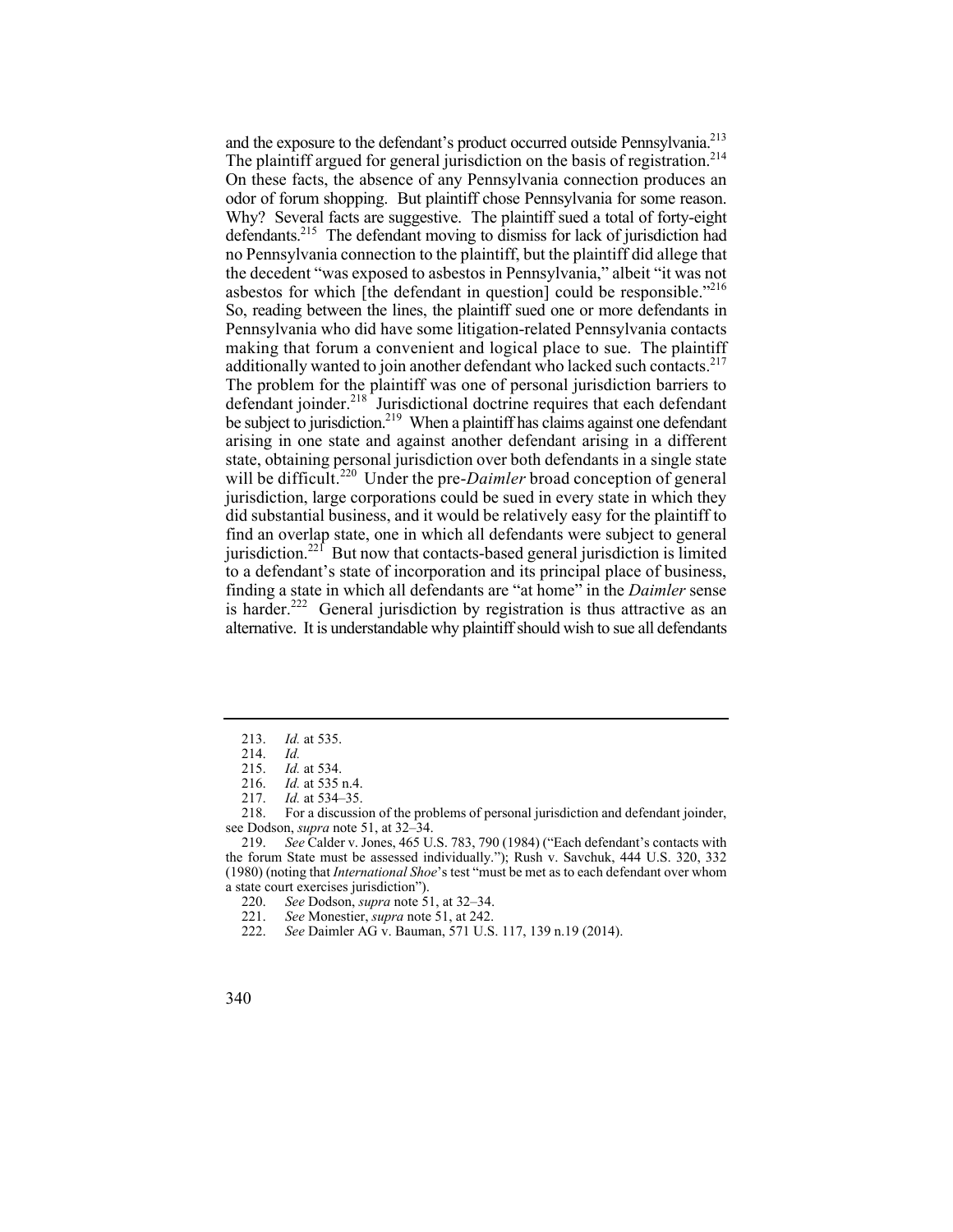in one forum.<sup>223</sup> Plaintiff's apparent motive is litigational convenience, not shopping for favorable law.

 forum explains the choice of Delaware as the forum despite its lack of The desire to join multiple defendants was likewise the apparent motive for invoking general jurisdiction based on registration in *Genuine Parts Co. v. Cepec*. <sup>224</sup>*Cepec* was an asbestos case brought in Delaware by a Georgia husband and wife based on exposure to asbestos at the husband's place of work in Florida.<sup>225</sup> Five of the seven defendants were Delaware corporations.<sup>226</sup> The desire to sue as many defendants as possible in one connection to the plaintiffs or the underlying events. But one of the defendants, Genuine Parts, was a Georgia corporation with its principal place of business in that state.<sup>227</sup> Thus, Delaware had no specific jurisdiction over Genuine Parts because the events giving rise to the claim occurred wholly out of the state and no contacts-based general jurisdiction existed under *Daimler*. 228 The plaintiff's remaining option was to rest jurisdiction on registration.229

## *D. Facilitating Joinder of Plaintiffs and of Plaintiff's Claims*

 plaintiffs have identical claims that did arise in the state.232 As Justice The joinder problems underlying *Bristol-Myers Squibb Co. v. Superior Court of California*230 present another motive for asserting general jurisdiction based on registration.<sup>231</sup> Under *Squibb*, every plaintiff's claim must arise from the defendant's contacts with the state; it is not enough that other Alito put it, "what is missing here . . . is a connection between the forum

<sup>232.</sup> *See supra* notes 52–55 and accompanying text.



<sup>223.</sup> *Cf.* Bristol-Myers Squibb Co. v. Superior Ct., 137 S. Ct. 1773, 1789 (2017) (Sotomayor, J., dissenting) ("What interests are served by preventing the consolidation of claims and limiting the forums in which they can be consolidated?").

<sup>224.</sup>  137 A.3d 123, 128–29 (Del. 2016).

<sup>225.</sup>  *Id.* at 128.

<sup>226.</sup> *Id.*

 <sup>227.</sup> *Id.*

 <sup>228.</sup> *Id.* at 148.

*Goodyear* and *Daimler*, we read our state's registration statutes as providing a means for 229. *See id.* at 128–29. The court rejected the argument. *Id.* at 148 ("In light of . . . service of process and not as conferring general jurisdiction.").

<sup>230. 137</sup> S. Ct. 1773 (2017).<br>231. On the problems that S.

<sup>231.</sup> On the problems that *Squibb* creates for claim joinder by plaintiffs and party joinder of plaintiffs, see Dodson, *supra* note 51, at 28–32.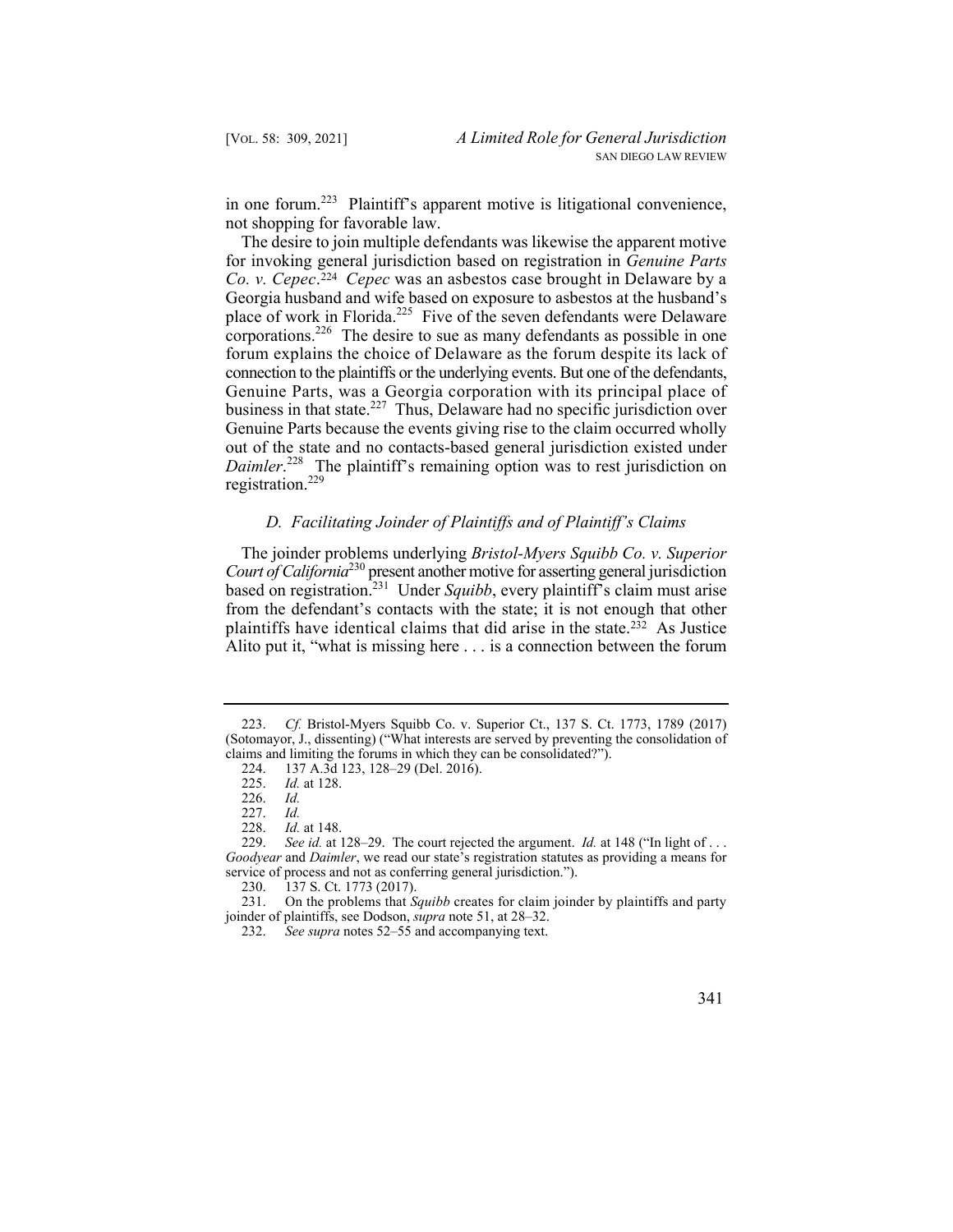at issue" are the claims of the particular plaintiff who is asserting jurisdiction. and the specific claims at issue,"<sup>233</sup> and what he meant by "specific claims" Jurisdiction is thus *party-specific*, not merely transaction-specific: For a given course of conduct carried on across states, whether a defendant is subject to jurisdiction depends upon the identity of the plaintiff. But given the attractions of plaintiff joinder,  $234$  it is not surprising that plaintiffs would seek to join together claims against a single defendant in one forum.

Illinois.<sup>237</sup> General Electric moved to dismiss for lack of jurisdiction.<sup>238</sup> These limitations created by *Squibb* are illustrated by *Perez v. Air and Liquid Systems Corporation*. 235 The plaintiff in that case alleged that her late husband had been exposed to asbestos during Navy service while serving in California and Hawaii.<sup>236</sup> She sued General Electric, a New York corporation with its principal place of business in Massachusetts, in The court rejected the argument that "specific jurisdiction existed because the 'Illinois residents' claims and nonresident plaintiffs' claims, including Plaintiff's claims here, are based on the same defective asbestos-containing products, which caused injuries both in and out of Illinois.'"239 Because specific jurisdiction thus failed, the plaintiff was left to argue, unsuccessfully, for general jurisdiction based on registration.<sup>240</sup>

*Horowitz v. AT&T Inc.*<sup>241</sup> is another instance of attempting to use general jurisdiction based on registration to achieve the joinder of multiple plaintiffs in one suit. In that case, several named plaintiffs brought a putative class

 not."). Why the case was filed in Illinois is unclear. The plaintiff was from California. is not a multi-plaintiff case where some plaintiffs were injured in Illinois and others were 240. *Id.* at \*6–9. In fact, there were no local co-plaintiffs in *Perez*. *Id*. at \*6 ("This Notice of Removal at 6, *Perez*, 2016 WL 7049153 (No. 3:16-CV-00842). The docket contains a PDF of the Notice of Removal from state court, which includes as an attachment the plaintiff's state court complaint. *See id.* That complaint lists her address as "Vista, CA" and attaches a copy of her husband's California death certificate. *Id.* One possible reason for suing in Illinois is that one of the defendants, John Crane, Inc., was an Illinois corporation. *Id.* at 5. If that is true, then this would be an instance of attempting to use general jurisdiction based on registration to achieve the joinder of defendants from different states. One might wonder, however, why Illinois was selected, as opposed to the home states of the other defendants such as G.E.

241. No. 3:17-CV-4827-BRM-LHG, 2018 WL 1942525 (D.N.J. Apr. 25, 2018).

<sup>233.</sup> *Bristol-Myers Squibb*, 137 S. Ct. at 1781.

 234. *See* Dodson, *supra* note 51, at 8 ("Aggregating plaintiffs offers them the opportunity litigation viable, offers defendants the opportunity for mass resolution, . . . and furthers to reduce costs in a way that can make meritorious but otherwise economically nonviable private enforcement of compliance with substantive law.").

<sup>235.</sup> Perez v. Air & Liquid Sys. Corp., No. 3:16-CV-00842-NJR-DGW, 2016 WL 7049153 (S.D. Ill. Dec. 2, 2016).

<sup>236.</sup> *Id.* at \*5.

<sup>237.</sup> *Id.* at \*3.

<sup>238</sup>*. Id.*

*Id.* at \*5.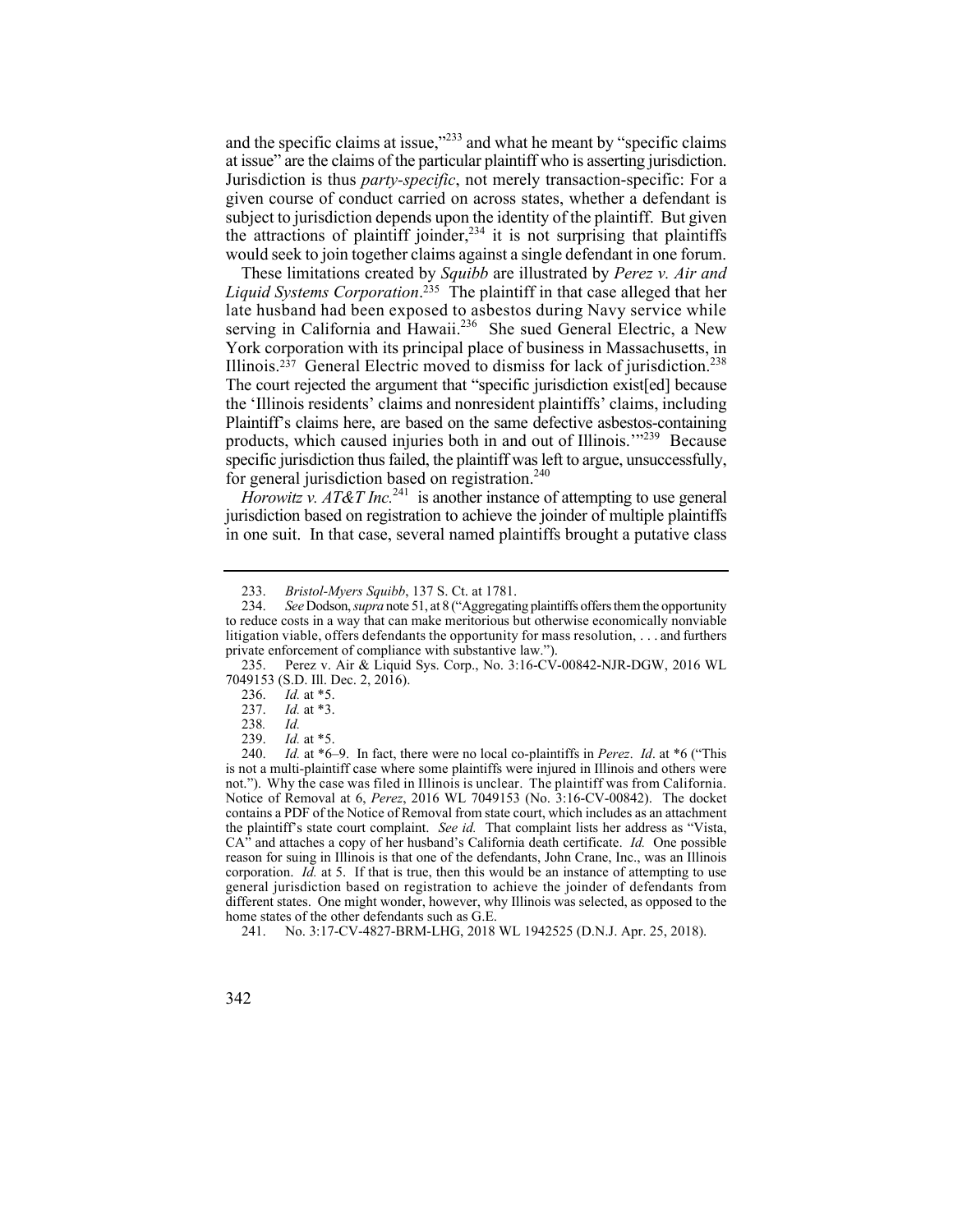action alleging age discrimination in employment claims in New Jersey federal court.242 Although three of the named plaintiffs lived and had been employed by the defendant in New Jersey, two others lived and had worked in other states.243 Under *Squibb*, specific jurisdiction failed because "there must be a connection between [these plaintiffs'] claims" and the defendants' "activities within New Jersey, even if [these plaintiffs'] claims are similar or identical to claims brought by the resident named plaintiffs."<sup>244</sup> With specific jurisdiction thus foreclosed, the plaintiffs argued, unsuccessfully, for general jurisdiction based on registration.<sup>245</sup>

 general jurisdiction based on registration. In *Allstate Insurance Co. v.*  reasons for Allstate's choice forum "are not apparent."<sup>249</sup> But because some of the fires were local to Pennsylvania, it would one logical place to sue, The desire by a single plaintiff to join *claims* against a single defendant that occurred in many states presents another occasion for attempts to use *Electrolux Home Products*, Allstate, an Illinois corporation with its principal place of business in that state, sued Electrolux, a Delaware corporation with its principal place of business in North Carolina, seeking to recover amounts Allstate had paid out in insurance claims due to fires caused by Electrolux dryers.<sup>246</sup> The fires occurred in "eighty-six separate instances" occurring across twenty-one states."<sup>247</sup> According to Electrolux, of the eightysix fires, only fourteen occurred in Pennsylvania, with the remaining seventytwo having occurred in twenty other states.<sup>248</sup> The court observed that the albeit not the only one. The desire to join the claims is understandable. But if that were the only motivating factor in forum selection, North Carolina, the defendant's principal place of business, would suffice. Perhaps the plaintiff was seeking a single forum for all of its claims without giving the defendant a homecourt advantage. Why Pennsylvania? Perhaps exactly

<sup>242.</sup>  *Id.* at \*1, \*15–16 (discussing class allegations).

<sup>243.</sup>  *Id.* at \*1–2.

<sup>244.</sup> *Id.* at \*15.

<sup>245.</sup> *Id.* at \*11–12.

<sup>246.</sup>  No. 5:18-CV-00699, 2018 WL 3707377, at \*1 (E.D. Pa. Aug. 3, 2018).

<sup>247.</sup>  *Id.* 

<sup>248.</sup> Defendant Electrolux Home Products, Inc.'s Reply in Support of Its Motion to Dismiss for Lack of Personal Jurisdiction or, in the Alternative, Sever and Dismiss for Lack of Subject Matter Jurisdiction at 4, *Allstate Ins. Co.*, 2018 WL 3707377 (No. 5:18- CV-00699).

<sup>249.</sup> *Allstate Ins. Co.*, 2018 WL 3707377, at \*8.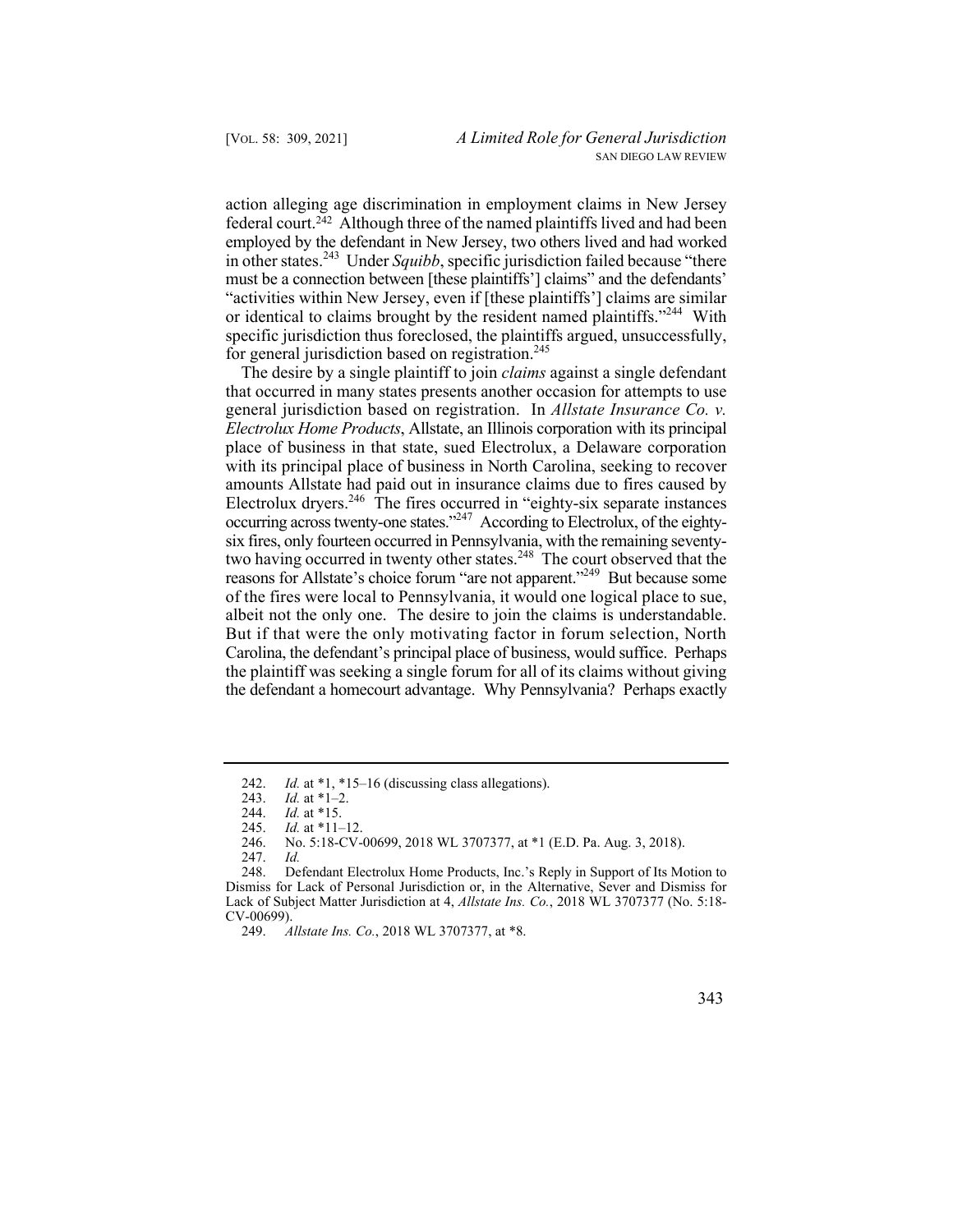because of its uniquely broad statutory assertion of general jurisdiction based on registration.250

## *E. Peripatetic Plaintiffs and Peregrinating Products*

 jurisdiction based on registration in order to sue in plaintiff's home state. to another state, the plaintiff sought to sue in his new home forum.<sup>257</sup> an asbestos case in Pennsylvania for injuries that manifested in Pennsylvania,<sup>259</sup> Finally, there are cases in which the plaintiff seeks to use general In these cases, the defendant is not subject to specific jurisdiction in the plaintiff's home state because it has no contacts there. Some of these cases simply involve a plaintiff who travels from home, is injured, then returns home and wishes to sue there.<sup>251</sup> In *Lanham v. Pilot Travel Centers, LLC*, a truck driver who resided in Oregon tripped and fell while at defendant's Idaho truck stop.<sup>252</sup> He sought to sue in his home state. Although the defendant operated truck stops throughout the United States, $253$  the accident did not involve anything it did in Oregon, so there was no basis for specific jurisdiction.254 The plaintiff thus had to rely on general jurisdiction based on registration.<sup>255</sup> In other cases, the plaintiff previously lived in another state and was injured or exposed to a toxic substance there.<sup>256</sup> After moving *Gorton v. Air & Liquid Systems Corp.*258 is an example. The plaintiffs brought the plaintiff's home state.<sup>260</sup> But the plaintiff's exposure had occurred years earlier while he had been employed in other states.<sup>261</sup> Because his claim was not based on defendants' in-state activities, he had to rely on general jurisdiction based on registration.<sup>262</sup>

See id.

<sup>262.</sup> *Id.* at 295, 297.



<sup>250.</sup> *See supra* notes 81–82 and accompanying text.<br>251. *See, e.g.*, Lanham v. Pilot Travel Centers, LLC.

<sup>251.</sup> *See, e.g.*, Lanham v. Pilot Travel Centers, LLC, No. 03:14-CV-01923-HZ, 2015 WL 5167268 (D. Or. Sept. 2, 2015).

<sup>252.</sup> *Id.* at \*1.

<sup>253.</sup> *Id.*

*Id.* at \*4.

<sup>255.</sup> *Id.*

Pa. 2018).<br>257. 256. *See, e.g.*, Gorton v. Air & Liquid Sys. Corp., 303 F. Supp. 3d 278, 288 (M.D.

 <sup>258.</sup> *Id.* 

<sup>259.</sup> *Id.* at 292.

<sup>260.</sup> Supplemental Memorandum of Law in Opposition to Defendants' Pacific Bell Tel. Co., Nev. Bell Tel. Co., and AT&T, Inc. Motion to Dismiss Plaintiffs' Complaint for Lack of Personal Jurisdiction at 1, *Gorton*, 303 F. Supp. 3d 278 (No. 1:17-CV-01110-YK) ("Mr. Gorton was a resident of the Commonwealth of Pennsylvania at the time that his symptoms began to manifest themselves.").

<sup>261.</sup> *Gorton*, 303 F. Supp. 3d at 288.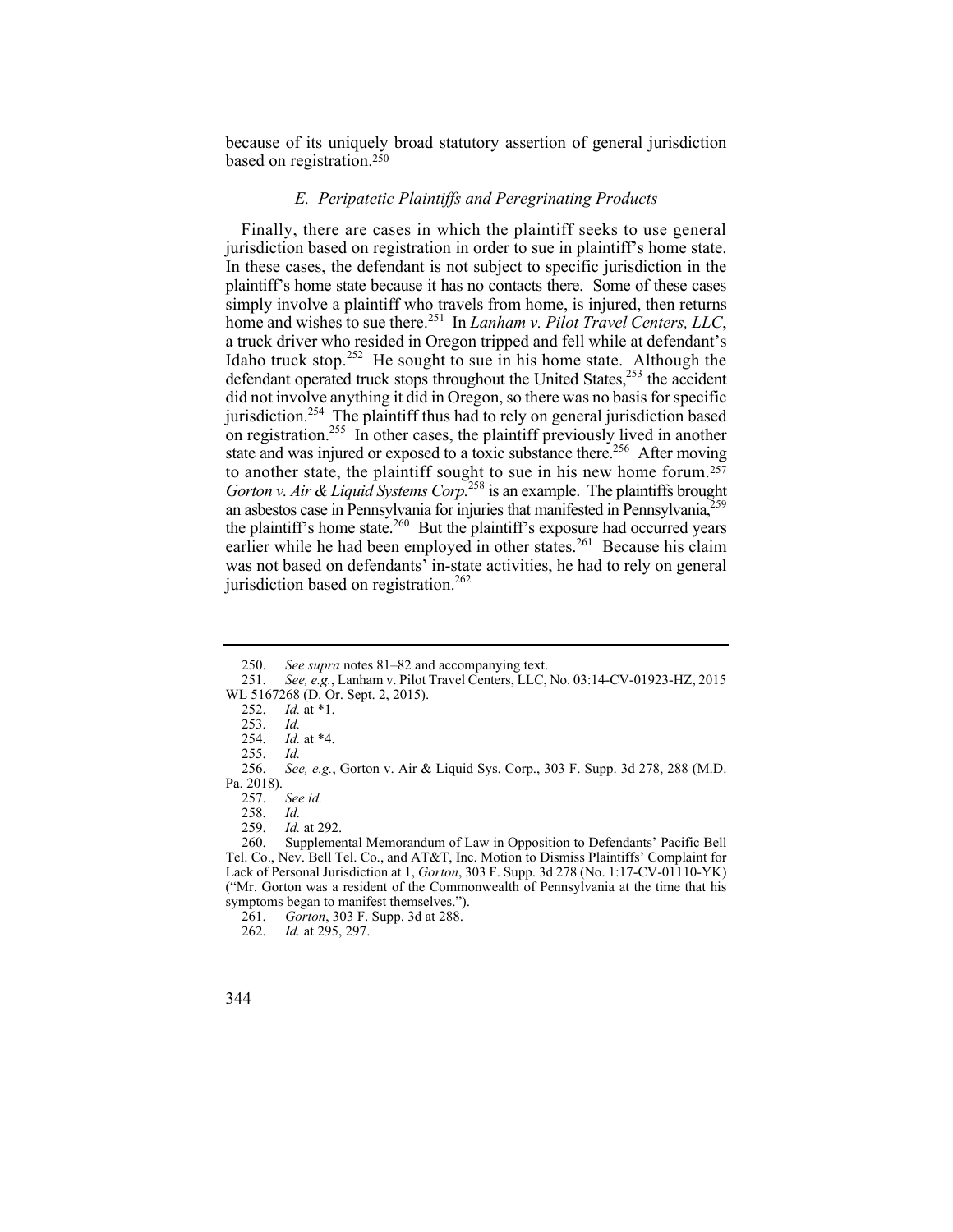*J. McIntyre Machinery, Ltd. v. Nicastro*, 267 or taking actions showing an ship or distribute talc in Pennsylvania for baby powder," and the "transactions between Imerys and Johnson & Johnson did not occur in Pennsylvania."<sup>269</sup> Also in the category of plaintiffs using registration-based jurisdiction in an attempt to sue at home are those where the defendant lacks minimum contacts because the product, not the plaintiff, traveled.<sup>263</sup> In these cases, the product came to the plaintiff in the plaintiff's home state but was not directly marketed there by the defendant.<sup>264</sup> In *Bors v. Johnson & Johnson*, a Pennsylvania plaintiff sued Johnson & Johnson in Pennsylvania, alleging that she was injured by its baby powder, which contained talc manufactured by Imerys, an out-of-state, defendant.<sup>265</sup> Because plaintiff, per her allegations, "purchased and used Johnson & Johnson baby powder in Pennsylvania,"266 Johnson & Johnson would appear to be subject to specific jurisdiction there because its advertising would satisfy the most rigorous tests of stream of commerce jurisdiction, "targeting" the forum, as is required by a plurality in intent to serve the market in that state, as is required by a plurality in *Asahi Metal Industry Co. v. Superior Court of California.*<sup>268</sup> But Imerys, the talc manufacturer, "d[id] not sell talc in Pennsylvania for baby powder or Similarly, in *Rodriguez v. Ford Motor Co.*, the plaintiff resorted to general jurisdiction based on registration to overcome the limitations of modern specific jurisdiction doctrine in order to sue in his home state.<sup>270</sup> Plaintiff's decedent had purchased a used Ford pick-up truck in New Mexico.<sup>271</sup> He was killed in an accident occurring in New Mexico.<sup>272</sup> The truck had

266. *Id.* at 651.

267. *See* J. McIntyre Mach., Ltd. v. Nicastro, 564 U.S. 873, 881 (2011) (plurality opinion) ("[A] defendant's transmission of goods permits the exercise of jurisdiction only where the defendant can be said to have targeted the forum; as a general rule, it is not enough that the defendant might have predicted that its goods will reach the forum State.").

268. *See* Asahi Metal Indus. Co. v. Superior Ct. , 480 U.S. 102, 111 (1987) (plurality opinion) ("[P]lac[ing] . . . a product into the stream of commerce, without more, is not an act of the defendant purposefully directed toward the forum State. Additional conduct of the defendant may indicate an intent or purpose to serve the market in the forum State, for example, designing the product for the market in the forum State [or] advertising in the forum State . . . .").

<sup>263.</sup> *See, e.g.*, Bors v. Johnson & Johnson, 208 F. Supp. 3d 648 (E.D. Pa. 2016).

<sup>264.</sup> *See, e.g.*, *id.* at 651.

<sup>265.</sup> *Id.* at 650–51, 657 (noting that plaintiff alleged that the out-of-state defendant "provid[ed] the talc to co-defendant Johnson & Johnson").

<sup>269.</sup> *Bors*, 208 F. Supp. 3d at 651. 270. 458 P.3d 569, 572 (N.M. Ct. App. 2018).

<sup>271.</sup> *Id.*

 <sup>272.</sup> *Id.*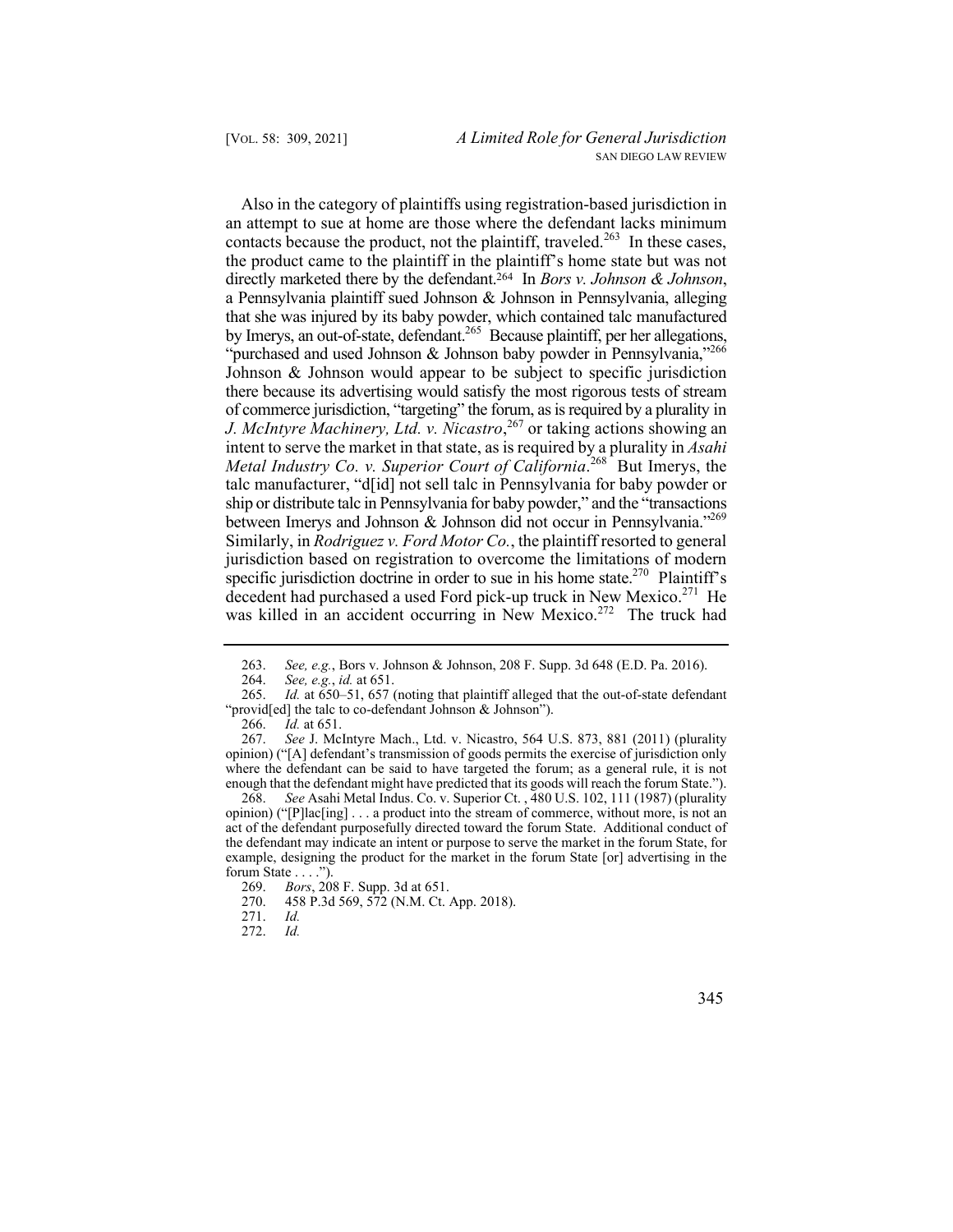such a case because the defendant's contacts with the forum related to in *Ford Motor Co. v. Montana Eighth Judicial District Court*. 275 But the product is not a car, which is designed for geographically dispersed not local at the time of the accident but moved to the forum afterwards? originally been sold by Ford to a Ford dealership in Arizona.<sup>273</sup> After the Supreme Court's decision in *Bristol-Myers Squibb Co. v. Superior Court of California*, 274 some argued that there was no specific jurisdiction in other instances of this model, not the actual vehicle involved in the crash. This extreme reading of *Bristol-Myers Squibb* was rejected by the Court jurisdiction under *Ford Motor* remains unclear for other cases. What if use? What if the defendant was smaller and had less of a national presence than the Ford Motor Company? What if the plaintiff was local to the forum, but the accident happened out of state? Or what of the converse case, a foreign plaintiff but a local accident? Or what if the plaintiff was *Ford Motor* leaves jurisdiction unsettled in such cases. And so, given the strictures of stream of commerce theory, general jurisdiction based on registration offers to rescue the plaintiff.

## V. ARGUMENTS AGAINST GENERAL JURISDICTION BASED ON REGISTRATION

General jurisdiction based on registration raises a variety of concerns. The concerns are both theoretical and practical. General jurisdiction based on registration strains at the boundaries of jurisdictional theory. In at least some cases, this warping of the jurisdictional structure is unnecessary to achieve what general jurisdiction based on registration offers. That is, other less troublesome solutions to the problems of the narrowing of specific jurisdiction exist. And in many cases, general jurisdiction based on registration introduces harms of its own.

<sup>273.</sup> *Id.* at 573.

<sup>274.</sup>  Bristol-Myers Squibb Co. v. Superior Ct., 137 S. Ct. 1773 (2017).

<sup>275.</sup>  141 S. Ct. 1017, 1028 (2021). *See supra* notes 59–62 and accompanying text.

<sup>346</sup>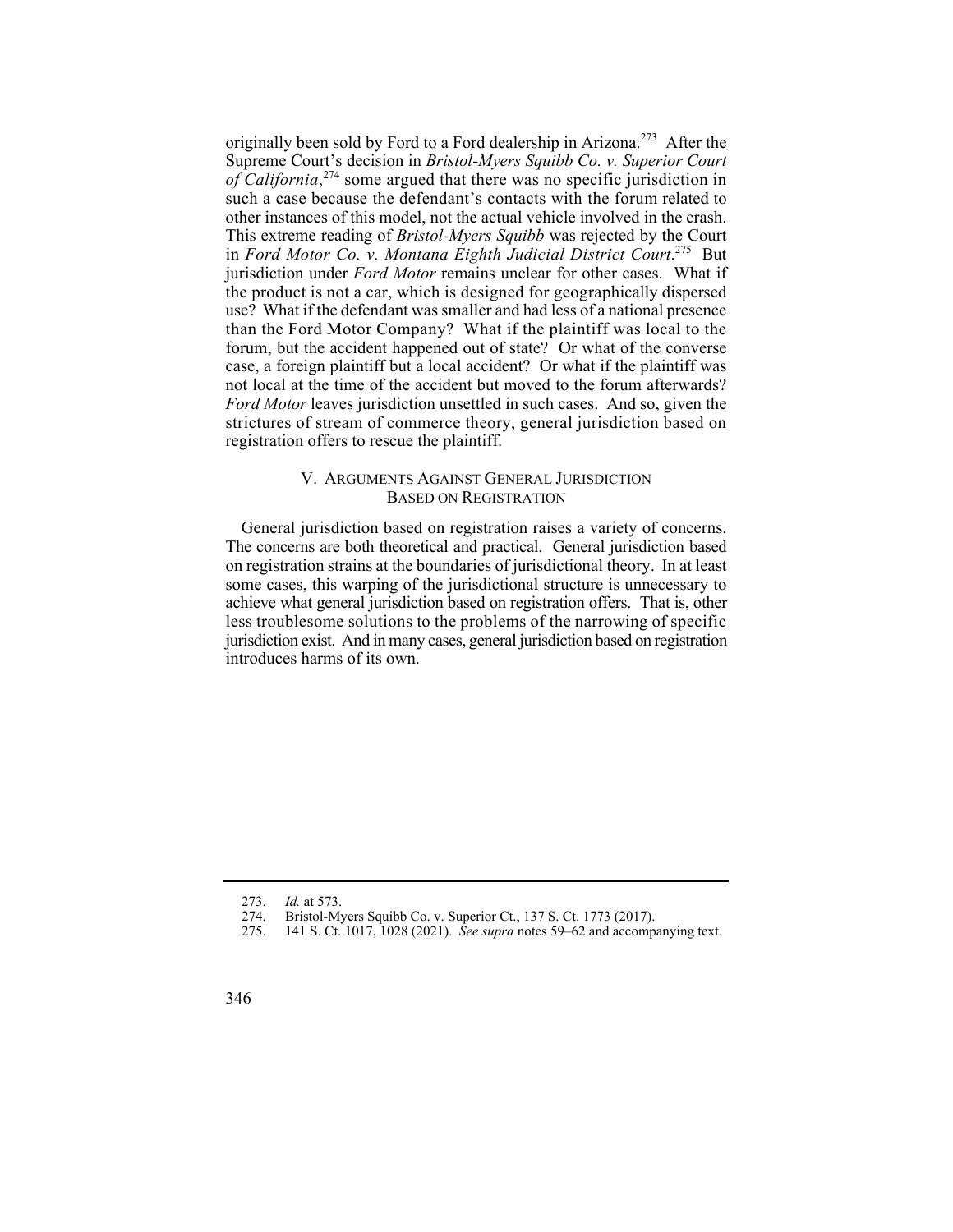## *A. General Jurisdiction Based on Registration Creates Inconvenient Litigation*

which at least some of the events underlying the litigation occurred.<sup>277</sup> Starting with the practical concerns, litigational convenience argues against general jurisdiction based on registration.<sup>276</sup> In contrast to general jurisdiction, a state exercising specific jurisdiction is by definition one in But the opposite is true in general jurisdiction. The forum is unconnected to the facts of the case. As a result, the litigation has an inherent potential for inconvenience.

fire allegedly caused by the defendant's negligence in Virginia.<sup>279</sup> The events underlying the claim, plaintiff sued in New York.<sup>281</sup> More than a Take, for example, *Gulf Oil Corp. v. Gilbert*, 278 the wellspring of the forum non conveniens doctrine in the federal courts. The plaintiff in *Gilbert*  was a Virginia resident who sued for his losses from a Virginia warehouse defendant was a Pennsylvania corporation, but had registered to do business in both Virginia and New York.<sup>280</sup> Rather than suing at the location of the hint of invidious forum shopping existed: The plaintiff explained his preference for New York by arguing that the nearly \$400,000 amount claimed was "one which may stagger the imagination of a local jury, which is surely unaccustomed to dealing with amounts of such a nature."<sup>282</sup> The district court declined to exercise jurisdiction under the doctrine of forum non conveniens, and the Supreme Court affirmed.<sup>283</sup>

 of an inconvenient forum. If the defendant is forced to defend a claim that is not related Lambert, *The Necessary Narrowing of General Personal Jurisdiction,* 100 MARQ. L. REV. 276. *See* Twitchell, *supra* note 15, at 667 ("[G]eneral jurisdiction [carries] the risk to its forum activities . . . the lack of litigational support and the difficulty in procuring witnesses and proof may make it much harder to defend the claim."); *see also* Wm. Grayson 375, 421 (2016) ("[A]n expansive view of general jurisdiction could result in very inconvenient forums.").

 FOREST L. REV. 999, 1025 (2012) ("[J]urisdiction over related claims is relatively convenient 277. Carol Andrews, *Another Look at General Personal Jurisdiction*, 47 WAKE [because] the evidence concerning the claim is more likely to be found in the forum state.").

<sup>278.</sup>  330 U.S. 501 (1947).

<sup>279.</sup>  *Id.* at 502–03.

<sup>280.</sup> *Id.* at 503.

F.2d 883 (2d Cir. 1946), *rev'd*, 330 U.S. 501 (1947). 281. *Id.* at 502–03. 282. Gilbert v. Gulf Oil Corp., 62 F. Supp. 291, 293 (S.D.N.Y. 1945), *rev'd*, 153

<sup>283.</sup> *Gilbert*, 330 U.S. at 503, 512.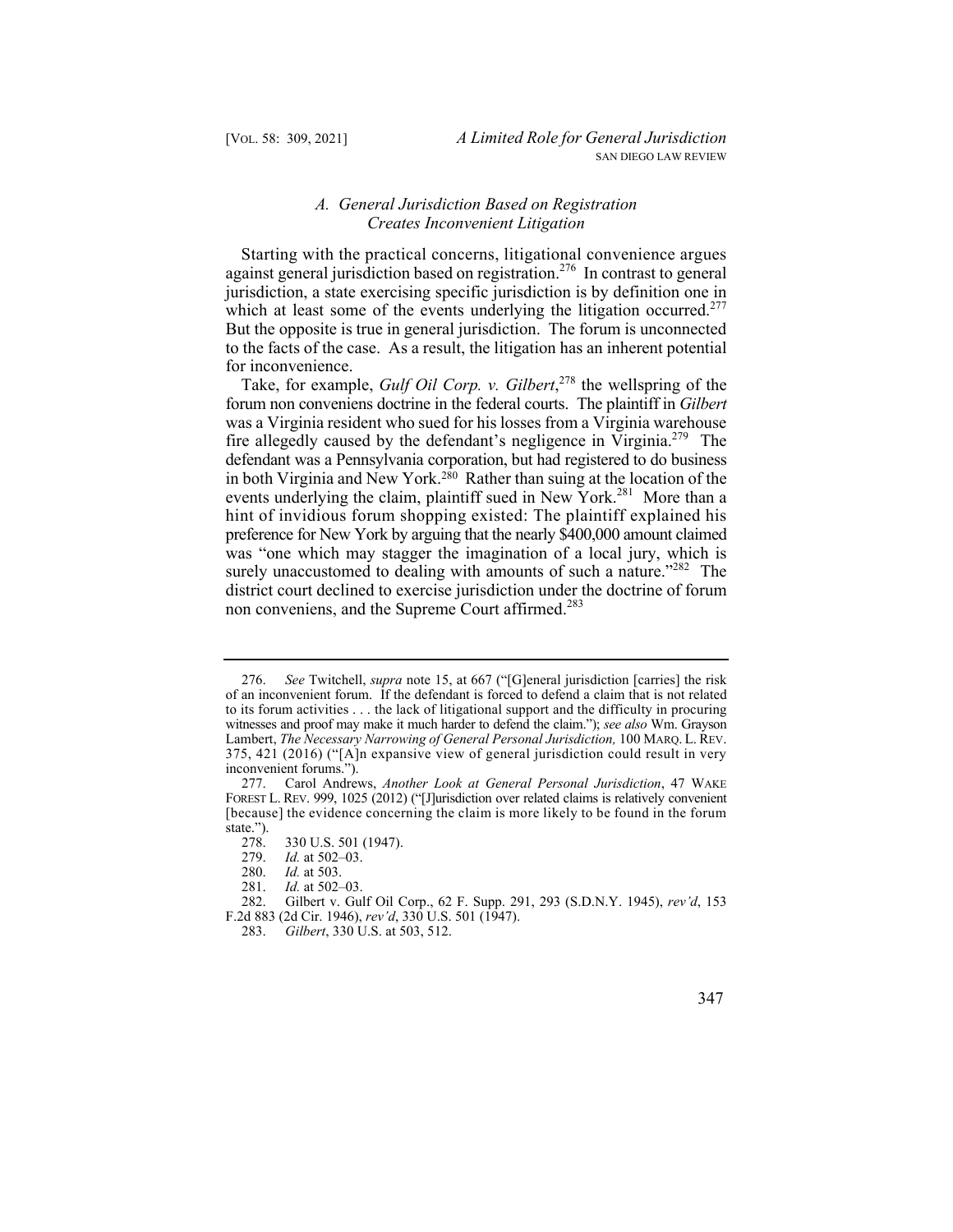*Gilbert* was in fact a case based on general jurisdiction by reason of registration, as was the Court's other forum non conveniens decision handed down the same day, *Koster v. (American) Lumbermens Mutual Casualty. Co*. 284 That the litigation in *Gilbert* necessitated the Court's recognition of forum non conveniens should give us pause. If a head of jurisdiction leads to the Supreme Court recognizing a power to decline jurisdiction upon the grounds of inconvenience, we might be well served to reconsider altogether that head of jurisdiction. Indeed, the Court in *Gilbert* indicated that the concerns of an inconvenient forum overrode the consent argument of registration. The Court specifically rejected an argument that the issue of the appropriateness of the forum was put to rest by the defendant's consent.<sup> $285$ </sup> Earlier cases using registration as a basis for consent to jurisdiction only established, the Court explained, that a "defendant may consent to be sued, and it is proper for the federal court to take jurisdiction, not that the plaintiff's choice cannot be questioned" under forum non conveniens.<sup>286</sup>

 cases had their genesis in general jurisdiction, often based on registration. sued the defendant in Mississippi, which had a uniquely long statute of limitations.<sup>287</sup> The plaintiff thereupon moved to transfer the case back to Nor is *Gilbert* an outlier. Other Supreme Court forum non conveniens In *Ferens v. John Deere Co*., a Pennsylvania plaintiff injured in Pennsylvania Pennsylvania under 28 U.S.C. § 1404—the statutory treatment of the forum non conveniens doctrine for inter-district transfers.<sup>288</sup> The Supreme Court held that even if the plaintiff initiates the transfer, the normal rule that after a transfer the law of the transferor court continues to apply still obtains.289 But the problem that the Court had to solve would not have existed were it not for general jurisdiction based on registration: The plaintiff sued the defendant, John Deere, in Mississippi, based on John Deere having registered to do business there.290 Likewise, in *Piper Aircraft Co. v. Reyno*, the plaintiff brought suit in California against a Pennsylvania airplane manufacturer for a crash in Scotland on behalf of Scottish decedents.<sup>291</sup> Although not stated in the Supreme Court or any lower court's opinion,

<sup>284. 330</sup> U.S. 518, 531 (1947) (noting that jurisdiction in New York over out-ofstate corporate defendants was predicated on service of process in New York).

<sup>285.</sup> *See Gilbert*, 330 U.S. at 506.

<sup>286.</sup> *Id.* 

<sup>287. 494</sup> U.S. 516, 519–20 (1990).

<sup>288.</sup> *Id.* at 518–20. On the relationship between § 1404 and forum non conveniens, see Atl. Mar. Constr. Co. v. U.S. Dist. Ct., 571 U.S. 49, 60 (2013) ("Section 1404(a) is merely a codification of the doctrine of forum non conveniens for the subset of cases in which the transferee forum is within the federal court system  $\dots$ .").<br>289. Ferens. 494 U.S. at 519.

<sup>289.</sup> *Ferens*, 494 U.S. at 519.

<sup>290.</sup> Ferens v. Deere & Co., 819 F.2d 423, 424 (3d Cir. 1987).

<sup>291. 454</sup> U.S. 235, 238–40 (1981).

<sup>348</sup>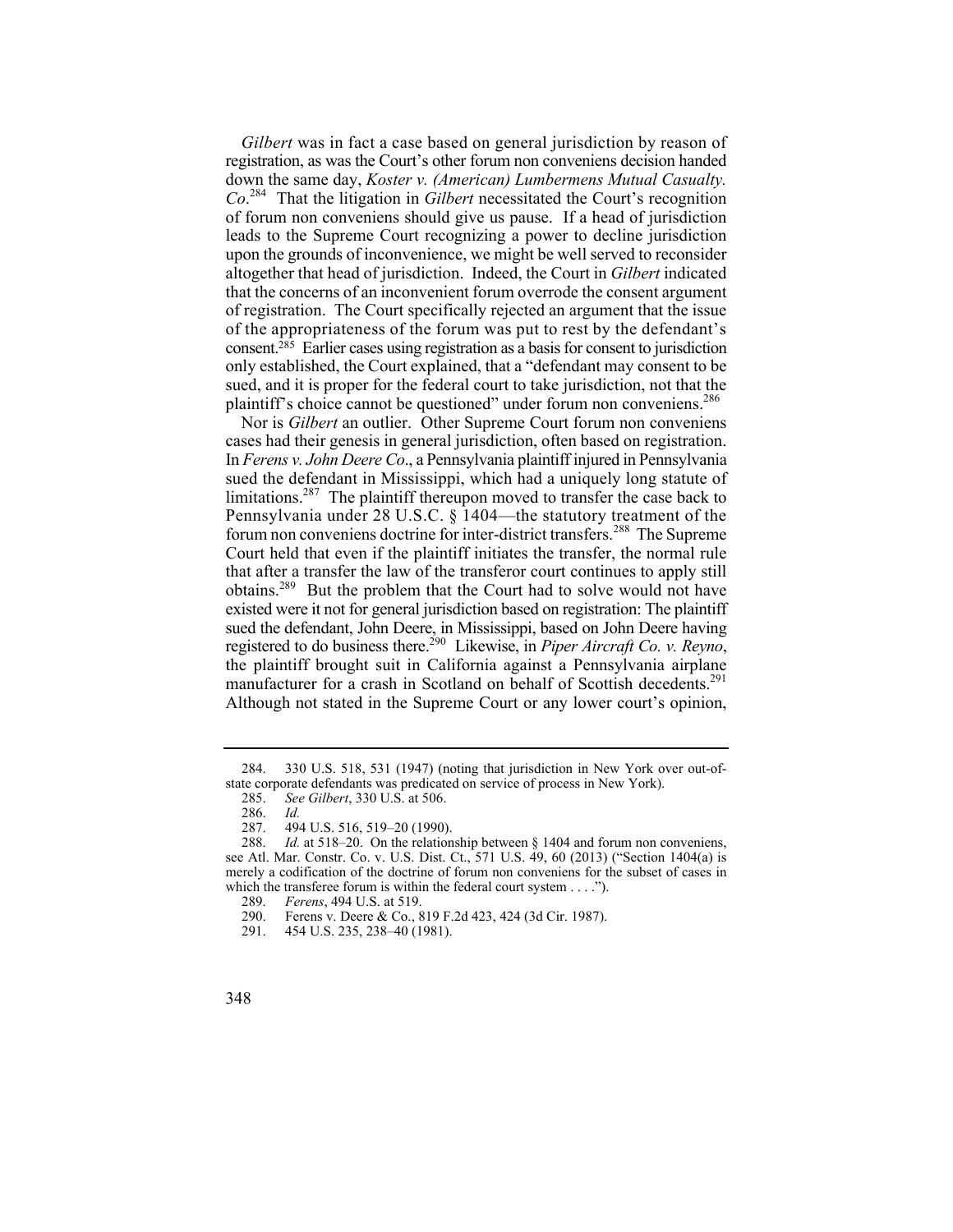there, he sued in Louisiana a Pennsylvania corporation that had its principal the claim for jurisdiction in California must have been some form of general jurisdiction, resting on registration or on the pre-*Daimler*292 broad conception of general jurisdiction based on "continuous and systematic" contacts.293 Similarly, jurisdiction was predicated on registration in *American Dredging Co. v. Miller*, a case that considered forum non conveniens in the context of admiralty jurisdiction.294 In *Miller*, a Mississippi resident moved to Pennsylvania and took work as a seaman.<sup>295</sup> After being injured place of business in New Jersey.<sup>296</sup> The lower court appeared to base jurisdiction on the fact the defendant had a registered agent in the state.<sup>297</sup>

 evidence that are distant. General jurisdiction also requires the court to apply choice of law rules, because the unconnected forum has no legitimate basis The particular problems created by general jurisdiction include the difficulty of supplying proof from witnesses, documents, and other tangible for applying its own law.298 Additionally, after having identified the properly governing law, the forum must go to the trouble of ascertaining the law's content and applying it accurately. All of these factors make for inconvenient litigation. Indeed, these are standard factors in applying forum non conveniens.299 To be sure, many of these factors are lessened, perhaps to

 of view of premises" and having litigation "in a forum that is at home with the state law 299. *See* Gulf Oil Corp. v. Gilbert, 330 U.S. 501, 508–09 (1947) (noting that factors include "relative ease of access to sources of proof; availability of compulsory process for attendance of unwilling, and the cost of obtaining attendance of willing, witnesses; possibility

<sup>292.</sup> *See supra* note 50 and accompanying text.

 Piper is subject to general personal jurisdiction in California, either because it has qualified 293. *See* Richard D. Freer, *Refracting Domestic and Global Choice-of-Forum Doctrine Through the Lens of a Single Case*, 2007 BYU L. REV. 959, 962 ("Assume that to do business and thus appointed an agent for service there or because it does substantial and continuous business there by marketing and selling aircraft in that state.").

<sup>294.</sup>  *See* 510 U.S. 443, 446 (1994).

<sup>295.</sup>  *Id.* at 445.

<sup>296.</sup> *Id.* 

<sup>297.</sup>  Miller v. Am. Dredging Co., 595 So. 2d 615, 616 (La. 1992).

 *Attorney*, 36 S. TEX. L. REV. 799, 818 (1995) ("Many conflicts problems are created by to assert judicial jurisdiction in a case in which, because the facts of the case have no  Albert A. Ehrenzweig, *Contracts in the Conflict of Laws, Part Two: Performance*, 59 COLUM. 298. *See* Jeffrey L. Rensberger, *Jurisdiction, Choice of Law, and the Multistate*  the uncoupling of the standards of jurisdictional and legislative competence. In ordinary civil cases, the chief villain is the rule of transient jurisdiction . . . [which] allows a forum connection whatsoever to the forum, it clearly lacks legislative jurisdiction."); *see also*  L. REV. 1171, 1173 (1959) (stating that transient jurisdiction is "primarily responsible for our assumed need for imperative conflicts rules").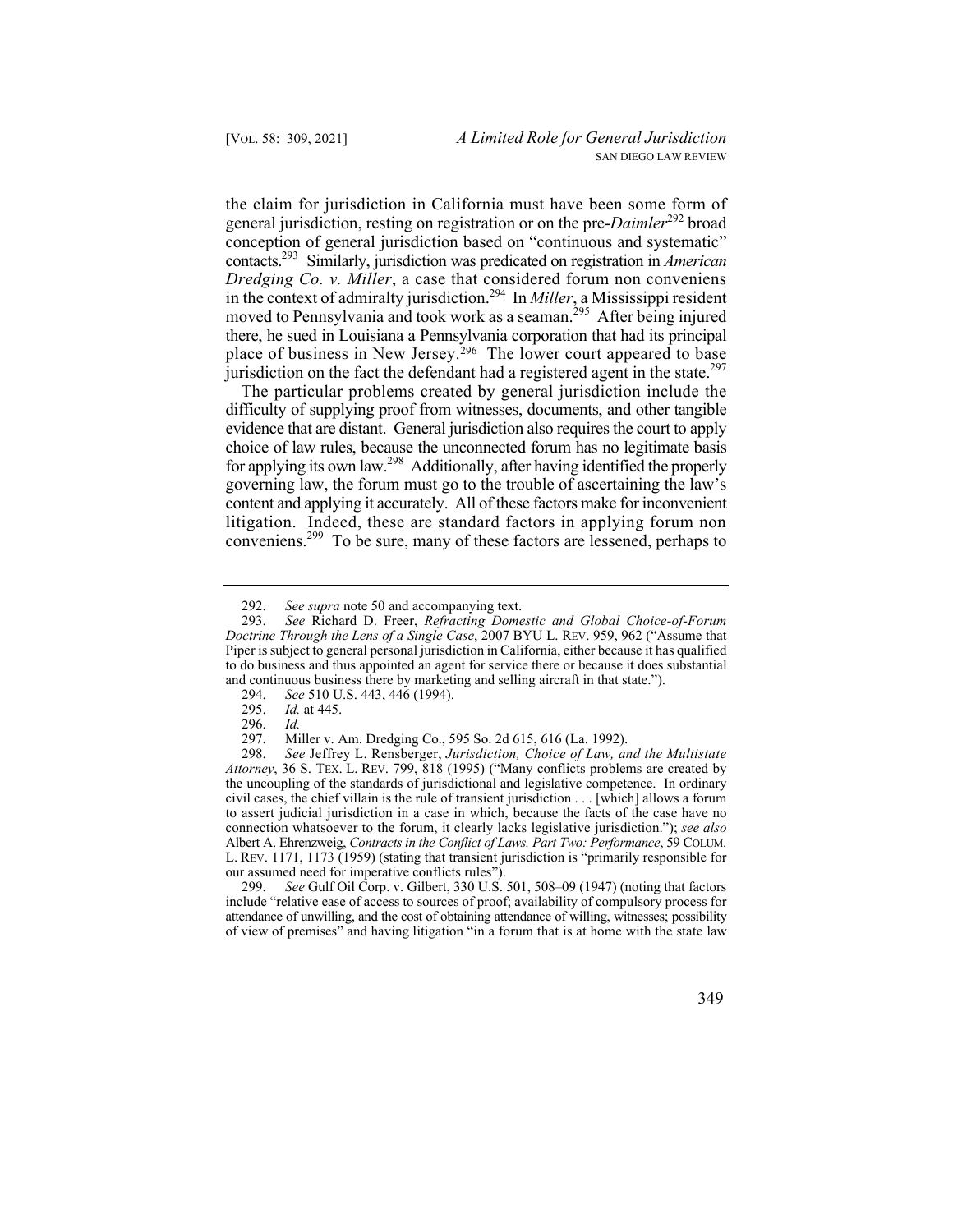and apply doctrines of choice of law and forum non conveniens.300 the point of elimination, if general jurisdiction is based on the defendant's principal place of business. But using corporate registration as a basis for general jurisdiction does nothing to assure that the ligation is convenient. Broad forms of jurisdiction come at the cost of courts having to develop Although addressing general jurisdiction based on in-state service, Albert Ehrenzweig's half-century old observation rings true today: "American courts are developing a common law of forum non conveniens as a corrective of the serious shortcomings in a law of personal jurisdiction  $\dots$ .  $\cdot$ <sup>301</sup>

Choice of law and forum non conveniens, seen in this light, are *secondorder problems*. The first-order problem is overly broad jurisdiction. Its ill-shaped development has created second-order problems. Rules for choice of law and forum non conveniens, in short, are palliatives designed to alleviate symptoms, not to cure the underlying pathology.

Nor can general jurisdiction based on registration be justified by the need to give the plaintiff a safe harbor for jurisdiction, free of the uncertainties and cross seas of minimum contacts specific jurisdiction.<sup>302</sup> A safe harbor  $\frac{2}{x}$  a sure and certain forum<sup>303</sup>—is a worthwhile objective in the law of personal jurisdiction, but plaintiffs do not need *fifty* such forums as would be the case were general jurisdiction based on registration widely accepted. *Daimler* already gives plaintiffs two ready-made forums, the place of incorporation and the principal place of business.<sup>304</sup> Limiting general jurisdiction to those two avoids the potential for invidious forum shopping in which the plaintiff seeks the most advantageous substantive law and choice of law combination in the nation. It also assures that there will be at least some litigational convenience.<sup>305</sup>

 that must govern the case, rather than having a court in some other forum untangle problems in conflict of laws").

<sup>300.</sup> *See* Albert A. Ehrenzweig, *The Transient Rule of Personal Jurisdiction: The "Power" Myth and Forum Conveniens*, 65 YALE L.J. 289, 289–92 (1956).

<sup>301.</sup> *Id.* at 312.

<sup>302.</sup> This is one of the traditional justifications for general jurisdiction. *See* Brilmayer et al., *supra* note 11, at 730 ("For the convenience of plaintiffs, general jurisdiction should exist somewhere." (citing von Mehren & Trautman, *supra* note 16, at 1179)); von Mehren & Trautman, *supra* note 16, at 1179 ("It is . . . appropriate to preserve some place where the defendant can be sued on any cause of action.").

<sup>303.</sup> *See* Daimler AG v. Bauman, 571 U.S. 117, 137 (2014) (noting the virtue of state of incorporation and principal place of business as be "easily ascertainable").

<sup>304.</sup> *See supra* note 49 and accompanying text.

<sup>305.</sup> *See* Twitchell, *supra* note 15, at 667–69.

<sup>350</sup>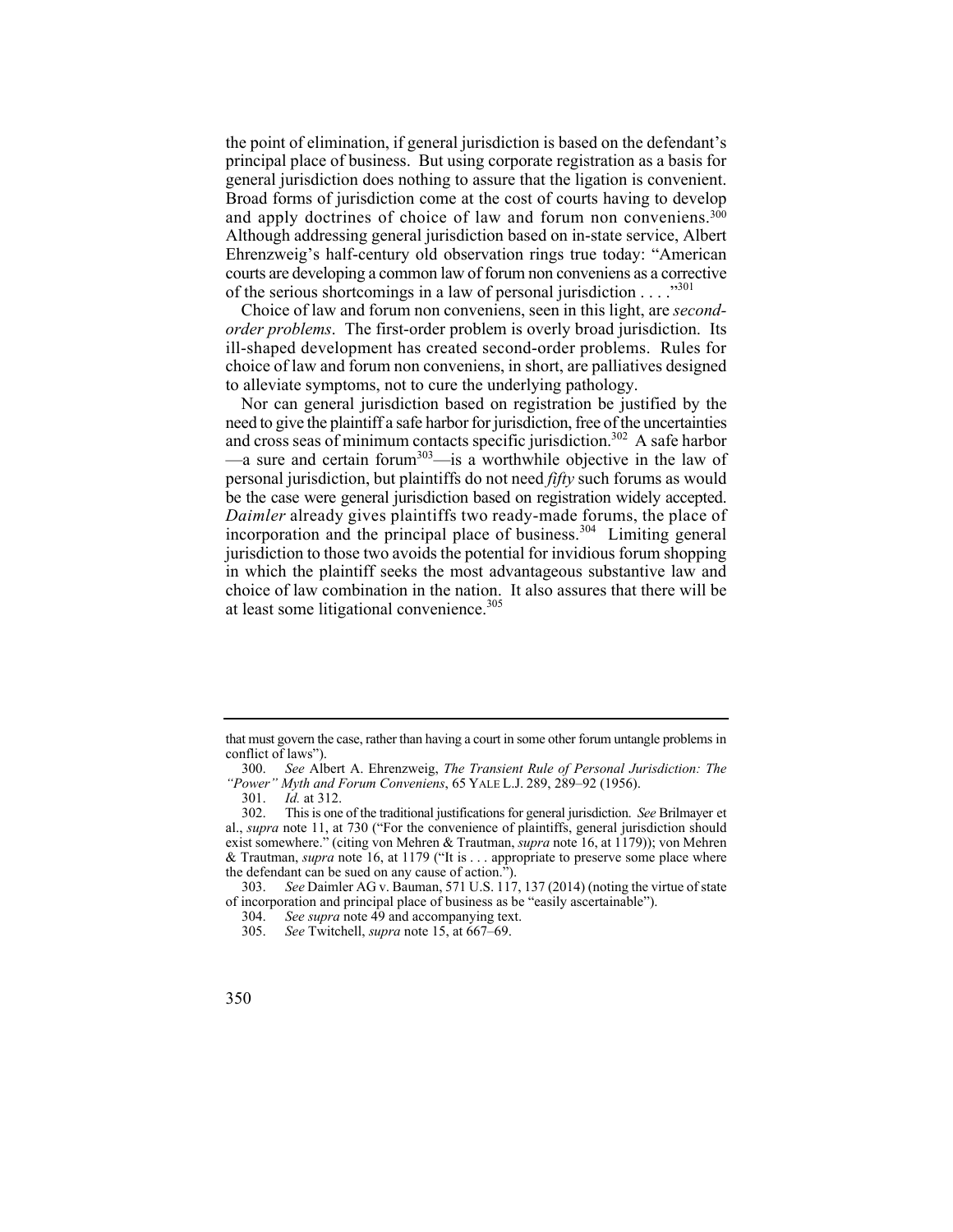## *B. General Jurisdiction Based on Registration Is Unnecessary to Enable Party Joinder*

 either plaintiff joinder or defendant joinder. As to plaintiff joinder, the assert claims arising from the defendant's identical in-state activities.<sup>307</sup> If many plaintiffs are injured across the nation by a common product of the defendant, they may naturally want to sue together in one action. And The current jurisdictional landscape limits plaintiffs' ability to take advantage of party joinder rules. The problem may arise in the context of roadblock is *Bristol-Myers Squibb Co. v. Superior Court of California,* in which the Court held that the claim of each plaintiff in a multi-plaintiff case must arise from or relate to the defendant's in-state contacts as regards that plaintiff's claim;<sup>306</sup> it is not enough that some of the other plaintiffs judicial efficiency would be served by such aggregated litigation. But because of *Squibb*, no one state would have jurisdiction over the defendant as to all of the claims except for the defendant's home state.<sup>308</sup> In response to these dynamics, plaintiffs have begun resorting to claims of general jurisdiction based on registration to allow such plaintiff joinder.<sup>309</sup>

same transaction or occurrence. The federal rules would allow joinder.<sup>310</sup> of the defendants having substantial and continuous activities in the forum. On the defendant joinder side, the problem is created by *Daimler*. Suppose a plaintiff has claims against several defendants arising from the But if the defendants acted in different states—suppose a years-long exposure to several asbestos products in different states—there may not be any single state where jurisdiction exists over all defendants. Before *Daimler*, the plaintiff could argue for general jurisdiction based on each But after *Daimler*, the standard for such jurisdiction is limited to where the defendant is "at home," which is typically limited to the corporation's state of incorporation and its principal place of business.<sup>311</sup> It is thus quite possible that there is no one state in which all the defendants are jurisdictionally "at home."

<sup>311.</sup> Daimler AG v. Bauman, 571 U.S. 117, 137 (2014) (citing Goodyear Dunlop Tires Operations v. Brown, 564 U.S. 915, 919, 924 (2011)).



<sup>306. 137</sup> S. Ct. 1773, 1781–82 (2017).

<sup>307.</sup> *See supra* notes 52–55 and accompanying text.

<sup>308.</sup> *Bristol-Myers Squibb*, 137 S. Ct. at 1781–82.

<sup>309.</sup> *See, e.g.*, Horowitz v. AT&T Inc., No. 3:17-CV-4827-BRM-LHG, 2018 WL 1942525 (D.N.J. Apr. 25, 2018).<br>310. See FED. R. CIV. P. 20

 310. *See* FED. R. CIV. P. 20(b).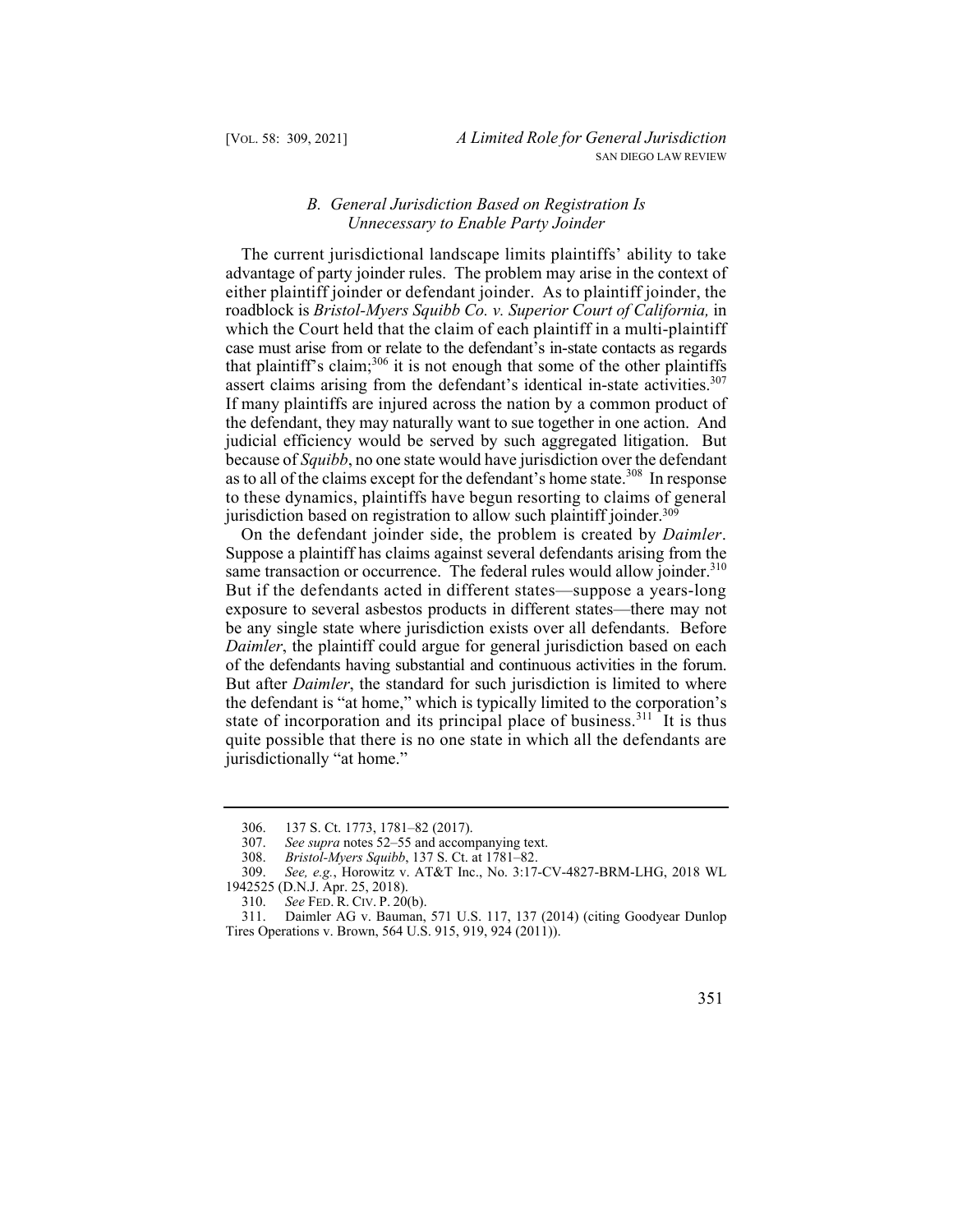the same way—consider the jurisdictional question only as to the named Although general jurisdiction based on registration is helpful to plaintiffs wishing to join together to sue a single defendant or to a single plaintiff wishing to join multiple defendants, other procedural remedies exist and general jurisdiction by registration is not necessary to achieve this kind of aggregated litigation. Considering first plaintiff joinder, all plaintiffs could —although they may not want to—sue where the defendant is subject to general jurisdiction based on the defendant's principal place of business or state of incorporation. They could also, as the Court noted in *Squibb*, bring a series of statewide class actions.<sup>312</sup> Beyond that, it may be possible to have a nationwide class action in a state where only some of the plaintiffs—the named representative plaintiffs—were injured, the rest of the plaintiffs participating not as parties but as class members. There are conflicting views on how *Squibb* affects personal jurisdiction in class actions. Some view it as fatal to a nationwide class, each class member needing but being unable under *Squibb* to establish specific jurisdiction over its claim.313 But other commentators note that some jurisdictional characterizations of class actions limit analysis to the named representative plaintiff, not to all members of the class, treating the class as an entity for jurisdictional purposes.314 That is how the federal courts assess diversity jurisdiction; only the citizenship of the named representative plaintiff counts.<sup>315</sup> Class members' citizenships are irrelevant.<sup>316</sup> If personal jurisdiction is treated plaintiff—then *Squibb* poses no threat to nationwide class actions. At least one lower federal court has so concluded;317 others have found *Squibb*  to preclude specific jurisdiction in nationwide class actions.<sup>318</sup>

<sup>312.</sup> *See Bristol-Myers Squibb*, 137 S. Ct. at 1783.

<sup>313.</sup> *See* Andrew D. Bradt & D. Theodore Rave, *Aggregation on Defendants' Terms:*  Bristol-Myers Squibb *and the Federalization of Mass-Tort Litigation*, 59 B.C. L. REV. 1251, 1285 (2018) ( "[U]nder *Bristol-Myers*[,] . . . it is hard to see how a state court other than the defendant's home state could have specific jurisdiction over most multistate class actions."); *see also* Hoffheimer, *supra* note 45, at 532–33.

<sup>314.</sup> *See* Dodson, *supra* note 51, at 31; *see also* 2 WILLIAM B. RUBENSTEIN, NEWBERG ON CLASS ACTIONS § 6:26 (5th ed. 2012) (citing Diane P. Wood, *Adjudicatory Jurisdiction and Class Actions*, 62 IND. L.J. 597, 614–16 (1987)).

<sup>315.</sup> *See* Devlin v. Scardelletti, 536 U.S. 1, 10 (2002).

<sup>316.</sup> *See id.*; Snyder v. Harris, 394 U.S. 332, 340 (1969); 7A CHARLES ALAN WRIGHT, ARTHUR R. MILLER & MARY KAY KANE, FEDERAL PRACTICE AND PROCEDURE § 1755 (3d ed. 2005) ("[T]he citizenship of the representative parties continues to be determinative." (citing McLaughlin v. Miss. Power Co., 376 F.3d 344, 354–55 (5th Cir. 2004))).

<sup>317.</sup> *See* Fitzhenry-Russell v. Dr. Pepper Snapple Grp., No. 17-CV-00564 NC, 2017 WL 4224723, at \*5 (N.D. Cal. Sept. 22, 2017).

<sup>318.</sup> *See, e.g.*, DeBernardis v. NBTY, Inc., No. 17 C 6125, 2018 WL 461228, at \*2 (N.D. Ill. Jan. 18, 2018).

<sup>352</sup>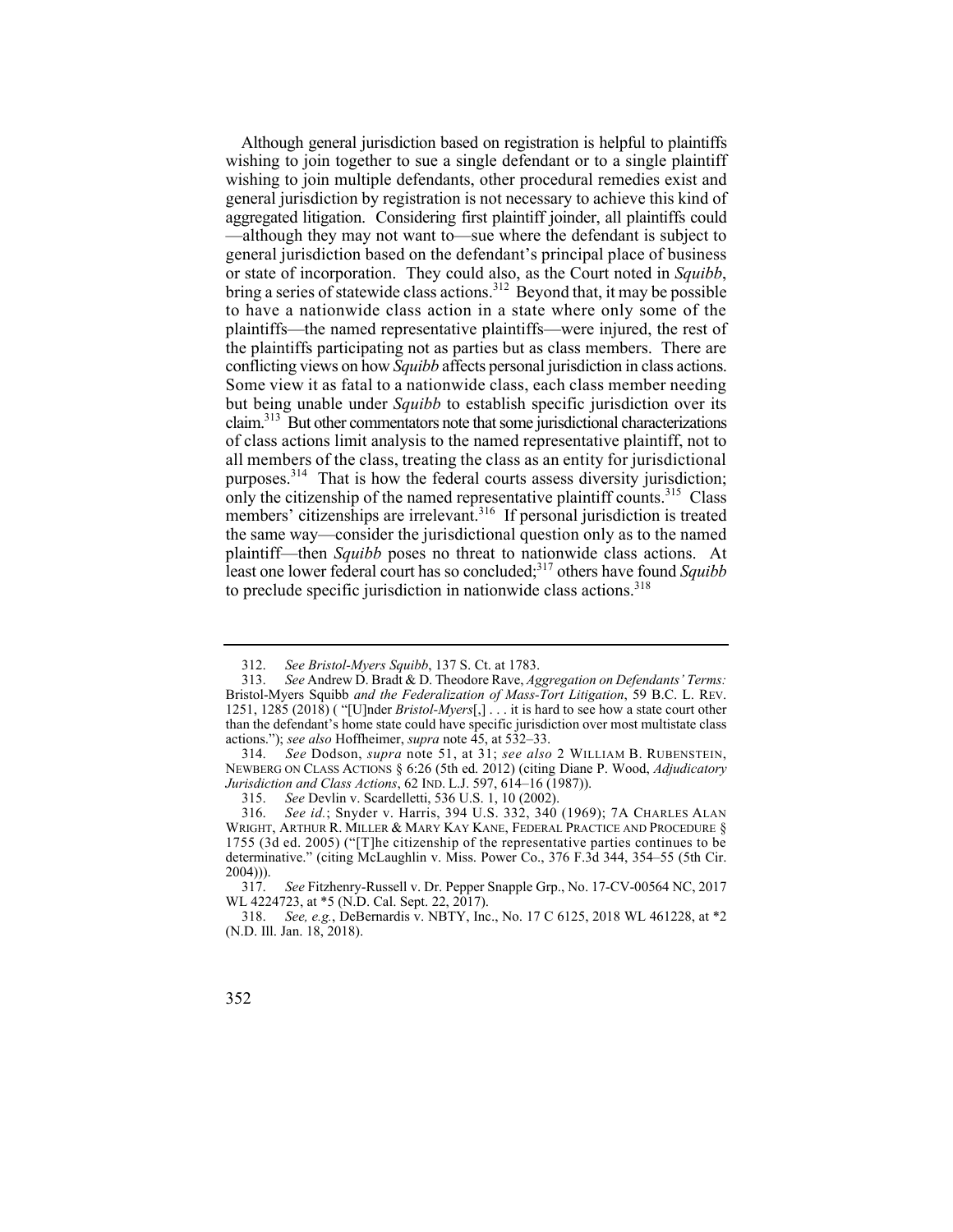by the defendant having marketed the drug or other product in that state. one of the courts in which such a case is filed as the MDL court.<sup>321</sup> What but that is a very large "only." A mere three to six percent of the cases settlement, occurs in the MDL transferee court.<sup>324</sup> And the terms of a global Even assuming that *Squibb* does preclude nationwide class actions, general jurisdiction based on registration is not needed to solve the aggregation problem. Fact patterns like *Squibb*, with hundreds of plaintiffs injured around the country by a defendant's product, are ripe for Multidistrict Litigation ("MDL") treatment.<sup>319</sup> Under 28 U.S.C. § 1407, "[w]hen civil actions involving one or more common questions of fact are pending in different districts, such actions may be transferred to any district for coordinated or consolidated pretrial proceedings."320 Going forward, each plaintiff in a *Squibb* fact pattern would file individually in the state where he or she interacted with the defendant's product, i.e., consumed a drug or was injured by a consumer product. In most cases, unless the plaintiff has roamed, this will be the plaintiff's home state, but it matters little because the litigation will not stay there. Specific jurisdiction is satisfied Next, one of the plaintiffs in one of the cases will move for a transfer from the Judicial Panel on Multidistrict Litigation. The Panel will designate the plaintiffs attempted in *Squibb* will thus be achieved: consolidated litigation in a single court. Of course, the transfer is only for pretrial proceedings,  $322$ transferred to an MDL ever return to the transferring court.<sup>323</sup> As a practical matter, the resolution of the case, through dispositive pretrial motions or

322. *See id.*

 LA. L. REV. 399, 400–01 (2014); Jeffrey L. Rensberger, *The Metasplit: The Law Applied After Transfer in Federal Question Cases*, WIS. L. REV. 847, 904 (2018). The widely cited 3% figure comes from Professor Elizabeth Chamblee Burch. *See* Burch, *Judging Multidistrict*  Litigation, supra, at 73; Burch, Remanding Multidistrict Litigation, supra, at 400–01. 323. *See* Elizabeth Chamblee Burch, *Judging Multidistrict Litigation*, 90 N.Y.U. L. REV. 71, 73 (2015); Elizabeth Chamblee Burch, *Remanding Multidistrict Litigation*, 75 *I* calculated a slightly higher number, 6.24%, using more recent data. *See* Rensberger, *supra*, at 904.

324. *See* 28 U.S.C. § 1407(a). Professors Bradt and Rave reach the same conclusions about MDL becoming a substitute for other aggregated litigation such as class actions. *See*  Bradt & Rave, *supra* note 313, at 1294 ("If our reading of *Bristol-Myers* is correct, much of the mass-tort litigation that has previously been aggregated in state courts is likely to end up in MDL. Unless plaintiffs want to litigate alone or on the defendant's home turf,

<sup>319.</sup> *See* 28 U.S.C. § 1407(a).

<sup>320.</sup> *Id.*

 <sup>321.</sup> *See id.* § 1407(c)(ii). MDL transfers can be initiated by a motion made by any "party in any action in which transfer for coordinated or consolidated pretrial proceedings under this section may be appropriate." *Id*.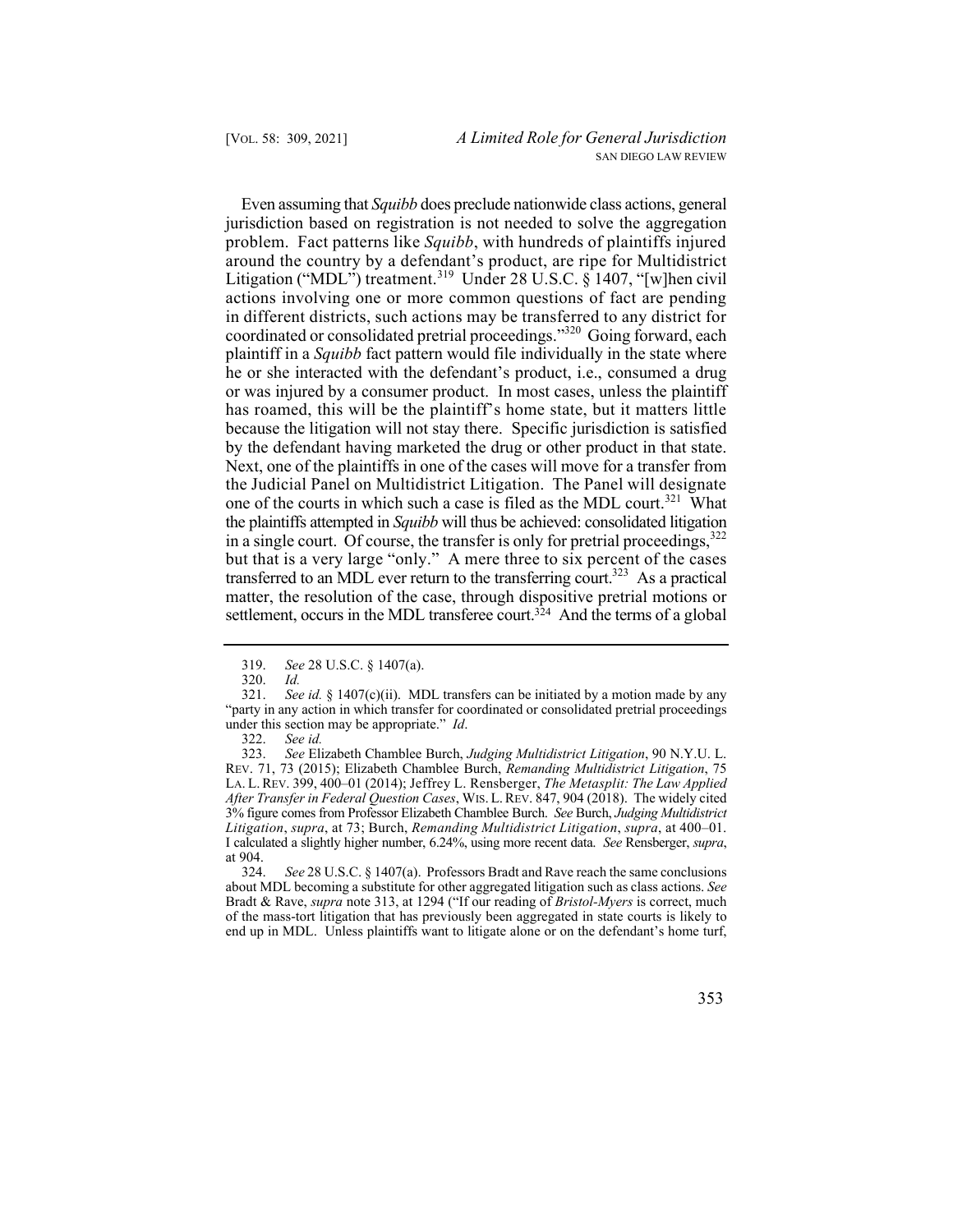settlement in an MDL case can be generous to the plaintiffs, the defendant being willing to pay a premium on claims in order to achieve a final resolution of the matter.<sup>325</sup> The specter of hundreds or thousands of individual plaintiffs having to slug it out in different states across the country thus fades.

The MDL solution is equally availing on the issue of defendant joinder. Although many think of an MDL case as involving multiple plaintiffs with claims against a common defendant, there are many MDL cases in which a single plaintiff uses the MDL to obtain coordinated treatment of claims against many defendants. $326$  In such cases, a plaintiff can achieve its desire to litigate together against multiple defendants whose activity spanned many states.

## *C. General Jurisdiction Based on Registration Violates the Principle of Proportionality*

 One sees a principle of proportionality underlying much of the law of personal jurisdiction. A state's jurisdiction over a defendant is not an all or nothing proposition. States have greater or lesser degrees of power over a defendant depending on the facts that constitute the relationship between the defendant and the state.<sup>327</sup> Other areas of the law likewise limit the power of a state to impose a waiver of constitutional rights on or extract a consent from a party absent a sufficient and proportionate nexus to a state interest. Unlimited general jurisdiction based on registration violates this proportionality and nexus principle.

 or the states where they were injured, and those cases will then be consolidated under they will file in (or allow their claims to be removed to) federal court in their home states § 1407 in an MDL.")

<sup>325.</sup> *See* Bradt & Rave, *supra* note 313, at 1312–13.

 Patent Litig., 490 F. Supp. 2d 381, 390 (S.D.N.Y. 2007) (consolidation of patent cases 326. *See, e.g.*, *In re* TLI Commc'ns LLC Patent Litig., 26 F. Supp. 3d 1396 (J.P.M.L. 2014) (consolidation of seventeen actions brought by a single plaintiff in multiple states); *In re* Body Sci. LLC Patent Litig., No. 12-10536-FDS, 2012 WL 5449667, at \*1 (D. Mass. Jan. 11, 2012) (single plaintiff suits against multiple defendants for patent infringement consolidated as an MDL); *In re* Katz Interactive Call Processing Patent Litig., No. 07-ML-01816-B-RGK (FFMx), 2009 WL 8635984, at \*1 (C.D. Cal. Aug. 14, 2009) ("approximately fifty different lawsuits" brought by a single plaintiff were consolidated); *In re* Omeprazole brought by single patent holder); *In re* Triax Co. Patent Litig., 385 F. Supp. 590, 591 (J.P.M.L. 1974) (transferring three patent infringement actions brought by a single plaintiff against three separate defendants).

 66 VAND. L. REV. EN BANC 81, 85 (2013) ("In contrast to specific jurisdiction, where the 327. *See* J. McIntyre Mach., Ltd. v. Nicastro, 564 U.S. 873, 881 (2011) (plurality opinion) (describing specific jurisdiction as "a more limited form of submission to a State's authority"); Howard M. Erichson, *The Home-State Test for General Personal Jurisdiction*, state has an interest in the conduct at issue in the dispute, general jurisdiction concerns the state's interest in the defendant itself by virtue of the defendant's relationship with the forum state.").

<sup>354</sup>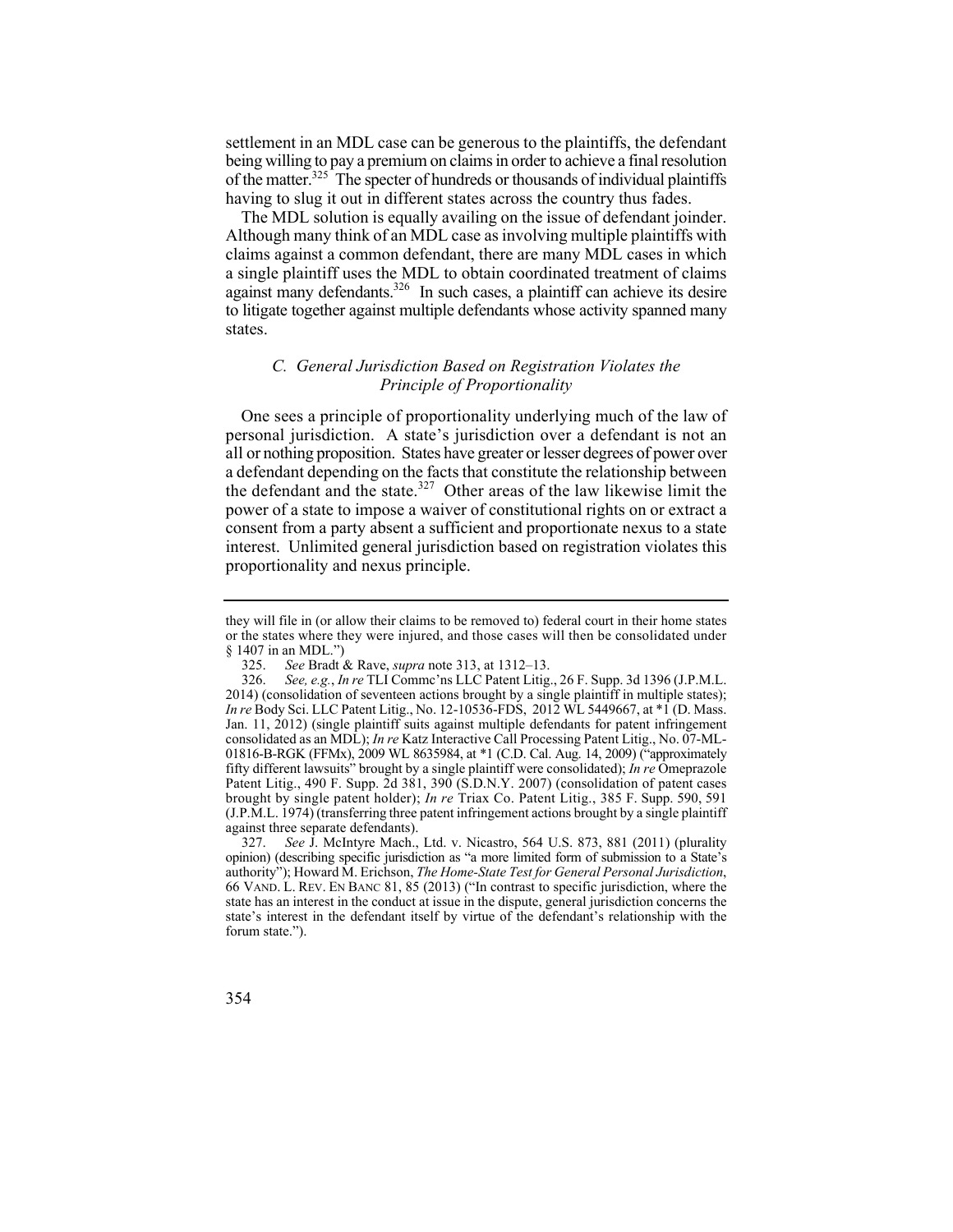to the defendant's connection to the state. A profound connection to the will allow the state the greatest latitude of jurisdiction, general jurisdiction. But this follows from the defendant's profound submission to the state. As to the law of personal jurisdiction, the transactional strand of personal jurisdiction noted above<sup>328</sup> allows a state to assert jurisdiction in proportion state—domicile, state of incorporation, or principal place of business— In contrast, only a lesser quantum of jurisdiction—specific jurisdiction is allowed based on "a more limited form of submission to a State's authority for disputes that 'arise out of or are connected with the activities within the state.""329

 claim; a lesser volume of contacts creates jurisdiction only for claims related to those contacts.<sup>330</sup> The extent of jurisdiction is also informed by so profound that a single instance—one contact if you will—suffices.<sup>332</sup> Even if one sets aside Justice Kennedy's submission theory of jurisdiction, the whole scheme of general and specific jurisdiction illustrates the proportionality principle. A lot of contacts—so many that the defendant is metaphorically "at home"—will allow the defendant to be sued on any the profundity of the defendant's relationship to the state in addition to its enumerative aspects. That is, in the words of the venerable *Shoe*, the question of contacts is both quantitative and qualitative.331 Some relationships are A corporation can be sued on any claim in the state of its incorporation.<sup>333</sup>

<sup>328.</sup> *See supra* notes 137–55 and accompanying text.

<sup>329.</sup> J. McIntyre Mach., Ltd. v. Nicastro, 564 U.S. 873, 881 (2011) (plurality opinion) (quoting Int'l Shoe Co. v. Washington, 326 U.S. 310, 319 (1945)).

 330. *See* Paul Schiff Berman, *Global Legal Pluralism*, 80 S. CAL. L. REV. 1155, 1228 *Multiple Defendants: The Conspiracy Theory of In Personam Jurisdiction*, 84 COLUM. L. activity within the jurisdiction before the court may properly assert its power over him. When the suit arises from the contact, however, even a single contact suffices . . . ."). (2007) ("[C]urrent jurisdictional doctrine tends to be grounded in the number of contacts a party has with a territorial location."); *see also* Brilmayer, *supra* note 11, at 727 ("[F]ewer contacts—perhaps only one—will support specific jurisdiction, [but] general jurisdiction require[s] a larger number of contacts."); Stuart M. Riback, Note, *The Long Arm and*  REV. 506, 513 (1984) ("Where the suit is not based on the jurisdiction-conferring contact, it is necessary to show that the defendant engaged in substantial, ongoing and systematic

<sup>331.</sup> *Int'l Shoe*, 326 U.S. at 319.

<sup>332.</sup> *See* Brilmayer, *supra* note 11, at 727.

 a unique relationship that justifies general jurisdiction over the corporation." *See* Brilmayer, See Daimler AG v. Bauman, 571 U.S. 117, 137 (2014). The rationale for such jurisdiction rests on the quality of the relationship created by incorporation: "[T]he corporation intentionally chooses to create a relationship with the state of incorporation, presumably to obtain the benefits of that state's substantive and procedural laws. Such a choice creates *supra* note 11, at 733.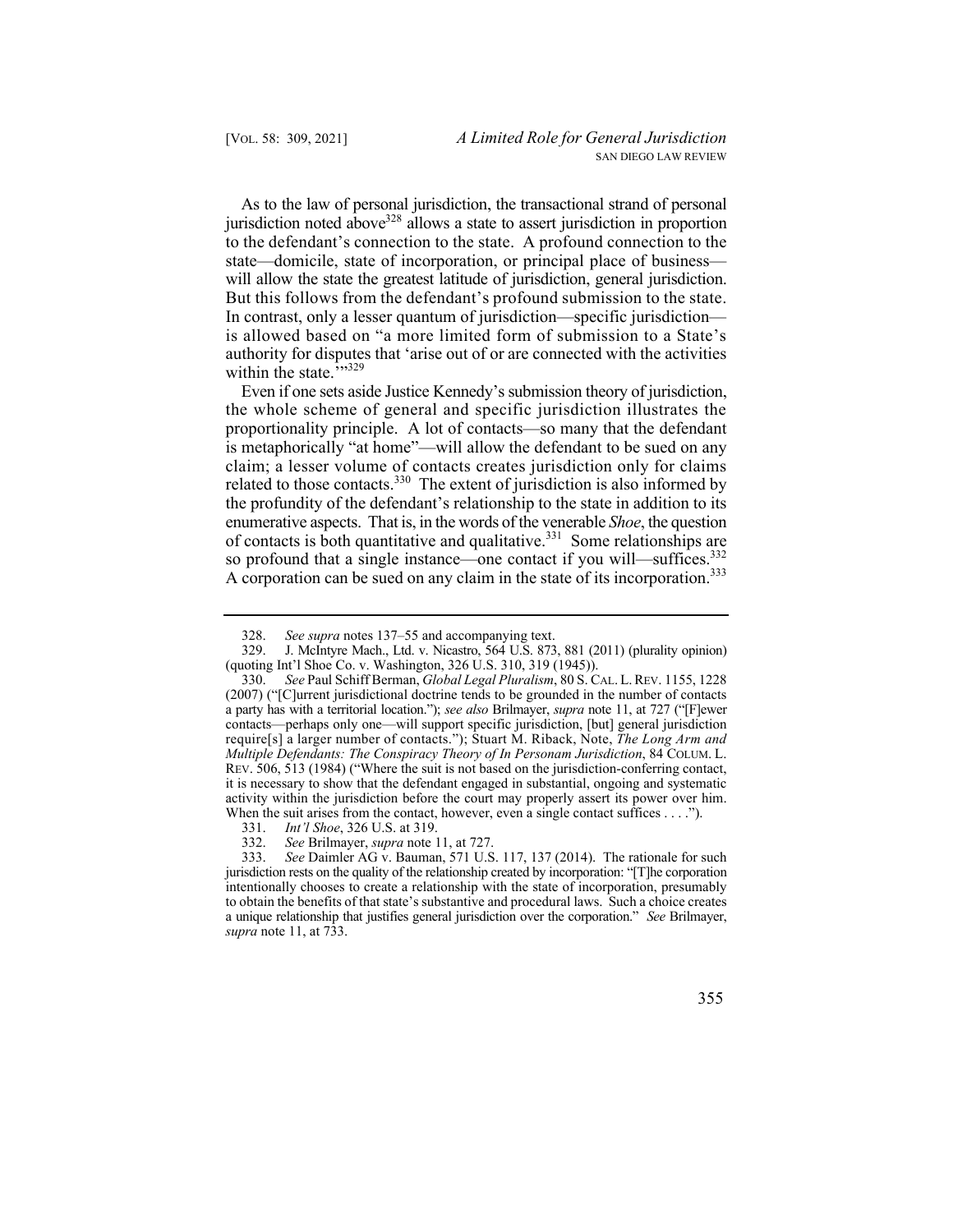A person domiciled in a state can be sued on any claim.<sup>334</sup> On the other hand, a person only temporarily present in a state is not subject to such in *Burnham v. Superior Court*, the American Law Institute issued a would be proper, in other words, only if *Shoe*'s contact principle was broad jurisdiction, unless they have the misfortune of being served with process while there.<sup>335</sup> The latter rule, transient jurisdiction, seems incongruous with a principle of proportionality. It is in fact regarded as incongruous with other modern strands of jurisdiction and has been much criticized on that ground. Shortly before the Supreme Court ratified transient jurisdiction revision to the Restatement of the Conflict of Laws that rejected transient presence and service of process as a basis of jurisdiction.<sup>336</sup> It noted that "considerations of reasonableness qualify the power of a State to exercise personal jurisdiction over an individual on the basis of his physical presence" and that jurisdiction is proper only if the defendant had "been present . . . for a substantial period of time" or "when there is some connection between the State and the particular transaction involved."337 Jurisdiction satisfied and the defendant's presence was proportionate to an assertion of jurisdiction. But a principle of jurisdiction "based upon the unrelated physical presence of a defendant within the forum state" is inconsistent with modern jurisdictional theory.<sup>338</sup> Those who argue against transient jurisdiction thus endorse a proportionality principle. The problem with transient jurisdiction is its disproportionality.

jurisdiction by registration often analyze the issue in terms of waiver.<sup>340</sup> The requirement of proportionality finds expression elsewhere in the law. Consent to jurisdiction is a form of waiver.<sup>339</sup> Cases addressing general

 over absent domiciliaries is the reciprocal benefits and burdens of that relationship. Brilmayer, *supra* note 11, at 733. In addition, domiciliaries have the right to vote in the state of 334. *See supra* notes 137–55 and accompanying text. One rationale supporting jurisdiction their domicile, and subjecting them to jurisdiction in that state does no more than subject them to court procedures and substantive law that they "theoretically . . . had a chance to influence." *Id.*

 336. *See* RESTATEMENT (SECOND) OF CONFLICT OF LAWS § 28, comment. b (AM. L. 335. *See* Burnham v. Superior Ct., 495 U.S. 604, 610–11 (1990) (plurality opinion). INST. 1971).

<sup>337.</sup> *Id.*

 338. Donald J. Werner, *Dropping the Other* Shoe*:* Shaffer v. Heitner *and the Demise of Presence-Oriented Jurisdiction*, 45 BROOKLYN L. REV. 565, 589 (1979).

 immunity be conceived negatively as a waiver or positively as a consent to be sued, is merely 339. *See supra* notes 25–26 and accompanying text; *see also* Neirbo Co. v. Bethlehem Shipbuilding Corp., 308 U.S. 165, 168 (1939) ("Whether such surrender of a personal an expression of literary preference.").

 the right to do business on the waiver of general jurisdiction?"); *see also* Acorda Therapeutics, 340. *See In re* Asbestos Prods. Liab. Litig. (No. VI), 384 F. Supp. 3d 532, 538 (E.D. Pa. 2019) ("[D]oes a foreign corporation knowingly and voluntarily consent to general jurisdiction in a state by registering to do business under a statutory regime that conditions

<sup>356</sup>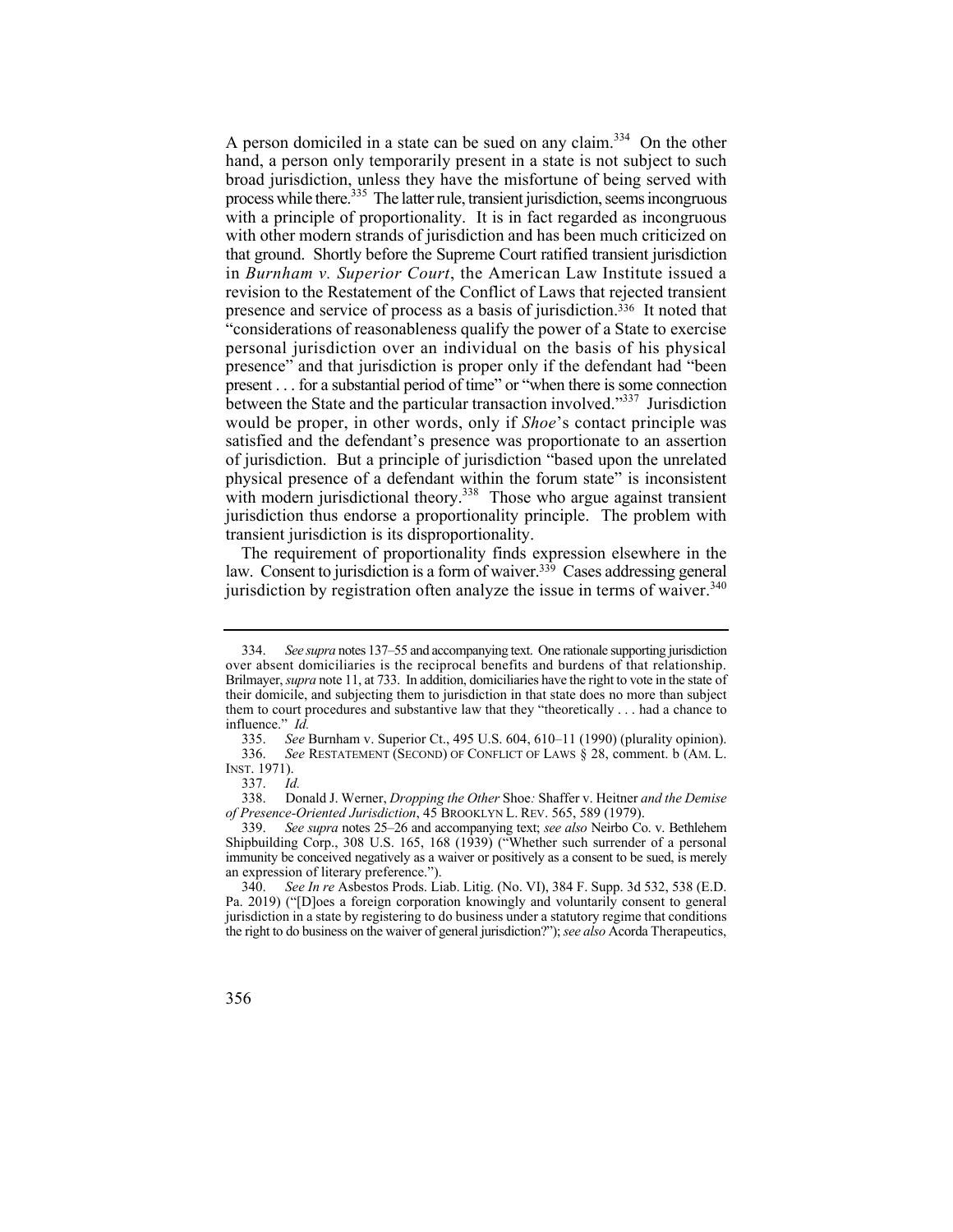But the state law of waiver will be upheld as an adequate independent ground only to the extent that its application serves a "legitimate state interest."<sup>342</sup> Given that a corporation may well not in fact have subjectively assented to jurisdiction when it registered, waiver—a legal consequence attached to a voluntary act—is perhaps the better way to understand such jurisdiction. In general, waivers of constitutional rights must be supported by an adequate state interest. A party may lose the right to raise in the Supreme Court a constitutional objection to state court proceedings by having failed to comply with state procedure for raising the objection in state court.<sup>341</sup> Thus, an "exorbitant application of a generally sound rule renders the state ground inadequate.<sup>343</sup> A state therefore may impose a waiver of a constitutional right as a consequence of some action or inaction of a party, but it may do so only if the waiver is supported by a sufficient state interest. A state could not, I presume, have a rule that a defendant waives its objection to personal jurisdiction if an otherwise properly submitted special appearance contains a single spelling error. The loss of the right must be proportionate to the state interest in its procedural rules.

 the plaintiff's property.344 Similarly, in *Nollan v. California Coastal*  barrier obstructing views of the beach.<sup>346</sup> The state development agency The law of exactions in takings cases provides another example. Here the problem is not that the state lacks an interest but instead that the interest is unconnected to the consequence the state seeks to impose on the defendant. In a series of cases, the Supreme Court has struck down state attempts to condition the grant of a land use permit upon a property owner's performing some unrelated service to the state. For example, in *Koontz v. St. Johns River Water Management District*, a state regulatory agency denied the plaintiff a permit to develop his wetlands parcel unless he agreed to hire contractors to undertake improvements—replacing culverts or filling ditches—on agency-owned wetlands several miles distant from *Commission*, a property owner planned to build a larger residence on his beachfront property.<sup>345</sup> The state asserted that this would create a visual

Inc. v. Mylan Pharm. Inc., 78 F. Supp. 3d 572, 590 (D. Del. 2015), *aff'd*, 817 F.3d 755 (Fed. Cir. 2016) ("*Daimler* does not address whether personal jurisdiction is an individual right, whether it may therefore be waived, whether waiver may occur by consent . . . .").<br>341. See Henry v. Mississippi, 379 U.S. 443, 446 (1965).

<sup>341.</sup> *See* Henry v. Mississippi, 379 U.S. 443, 446 (1965).

<sup>342.</sup> *See id.* at 448–49.

<sup>343.</sup> Lee v. Kemna, 534 U.S. 362, 376 (2002).<br>344. 570 U.S. 595, 602 (2013).

<sup>570</sup> U.S. 595, 602 (2013).

<sup>345. 483</sup> U.S. 825, 827–28 (1987).

<sup>346.</sup> *Id.* at 835.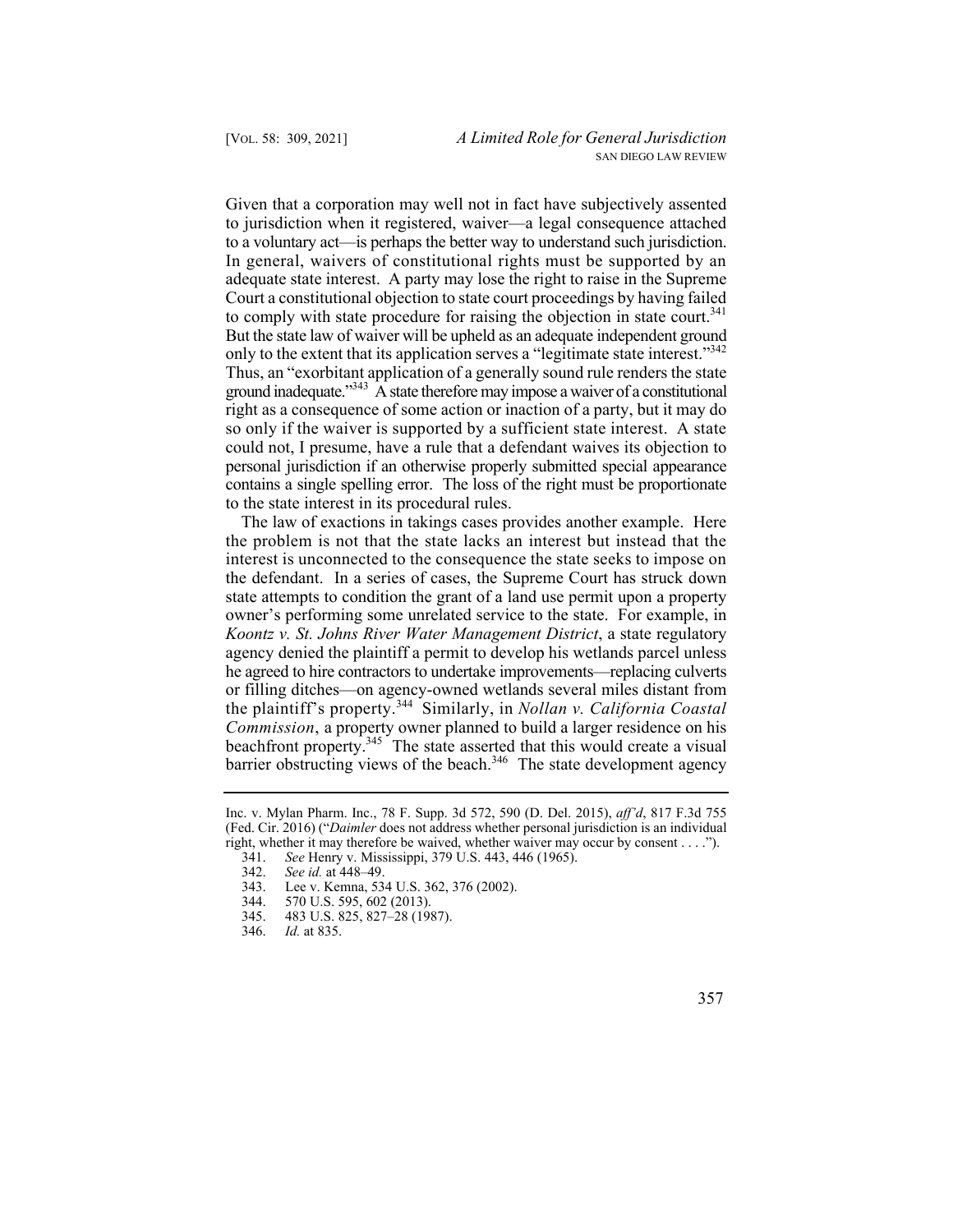easement along the shoreline between the ocean and their property.<sup>347</sup> drainage, on the dedication of certain land to a public access greenway.<sup>348</sup> does not aid in flood control (*Dolan*). The lesson of these cases is that not leverage its legitimate interest in mitigation to pursue governmental ends conditioned granting the permit not upon a condition that enhanced public views of the beach but instead upon the owner granting a public access And in *Dolan v. City of Tigard*, a city conditioned a permit to increase the paved area of a parcel, which raised a legitimate concern of flooding and The problem in each case was that the legitimate state interest implicated by the permit bore no relationship to the condition imposed.<sup>349</sup> Wetland conditions on one parcel are not improved by enhancing drainage on another parcel miles away (*Koontz*); visual obstruction of a beach from the landward side of a structure is not ameliorated by public access along the seaward side of the structure (*Nollan*); and a public access to a greenway while "the government may choose whether and how a permit applicant is required to mitigate the impacts of a proposed development . . . it may that lack an *essential nexus* and *rough proportionality* to those impacts."350

At a broader level, these decisions are applications of the "overarching . . . enumerated rights by preventing the government from coercing people into the benefit sought has little or no relationship to the" constitutional right.<sup>352</sup> unconstitutional conditions doctrine, [which] vindicates the Constitution's giving them up. $1351$  Under the unconstitutional conditions doctrine, "the government may not require a person to give up a constitutional right . . . in exchange for a discretionary benefit conferred by the government where This doctrine limits a state's power to coercively extract a consent and thus impacts the validity of the corporate consent to jurisdiction, a topic to which I take up below.<sup>353</sup>

 claim jurisdiction in those cases is already allowed by specific jurisdiction. General jurisdiction based on registration poses problems similar to the exaction cases. The state has an interest in regulating the conduct of an out-of-state corporation that has a local impact, such as claims arising from the conduct of the corporation within the state. But the state's ability to General jurisdiction allows the state to attach its jurisdiction to disputes entirely unrelated to the state's regulatory interest.<sup>354</sup> The state is thus attempting

 *Jurisdiction*, 63 S.C. L. REV. 671, 673 (2012) ("Just as a state cannot regulate or tax a 354. Meir Feder, Goodyear*, "Home," and the Uncertain Future of Doing Business* 



<sup>347.</sup> *Id.* at 829, 836.

<sup>348. 512</sup> U.S. 374, 391 n.8, 392–93 (1994).<br>349. See Koontz, 570 U.S. at 614; Nollan, 4.

<sup>349.</sup> *See Koontz*, 570 U.S. at 614; *Nollan*, 483 U.S. at 837; *Dolan*, 512 U.S. at 395.

<sup>350.</sup> *Koontz*, 570 U.S. at 606 (emphasis added).

<sup>351.</sup> *Id.* at 604.

<sup>352.</sup> *Dolan*, 512 U.S. at 385.

See infra notes 373–86 and accompanying text.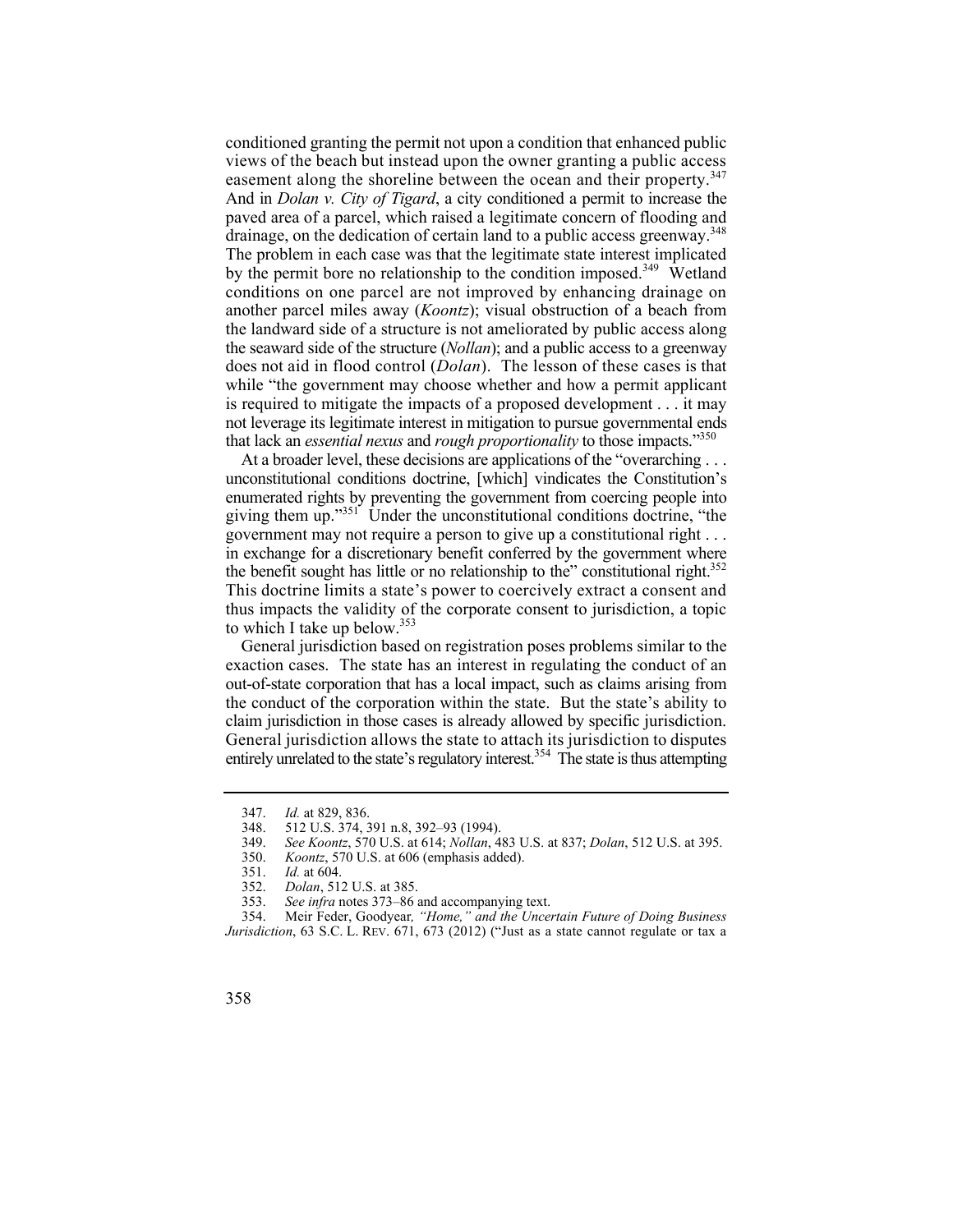to" the in-state conduct of the corporation.<sup>355</sup> Acme Inc. wishes to open an outlet in Pennsylvania. Fine, says Pennsylvania, we grant permission on the to "leverage its legitimate interest" in some conduct of the corporation "to pursue governmental ends that lack an essential nexus and rough proportionality condition that you cede to us jurisdiction over your California activities.

 General jurisdiction based on registration is thus untamed and ill-ridden. It conduct. But in other cases there is no such state interest.<sup>356</sup> This is because A state should not be able to subject an unwilling defendant to jurisdiction applies to create jurisdiction regardless of the defendant's connections to the state regarding the underlying controversy. In some cases the state may have an interest in jurisdiction that is proportionate to the defendant's the basis for finding general jurisdiction—registration as a condition of doing unrelated business in the state—is unconnected to the underlying controversy. without an interest in doing so that is proportionate to the defendant's activities in the state and a nexus between that activity and the underlying litigation.

 The qualification that the defendant is unwilling is important. True consent would obviate any jurisdictional objection. Consent in the context of registration has been invoked as a universal solvent that erases any jurisdictional objection. But how should consent be understood in the context of general jurisdiction based on registration? It is to that topic that we now turn.

## *D. General Jurisdiction Based on Registration Rests on a Fictive Consent*

Commentators<sup>357</sup> and cases<sup>358</sup> support general jurisdiction by registration as a straightforward application of the consent basis of jurisdiction. Although consent is a valid basis of jurisdiction, its application to general jurisdiction is problematic.

 has no legitimate interest in asserting judicial authority over such out-of-state activities."). corporation's out-of-state activities merely because it does business in the state, the state

<sup>355.</sup> *Koontz*, 570 U.S. at 606.

<sup>356.</sup> For examples of attempts to use general jurisdiction based on registration to forum shop to an entirely unrelated state, see DeLeon v. BNSF Ry. Co., 426 P.3d 1 (Mont. 2018), and Mallory v. Norfolk S. Ry. Co., No. 1961, 2018 WL 3025283 (Pa. Ct. Com. Pl. May 30, 2018).

<sup>357.</sup> *See, e.g.*, Chase, *supra* note 70, at 174–79.

<sup>358.</sup> *See, e.g.*, Allstate Ins. Co. v. Electrolux Home Prods., No. 5:18-CV-00699, 2018 WL 3707377, at \*5 (E.D. Pa. Aug. 3, 2018); Sternberg v. O'Neil, 550 A.2d 1105, 1111 (Del. 1988), *overruled by* Genuine Parts Co. v. Cepec, 137 A.3d 123 (Del. 2016).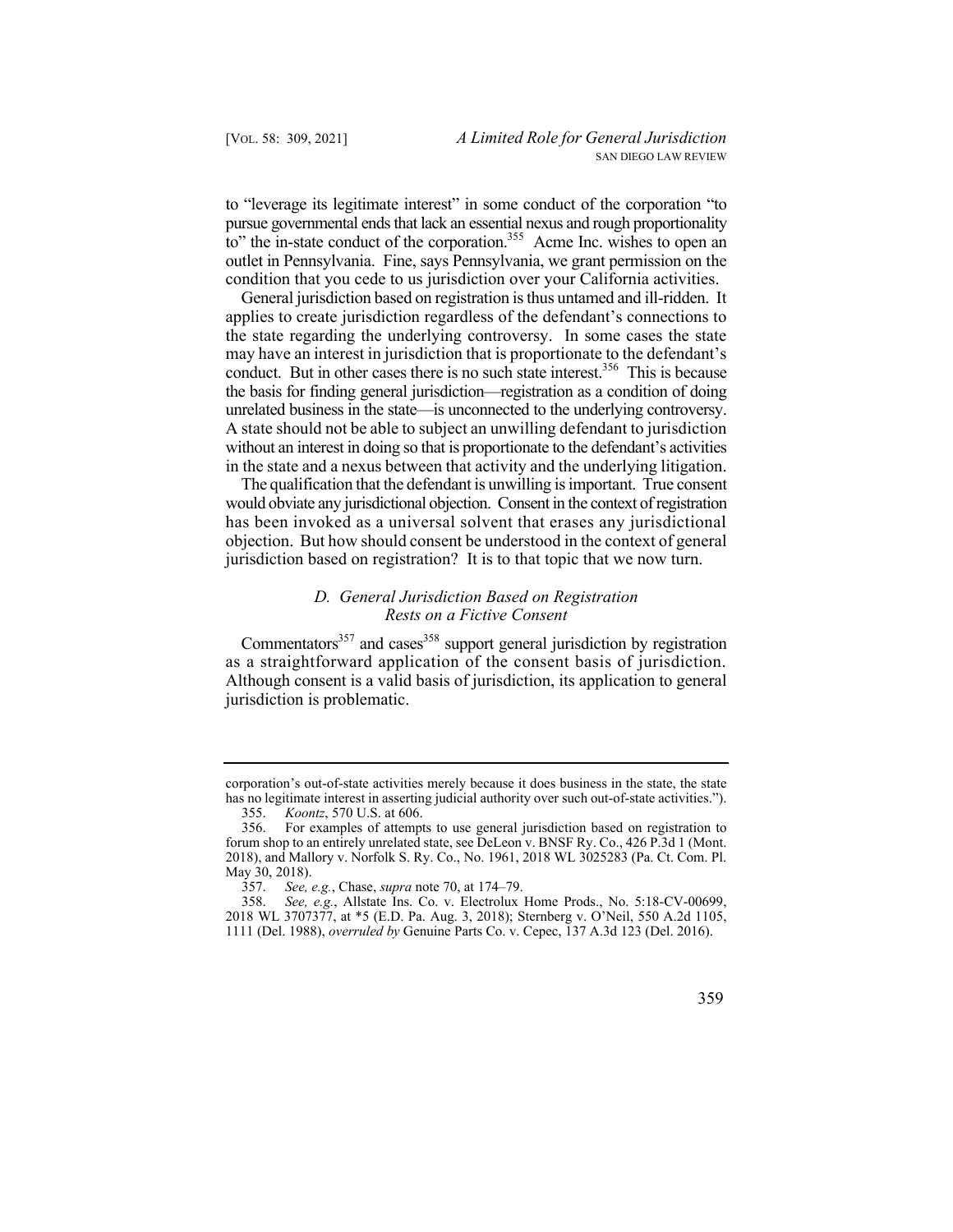forms that are no longer justified."<sup>359</sup>*Shoe* did more than add another First, the Supreme Court cases that establish general jurisdiction based on registration predate *International Shoe*. A precedent's great age is normally a reason to respect, not doubt, it. But when the surrounding law has changed, one must ask whether the precedent is an artifact of a now obsolete historical setting. Indeed, this concern of updating old features of the law of jurisdiction to conform to the new law was part of the Court's reasoning in casting off the venerable, traditional rule of quasi in rem jurisdiction. "Traditional notions of fair play and substantial justice," the Court explained in *Shaffer v. Heitner,* "can be . . . offended by the perpetuation of ancient arrow to the personal jurisdiction quiver, it replaced the quiver with a new one. The framework of *International Shoe* "represents a far more sensible construct for the exercise of state-court jurisdiction than the patchwork of legal and factual fictions that has been generated from the decision in *Pennoyer v. Neff*."360 And so pre-*Shoe* cases must be taken with at least a grain, and more likely a shaker, of salt.

j jurisdiction over out-of-state corporations was difficult to obtain.<sup>363</sup> As Much of the jurisdictional reasoning of cases such as *Lafayette Insurance Co. v. French*361 and *Pennsylvania Fire Insurance Co. of Philadelphia v.*  Gold Issue Min. & Mill. Co.,<sup>362</sup> is unavoidably bound up with a now obsolete jurisdictional apparatus. Under the territorialism that reigned under *Pennoyer*, *French*—the earliest case on corporate consent to jurisdiction—understood things, a corporation as a creature of the law of its creating state "cannot be deemed to pass personally beyond the limits of that State."<sup>364</sup> But as a substitute for actual physical presence, courts developed for corporate defendants the "doing business" test, under which a corporation that did enough in-state business would be deemed "present" in the state.<sup>365</sup> Once present, the defendant would then be subject to jurisdiction for *any* claim,

<sup>359. 433</sup> U.S. 186, 212 (1977) (quoting Int'l Shoe Co. v Washington, 326 U.S. 310, 316 (1945)).

 *The Missing "Why" of General Jurisdiction*, 76 U. PITT. L. REV. 153, 186 (2014) ("*Shaffer* . . . 360. *Id.* at 219 (Brennan, J., concurring) (citation omitted); *see also* Stanley E. Cox, sweepingly presumed that *Shoe's* minimum contacts requirements totally replaced *Pennoyer's*  territorial approach.").

<sup>361. 59</sup> U.S. 404 (1855).

<sup>362. 243</sup> U.S. 93 (1917).

 conceptual challenges to this power-based jurisdictional regime. Because a corporation . . . state, the corporation consented that in-state service of process on the agent established its 363. *See* Rhodes, *supra* note 69, at 393 ("Corporate defendants posed different could not truly be 'physically present' within the state's borders, jurisdiction over a corporation depended on [a] fiction[] . . . that by designating a corporate agent within the amenability[ to jurisdiction].").

<sup>364.</sup> *Lafayette Ins. Co.*, 59 U.S. at 407.

<sup>365.</sup> Rhodes, *supra* note 69, at 395.

<sup>360</sup>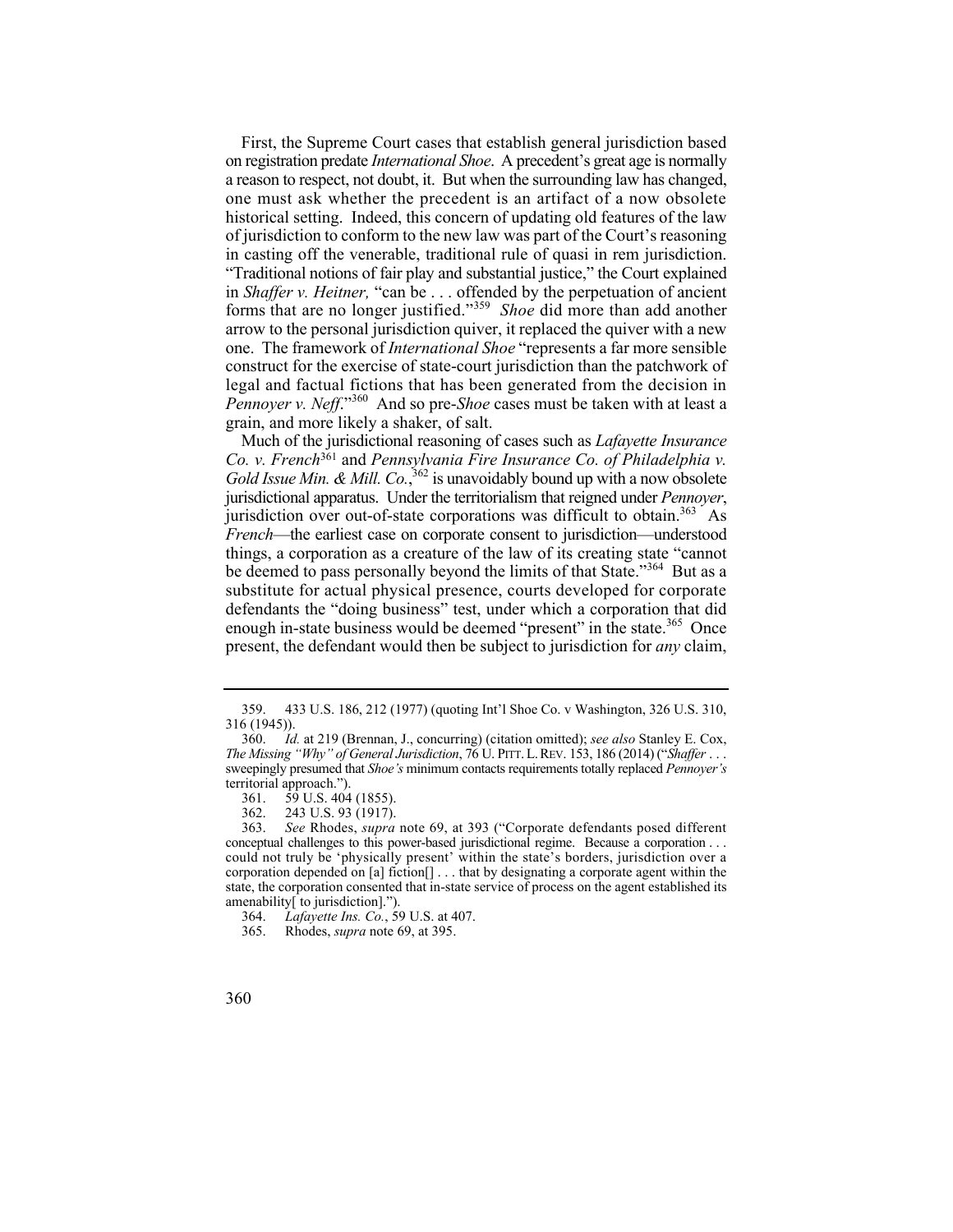wherever arising, because it would fall within the rule of presence under transient jurisdiction.<sup>366</sup> Cases from this era made distinctions under registration statutes between corporations that were in fact doing business, and hence present, in the state and those who had registered but had not actually done business.<sup>367</sup> They declined to interpret state registration laws to allow for general jurisdiction when the corporation had registered but had not actually done any in-state business.<sup>368</sup> Thus, cases such as *Pennsylvania Fire*, in which the Court extended corporate registration to general jurisdiction,<sup>369</sup> are based not so much on consent as on the fictive presence that the Court later abandoned in *Shoe*. 370 These cases "adopt[ed] a presumption that, by serving an in-state registered corporate agent, the plaintiff established both that the corporation was doing business in state (because registration was only required for in-state business) and that the appropriate service requirements had been met for jurisdiction over unrelated causes of action."371 Several recent cases considering general jurisdiction based on registration in today's jurisdictional world have accordingly concluded that the older Supreme Court cases in this area are to be regarded as relics of their era with no current relevance. $372$ 

Second, there is the question of how to treat consent that is coerced. A corporation's consent to general jurisdiction "can hardly be characterized as voluntary," it has been said, because it is faced with a "Hobson's choice" of either declining to do business in the state or submitting to general jurisdiction.<sup>373</sup> Commentators have disagreed on this point. Professor Monestier, for example, argues that the consent in these cases is fictive

<sup>366.</sup> *See id.* at 395, 438–39.

<sup>367.</sup> *See id.* at 438–39.

<sup>368.</sup> *See id.* at 439–40 (discussing Morris & Co. v. Skandinavia Ins. Co., 279 U.S. 405 (1929)).

<sup>369.</sup> *See supra* notes 118–20 and accompanying text. *See generally* Pa. Fire Ins. Co. of Phila. v. Gold Issue Mining & Milling Co., 243 U.S. 93, 94–96 (1917).

<sup>370.</sup> *See* Rhodes, *supra* note 69, at 438–39.

<sup>371.</sup> *Id.* at 439.

<sup>372.</sup> *See, e.g.*, DeLeon v. BNSF Ry. Co., 426 P.3d 1, 8 (Mont. 2018) (noting that the older U.S. Supreme Court cases "do not hold significant precedential weight in our nation's personal jurisdiction jurisprudence"); Genuine Parts Co. v. Cepec, 137 A.3d 123, 146 (Del. 2016) ("[T]he older case law was rooted in an era where foreign corporations could not be sued in other states unless there was some fictional basis to find them present . . . ."); *see also* Mallory v. Norfolk S. Ry. Co., No. 1961, 2018 WL 3025283, at \*5 (Pa. Ct. Com. Pl. May 30, 2018) (explaining that such cases are "relics of the *Pennoyer* era").

<sup>373.</sup> *Mallory*, 2018 WL 3025283, at \*5.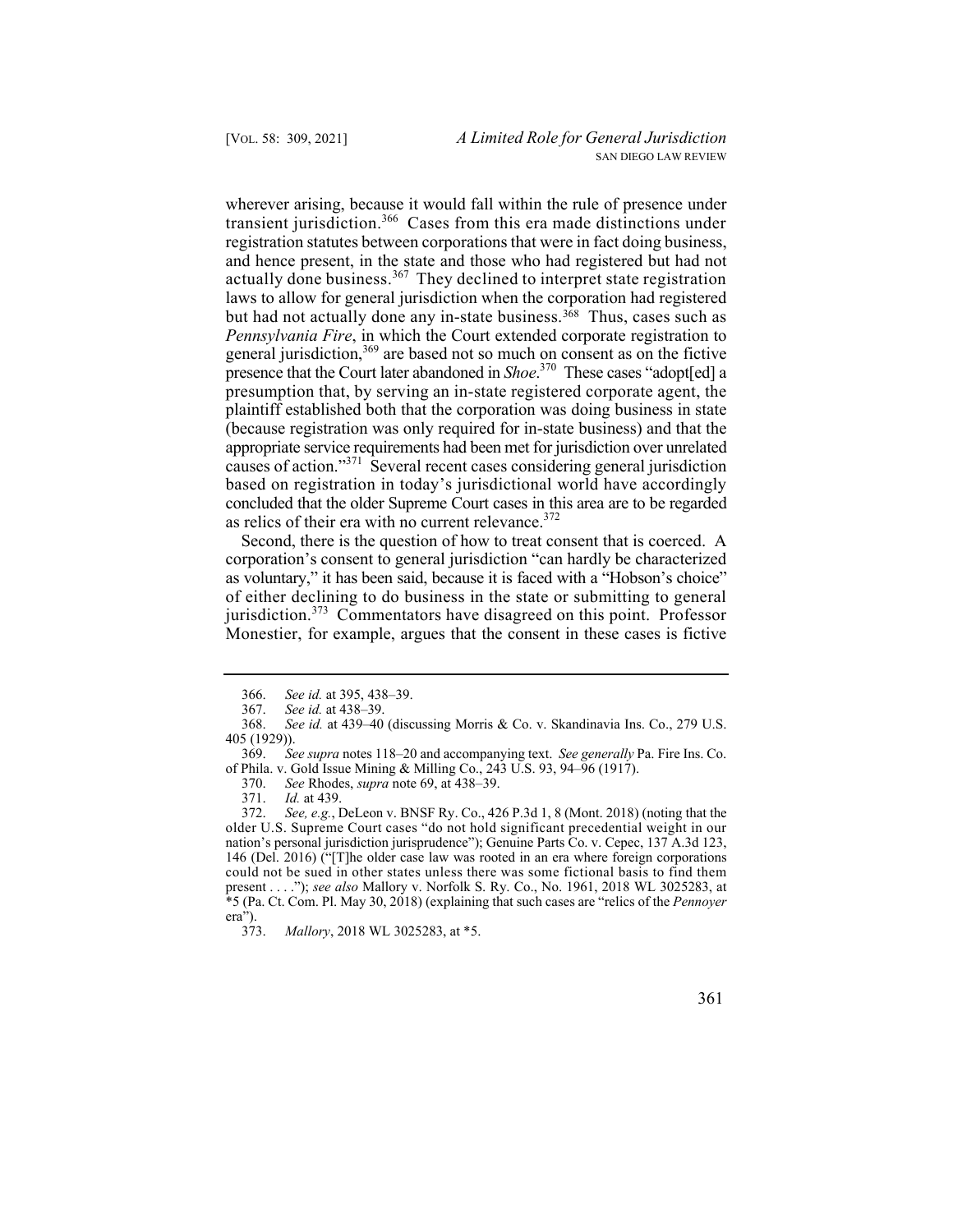usually modest<sup>377</sup> penalties imposed directly under the registration acts. compelled." $379$  Nor are the penalties for nonregistration serious. $380$  The courts until such time as the registration is complied with.<sup>381</sup> Which of because the corporation lacks a viable choice.<sup>374</sup> The "option of refraining from doing business in the state is not really a viable one for most corporations" and the alternative of doing business without registering involves the corporation in willful violations of the law.<sup>375</sup> As to the latter, federal corporate reporting requirements such as Sarbanes-Oxley<sup>376</sup> may make violations of registrations laws a significant concern wholly apart from the Professor Chase, on the other hand, argues that a choice influenced by incentives is still consensual.<sup>378</sup> It "may or may not be difficult for a corporation—but it is still a choice and the consent, if granted, is not most common is merely a temporary closing of the doors of the state's these arguments one finds convincing depends upon how one views the legitimacy of the demand the state makes upon out-of-state corporations. The corporation's consent seems unobjectionable if the state is making a reasonable demand for that consent. But if the state lacks a legitimate basis to ask for consent, the request to consent to jurisdiction seems extortionate. This in turn leads to the third difficulty of a straightforward view of registration as consent.

 as being limited to cases of a true, subjective agreement to jurisdiction. Discussions on registration as a form of consent tend to overlook the distinction between consent and waiver.382 Consent is better understood Defendants may have such a subjective desire to submit to the court's jurisdiction when they prefer the forum chosen by the plaintiff for tactical reasons or they wish to have the litigation resolved sooner rather than later. Waiver, on the other hand, is a consequence of some *other* voluntary action. "The court," Learned Hand explained in addressing jurisdiction based on registration, "in the interests of justice, imputes results to the voluntary act of doing business within the foreign state, quite independently of any intent."<sup>383</sup> But imputing a waiver as a result of some other action presumes

 374. Monestier, *supra* note 7, at 1390.

<sup>375.</sup> *Id.* 

 are "designed to deter wrongdoing and to promote . . . [c]ompliance with applicable 17 C.F.R.  $\S$  229.406(b) (2020) (requiring a code of ethics for corporations that governmental laws, rules and regulations").

<sup>377.</sup> *See supra* notes 93–97 and accompanying text.

See Chase, *supra* note 70, at 180.

<sup>379.</sup> *Id.*

 <sup>380.</sup> *Id.* 

See *id.* 

 <sup>382.</sup> *See supra* notes 25–29 and accompanying text.

<sup>383.</sup> Smolik v. Phila. & Reading Coal & Iron Co., 222 F. 148, 151 (S.D.N.Y. 1915).

<sup>362</sup>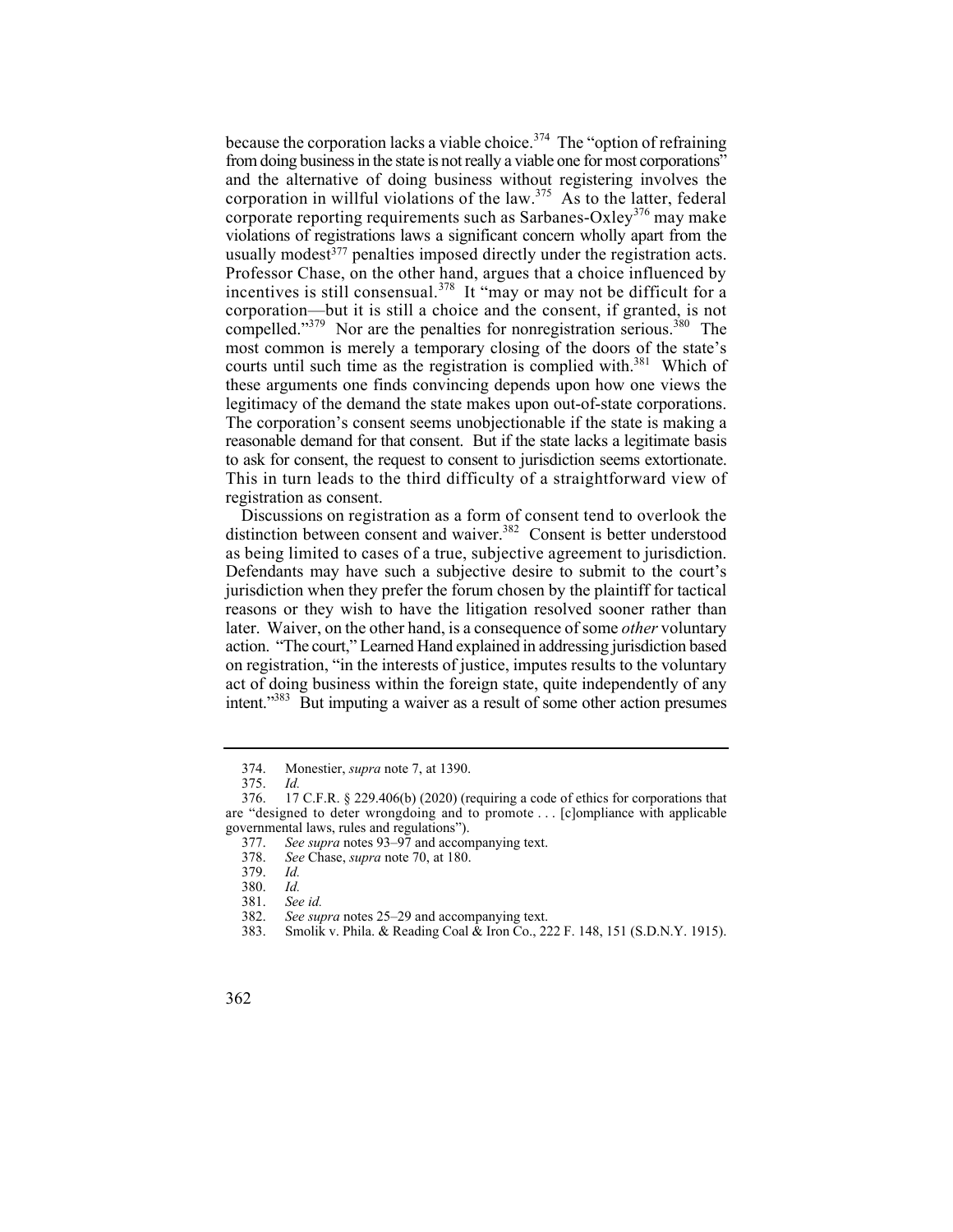imputed if it is required by the "purposes of justice."<sup>384</sup> Whether justice that the law may fairly impose such a consequence. A waiver can only be requires courts to treat a defendant as if it consented to jurisdiction when it in fact did not remains the irreducible question. Moreover, it is a question that must be answered by some principle exterior to a theory of consent. There must be some *legitimate* reason for treating a defendant as if it consented. Arguments for jurisdiction based on a fictional consent thus "assume almost exactly what they set out to prove."<sup>385</sup> Instead of such circularity, "rules must be developed that delineate what voluntary actions are 'sufficiently affiliating' to legitimate the exercise of power," rules that are based on a "meta theory of legitimacy, independent of consent."<sup>386</sup>

right.<sup>387</sup> Admittedly, this doctrine is often regarded as a muddle.<sup>388</sup> But it has been applied—albeit, in older cases—to the very context at issue doctrine to hold unconstitutional a state regulatory scheme that characterized quasi-public use of public transportation," becoming a public carrier.<sup>389</sup> The Court rejected this appropriation.<sup>390</sup> In doing so, the court quoted with One place to look for answers to such questions is the doctrine of unconstitutional conditions. In general, this doctrine holds that a state may not grant a benefit only upon the condition that a person forego a constitutional here: permission to do business within a state. In *Frost & Frost Trucking Co. v. Railroad Commission of California*, the Supreme Court invoked the "using the public highways [by a] private carrier" as a "special privilege" that was granted "upon condition that he shall dedicate his property to the approval a dissent by Justice Day in the earlier case of *Security Mutual Life Insurance Co. v. Prewitt*:

<sup>384.</sup> *Id.* 

<sup>385.</sup> Lea Brilmayer, *Rights, Fairness, and Choice of Law*, 98 YALE L. J. 1277, 1304  $(1989).$ <br>386.

<sup>386.</sup> Wendy Collins Perdue, *Personal Jurisdiction and the Beetle in the Box*, 32 B.C. L. REV. 529, 542 (1991).

 *of Consent*, 102 HARV. L. REV. 4, 6–7 (1988) ("[E]ven if a state has absolute discretion to 387. *See* Richard A. Epstein*, Unconstitutional Conditions, State Power, and the Limits*  grant or deny a privilege or benefit, it cannot grant the privilege subject to conditions that improperly 'coerce,' 'pressure,' or 'induce' the waiver of constitutional rights.").

<sup>388.</sup> *See* Alexander Volokh, *The Constitutional Possibilities of Prison Vouchers*, 72 OHIO ST. L.J. 983, 1030 (2011) ("[C]alling it a 'doctrine' may be somewhat charitable, since it's more like a number of apparently unrelated (and perhaps incoherent) subdoctrines in different constitutional fields.").

<sup>389. 271</sup> U.S. 583, 591 (1926).

<sup>390.</sup> *Id.* at 599.

 <sup>363</sup>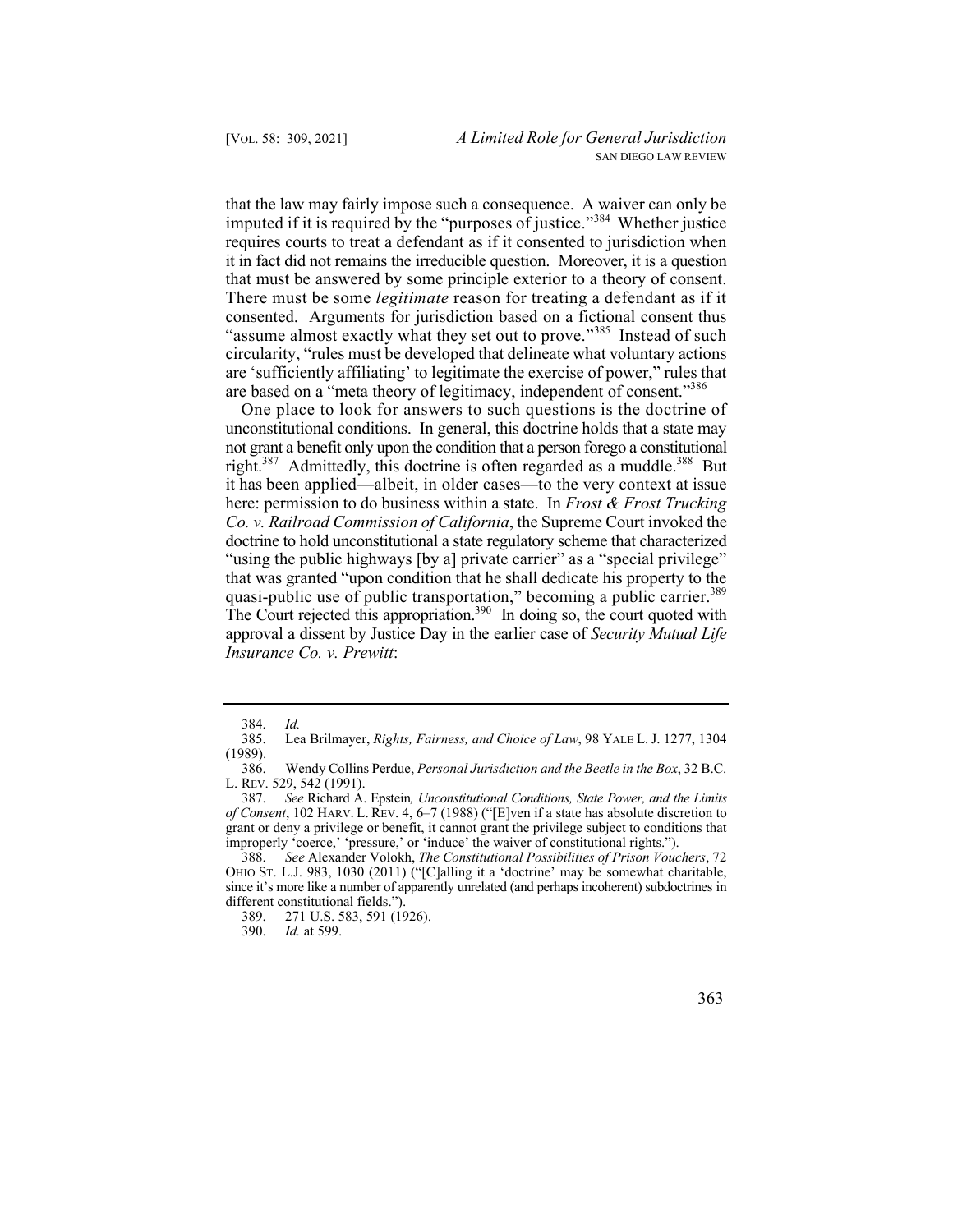Constitution under the guise of exercising a privilege belonging to the state  $\dots$  .<sup>391</sup> [T]he right to do business cannot be made to depend upon the surrender of a right created and guaranteed by the Federal Constitution. If this were otherwise, the state would be permitted to destroy a right created and protected by the Federal

Similarly in *Terral v. Burke Construction Co*., the Court struck down an Arkansas statute that revoked a foreign corporation's license to do business if it removed a case from an Arkansas state court to federal court.<sup>392</sup> "[A] state may not, in imposing conditions upon the privilege of a foreign corporation's doing business in the state, exact from it a waiver of the exercise of its constitutional right to resort to the federal courts  $\dots$ ."<sup>393</sup>

defendant was coerced to forgo a right it otherwise had to a federal forum.<sup>394</sup> for mandated consent<sup>395</sup> via registration, cases falling within general is attempting to arrogate to itself a unit of litigation that by the otherwise These cases come rather close to the matter at hand. They involve the state conditioning a corporation's doing business upon submission to an unrelated burden. And *Burke* was an effort by a state to aggrandize its courts' power through the leverage of registration to do business. In *Burke*, the And the federal judiciary was deprived of its ability to hear cases that otherwise would have come to it. There was thus a shift in the distribution of jurisdiction toward the state and away from the federal courts at the expense of both individual defendants and the federal courts. The attempt to acquire power in the present context differs only in detail. Were it not jurisdiction in the registration state would have been heard only in other states or in federal courts. Absent the general jurisdiction purportedly created by registration, the defendant could only have been sued in other courts. Thus, the situation is almost exactly parallel to *Burke*. The state applicable rules of jurisdiction would be in another court. This is an offense to the defendant and to the sister states whose jurisdiction is thus invaded.396

<sup>391.</sup>  202 U.S. 246, 268 (1906) (Day, J., dissenting).

<sup>392.</sup>  257 U.S. 529, 530 (1922).

<sup>393.&</sup>lt;br>394. *Id.* at 532.

See *id.* 

<sup>395.</sup>  A purposefully crafted oxymoron.

 in an inappropriate case, it would upset the federal balance, which posits that each State 396. That personal jurisdiction limitations are based at least in part on notions of horizontal federalism—restricting states from overreaching as against sister states—has a long pedigree and despite scholarly criticism a current vitality in recent cases. *See* Bristol-Myers Squibb Co. v. Superior Ct., 137 S. Ct. 1773, 1780 (2017) ("The sovereignty of each State implies a limitation on the sovereignty of all its sister States." (quoting World-Wide Volkswagen Corp. v. Woodson, 444 U.S. 286, 293 (1980))); *see also* J. McIntyre Mach., Ltd. v. Nicastro, 564 U.S. 873, 884 (2011) ("[I]f another State were to assert jurisdiction has a sovereignty that is not subject to unlawful intrusion by other States.").

<sup>364</sup>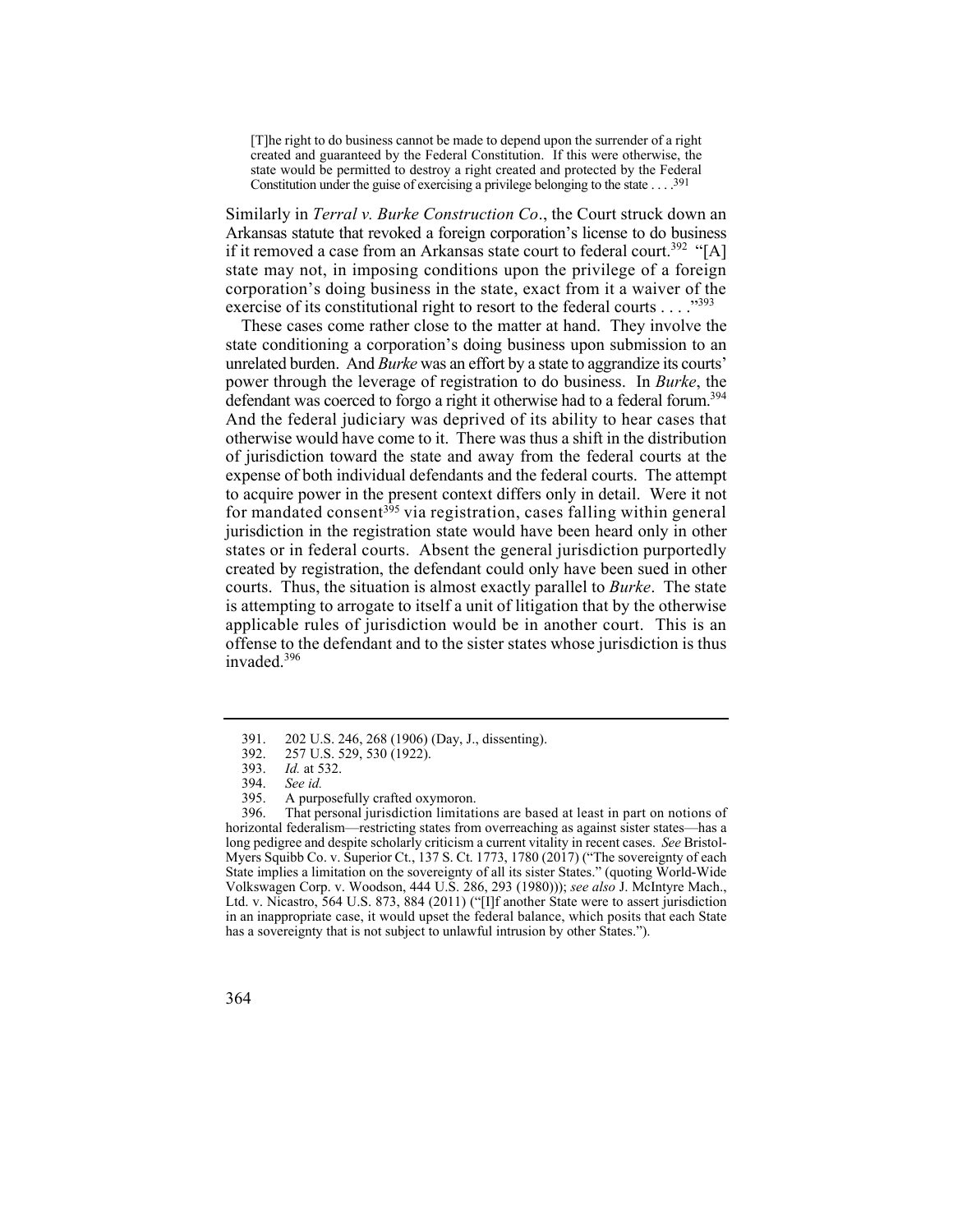jurisdiction based on registration, the relevant problem is a state's attempt Professor Sullivan's influential article on the unconstitutional conditions doctrine is one of the more successful attempts to make sense of it.<sup>397</sup> Her work identifies the problem areas as those in which the state in extracting a waiver attempts either to redistribute power and rights between states and rightsholders or among rightsholders.<sup>398</sup> In the context of general to leverage power against a person—the corporation—holding rights against the state. A state may

 power . . . [and it] overreaches when it offers benefits in order to gain leverage over tend to use the strategic manipulation of gratuitous benefits to aggrandize public constitutional rights. The state may have many good reasons to deal out regulatory exemptions and subsidies, but gaining strategic power over constitutional rights is not one of them.399

 To the extent that the state is attempting to use general jurisdiction in a case of invidious forum shopping,  $400$  it violates this principle. There is no legitimate reason to require submission to jurisdiction other than simply to acquire power. The matter might be different if there is some legitimate reason for the state to assert jurisdiction, such as a local plaintiff it seeks to protect. But in cases of "pure" forum shopping, the state would appear to be attempting to extract a concession when it has no legitimate reason to seek one. $401$ 

 some defendants does not allow for a checkerboard of business operations. Finally, the reality of consent is particularly problematic for corporations whose business is based on an interstate network. Some argue that a defendant can choose to either do business and register in a state or choose to avoid that state and not do business there.<sup>402</sup> But the business model of

 397. *See* Kathleen M. Sullivan, *Unconstitutional Conditions*, 102 HARV. L. REV. 1413  $\frac{(1989)}{398}$ .

See id. at 1491 ("A systemic approach to unconstitutional conditions problems recognizes that constitutional liberties regulate three relationships: the relationship between government and rightholders, horizontal relationships among classes of rightholders, and vertical relationships among rightholders.").

<sup>399.</sup> *Id.* at 1493.

<sup>400.</sup> *See supra* notes 168–70 and accompanying text.<br>401. For a case applying the unconstitutional condi

For a case applying the unconstitutional conditions doctrine to the issue of general jurisdiction based on registration, see *In re* Asbestos Prods. Liab. Litig. (No. VI), 384 F. Supp. 3d 532, 542 (E.D. Pa. 2019) (holding that such jurisdiction "violates the unconstitutional conditions doctrine because it conditions the benefit of doing business in the state with the surrender of constitutional due process protections").

<sup>402.</sup> *See* Chase, *supra* note 70, at 173.

 <sup>365</sup>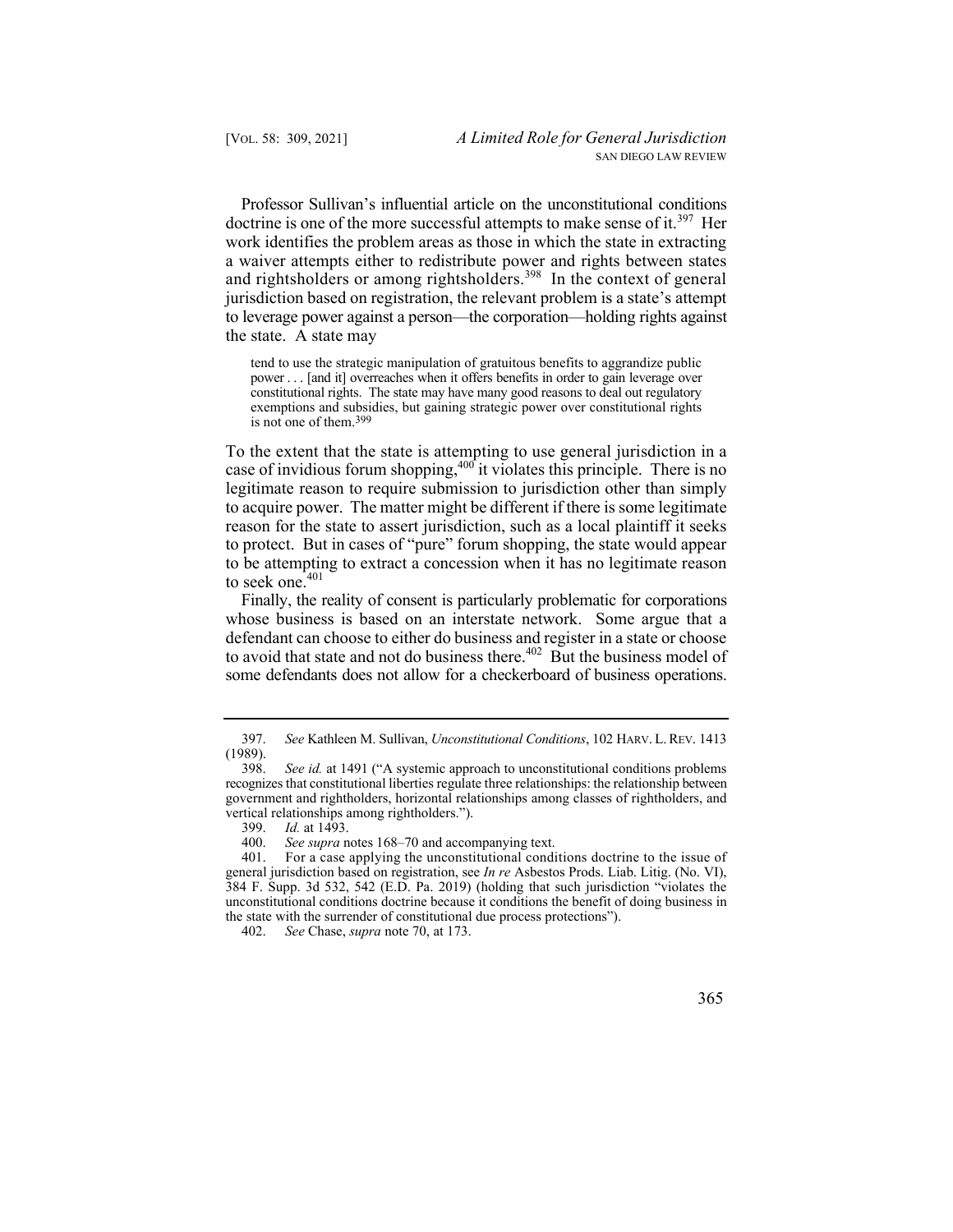Network industries need to have operations in as many states as possible. The paradigm case is a railroad, such as the defendant in *DeLeon v. BNSF Railway Co*. 403 The railroad could not easily elect to forgo doing business in Montana. Its entire business model, its rationale for existing, is its ability to move things physically from one state to another. It could theoretically decline to have railroad tracks in Montana, but that would significantly undermine its operations in other states. Not only could it not ship to Montana, it could not ship from North Dakota—or from the further eastern ports on the Great Lakes in Wisconsin and Minnesota—to Idaho or Washington in the west without detouring south. A state that seeks to assert general jurisdiction based on corporate registration thus imposes costs on neighboring states.

For this reason, general jurisdiction based on registration raises concerns of imposing unduly on interstate commerce. The Supreme Court in *Bendix Autolite Corp. v. Midwesco Enterprises, Inc*., held that a state statute that tolled the statute of limitations so long as an out-of-state corporation did not maintain a registered agent for service of process violated the dormant commerce clause.<sup> $404$ </sup> The Court was concerned that the cost of securing the protection of a statute of limitations was a submission to the "significant burden" of unlimited jurisdiction: a corporation must "choose between exposure to the general jurisdiction of Ohio courts or forfeiture of the limitations defense."<sup>405</sup> Indeed, networked industries receive special solicitude under the dormant commerce clause.406 Whether or not general jurisdiction based on registration rises to the level of a commerce clause violation, it certainly creates bad jurisdictional policy. The old learning in the personal jurisdiction case law about horizontal federalism $407$  and the

405. *Bendix*, 486 U.S. at 893.

<sup>403. 426</sup> P.3d 1 (Mont. 2018). This case is discussed *supra* notes 171–82 and accompanying text.

 Preis concludes that general jurisdiction by way of registration violates the dormant commerce 404. 486 U.S. 888, 891–93 (1988); *see also* John F. Preis, *The Dormant Commerce Clause As a Limit on Personal Jurisdiction*, 102 IOWA L. REV. 121, 146 (2016). Professor clause as being both discriminatory, *see* Preis, *supra*, at 138, and unduly burdensome, *see id.* at 154.

 place over a network or grid, which consists of a configuration of interconnected transmission *World of Intermodal Competition*, 6 J. ON TELECOMMS. & HIGH TECH. L. 293, 304 (2008) 406. *See, e.g.*, New York v. Fed. Energy Regul. Comm'n, 535 U.S. 1, 31–32 (2002) (Thomas, J., concurring) ("[E]lectricity . . . transmission is inherently interstate. It takes lines that cross state lines."); *see also* Charles J. Cooper & Brian Stuart Koukoutchos, *Federalism and the Telephone: The Case for Preemptive Federal Deregulation in the New* (arguing that "industries whose interconnected networks cut across state boundaries, such as the electric power, railroad, trucking, airline, and gas pipeline industries" need to be free of inconsistent state regulation).

<sup>407.</sup> *See* World-Wide Volkswagen Corp. v. Woodson, 444 U.S. 286, 292 (1980) (noting that jurisdictional limits "act[] to ensure that the States through their courts, do not

<sup>366</sup>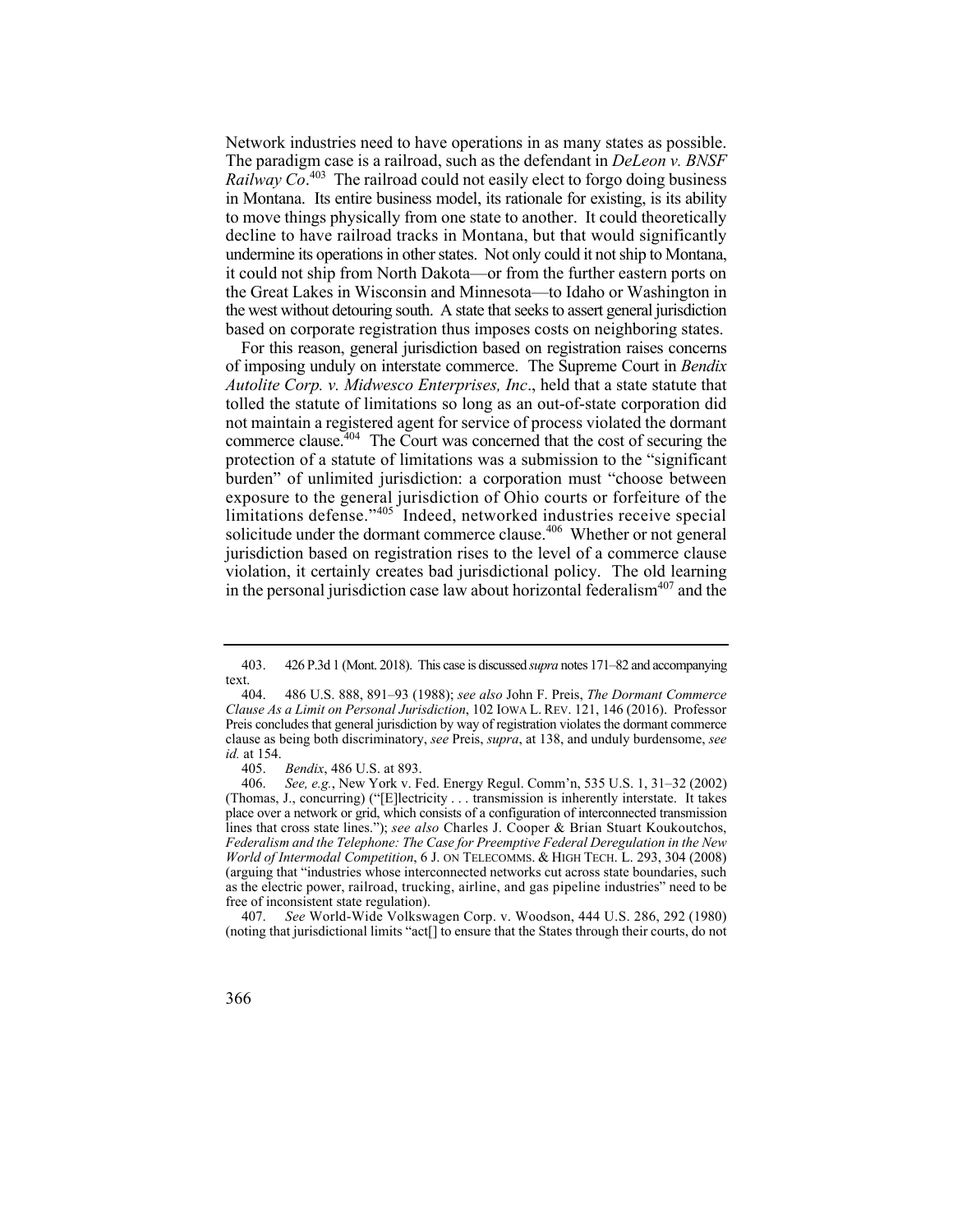need to consider the "shared interest of the several States"<sup>408</sup> has new salience in this context.

 Ohio has a good sense of what he can expect if he chooses to spend the If one accepts this argument as to networked defendants, the obvious next question is what other types of businesses have network structures that also raise this concern. Shipping companies, such as FedEx, have increased value in every state by virtue of their ability to ship to every other state. Imagine the decrease in utility of a, say, thirty-eight state FedEx. Interstate franchises also have network effects. A consumer driving through night at a Red Roof Inn or a Motel 6. But he knows that not from his own prior experience in Ohio. He would know it from experience at other iterations of the franchise he has encountered in other states. The broader a franchise spreads nationally, the greater the national name recognition, the greater the value to the consumer in having a stock of knowledge against which to gauge a market transaction. If a given state were to assert general jurisdiction by registration and as a result Motel 6 chose not to operate there, the utility of the Motel 6 brand is diminished. And, importantly, it is diminished not only in the state from which it has withdrawn, it is diminished in every state.

## VI. RESOLUTION: A LIMITED USE FOR GENERAL JURISDICTION

 jurisdiction, some "plus" factor. Under this analysis, some assertions of The foregoing identifies the utility of and drawbacks to general jurisdiction based on registration. From this discussion, one can now sketch out some solutions. What I propose below is to allow general jurisdiction based on registration if there is also a sufficient interest of the state in asserting general jurisdiction based on registration are proper and others are not.

I previously identified<sup>409</sup> six types of cases in which a plaintiff may seek to use general jurisdiction based on registration:

1. to provide for jurisdiction for a local plaintiff who has moved away from the state where the defendant was subject to jurisdiction or who temporarily traveled to another state and was injured there;

 <sup>409.</sup> *See supra* notes 171–277 and accompanying text.



 reach out beyond the limits imposed on them by their status as coequal sovereigns in a federal system").

<sup>408.</sup> *Id.*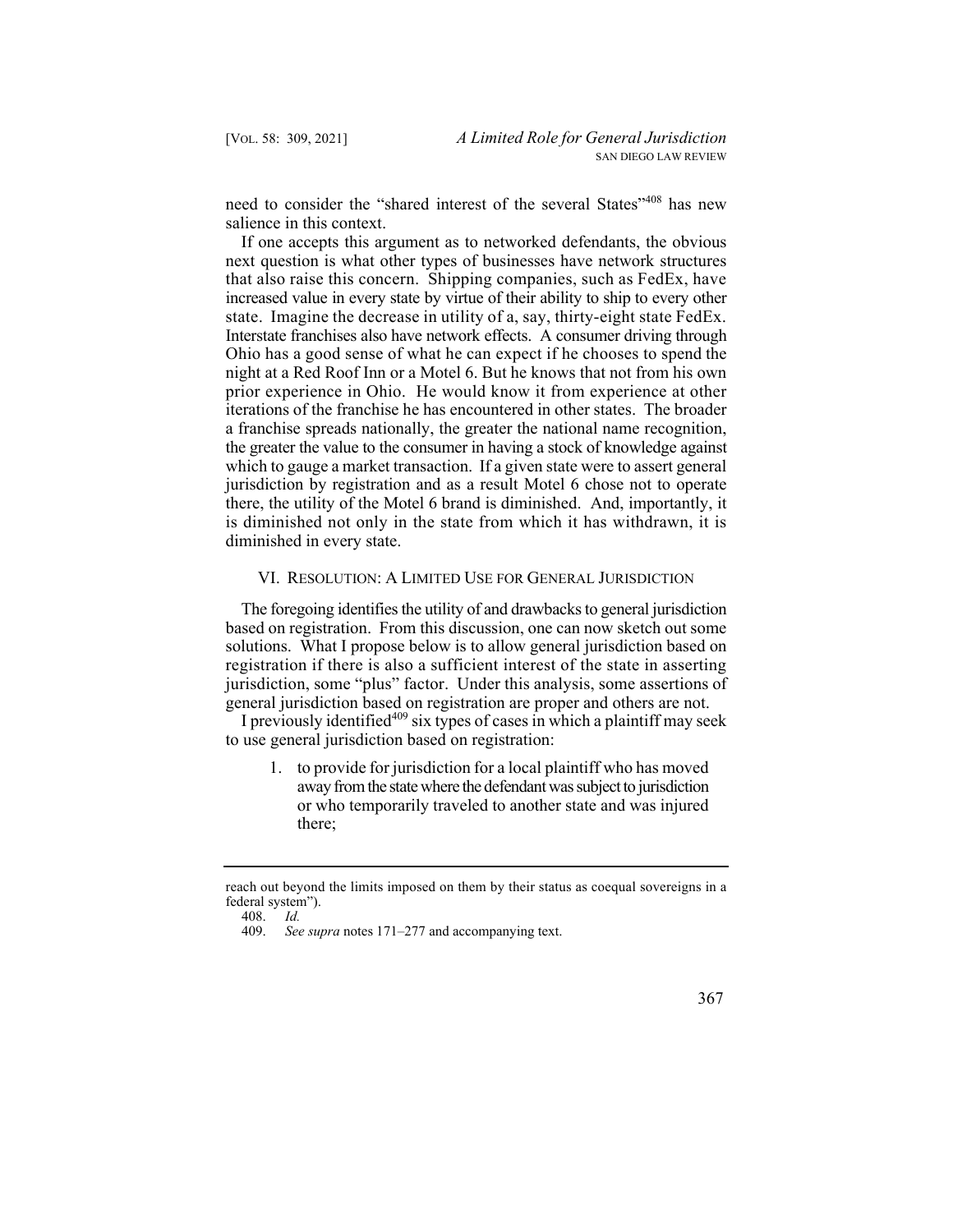- 2. to provide jurisdiction when the injury-causing product was taken by a third party to a state where the defendant lacks minimum contacts;
- 3. to facilitate joinder on the plaintiff side of multiple plaintiffs or of multiple claims by one plaintiff;
- 4. to facilitate joinder of defendants that are not otherwise subject to jurisdiction in a single state;
- 5. in order to take advantage of a longer statute of limitations; and
- 6. simple invidious forum shopping.

Looking at general jurisdiction based on registration in this way allows us to categorize assertions of such jurisdiction in relation to the reasons a state may have for asserting it. In a given category, a state may have an interest in asserting jurisdiction but because of doctrinal limitations, specific jurisdiction fails. General jurisdiction based on registration in such cases would appear appropriate. The state interest in other categories is more difficult to discern and the assertion of general jurisdiction based on registration therefore more suspect. The question in general is whether the reason for invoking the jurisdiction of the forum state is of sufficient weight to satisfy the concerns, discussed above, of proportionality, of unconstitutional conditions, and of litigational convenience.

Finally, it should be remembered that in these cases the defendant has no forum activities that would justify an assertion of jurisdiction on some other basis. The defendant is not a complete stranger to the forum because it has registered to do business. But the particular claim in question does not arise from or relate to the defendant's activities in the forum. If it did, specific jurisdiction would exist and general jurisdiction based on registration would be unnecessary. For this reason, in assessing the nature of the forum's interest, if any, in the case, it is a given that the forum has no jurisdictionally sufficient basis for regulating the particular conduct of the defendant at issue.

#### *A. General Jurisdiction in Order to Accommodate a Local Plaintiff*

If the plaintiff is local to the forum, the state will have an interest in providing a forum for him to receive redress.410 In many cases, a local plaintiff will be able to assert specific jurisdiction. He may do so if the defendant acted in the plaintiff's state, such as by committing a tort there

 forum "ha[d] a manifest interest in providing effective means of redress for its residents 410. *See* McGee v. Int'l Life Ins. Co., 355 U.S. 220, 223 (1957) (explaining why the when their insurers refuse to pay claims").

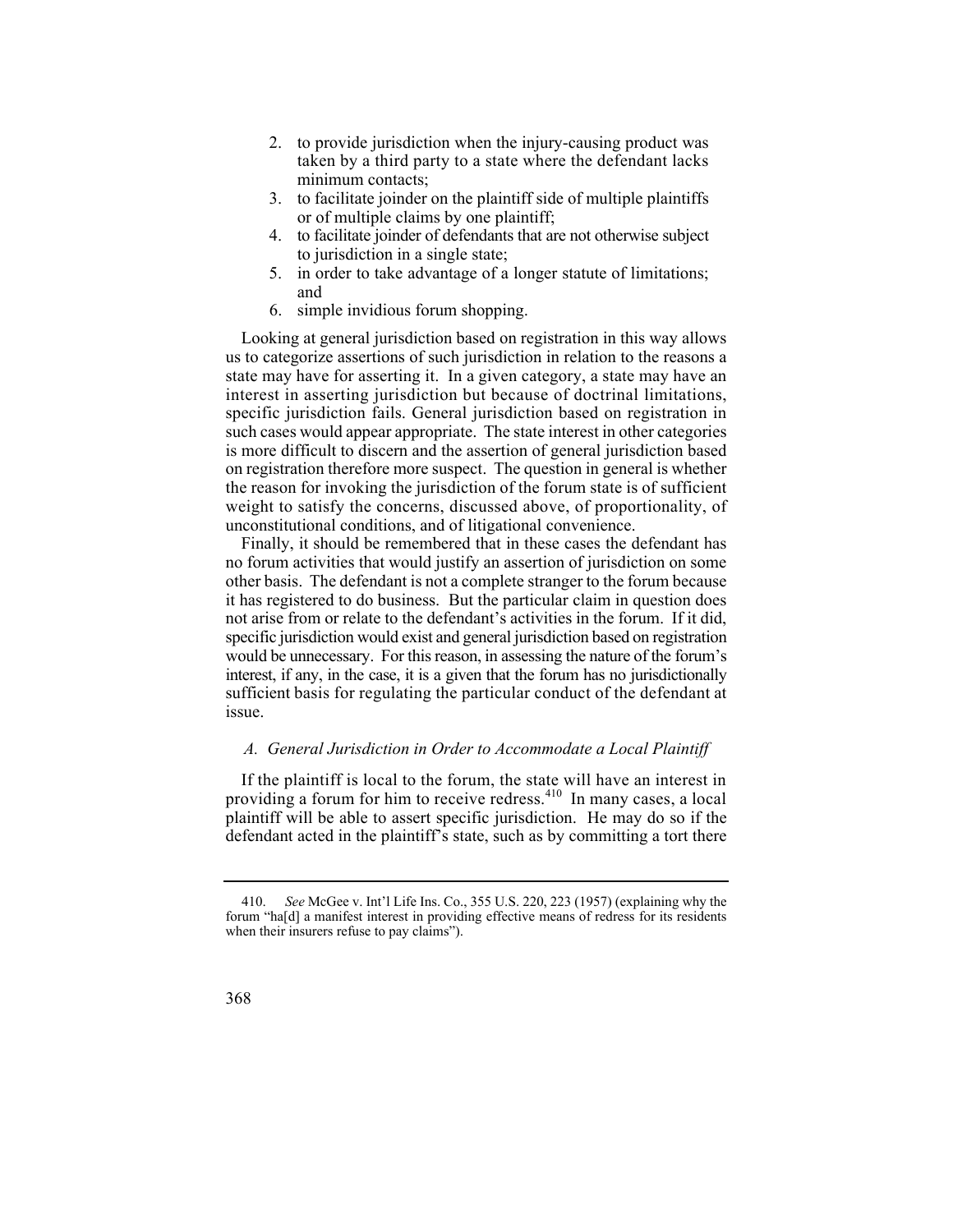or selling a defective product there, or if the defendant acted only in another state but its actions had consequences in the plaintiff's state for which the defendant is jurisdictionally responsible—i.e., the defendant satisfies whichever stream of commerce test the Court settles on. But specific jurisdiction will fail for a local plaintiff in the following situations:

- The plaintiff was injured by the defendant in another state and the plaintiff later moved to the forum;
- The plaintiff lived in the forum state the entire time but temporarily left, went to another a state, and was injured there;
- The plaint if never left his or her home state, but the product injuring the plaintiff found its way there in a way for which the defendant is not jurisdictionally responsible.

 injured while temporarily out of state. This result is perhaps surprising Regardless of how the plaintiff came to interact with the defendant, the fact remains that the plaintiff is a state citizen, a person the state has an interest in protecting. Some of the cases in this category present more sympathetic cases for jurisdiction than others. Perhaps ironically, the case of afteracquired domicile, those in which the plaintiff permanently relocates to the forum after having been injured while living elsewhere, is more appealing than those in which the plaintiff never moved his or her domicile but was because in the case of a plaintiff injured while temporarily out of state, the forum had an interest in the plaintiff's wellbeing before, at the time of, and after the plaintiff's injury elsewhere. In the case of a post-injury relocation, on the other hand, the forum had no interest in the plaintiff at the time of the injury or other wrong. But a state asserting jurisdiction for a plaintiff injured by the defendant while sojourning elsewhere imposes jurisdiction on a stay-at-home defendant for the benefit of a plaintiff who chose to go the defendant's state. In contrast, a state asserting jurisdiction for the benefit of a local plaintiff who was injured in the state of his former home benefits a plaintiff who was *always* acting in his home state, albeit he changed his identification of home.<sup>411</sup> But these are exceedingly fine gradations upon which to base a distinction of constitutional magnitude,

<sup>411.</sup> I am assuming here that the plaintiff's relocation was bona fide and not a strategic effort to create jurisdiction. A court should discount after-acquired domicile if the plaintiff was in that sense forum shopping.

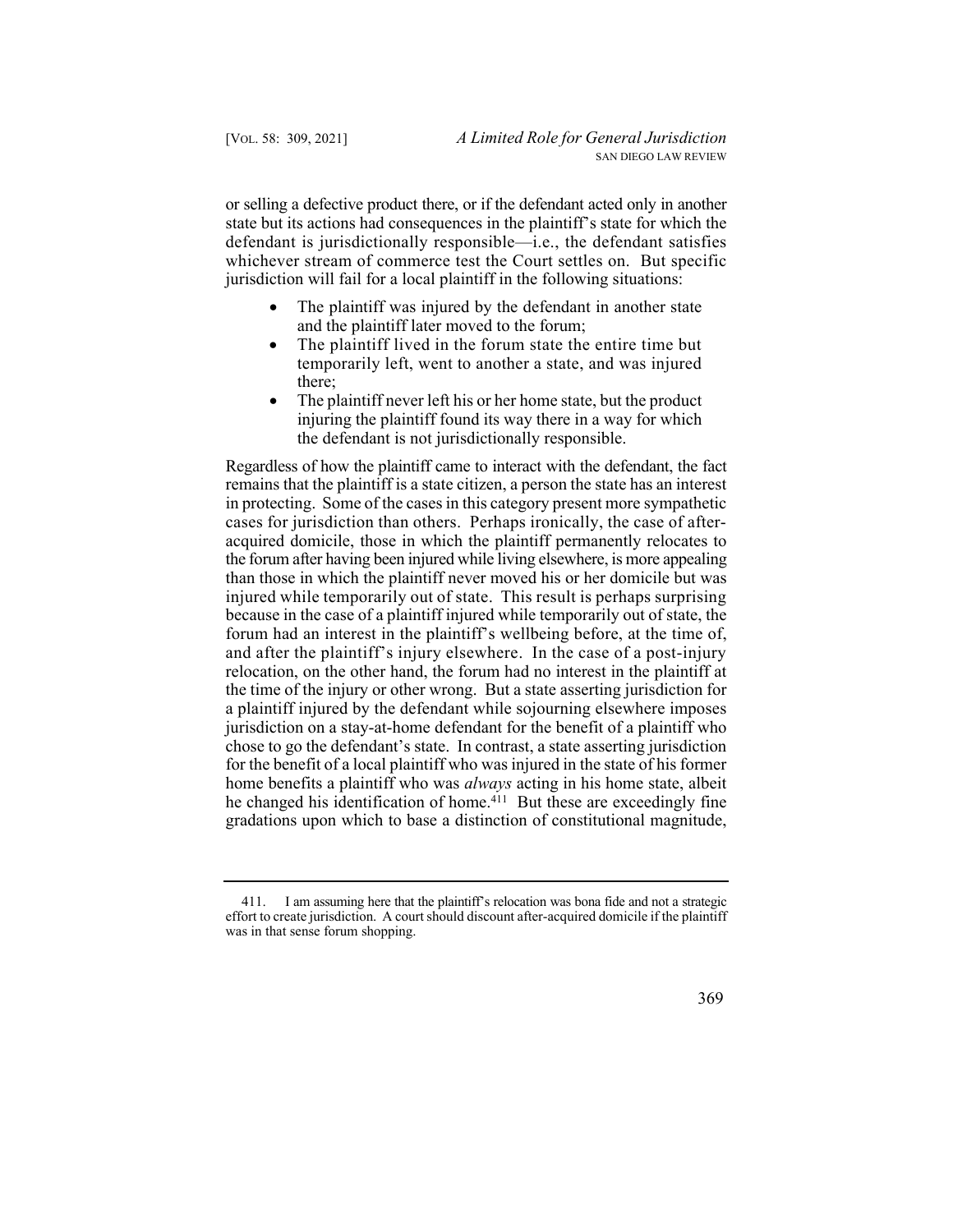and it is preferable to attempt no such distinction. In either case, the state has an interest in protecting the plaintiff.

 The litigation will at the least be convenient for one party. And in a personal Litigational convenience is satisfied by the presence of a local plaintiff. injury case, the plaintiff is him or herself an item of real evidence; evidence of the present physical condition of the plaintiff will necessarily be available in the forum. As to the concern of the state imposing an unconstitutional condition, the state in effect is conditioning entry into its market upon a consent to jurisdiction but only if the injured party is local. This seems much less of a disproportionate exchange than if the plaintiff has no connection to the forum. A nexus exists between the state's imposition of the burden and its interests.

 This leaves the case of an always-at-home plaintiff injured by a defendant's product that found its way to the plaintiff outside of accepted jurisdictional channels. The state interest here is as strong as in the foregoing cases, and the plaintiff has not ventured out of state to voluntarily put him or herself within the defendant's ambit. The argument for jurisdiction based on litigational convenience may be even stronger than in the cases of roaming plaintiffs because in these cases the event of the injury may itself have happened in the forum state. For example, the plaintiff may have been injured in his home state by a product that came to him there outside the stream of commerce. And, again, the state is not improperly leveraging its jurisdictional power. It has an interest in imposing a jurisdictional consequence upon the defendant's doing business in the state when it seeks to protect a local plaintiff.<sup>412</sup>

#### *B. General Jurisdiction in Order to Facilitate Joinder*

Some plaintiffs assert general jurisdiction based on registration in order to facilitate joinder of one kind or another. It may be party joinder of plaintiffs, or joinder of multiple claims by a single plaintiff, or joinder of multiple defendants that are not otherwise subject to jurisdiction in a single state. Joinder of plaintiffs is limited by the strictures of *Bristol-Myers Squibb*, which requires that each plaintiff's claim be related to the defendant's in-state contacts.<sup>413</sup> General jurisdiction based on registration would allow

 injury. *See supra* notes 59–62 and accompanying text. While general jurisdiction is no in *Ford Motor* are lacking. *See supra* note 275 and accompanying text. 412. The result suggested by this paragraph is supported by *Ford Motor Co. v. Montana Eighth Judicial District Court*, 141 S. Ct. 1017 (2021), which upheld specific jurisdiction over a car manufacturer even though the defendant designed, manufactured, and sold the car outside the forum because the forum was the home of the plaintiff and the site of the longer needed in such a case, it is still useful if some of the elements that made for jurisdiction

<sup>413.</sup> *See* Bristol-Myers Squibb Co. v. Superior Ct., 137 S. Ct. 1773, 1781 (2017).

<sup>370</sup>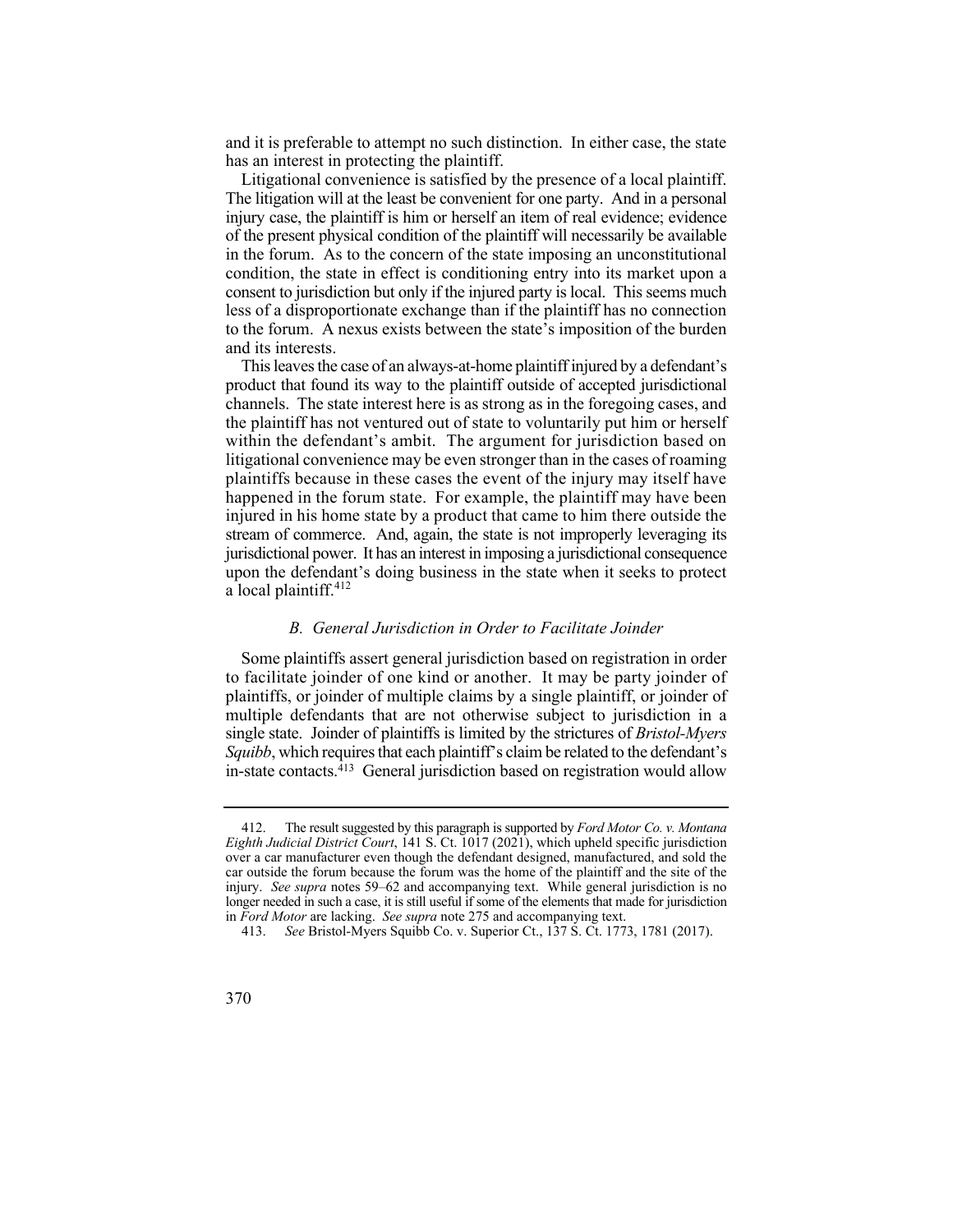and continuous" contacts.<sup>414</sup> But jurisdiction in such cases is now limited to usually no more than two states where the defendant is "at home," its plaintiffs with related claims to sue a common defendant together or a single plaintiff to assert multiple claims against one defendant that arose in different states. Or general jurisdiction based on registration may be used in connection with defendant joinder to sue, in a single suit, a group of defendants who are not otherwise subject to suit in a single state. In an asbestos case, for example, the exposure may have occurred in different states at different times. One defendant's product injured the plaintiff in state A. Another defendant's product injured the plaintiff in state B. And so on. Before *Daimler* restricted the use of general jurisdiction based on a high number of unrelated contacts, the plaintiff might easily find a single state where each of the defendants had, under the former standard, "substantial state of incorporation and the state of its principal place of business.  $415$  To overcome this problem, the plaintiff sues some defendants in a state where they are otherwise subject to jurisdiction—e.g., a state where a number of the defendants are incorporated or have their principal place of business and joins the others in reliance on registration to do business.

In such cases, the plaintiff is either local to the forum state or is not. If the plaintiff is local, then general jurisdiction based on registration should be upheld for the reasons stated in the preceding section. In the event that a court disagrees with that analysis and determines that the interest of a state in providing a forum for a local plaintiff is by itself insufficient to support jurisdiction, the enhanced judicial efficiency created by joinder should be an additional factor that would, in combination with a local plaintiff, give the state a sufficient interest.

 is as follows. First, the concern that general jurisdiction based on registration The joinder-based argument for general jurisdiction based on registration creates litigational inconvenience by placing the adjudication in an unconnected forum is undercut by the litigational inconvenience that would arise were general jurisdiction based on registration not available. The alternative to using general jurisdiction in a forum unrelated to some of the claims is multiple duplicative litigation in connected forums. There is no gain in judicial

 ST. L.J. 101, 110 (2015)). 414. *See* Robertson & Rhodes, *supra* note 50, at 779 (noting that, before *Daimler*, lower courts upheld general jurisdiction "when a defendant's in-state contacts were continuous, systematic, and substantial" (citing Judy M. Cornett & Michael H. Hoffheimer, *Good-Bye Significant Contacts: General Personal Jurisdiction after* Dailer AG v. Bauman, 76 OHIO

<sup>415.</sup> *See supra* notes 48–49 and accompanying text.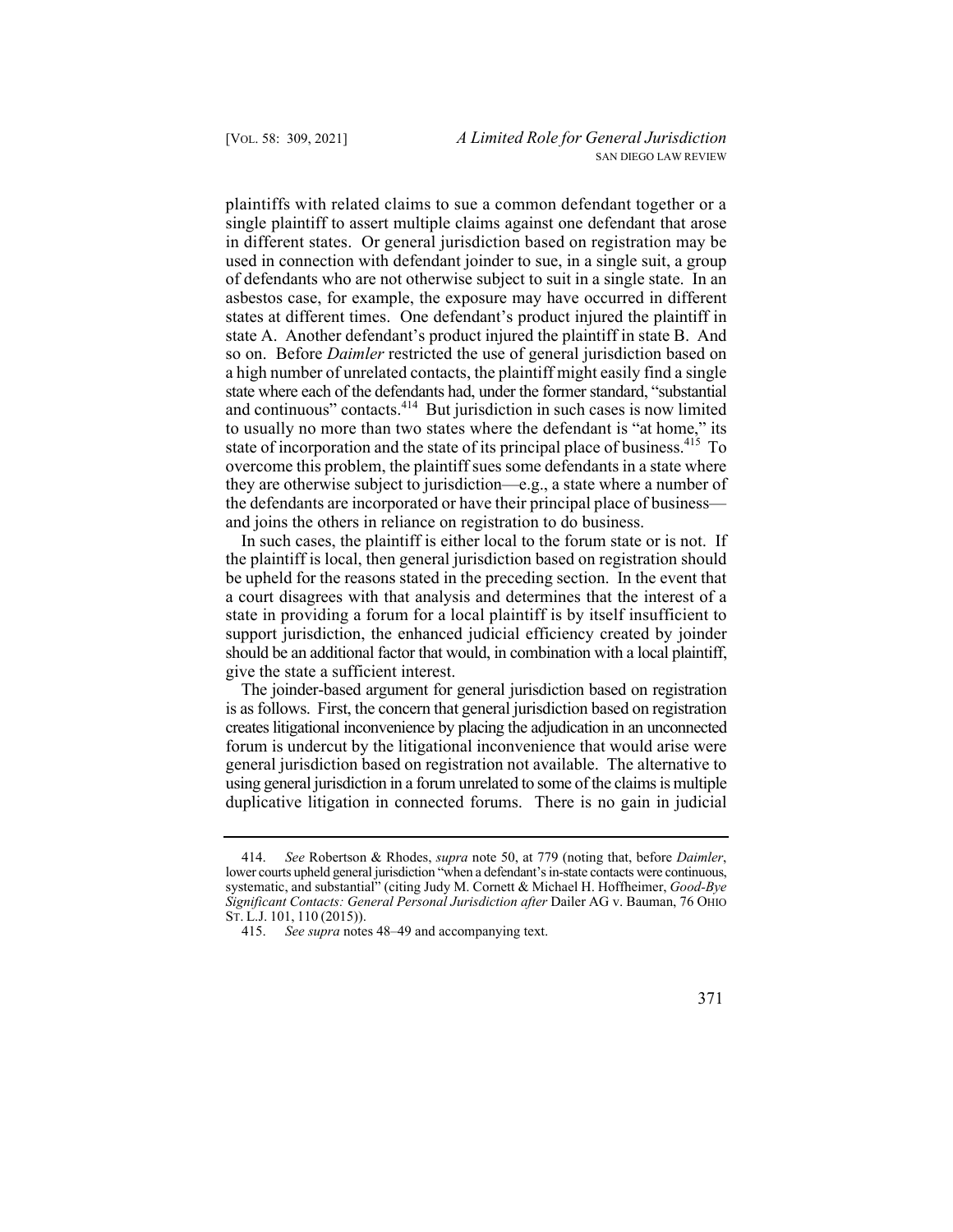efficiency when the law atomizes the litigation into multiple lawsuits in multiple forums. Second, a state investing judicial resources in hosting a significant part of the litigation has an interest in its resources being used efficiently.<sup>416</sup> A state's "efforts and expense on a plaintiff's behalf are wasted when that applicant obtains a duplicative remedy in another State."<sup>417</sup>

 But what if the plaintiff is not local? Is a naked interest in efficient the state to bootstrap this interest into an interest in also adjudicating claims against other defendants who are not otherwise subject to jurisdiction simply litigation sufficient to create a state interest when the state has no interest in the plaintiff or in the defendant's activity that creates liability to the plaintiff? General jurisdiction is much harder to justify here. To make the discussion more concrete, suppose a plaintiff wished to sue multiple defendants for asbestos exposure that occurred over many years and in multiple states. If the plaintiff is domiciled in the forum state, one can easily discern a state interest in facilitating his or her recovery against all defendants in a single proceeding. But that interest is far less apparent when the plaintiff is not domiciled in the forum. The plaintiff may have a jurisdictionally viable claim against one or more defendants. As to that litigation properly before the courts of the forum, the state would have an interest in fair and efficient procedures. But it stretches too far to allow to promote efficiency.

 In the first place, the Supreme Court has repeatedly made clear that interstate federalism, may sometimes act to divest the State of its power personal jurisdiction is not simply about efficiency.418 Due process limitations on jurisdiction are "more than a guarantee of immunity from inconvenient or distant litigation."419 And "even if the forum State is the most convenient location for litigation, the Due Process Clause, acting as an instrument of to render a valid judgment."<sup>420</sup>

 Second, state interests must be assessed on a claim-by-claim basis if specific jurisdiction is to make any sense. If a state had an interest in "litigation" considered as an amalgam of all claims a plaintiff or group of

 416. *See* Provident Tradesmens Bank & Tr. Co. v. Patterson, 390 U.S. 102, 111 (1968) settlement of controversies . . . [and a] public stake in settling disputes by wholes, whenever ("[T]here [is an] interest of the courts and the public in complete, consistent, and efficient possible  $\dots$ .").

<sup>417.</sup> Thomas v. Wash. Gas Light Co., 448 U.S. 261, 293 (1980) (Rehnquist, J., dissenting).<br>418.  $S_6$ 

 jurisdiction, with other factors including: the burden on the defendant, the plaintiff's interest in 418. *See, e.g.*, World-Wide Volkswagen Corp. v. Woodson, 444 U.S. 286, 292 (1980) (listing efficiency as just one of several factors that courts consider in determining personal obtaining relief, and the shared interest of several states in furthering social policies).

<sup>419.</sup> *Id.* at 294 (quoting Hanson v. Denckla, 357 U.S. 235, 251 (1958)).

<sup>420.</sup> *Id.* (citing *Hanson*, 357 U.S. at 251, 254).

<sup>372</sup>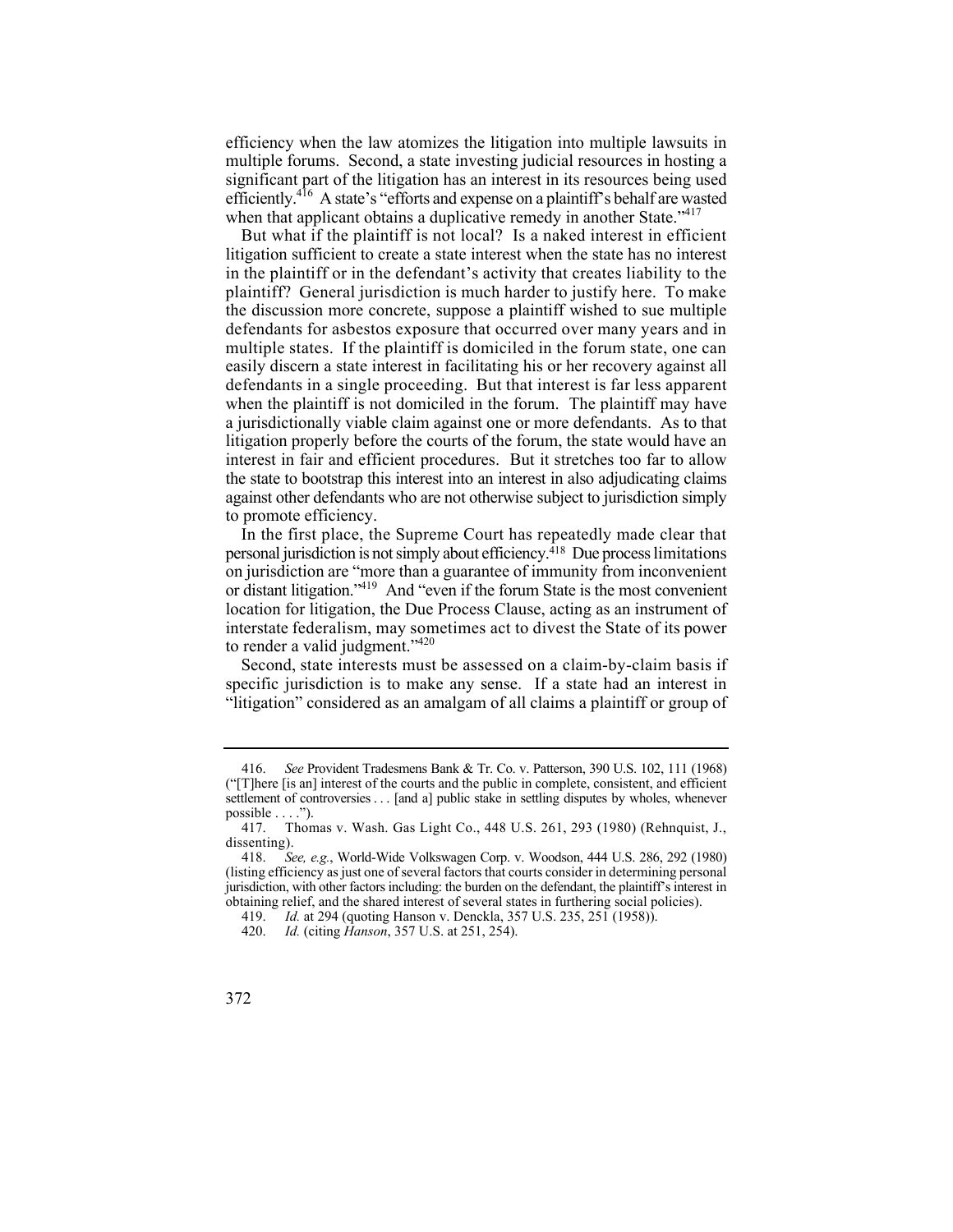plaintiffs against a defendant or group of defendants then it would be that two defendants of four lacked contacts with the forum and were not subject to jurisdiction even though the case proceeded as to the other out and the burdens on class members were low.<sup>427</sup> Notably, the Court Moreover, the other question in *Shutts* was choice of law: May Kansas unnecessary to inquire into whether any one of the defendants in particular had contacts related to the litigation so long as there was jurisdiction over one. A state does not have jurisdiction over defendant X because it has jurisdiction over defendant Y. Nor, as *Bristol-Myers Squibb* teaches,<sup>421</sup> does it have jurisdiction over claim X merely because it has jurisdiction over a factually related claim Y. Several other Supreme Court cases bear this out. *In World-Wide Volkswagen Corp. v. Woodson*, the Court found defendants.422 Likewise in *Asahi Metal Industry Co. v. Superior Court*, the Court doubted the interest of the forum to hear a claim for contribution against an impleaded defendant even though the forum clearly had jurisdiction over the initial defendant and had invested judicial resources into the resolution of the main claim.<sup>423</sup> If an interest in efficiency that sprang from adjudication of another claim against another defendant was sufficient for jurisdiction, these cases would have come out the other way. The Supreme Court specifically addressed jurisdiction in the multiparty context in *Phillips Petroleum Co. v. Shutts*. 424 In *Shutts*, a Kansas court adjudicated a nationwide class action claiming mineral interest royalty underpayments against a Delaware corporation with its headquarters in Oklahoma.<sup>425</sup> A small number of the royalty owners and mineral leases were in Kansas.<sup>426</sup> The Court upheld personal jurisdiction over the absent class members because they had a right to opt did not rely on a procedural interest in efficiency to allow jurisdiction. If a state could assert jurisdiction over a claim simply because it had jurisdiction over related claims, the Court would not have needed to rely on the class action opt out procedure to justify its conclusion in favor of jurisdiction. constitutionally apply Kansas law to all claims, even those involving non-Kansas plaintiffs and non-Kansas mineral estates?<sup>428</sup> The court specifically

<sup>421.</sup>  *See* Bristol-Myers Squibb Co. v. Superior Ct., 137 S. Ct. 1773, 1781–84 (2017).

<sup>422.</sup>  *World-Wide Volkswagen*, 444 U.S. at 288 & n.3.

<sup>423.</sup>  480 U.S. 102, 114–15 (1987).

<sup>424.</sup>  472 U.S. 797, 811–12 (1985).

<sup>425.&</sup>lt;br>426. *Id.* at 799.

*Id.* at 801.

<sup>427.</sup> *Id.* at 811–12.

<sup>428.</sup> *See id.* at 816.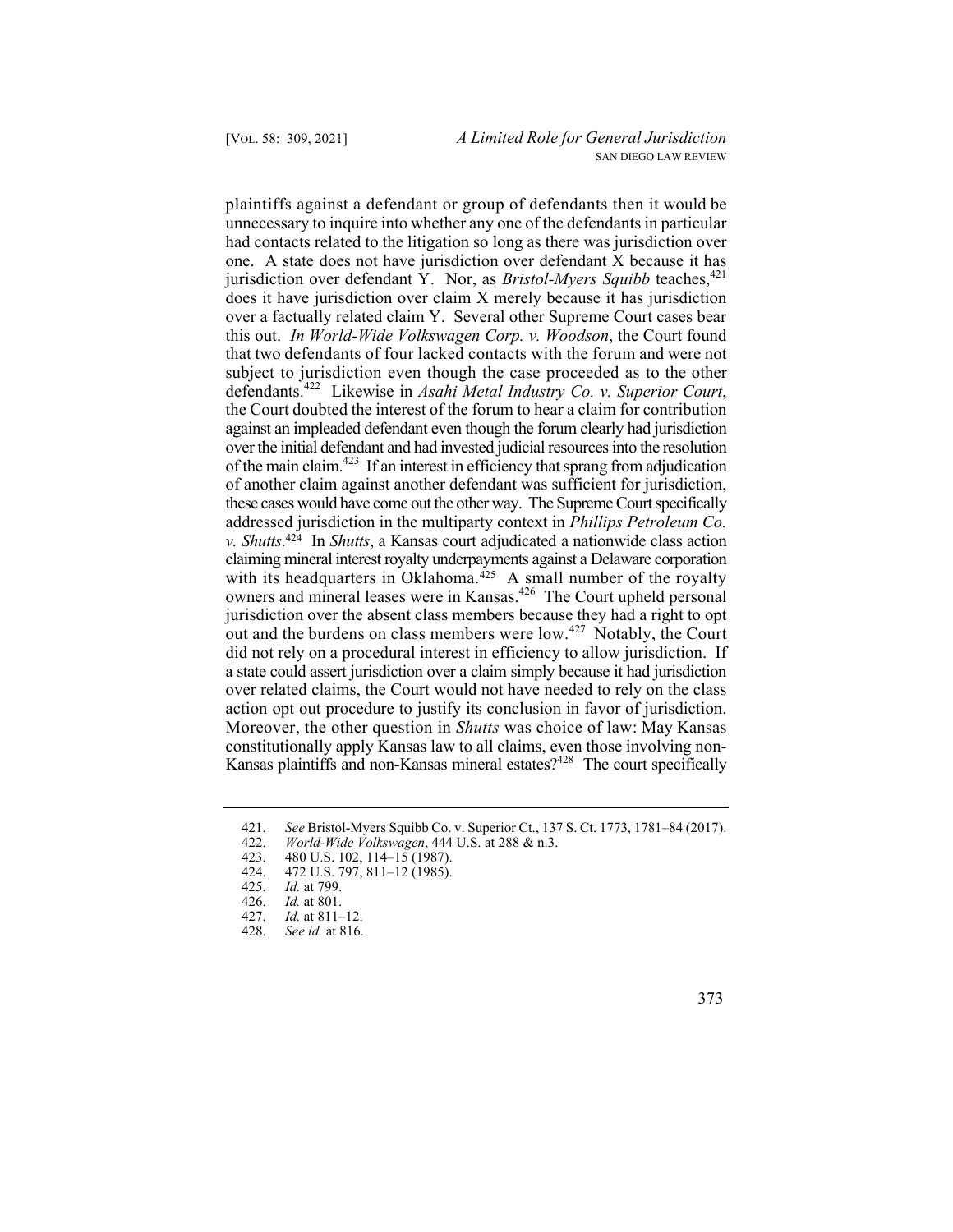rejected in the context of choice of law a state interest in efficiency that overcomes the normal requirement that a state have some connection to a dispute in order to apply its own law: Constitutional limits on choice of law are "not altered by the fact that it may be more difficult or more burdensome to comply with the constitutional limitations because of the large number of transactions which the State proposes to adjudicate and which have little connection with the forum."429

 claims against *other* defendants who are connected to the forum or because arising elsewhere, so long as claims against another defendant or by another General jurisdiction, in this context, asserts power over a defendant not otherwise subject to jurisdiction over a claim that is unrelated to anything the defendant did in the forum. This is done in favor of a plaintiff—who is likewise unconnected to the forum—simply because the plaintiff has the plaintiff has claims similar to those of other plaintiffs who do have forum-related claims. Such an assertion of jurisdiction violates the proportionality principle because the assertion of power is unconnected to a corresponding state interest. For the same reason, extracting consent to general jurisdiction in such a case improperly conditions entry into the state on matters as to which the state has no interest. The state is saying, in effect, you may come into our state and transact business, but only if you consent to be sued here by plaintiffs who are not our citizens on claims plaintiff are similar to those against you. $430$ 

joinder is the problem.<sup>431</sup> And class actions may be a substitute on the Finally, as noted above, even assuming that a state may properly be so solicitous toward the efficiency interests of out-of-state plaintiffs, there are other ways for efficiency to be served. MDL can be used as a substitute for joinder and gain much of its efficiency when either plaintiff or defendant plaintiff joinder side.

<sup>429.</sup> *Id.* at 821.

 Act to clarify and constrain general jurisdiction based on registration. *See* Charles W. Rocky Rhodes and Cassandra Burke Robertson have recently proposed a Model "Rocky" Rhodes & Cassandra Burke Robertson, *A New State Registration Act: Legislating a Longer Arm for Personal Jurisdiction*, 57 HARV. J. ON LEGIS. 377, 381 (2020). Many of their conclusions align with mine, especially the need for the forum to have an interest in asserting jurisdiction. One of our chief differences, however, is the validity of a state interest in efficiency. Their Model Act would allow general jurisdiction based on registration over a corporation when another defendant "is subject to general jurisdiction in this state; and . . . the claims against the defendants are so closely connected that it is expedient to hear and determine them together to avoid the risk of conflicting judgments resulting from separate proceedings." *Id.* at 413.

<sup>431.</sup> *See supra* notes 319–21 and accompanying text.

<sup>374</sup>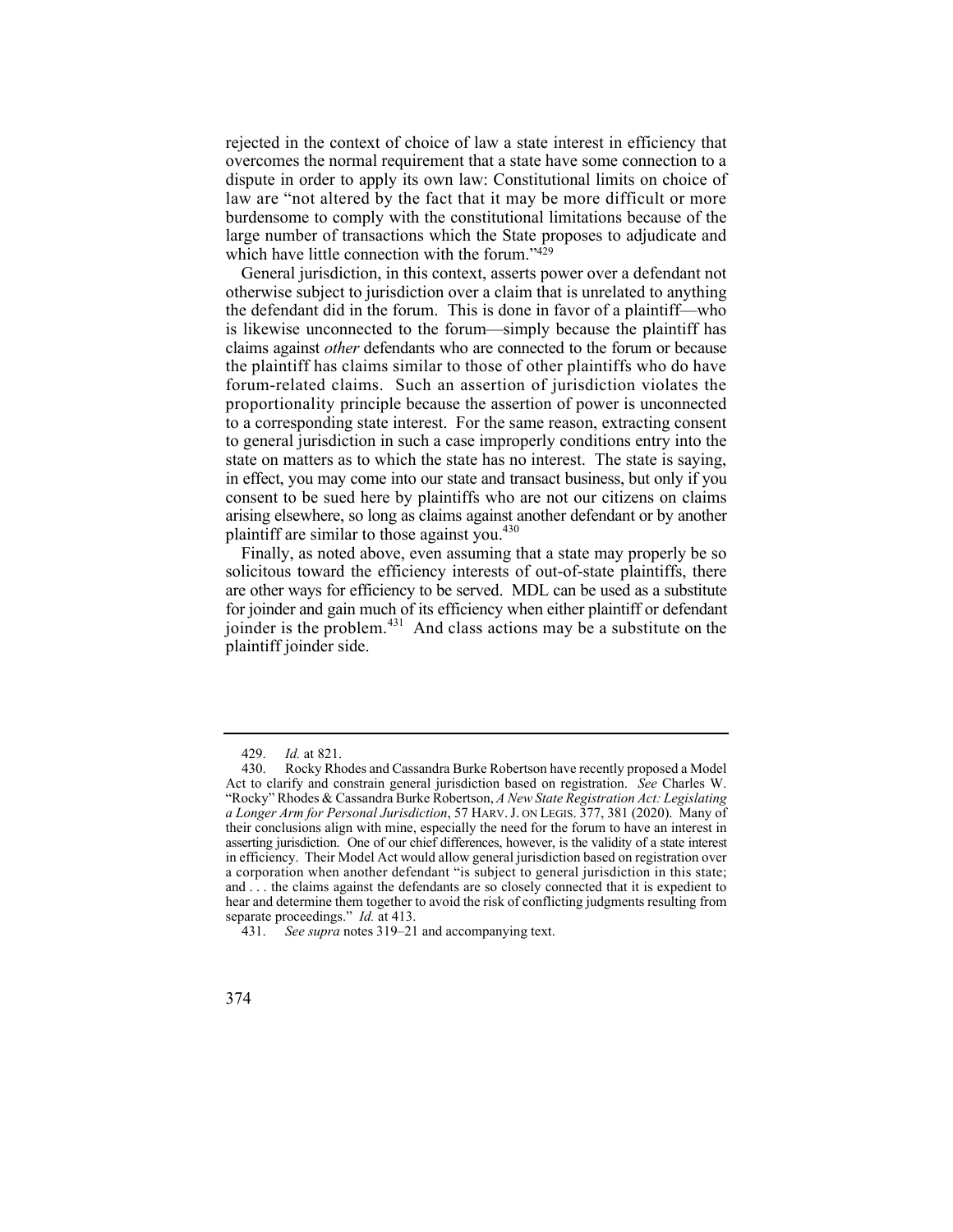## *C. General Jurisdiction in Order to Take Advantage of a Longer Statute of Limitations*

 is a separate question from whether a state may choose to apply its own Some plaintiffs attempt to use general jurisdiction based on registration to take advantage of a longer statute of limitations in the forum. General jurisdiction based on registration should not be available solely to accommodate a plaintiff seeking to take advantage of a long statute of limitations. This longer statute of limitations as a matter of choice of law if the state has jurisdiction. As to the latter question, the Supreme Court has approved the traditional and still frequently used choice of law rule that a forum may always apply its own longer statute of limitations.<sup>432</sup>

 Once again, if the forum is also the plaintiff's home state, then the for that reason alone. But what of a plaintiff who is a stranger to the forum? to use the forum solely because it has a long, perhaps uniquely long, statute plaintiff should be allowed to use general jurisdiction based on registration Suppose a case in which the plaintiff, the defendant, and the underlying liability producing event are all foreign to the forum. The plaintiff seeks of limitations and the defendant has registered to do business.

 jurisdiction. No one has ever argued that a state *acquires jurisdiction*  The interest of a forum state in providing jurisdiction to enable recovery to a foreign plaintiff on a foreign claim is not apparent.<sup>433</sup> As noted above, the traditional characterization of statutes of limitation is that they are procedural, meaning that—as to choice of law—the forum applies its own longer or shorter statute of limitations. But this assumes that the state has by virtue of a longer statute of limitations. It is one thing for a state to act altruistically to aid a foreign plaintiff by applying its own law to a case in which the defendant is otherwise subject to jurisdiction. It is quite another to say that a state acquires coercive power over a defendant in order to give advantage to a plaintiff in whom the state is uninterested.

The Supreme Court has considered jurisdiction in cases where the plaintiff was forum shopping for a longer statute of limitations, but it did not rely on the longer period of limitations as a reason for asserting

<sup>432.</sup> *See* Sun Oil Co. v. Wortman, 486 U.S. 717, 722 (1988).

<sup>433.</sup> As to choice of law, "when the forum has the longer statute of limitations . . . and when neither the plaintiff nor the claim is significantly affiliated with the forum, it is hard to imagine that any policy behind the forum's statute of limitations would be furthered by its application." Bruce Posnak, *Choice of Law—Interest Analysis: They Still Don't Get It*, 40 WAYNE L. REV. 1121, 1181 (1994).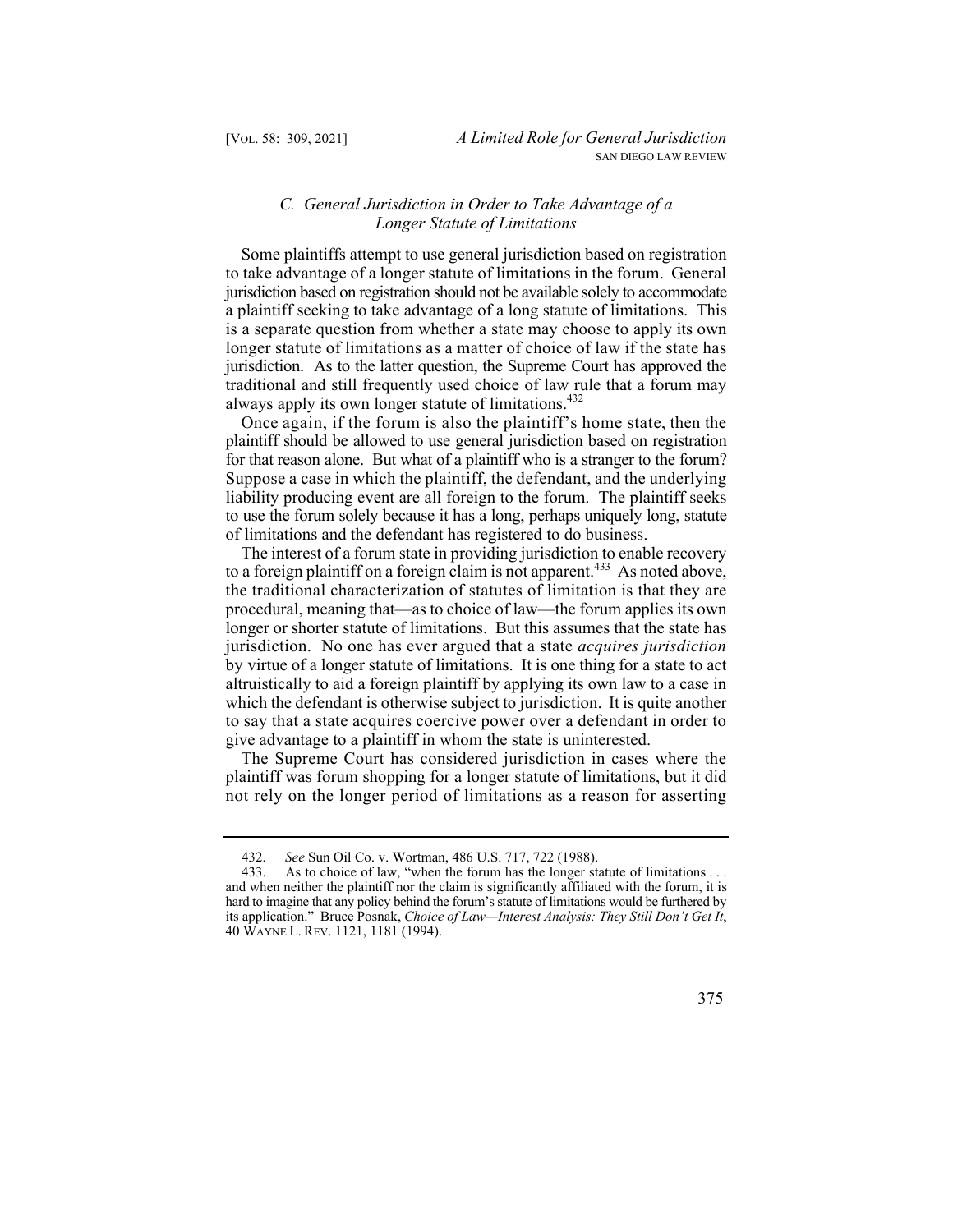New Hampshire may rightly employ its libel laws to discourage the deception jurisdiction.434 Instead, jurisdiction rested on other grounds. In *Keeton v. Hustler Magazine, Inc*., neither the plaintiff nor the defendant was local to the New Hampshire forum.<sup>435</sup> New Hampshire was the only state where the claim for libel was not time-barred.<sup>436</sup> The Court upheld jurisdiction on the basis of minimum contacts because the defendant's magazine had a circulation in the forum of between 10,000 and 15,000 copies.<sup>437</sup> It did not hold that a state has jurisdiction simply to provide altruistically a forum for a claim time-barred elsewhere. Instead, the Court relied upon the contacts of the defendant and explained at some length that the fact of local publication created a state interest: "False statements of fact harm both the subject of the falsehood and the readers of the statement [and] of its citizens."438 Moreover, because of the publication within the forum, the plaintiff suffered a reputational injury there giving the state an additional interest.<sup>439</sup>

 adjudicating an indemnification dispute because the litigants were two Allowing a state to assert jurisdiction simply because it desires to aid a plaintiff with whom it has no connection conflicts with the requirement that a court assess the interest of the forum state in evaluating minimum contacts jurisdiction. Even if a defendant has minimum contacts with the state, the court must still assess fairness,<sup>440</sup> and one of the factors is "the forum State's interest in adjudicating the dispute."441 In *Asahi*, Justice O'Conner's plurality opinion denied that the forum had an interest in foreign parties.442 Lower courts likewise find no state interest when the plaintiff, the defendant, and the underlying transaction are all out of state.<sup>443</sup>

See Burger King Corp. v. Rudzewicz, 471 U.S. 462, 476 (1985) ("Once it has been decided that a defendant purposefully established minimum contacts within the forum State, these contacts may be considered in light of other factors to determine whether the assertion of personal jurisdiction would comport with 'fair play and substantial justice.'" (quoting Int'l Shoe Co. v. Washington, 326 U.S. 310, 320 (1945))).

441. *Id.* at 477 (quoting World-Wide Volkswagen Corp. v. Woodson, 444 U.S. 286, 292 (1980)).

442. Asahi Metal Indus. Co. v. Superior Ct. , 480 U.S. 102, 114–15 (1987).

 (10th Cir. 1998) (concluding that, although "a state may . . . have an interest in adjudicating a 443. *See, e.g.*, OMI Holdings, Inc. v. Royal Ins. Co. of Can., 149 F.3d 1086, 1096 dispute between two non-residents where the defendant's conduct affects forum residents," the Kansas forum lacked an interest when neither Plaintiff nor Defendants were Kansans and

<sup>434.</sup>  *See* Keeton v. Hustler Mag., Inc., 465 U.S. 770, 776 (1984).

<sup>435.&</sup>lt;br>436. *Id.* at 772.

<sup>436.</sup> *Id.* at 773.

<sup>437.</sup> *Id.* at 772, 773–74 ("Respondent's regular circulation of magazines in the forum State is sufficient to support an assertion of jurisdiction in a libel action based on the contents of the magazine.").

<sup>438.</sup> *Id.* at 776.

<sup>439.</sup> *Id.*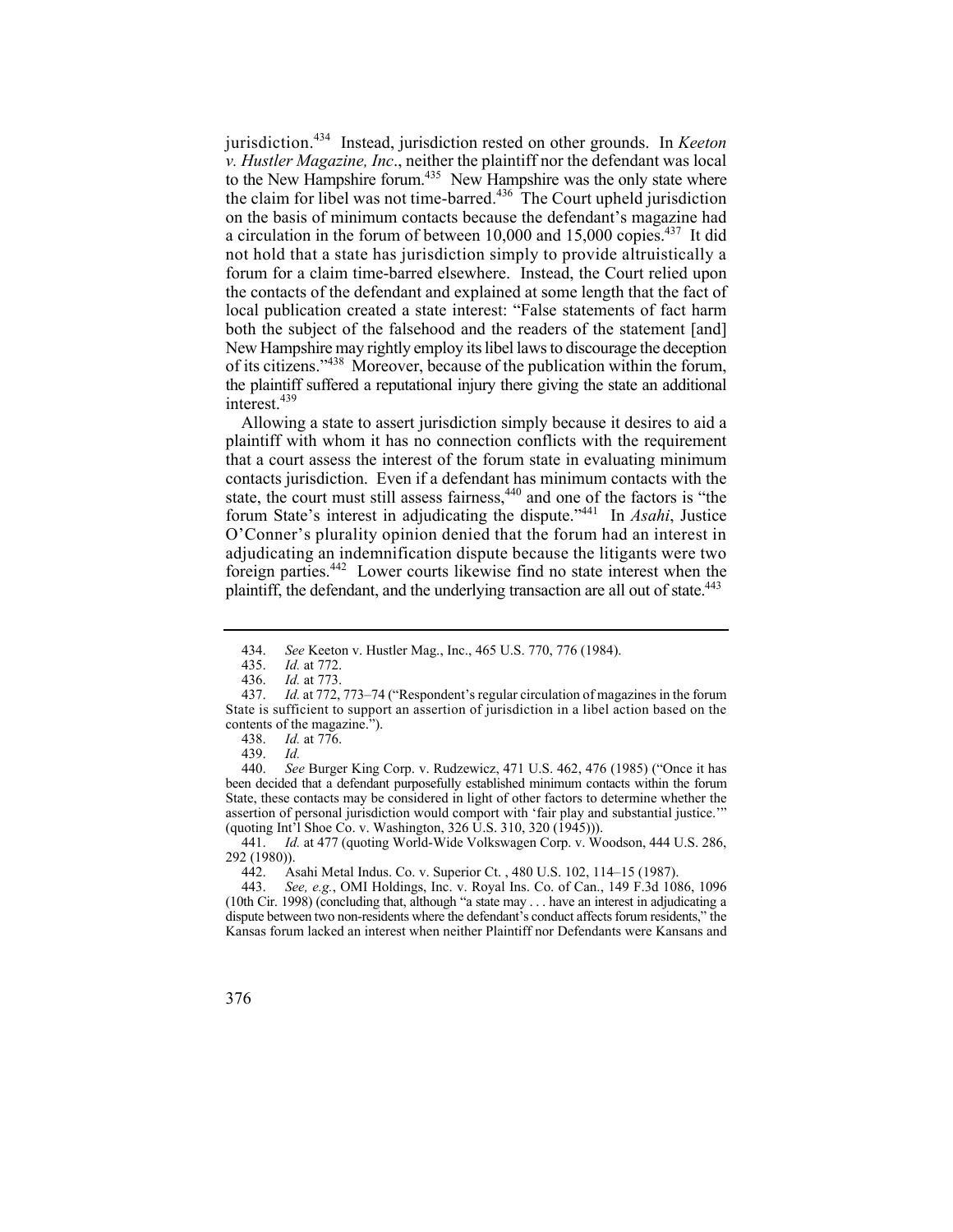desire to pursue altruism is not an interest.<sup>444</sup> Indeed, altruism is the A state may have an interest or a state may wish to be altruistic, but a opposite of pursuing self-interest. If the state had an interest, it would be acting out of self-interest, not altruism. Thus, one cannot construct the necessary interest from the mists of altruism.

## *D. Simple Invidious Forum Shopping*

The remaining category is unadorned forum shopping, cases in which there is no discernable convenience reason for the plaintiff to choose the forum. This is obviously the least attractive case for allowing general jurisdiction based on registration. Even if a court would, contrary to the analysis above, find registration a proper basis for jurisdiction to promote joinder efficiency or to aid a plaintiff in overcoming a statute of limitations problem, at a minimum courts should not recognize general jurisdiction based on registration when there is no discernible reason for it. Such jurisdiction is disproportionate to the state's interest, it is the imposition of a condition upon the defendant that has no nexus to any legitimate state interest, and it creates inconvenient litigation.

 non-residents injured out of state." (citing Edgar v. MITE Corp., 457 U.S. 624, 644 (1982))). 444. *See* Preis, *supra* note 404, at 141 ("[A] state has no legitimate interest in protecting



 and the Illinois bank's refusal to honor it took place in Illinois."); SeaHAVN, Ltd. v. Glitnir Bank, 226 P.3d 141, 153 (Wash. Ct. App. 2010) ("Washington has no particular Inc. v. Esprit Fin., Inc., 981 S.W.2d 25, 32 (Tex. App. 1998) ("Texas ha[d] . . . no interest . . . [when] [n]o Texas residents are directly or indirectly involved in the suit; no Texas residents no tort or breach of contract was alleged as to any Kansas resident); Leney v. Plum Grove Bank, 670 F.2d 878, 880 (10th Cir. 1982) ("Colorado [as the forum] probably has little interest in adjudicating this dispute or helping this plaintiff obtain relief: Plaintiff is a California resident who sought payment on the letter of credit through his California bank, interest in resolving the dispute between these two foreign corporations."); Disney Enters., have been harmed by the alleged transactions; there are no witnesses residing in Texas; and there is no evidence to be gathered in Texas.").

 when forum law is to be applied. *See* Leslie W. Abramson, *Clarifying "Fair Play and Substantial Justice": How the Courts Apply the Supreme Court Standard for Personal*  In general, states find that they have an interest in hosting the litigation when the plaintiff is local, when the plaintiff resides elsewhere but has local business, when the economic impact of an injury is being felt locally, when there is injury to land within the forum, and *Jurisdiction*, 18 HASTINGS CONST. L.Q. 441, 451–55 (1991).